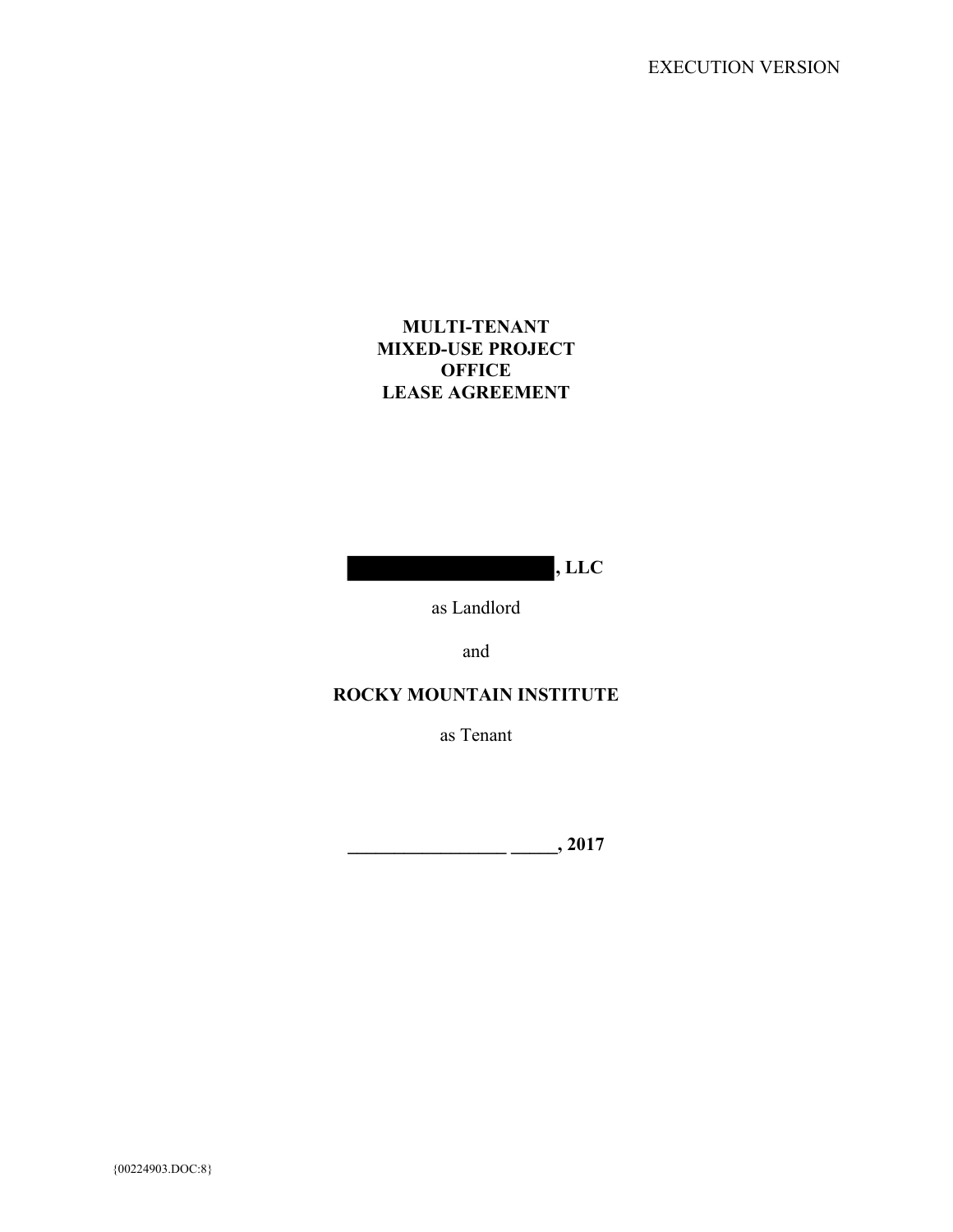# **TABLE OF CONTENTS**

| Article 1.   |  |  |
|--------------|--|--|
| 1.1          |  |  |
| 1.1.1        |  |  |
| 1.1.2        |  |  |
| 1.2<br>1.2.1 |  |  |
| 1.2.2        |  |  |
|              |  |  |
| 1.2.3        |  |  |
| 1.2.4        |  |  |
| 1.2.5        |  |  |
| 1.3          |  |  |
| 1.4          |  |  |
| 1.4.1        |  |  |
| 1.4.2        |  |  |
| 1.4.3        |  |  |
| 1.4.4        |  |  |
| 1.4.5        |  |  |
| Article 2.   |  |  |
| 2.1          |  |  |
| 2.2          |  |  |
| 2.3          |  |  |
| 2.4          |  |  |
| 2.5          |  |  |
| Article 3.   |  |  |
| 3.1          |  |  |
|              |  |  |
| 3.2<br>3.3   |  |  |
| 3.4          |  |  |
| 3.5          |  |  |
| 3.6          |  |  |
| 3.7          |  |  |
| 3.8          |  |  |
| 3.9          |  |  |
| Article 4.   |  |  |
| 4.1          |  |  |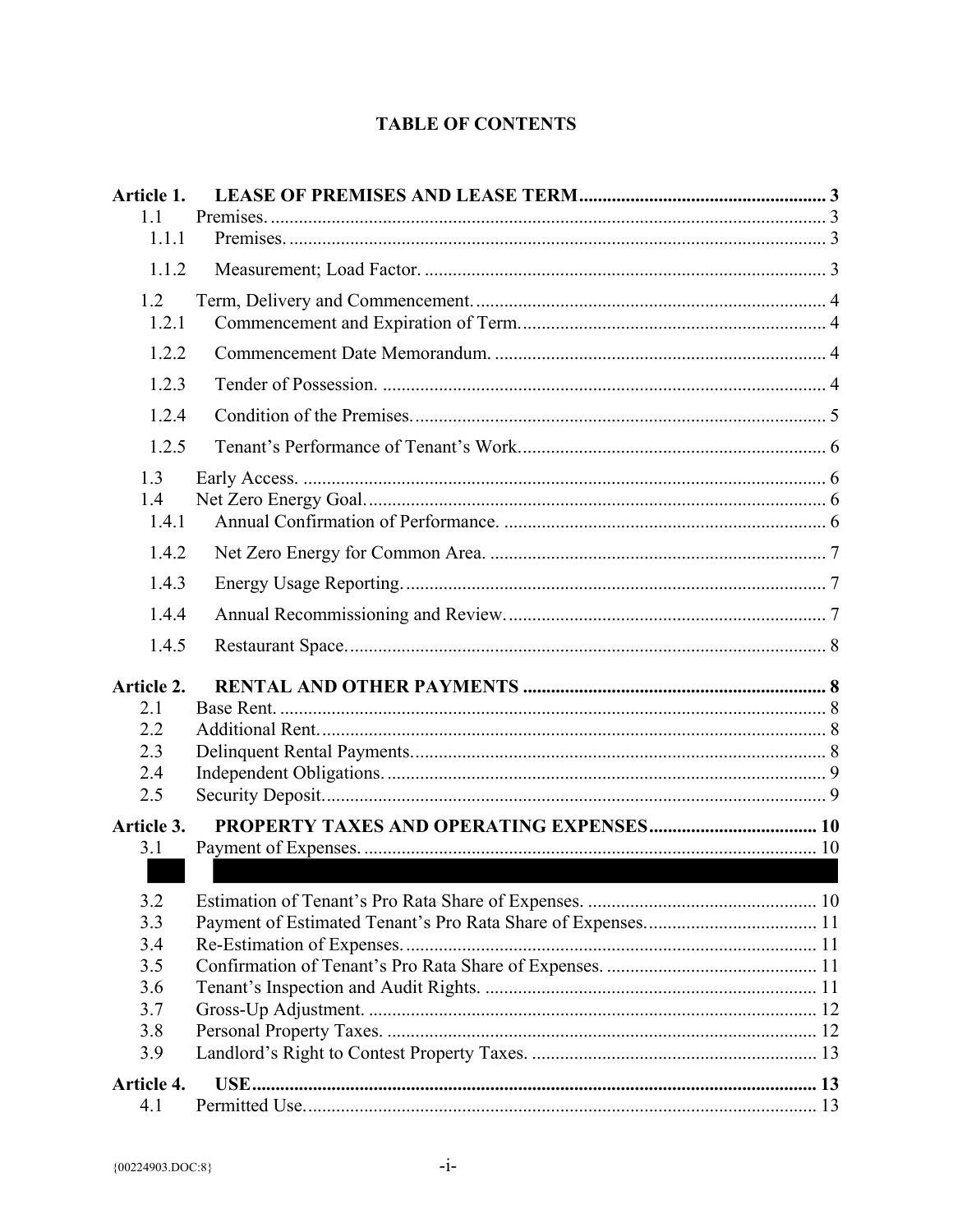| 4.2               |  |  |  |  |
|-------------------|--|--|--|--|
| 4.3               |  |  |  |  |
| 4.4               |  |  |  |  |
| 4.5               |  |  |  |  |
| 4.6               |  |  |  |  |
| 4.7<br>4.8        |  |  |  |  |
|                   |  |  |  |  |
| Article 5.<br>5.1 |  |  |  |  |
| Article 6.        |  |  |  |  |
| 6.1               |  |  |  |  |
| 6.1.1             |  |  |  |  |
| 6.1.2             |  |  |  |  |
| 6.1.3             |  |  |  |  |
| 6.1.4             |  |  |  |  |
| 6.1.5             |  |  |  |  |
| 6.1.6             |  |  |  |  |
| 6.2<br>6.2.1      |  |  |  |  |
|                   |  |  |  |  |
| 6.2.2             |  |  |  |  |
| 6.3<br>6.4        |  |  |  |  |
|                   |  |  |  |  |
| Article 7.<br>7.1 |  |  |  |  |
| 7.2               |  |  |  |  |
| 7.3               |  |  |  |  |
| Article 8.        |  |  |  |  |
| 8.1               |  |  |  |  |
| 8.2               |  |  |  |  |
| 8.3               |  |  |  |  |
| 8.4               |  |  |  |  |
| 8.5               |  |  |  |  |
| 8.6               |  |  |  |  |
| Article 9.        |  |  |  |  |
| 9.1               |  |  |  |  |
| 9.2               |  |  |  |  |
| 9.3               |  |  |  |  |
| 9.4               |  |  |  |  |
| Article 10.       |  |  |  |  |
| 10.1              |  |  |  |  |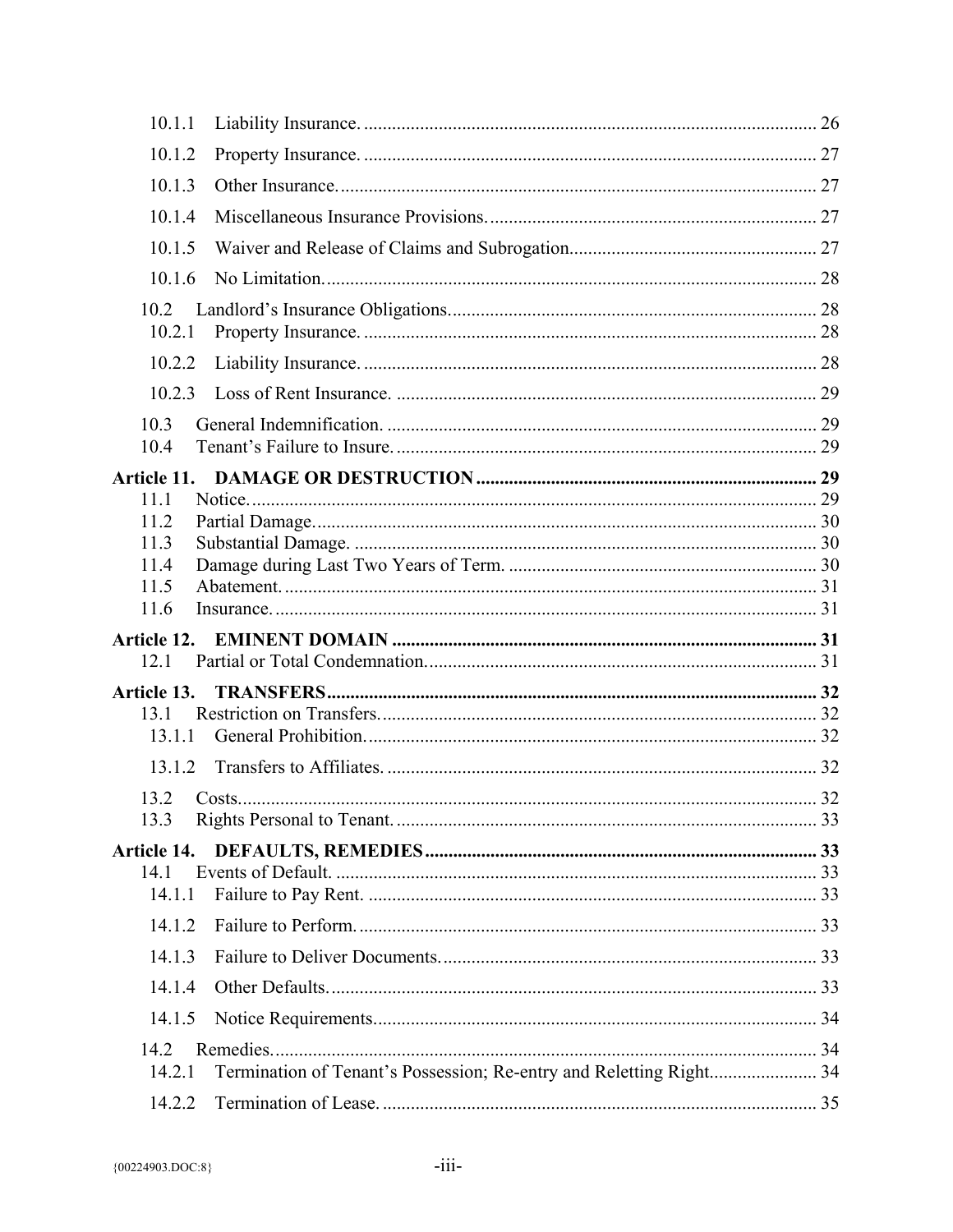| 14.2.3      |  |
|-------------|--|
| 14.2.4      |  |
| 14.3        |  |
| 14.4        |  |
| 14.5        |  |
| 14.6        |  |
| Article 15. |  |
| 15.1        |  |
| 15.2        |  |
| 15.3        |  |
| 15.4        |  |
| 15.5        |  |
| Article 16. |  |
| 16.1        |  |
| 16.2        |  |
| Article 17. |  |
| 17.1        |  |
| 17.2        |  |
| 17.3        |  |
| 17.4        |  |
| 17.5        |  |
| 17.6        |  |
| 17.7        |  |
| 17.8        |  |
| 17.9        |  |
| Article 18. |  |
| 18.1        |  |
| 18.2        |  |
|             |  |
| 19.1        |  |
| 19.2        |  |
| 19.3        |  |
| 19.4        |  |
| 19.5        |  |
| 19.6        |  |
| 19.7        |  |
| 19.8        |  |
| 19.9        |  |
| 19.10       |  |
| 19.11       |  |
| 19.12       |  |
| 19.13       |  |
| 19.14       |  |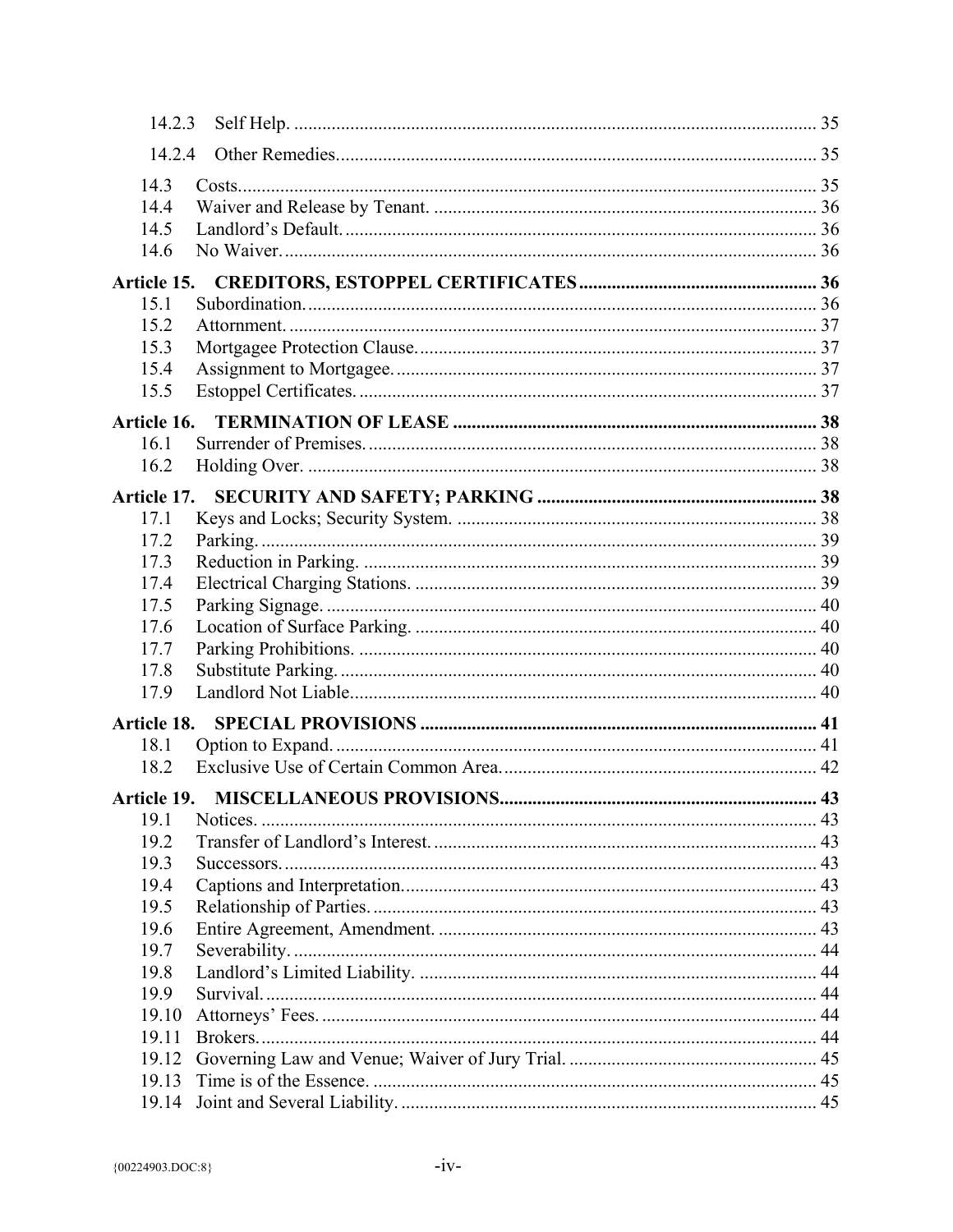| 19.15 |                                                    |  |
|-------|----------------------------------------------------|--|
| 19.16 |                                                    |  |
| 19.17 |                                                    |  |
| 19.18 |                                                    |  |
| 19.19 |                                                    |  |
| 19.20 |                                                    |  |
| 19.21 |                                                    |  |
| 19.22 |                                                    |  |
| 19.23 |                                                    |  |
| 19.24 |                                                    |  |
| 19.25 |                                                    |  |
|       |                                                    |  |
|       |                                                    |  |
|       |                                                    |  |
|       |                                                    |  |
|       | EXHIBIT C - FLOOR PLAN; MEASUREMENT METHODOLOGY 58 |  |
|       |                                                    |  |
|       |                                                    |  |
|       |                                                    |  |
|       |                                                    |  |
|       |                                                    |  |
|       |                                                    |  |
|       |                                                    |  |
|       |                                                    |  |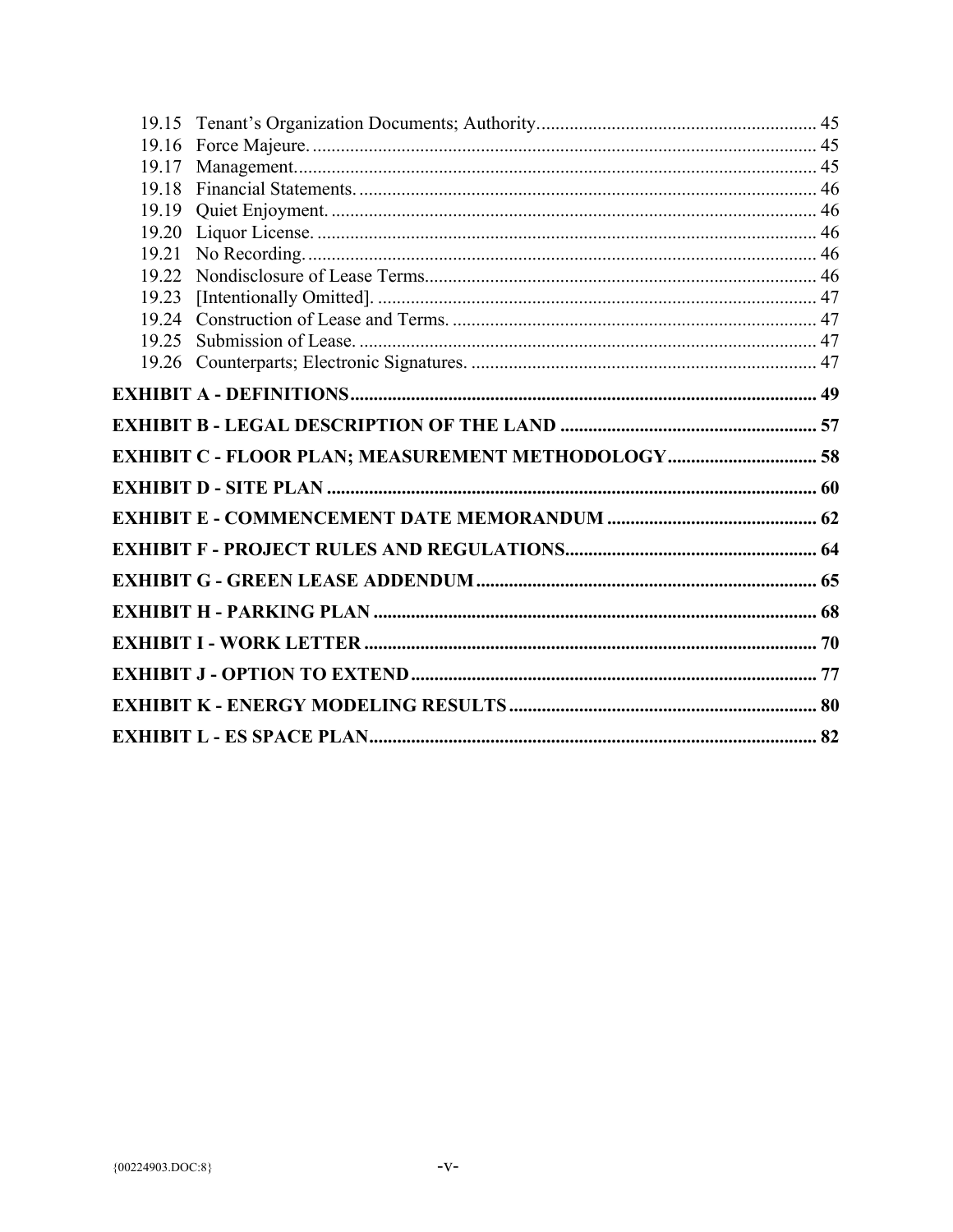### **MULTI-TENANT MIXED-USE PROJECT OFFICE LEASE AGREEMENT**

This Multi-Tenant Mixed-Use Project Office Lease Agreement is made and entered into as of the Effective Date by and between , LLC, a Delaware limited liability company ("Landlord"), and Rocky Mountain Institute, a Colorado nonprofit corporation ("Tenant").

### **DEFINITIONS**

 Capitalized terms used in this Lease have the meanings given them on the attached Exhibit A, or as otherwise provided herein.

# **BASIC TERMS**

### **The following Basic Terms are applied under and governed by the particular sections in this Lease pertaining to the following information:**

- **1. Premises**: Those premises to be known as Suite 200 and constructed on the second floor of the North Building, as depicted on Exhibits C and D to this Lease. Such Premises will contain approximately 14,302 Rentable Square Feet, and approximately 11,918 of Useable Square Feet, measured in accordance with the Architect's statement of measurement prepared pursuant to Section 1.1 hereof. The load factor used to determine the foregoing RSF number is
- **2. Lease Term**: Five (5) years, commencing on the Commencement Date.
- **3. Commencement Date**: August 15, 2017.
- **4. Extension Option**: One (1) option to extend the Term for five (5) years, pursuant to the terms contained in Exhibit J attached hereto.
- **5. Base Rent**: Base Rent during the Lease Term will be as set forth in the following schedule:

| Lease | Dates                   | <b>Annual Base</b> | Annual           | Monthly      |
|-------|-------------------------|--------------------|------------------|--------------|
| Year  |                         | Rent per RSF       | <b>Base Rent</b> | Installments |
|       | $8/15/2017 - 8/31/2018$ |                    |                  |              |
|       | $9/1/2018 - 8/31/2019$  |                    |                  |              |
|       | $9/1/2019 - 8/31/2020$  |                    |                  |              |
|       | $9/1/2020 - 8/31/2021$  |                    |                  |              |
|       | $9/1/2021 - 8/31/2022$  |                    |                  |              |

# **6. Tenant's Pro Rata Share of Expenses**: Estimated \$ per Rentable Square Foot for calendar year 2017.

- **(a)** Project Expenses 14.82% (14,302RSF/96,500RSF)
- **(b)** Office Space Expenses 15.53% (14,302RSF/92,100RSF)
- **7. Tenant Improvement Allowance: \$ per Usable Square Foot of the Premises.**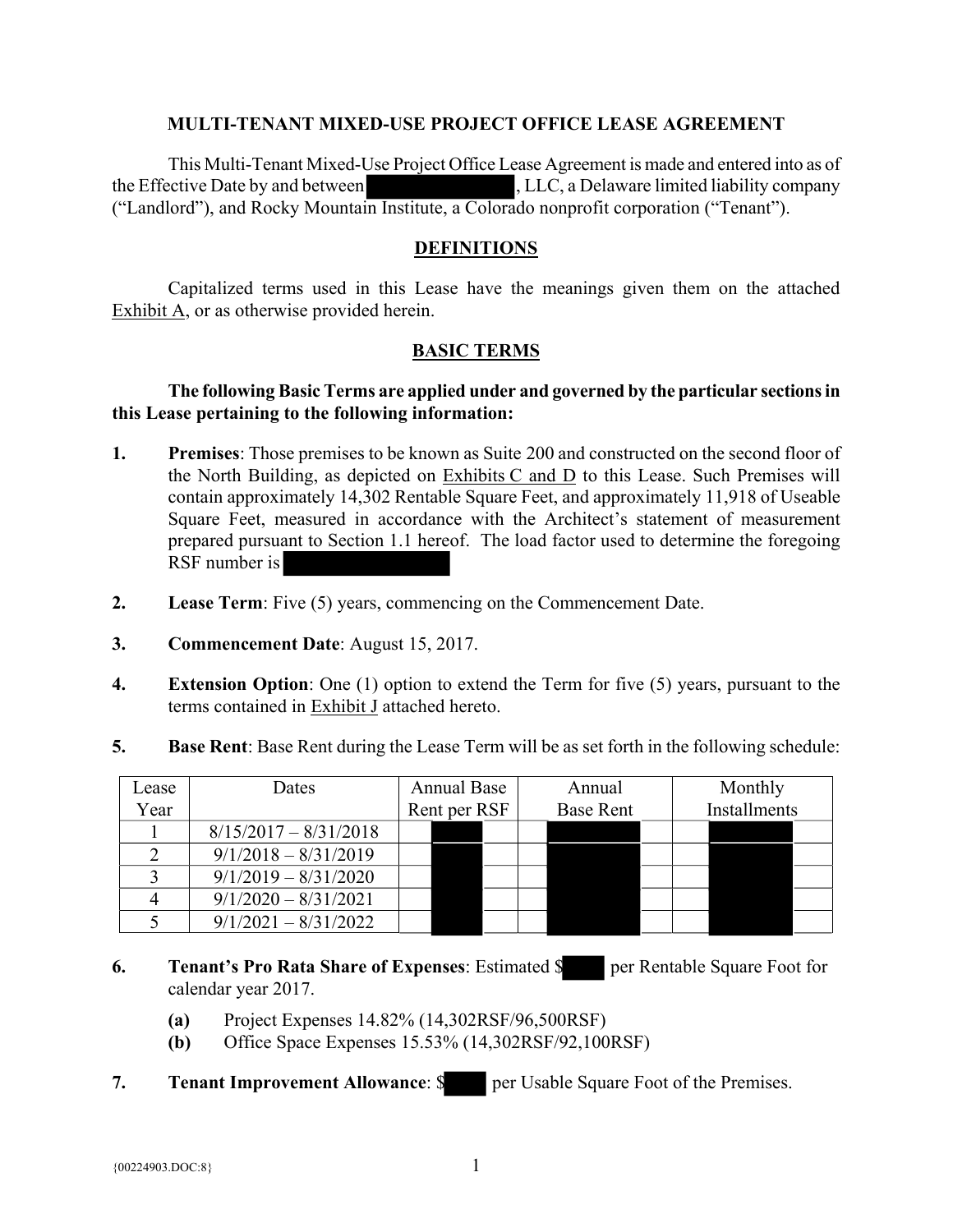- **8. Security Deposit**: \$ (two months' Rent for the first Lease Year)
- **9. Permitted Uses**: General office and administrative uses and lawful uses incidental thereto, in compliance with applicable Boulder zoning regulations, and for no other business or purpose.
- **10. Parking Spaces**: Subject to the terms of Section 17.2 and Exhibit H of this Lease:
	- **(a)** Project Parking Spaces: 10
	- **(b)** Off-Site Parking Spaces: 30
	- **(c)** Garage Bicycle Parking Spaces: 20

### **11. Property Manager/Rent Payment:**



# **12. Address of Landlord for Notices:**



# **13. Address of Tenant for Notices:**

| Rocky Mountain Institute |  |
|--------------------------|--|
| 1820 Folsom Street       |  |
| Boulder, CO 80302        |  |
| Attn:                    |  |
| Telephone:               |  |
| Email:                   |  |
| FEI Number:              |  |

From and after the date Tenant takes occupancy of the Premises: the Premises.

- **14. Brokers**: For Tenant: N/A For Landlord: N/A
- **15. Finalization of Exhibits and Blanks**: Landlord will develop the Project and Building materially as depicted is  $Exhibits C and D$ . However, as the Project design evolves, Tenant acknowledges and agrees that Landlord may make minor modifications to such Exhibits C and D; provided that such modifications do not materially affect or alter the Premises or jeopardize the achievement of NZE. A change in the core and shell plans and specifications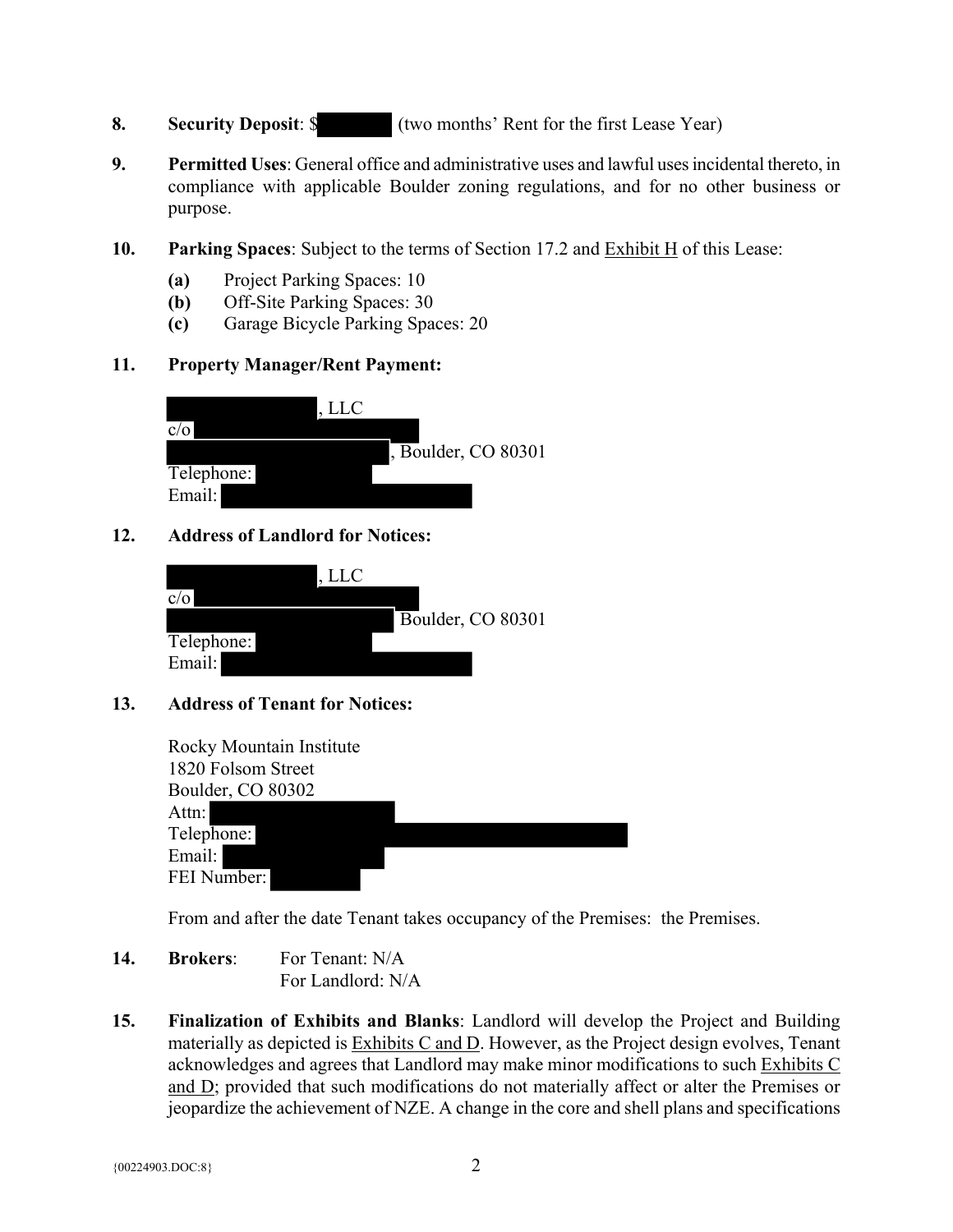that negatively affects NZE (defined below) for the Project, including the Premises and Common Area, is considered a material effect. Landlord will promptly notify Tenant of any such modifications to Exhibits C and D.

### **ARTICLE 1. LEASE OF PREMISES AND LEASE TERM**

### **1.1 Premises.**

### **1.1.1 Premises.**

On the terms and subject to the conditions described in this Lease, Landlord leases the Premises to Tenant and Tenant leases the Premises from Landlord. Landlord reserves unto itself the exterior face of exterior walls and the exterior face of service corridor walls, chases, ducts, risers, plenums, utility and service rooms/closets and cabinets, the roof, and the use of the aforesaid areas and the right to install, maintain, use, repair and replace such pipes, ductwork, support columns, conduits, utility lines, tunneling, wires and the like, in, through, under or above the Premises, through ceiling plenum areas, column space and in or beneath floor slabs and otherwise as may be reasonably necessary or advisable for the servicing, alterations, addition or deletion of other portions of the Project. The Premises will contain approximately the number of Rentable Square Feet set forth in the Basic Terms. Tenant acknowledges that Exhibits C and D set forth the current plan for the general layout of the Project and Building, but will not be deemed to be a warranty, representation or agreement on the part of Landlord that the Project, Building or spaces therein will be developed as depicted. Landlord may make such improvements, departures, deletions, or additions to said plan as Landlord, in its sole discretion, may from time to time find appropriate provided that they do not materially affect or alter the Project, including the Premises and the Common Area.

# **1.1.2 Measurement; Load Factor.**

The Rentable Square Footage of the Premises set forth in the Basic Terms is only an estimate and the exact measurement of the Premises will be determined at the completion of Landlord's Work pursuant to the Architect's statement of measurement delivered to Tenant at least ten (10) days prior to Landlord's delivery to Tenant of the Commencement Date Memorandum for its reasonable approval. The load factor used to determine the Rentable Square Footage of the Premises (the "Load Factor") will not be more than The Architect's statement of measurement will be prepared in accordance with the Measurement Methodology summarized in Exhibit C (the "Measurement Methodology"), and will set forth in reasonable detail the calculation of (i) the total Rentable Square Feet of the Project, (ii) the Rentable Square Feet of the Premises, including the Load Factor, (iii) the Usable Square Feet of the Premises, (iv) the total square feet of the Common Area, (v) the Rentable Square Feet of the retail, restaurant and commercial areas, and (vi) the calculation of Tenant's Pro Rata Share of Expenses. The calculations as so determined by the Architect will be included in the Commencement Date Memorandum referenced in Section 1.2.2 below, and the Base Rent, Tenant's Pro Rata Share of Project Expenses and of Office Space Expenses, the Tenant Improvement Allowance, the Security Deposit and other amounts that vary by the size of the Premises will be appropriately adjusted and set forth in the Commencement Date Memorandum. At Landlord's sole election, if there is an actual, physical increase or decrease in the Rentable Square Footage of the Project, Landlord's Architect may re-measure (in accordance with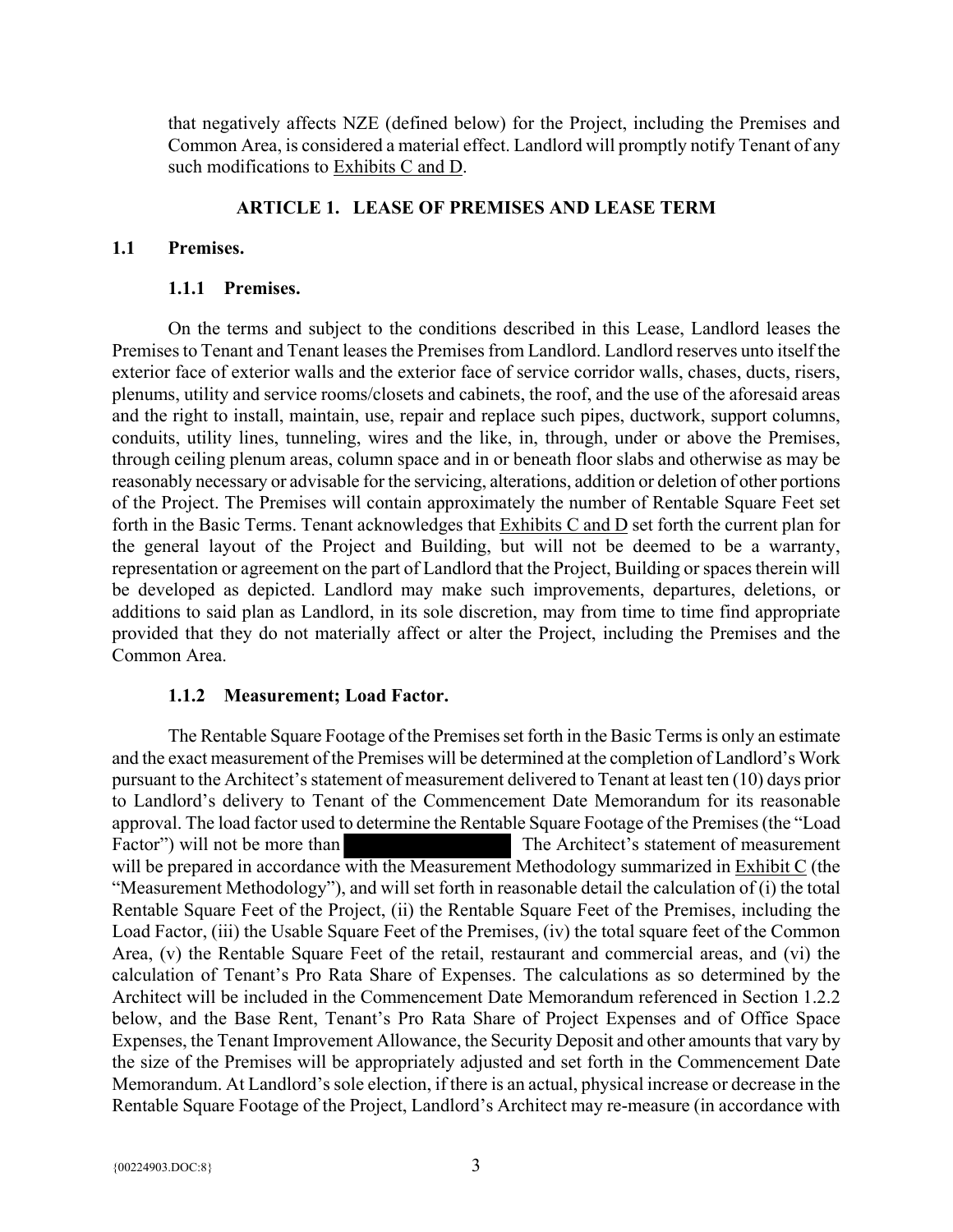the Measurement Methodology) the actual Rentable Area of the Project or the portion thereof increased or decreased within a reasonable time after such increase or decrease, and in such event, Landlord shall notify Tenant and deliver to Tenant for its reasonable approval the Architect's statement of measurement setting forth in reasonable detail the revised measurements of each component of the Project. Upon such approval, Tenant's Pro Rata Share and any other number or amount set forth in this Lease that is based upon Rentable Square Footage will thereafter be adjusted based on Landlord's Architect's re-measurement to reflect any difference in the actual Rentable Area and the Rentable Area specified in the Basic Terms or Commencement Date Memorandum, as applicable. At no time will the Rentable Area of the Project or all of the premises within the Project exceed the actual square footage of the Project, and at no time will the Load Factor be more than

 Landlord will recalculate the Rentable Square Footage of the Project each time a new lease is executed, and if such recalculation results in a decrease in Tenant's actual Load Factor below the parties will amend the Lease to give Tenant the benefit of such decrease.

# **1.2 Term, Delivery and Commencement.**

### **1.2.1 Commencement and Expiration of Term.**

The Term of this Lease is the period stated in the Basic Terms. The Term will commence on the Commencement Date at 12:00 midnight and will expire on the last day of the last calendar month of the Term at 11:59 p.m.

### **1.2.2 Commencement Date Memorandum.**

Within a reasonable time after the Commencement Date, in order to place in writing the exact dates of commencement and termination of the Term and other matters concerning this Lease, Landlord will deliver to Tenant the Commencement Date Memorandum, substantially in the form attached hereto as Exhibit E, setting forth, among other things, the Commencement Date and the expiration date of the Lease as determined in accordance with this Lease. Tenant, within ten (10) days after receipt from Landlord, will execute and deliver to Landlord the Commencement Date Memorandum or notify Landlord of any matters therein with which Tenant reasonably disagrees; if notice of Tenant's disagreement is timely given, then the parties will confer in good faith to resolve any such disagreements. Tenant's failure to execute and deliver to Landlord the Commencement Date Memorandum will not affect any obligation of Tenant under this Lease. If Tenant does not timely execute and deliver to Landlord the Commencement Date Memorandum or timely notify Landlord of any matters therein with which Tenant reasonably disagrees, Landlord and any prospective purchaser or encumbrancer may conclusively rely on the information contained in the unexecuted Commencement Date Memorandum that Landlord delivered to Tenant. Additionally, absent any good faith dispute by Tenant, Landlord will have the rights and remedies provided in this Lease for breach by Tenant of a non-monetary covenant hereunder.

# **1.2.3 Tender of Possession.**

Landlord will exercise reasonable diligence in order to tender possession of the Premises to Tenant with Landlord's Work Substantially Complete in accordance with the Work Letter on or before the Commencement Date set forth in the Basic Terms. If Landlord is unable to tender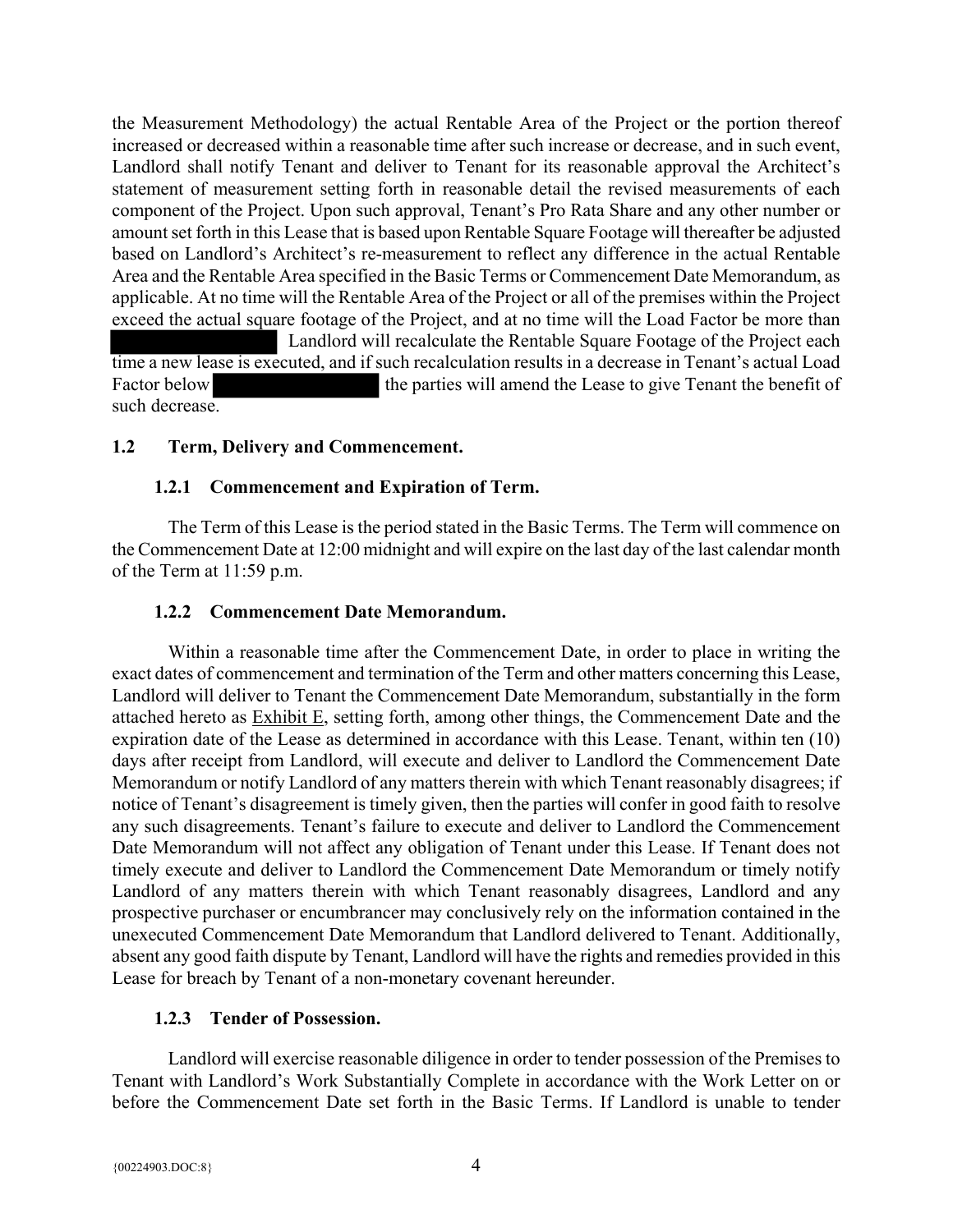possession of the Premises to Tenant on or before the Commencement Date set forth in the Basic Terms for any reason other than Tenant Delay, the Commencement Date will be delayed by the number of days by which Landlord's Work was so delayed, and this Lease will continue in full force and effect in accordance with its terms. The delay of the Commencement Date will be in full satisfaction of any claims Tenant might otherwise have as a result of such delay; provided, however, that if: (a) on or before August 15, 2017, possession of the Premises has not been tendered to Tenant in accordance with the terms of this Lease for any reason other than Tenant Delay or Force Majeure, then Tenant will be entitled to two (2) days of free Base Rent for each day between August 15 and August 31 that tender of possession of the Premises does not occur in accordance with the terms hereof (such amount will be credited against the next due installments of Rent); and (b) on or before September 1, 2017, possession of the Premises has not been tendered to Tenant in accordance with the terms of this Lease for any reason other than Tenant Delay or Force Majeure, then Tenant will be entitled to one (1) full month of free Base Rent, plus one (1) day of free Base Rent for each day after August 31, 2017, that possession of the Premises does not occur in accordance with the terms hereof (such amount will be credited against the next due installments of Rent). If for any reason other than Tenant Delay or Force Majeure the Commencement Date does not occur on or before September 30, 2017, then Tenant will have the right, at its election, to (i) continue to accrue the one (1) day of free Base Rent specified in clause (b) above until possession of the Premises is delivered to Tenant in accordance with the terms of this Lease, or (ii) terminate this Lease upon written notice to Landlord, given at any time after September 30, 2017, and prior to delivery of the Premises, in which event Landlord will promptly return any Security Deposit and prepaid Rent paid by Tenant, such termination to be effective on Landlord's receipt of notice thereof.

#### **1.2.4 Condition of the Premises.**

Construction of the Premises will be in accordance with the Work Letter. When Landlord receives written certification from its Architect that Landlord's Work is Substantially Complete, Landlord will promptly provide to Tenant written notice thereof. Landlord and Tenant will within ten (10) days thereafter set a mutually convenient time for Tenant and Landlord to inspect the Premises, at which time the parties will mutually prepare a punch-list of Landlord's Work items to be completed (the "Punch List Items"). Neither Landlord nor Tenant will unreasonably withhold its agreement on the Punch List Items. Landlord will complete the Punch List Items within thirty (30) days thereafter, subject to Tenant Delay. Landlord and Tenant will conduct a final inspection of the Premises to determine that all Punch List Items have been completed. If the Punch List Items are not completed within such 30-day period for any reason other than Tenant Delay or Force Majeure, Tenant will be entitled to provide written notice to Landlord and thereafter proceed to complete the Punch List Items and Landlord will reimburse Tenant within thirty (30) days after receipt of invoice therefor an amount equal to 125% of the documented costs and expenses incurred by Tenant in connection therewith. Notwithstanding the foregoing, Tenant shall have no right to take any action that will (i) affect any structural component of the Building or Building systems, or (ii) have a material adverse effect of any other Project tenant or occupant. Subject to the explicit requirements of Landlord pursuant to this Lease and subject to completion of Landlord's Work in accordance with the Work Letter and the Punch List Items, the Premises are otherwise accepted by Tenant in "as is – where is" condition and configuration, except for defects in the Premises (other than any defects in any Tenant's Work or other alterations performed by Tenant or its employees, agents, or contractors) of which notice is given to Landlord within one (1) year after the Commencement Date, and latent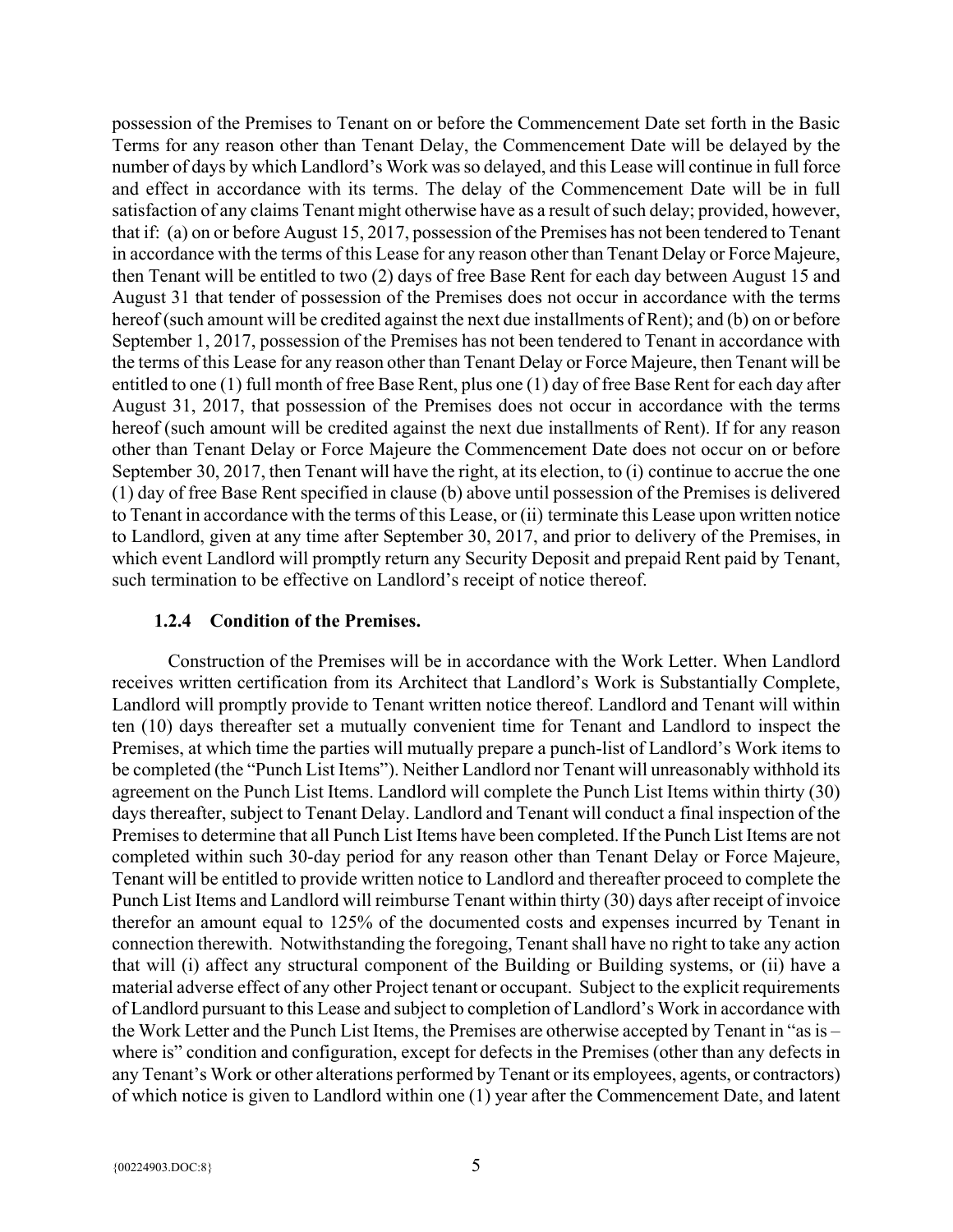defects in the Premises or the Project which defects and latent defects will be promptly repaired and corrected by Landlord, at its sole cost and expense.

### **1.2.5 Tenant's Performance of Tenant's Work.**

Tenant will accept possession of the Premises on the Commencement Date for the purpose of performing Tenant's Work in accordance with the Work Letter.

### **1.3 Early Access.**

Landlord agrees that Tenant will have access to the Premises a minimum of two (2) weeks prior to the Commencement Date (and more if possible) for the purpose of installing wiring and cabling and furniture, so long as such early access does not unreasonably interfere with the completion of the Turnkey Work. Landlord will permit the staging of Tenant's furniture in the premises adjacent to the Premises to facilitate Tenant's move into the Premises. Landlord and Tenant will coordinate cable/AV wiring behind walls to allow such installation by Tenant's contractor during construction of Landlord's Work. Tenant's early access will be subject to the terms and conditions of this Lease (other than any payment of Rent), including Tenant's insurance and indemnity obligations as contained in this Lease, and will not affect the Commencement Date. Prior to such early access, Tenant will provide Landlord with certificates of insurance or other evidence acceptable to Landlord evidencing Tenant's compliance with its insurance obligations. Tenant will coordinate performance of any of Tenant's Work with the contractor performing Landlord's Work and will not unreasonably interfere with the performance of Landlord's Work during such early access.

# **1.4 Net Zero Energy Goal.**

The Landlord has designed the Project (excluding any space in the Project used for restaurant uses (the "Restaurant Space")) to achieve Net Zero Energy ("NZE"). Net Zero Energy means the Project will produce as much electricity (kWh or kBtu) from the onsite photovoltaic system or other onsite renewable energy generation sources as the Project uses over the course of the calendar year, using RECs to make up any shortfalls between generation and use (i.e., if onsite generation is not sufficient to meet all onsite energy use, RECs will be purchased such that 100% of energy use in the Project is either provided through onsite renewable energy or RECs). Landlord will contract with Xcel Energy for electricity required by the Project in excess of what the Project produces (which cost shall be Landlord's sole cost and not an Operating Expense). Although provided for, there is no natural gas use contemplated for the Project. For purposes of this Section 1.4 and its subsections, "Project" will include, without limitation, the Common Area and the Premises. Landlord's intent to deliver a NZE Project is a material inducement for Tenant to enter into this Lease. In addition:

# **1.4.1 Annual Confirmation of Performance.**

Landlord will document annually the Project performance toward NZE and will provide reports annually (issued no later than March 30 of each calendar year). If the Project is not meeting NZE, the Landlord will promptly put into place a plan to continue to reduce energy consumption over time.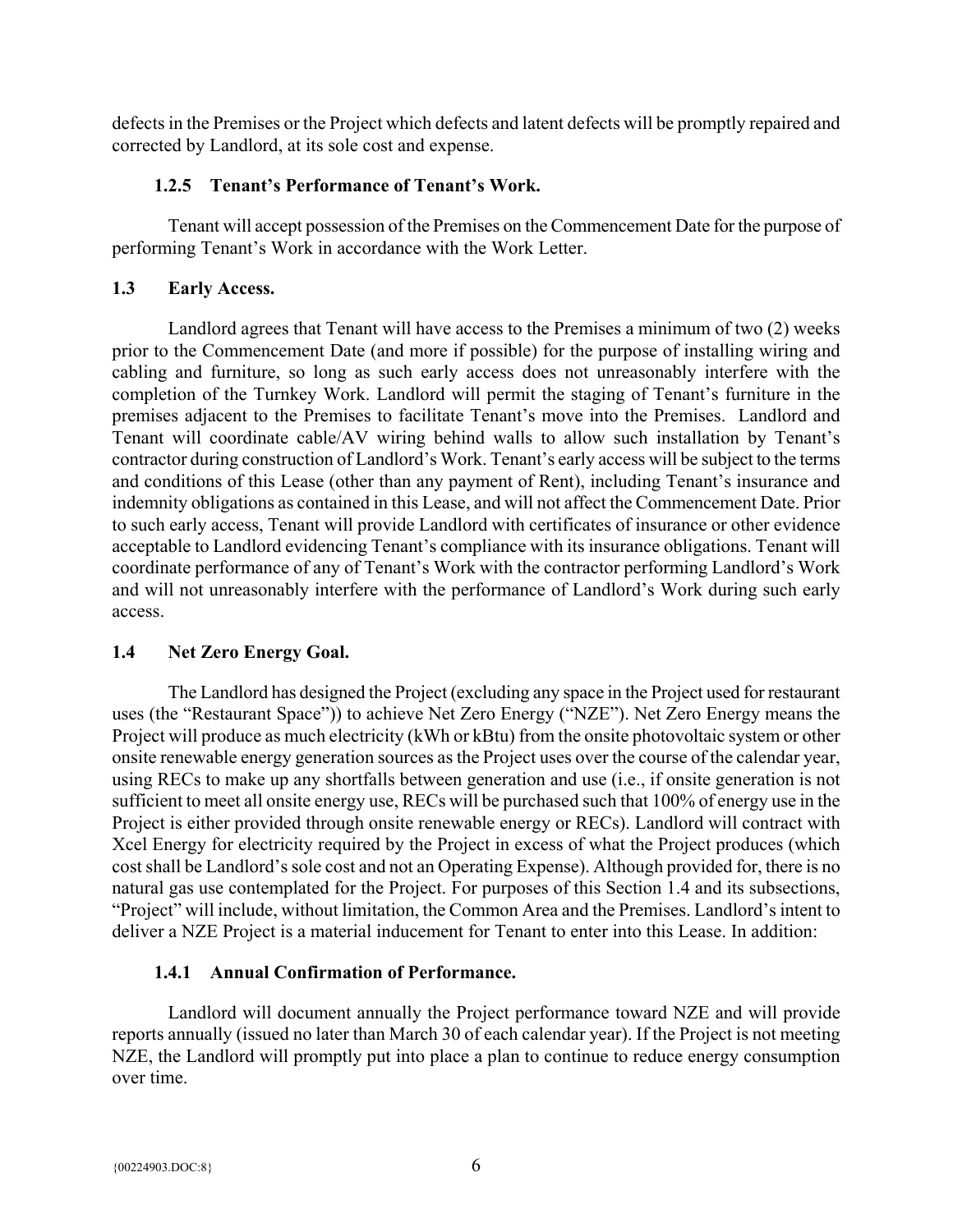### **1.4.2 Net Zero Energy for Common Area.**

Landlord will construct and at all times thereafter maintain the Common Area with the intent of achieving NZE according to the energy budget defined through energy modeling (the "Energy Budget"). The energy modeling results are summarized in Exhibit K.

# **1.4.3 Energy Usage Reporting.**

Landlord will provide Tenant with monthly energy usage summaries for plug loads in the Premises. Landlord will provide corresponding statistics from either the energy model or from other tenants in the Project for comparison.

# **1.4.4 Annual Recommissioning and Review.**

(a) In order to maintain and enhance performance toward NZE, the Landlord will recommission the base building systems of the Project once every calendar year from and after January 1, 2018. The cost of recommissioning will be billed to all tenants of the Project as an Operating Expense. Each recommissioning will comply with ASHRAE Guideline 0.2 (for initial commissioning and retro-commissioning of base building systems) or ASHRAE Guideline 202 (for new commissioning of tenant fit out equipment). Specific commissioning standards will be evaluated annually and updated as appropriate. Recommissioning will address at a minimum: heating, ventilating, air conditioning and refrigeration (HVAC&R) systems and associated controls, lighting and lighting controls, and domestic hot water systems.

(b) An annual report will be issued by Landlord to the Tenant. The cost of any changes or alterations to the Project and its systems due to the plan for corrective action or recommissioning will be promptly done by Landlord as an Operating Expense.

(c) If NZE is not achieved Landlord will meet with all tenants of the Project and review energy use data, recommissioning outputs and recommendations and the effectiveness of efficiency programs and mutually establish an energy optimization plan, including energy management and cost effective savings opportunities for the Project and each premises therein. The cost of any changes or alterations to the base building HVAC&R or lighting systems and their controls due to the recommissioning will be promptly done by Landlord and billed as an Operating Expense.

(d) If, and only if, Tenant's Plug Load Maximum is exceeded, Landlord will arrange for the Premises to be recommissioned and Tenant will provide access to the Premises and will cooperate with the recommission of the plug load equipment in the Premises. The cost of any changes or alterations to the Tenant plug load equipment and its controls due to the recommissioning will be promptly done by Tenant at its sole cost.

(f) Recommissioning will occur annually, even if NZE is achieved, and a recommissioning report will be released to all tenants.

(g) Prior to recommissioning each year, Landlord will have the opportunity to work with a Tenant point of contact (to be determined annually) to issue a survey to all occupants of the Premises to evaluate thermal comfort, functionality, transportation methods, health and productivity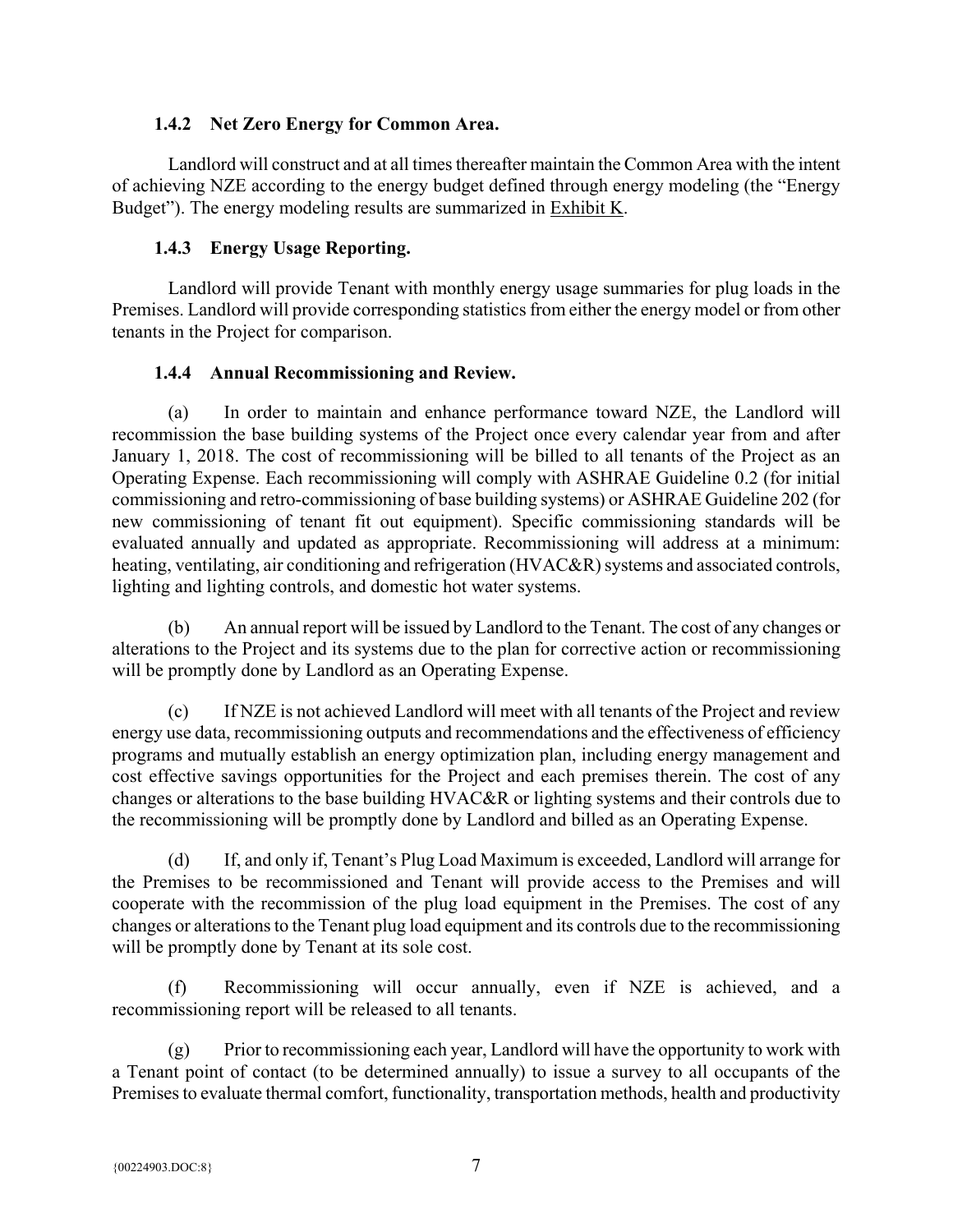(among other factors). Survey results will be used to inform recommissioning to improve the functionality and comfort of the Premise. Surveys shall be coordinated through the designated Tenant point of contact and shall not occur more than once per calendar year. Interviews may be used to supplement the surveys, pending approval from the Tenant point of contact. Surveys will be reasonable in length and the process will not to be a burden to Premises occupants.

### **1.4.5 Restaurant Space.**

While Landlord intends to create a highly efficient restaurant as a model, the Restaurant Space in the Project will most likely not achieve NZE, and will be excluded from the NZE provisions of this Lease.

### **ARTICLE 2. RENTAL AND OTHER PAYMENTS**

### **2.1 Base Rent.**

Tenant will pay Base Rent in monthly installments to Landlord, in advance, without offset, deduction or abatement except as may be otherwise expressly provided herein, commencing on the Commencement Date and continuing on the first day of each and every calendar month after the Commencement Date during the Term, except for the first month's Base Rent, which will be paid upon mutual execution and delivery of this Lease and applied to the first month or months in which Base Rent is due. Tenant will make all Base Rent payments to Property Manager at the address specified in the Basic Terms or at such other place or in such other manner as Landlord may from time to time designate in writing. Tenant will make all Base Rent payments without Landlord's previous demand, invoice or notice for payment. Landlord and Tenant will prorate, on a per diem basis, Base Rent for any partial month within the Term.

# **2.2 Additional Rent.**

Article 3 of this Lease requires Tenant to pay certain Additional Rent pursuant to estimates that Landlord delivers to Tenant. Tenant will make all payments of estimated Additional Rent in accordance with Sections 3.3 and 3.4 without deduction, offset or abatement except as otherwise expressly provided herein, and without Landlord's previous demand, invoice or notice for payment. Payments of Additional Rent will commence on the Commencement Date. Tenant will pay all other Additional Rent described in this Lease that is not estimated under Sections 3.3 and 3.4 within ten (10) days after receiving Landlord's invoice for such Additional Rent. Tenant will make all Additional Rent payments to the same location and, except as described in the previous sentence, in the same manner as Tenant's Base Rent payments.

### **2.3 Delinquent Rental Payments.**

The late payment of any Rent will cause Landlord to incur additional costs, including administration and collection costs, processing and accounting expenses and/or increased debt service or costs (collectively, "Administrative Costs"). If Landlord has not received any installment of Base Rent or Additional Rent within ten (10) days after such amount is due, Tenant will pay to Landlord a one-time late charge of five percent  $(5%)$  of the delinquent amount, which amount is agreed to represent a reasonable estimate of the Administrative Costs incurred by Landlord. In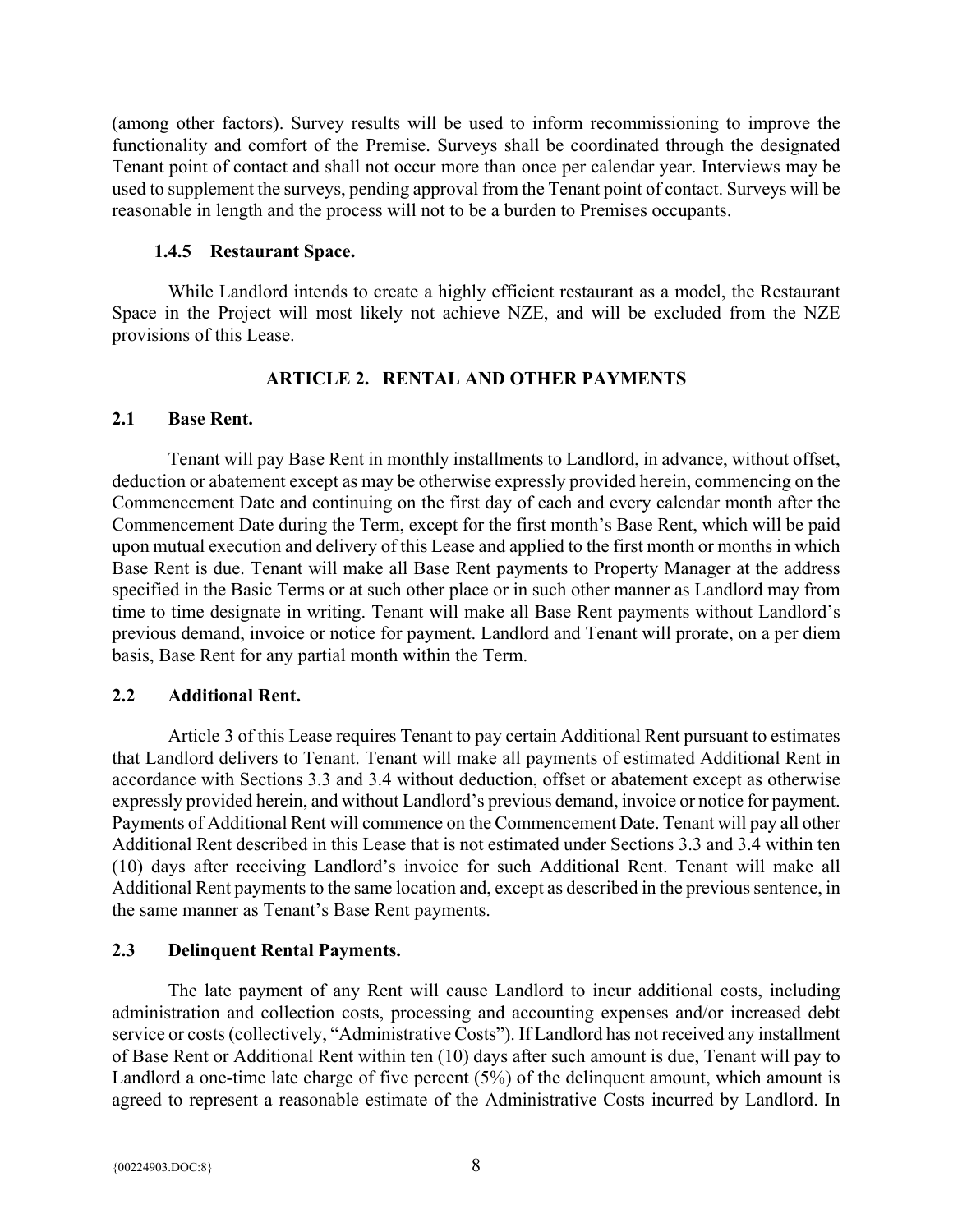addition, to compensate Landlord for the time value of amounts not paid when due, all such delinquent amounts will bear interest at the Maximum Rate from the date such amount was due until paid in full. Landlord and Tenant recognize that: (i) the damage that Landlord will suffer as a result of Tenant's failure to pay such amounts is difficult to ascertain, (ii) said late charge and interest are the best estimate of the damage that Landlord will suffer in the event of late payment, and (iii) said late charge and interest are to compensate Landlord for separate matters and are not duplicative. If a late charge becomes payable for any three (3) installments of Rent within any twelve (12) month period, then upon receipt of Landlord's written request, Tenant will arrange for payment of regular installments of Rent through an automatic clearing house or electronic funds transfer system.

#### **2.4 Independent Obligations.**

Except as otherwise expressly set forth in this Lease, Tenant's covenant and obligation to pay Rent will be independent from any of Landlord's covenants, obligations, warranties or representations in this Lease.

### **2.5 Security Deposit.**

Tenant will deliver to Landlord half of the security deposit in the amount stated in the Basic Terms (\$ ) within thirty (30) days after the Effective Date, and the other half (\$ ) on or before the Commencement Date, to be retained by Landlord for performance of all the terms and conditions of this Lease to be performed by Tenant, including payment of all Rent due under the terms hereof. Deductions may be made by Landlord from the amount so retained for the reasonable cost of repairs to the Premises (ordinary wear and tear excepted) for which Tenant is responsible under the terms of this Lease, for any Rent delinquent under the terms hereof and/or any sum used in any manner to cure any default in the performance of Tenant under the terms of this Lease. In the event deductions are so made during the Term, Tenant will within ten (10) days after receipt of Landlord's written request redeposit such amounts so expended so as to maintain the deposit in the amount as herein provided for and failure to so redeposit will be deemed a failure to pay Rent under the terms hereof. Nothing herein contained will limit the liability of Tenant as to any damage to the Premises for which Tenant is responsible under the terms of this Lease, and Tenant will be responsible for the total amount of any damage and loss occasioned by actions of Tenant. Landlord's parent, will be personally liable for the return of the security deposit to Tenant, provided, however, if Landlord's interest in the Premises is sold, Landlord will deliver the security deposit to the purchaser of Landlord's interest in the Premises, and thereupon and the purchaser's assumption of the personal liability to return the security deposit to Tenant as required by this Lease, Landlord and will be discharged from any further liability with respect to such deposit. The security deposit will be returned to Tenant within thirty (30) days following the expiration or earlier termination of this Lease, less any deductions made by Landlord pursuant to this Section 2.5 and less the amount, if any, Landlord reasonably estimates Tenant may owe for the Expenses reconciliation for the final calendar year of the Term, pending confirmation of such amount pursuant to Section 3.5 hereof. Any deductions made by Landlord for the Expenses reconciliation will be credited to Tenant's account at the time of such reconciliation, and any amount then remaining will be paid to Tenant within thirty (30) days after the reconciliation. The provisions of this Section 2.5 will survive the expiration or earlier termination of this Lease.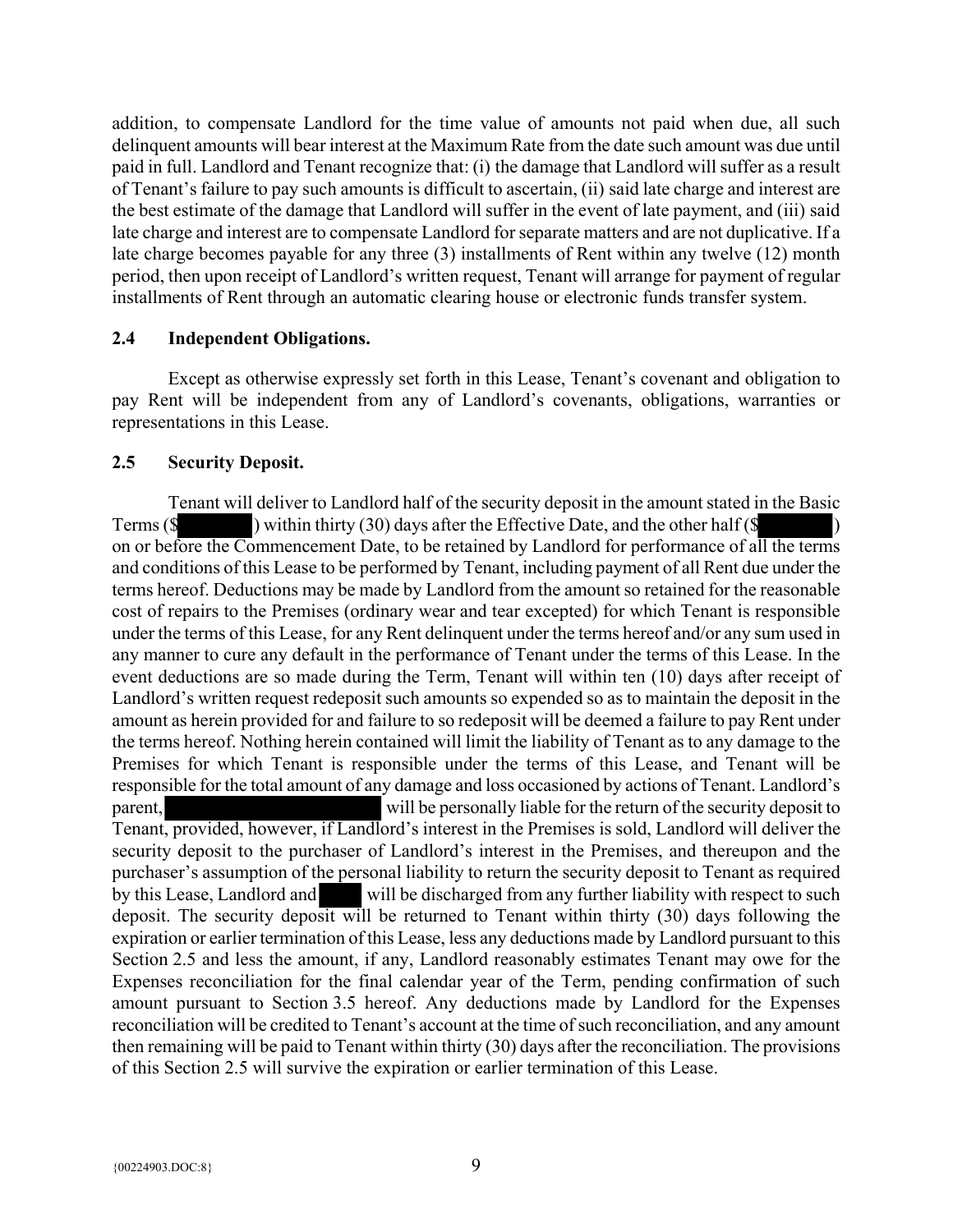# **ARTICLE 3. PROPERTY TAXES AND OPERATING EXPENSES**

#### **3.1 Payment of Expenses.**

In addition to Base Rent, Tenant will pay, as Additional Rent, Tenant's Pro Rata Share of Expenses due and payable during any calendar year of the Term. Landlord will prorate Tenant's Pro Rata Share of Expenses due and payable during the calendar year in which the Lease commences or terminates, as of the Commencement Date or termination date, as applicable, on a per diem basis based on the number of days of the Term within such calendar year. Notwithstanding anything to the contrary in this Lease, Landlord will not charge and Tenant will not pay any amount for energy usage as part of Operating Expenses.



**3.2 Estimation of Tenant's Pro Rata Share of Expenses.** 

Landlord will deliver to Tenant a written estimate of the following for each calendar year of the Term if applicable: (a) Expenses (including the amount of Property Taxes and Operating Expenses), (b) Tenant's Pro Rata Share of Expenses (itemized separately for Project Expenses and Office Space Expenses), and (c) the annual and monthly Additional Rent attributable to Tenant's Pro Rata Share of Expenses. Such estimate will set forth in reasonable detail, (i) the line item amounts for each category of Expense, (ii) an identification of which items are subject to the

 and (iii) such other information as may be reasonably necessary to support the **Estimate**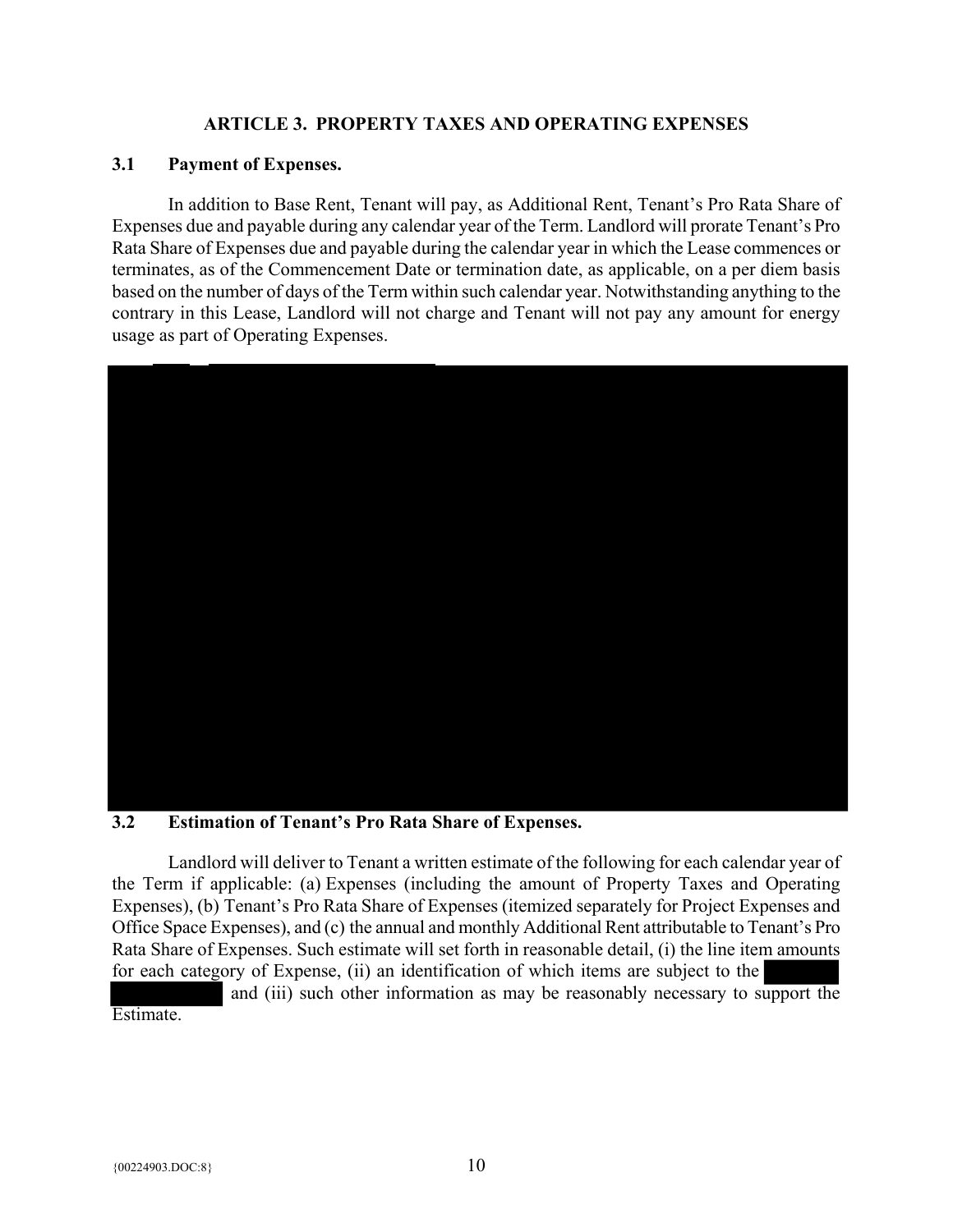#### **3.3 Payment of Estimated Tenant's Pro Rata Share of Expenses.**

Tenant will pay the amount Landlord estimates as Tenant's Pro Rata Share of Expenses under Section 3.2 for each calendar year of the Term in equal monthly installments, in advance, on the first day of each month during such calendar year. If Landlord has not delivered the estimates to Tenant by the first day of January of the applicable calendar year, Tenant will continue paying Tenant's Pro Rata Share of Expenses based on Landlord's estimates for the previous calendar year. When Tenant receives Landlord's estimates for the current calendar year, Tenant will pay the estimated amount (less amounts Tenant paid to Landlord in accordance with the immediately preceding sentence) in equal monthly installments over the balance of such calendar year, with the number of installments being equal to the number of full calendar months remaining in such calendar year.

### **3.4 Re-Estimation of Expenses.**

Landlord may re-estimate Expenses from time to time during the Term, but not more than once in any calendar year. In such event, Landlord will re-estimate the monthly Additional Rent attributable to Tenant's Pro Rata Share of Expenses to an amount sufficient for Tenant to pay the reestimated monthly amount over the balance of the calendar year. Landlord will give Tenant at least thirty (30) days prior notice of the re-estimate, and Tenant will pay the re-estimated amount in the manner provided in the last sentence of Section 3.3.

### **3.5 Confirmation of Tenant's Pro Rata Share of Expenses.**

As soon as reasonably practicable, but not more than ninety (90) days after the end of each calendar year within the Term, Landlord will determine the actual amount of Expenses and Tenant's Pro Rata Share of the same for the expired calendar year and deliver to Tenant a written statement of such amounts (the "Reconciliation Statement"). The Reconciliation Statement will contain information in reasonable detail sufficient to enable Tenant to reconcile the Reconciliation Statement with the Estimate delivered to Tenant pursuant to Section 3.2. If Tenant paid less than the actual amount of Tenant's Pro Rata Share of Expenses specified in the Reconciliation Statement, Tenant will pay the difference to Landlord as Additional Rent within thirty (30) days after receipt of the Reconciliation Statement. If Tenant paid more than the actual amount of Tenant's Pro Rata Share of Expenses specified in the Reconciliation Statement, the excess amount will, at Landlord's option, except as may be otherwise provided by Law, either be paid to Tenant within thirty (30) days after receipt of the Reconciliation Statement or to the extent any Rent remains payable by Tenant under this Lease, credited against the next payment of Rent due under the Lease. If Landlord is delayed in delivering the Reconciliation Statement to Tenant, such delay will not constitute Landlord's waiver of Landlord's rights under this section. The obligations of Landlord and Tenant under this section will survive the expiration or earlier termination of the Term.

### **3.6 Tenant's Inspection and Audit Rights.**

If Tenant (a) in good faith disputes Landlord's determination of the actual amount of Expenses or Tenant's Pro Rata Share of Expenses for any calendar year, and (b) delivers to Landlord written notice of the dispute within sixty (60) days after Landlord's delivery of the Reconciliation Statement under Section 3.5, then Tenant (but not any subtenant of Tenant), at its sole cost and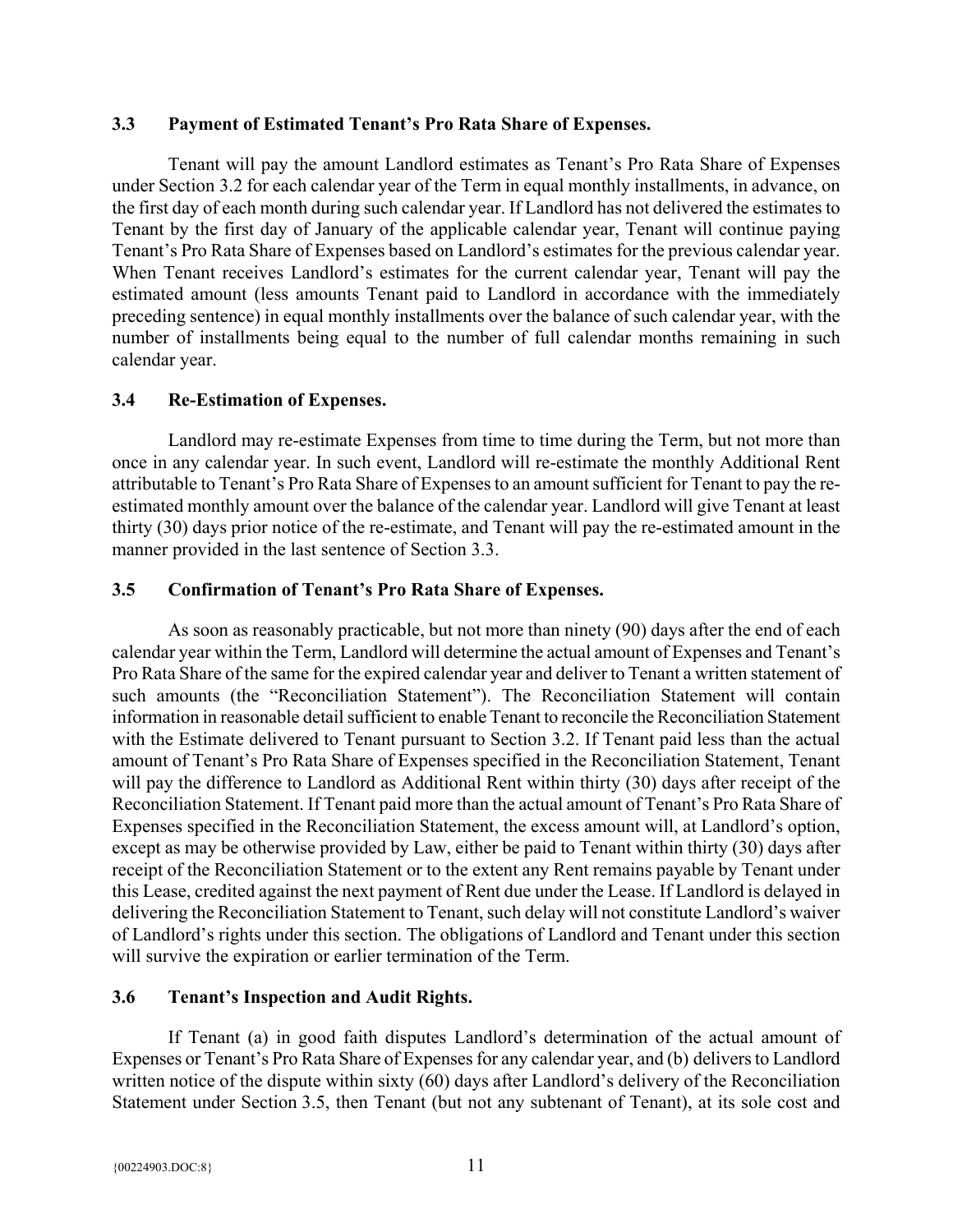expense, upon prior written notice and during regular Business Hours at a time and place reasonably acceptable to Landlord (which may be the location on the Front Range of Colorado where Landlord or Property Manager maintains the applicable records), may cause an independent, certified public accountant reasonably acceptable to Landlord (the "CPA") to audit Landlord's records relating to the disputed amounts. The CPA's compensation must not be contingent upon or in any way related to the outcome of the audit. Tenant's objection to Landlord's determination of Expenses or Tenant's Pro Rata Share of Expenses will be deemed withdrawn unless Tenant completes and delivers the audit to Landlord within thirty (30) days after the date the CPA is given full access to Landlord's records. If the audit shows that the amount Landlord charged Tenant for Tenant's Pro Rata Share of Expenses was greater than the amount this Article 3 obligates Tenant to pay, Landlord will refund the excess amount to Tenant within ten (10) days after Landlord receives a copy of the audit report; and, if the audit shows that the amount Landlord charged Tenant for Tenant's Pro Rata Share of Expenses was more than five percent (5%) greater than the amount this Article 3 obligates Tenant to pay, then Landlord will reimburse Tenant for the reasonable cost of such audit along with payment of the refund. If the audit shows that the amount Landlord charged Tenant for Tenant's Pro Rata Share of Expenses was less than the amount this Article 3 obligates Tenant to pay, Tenant will pay to Landlord, as Additional Rent, within ten (10) days after invoicing by Landlord the difference between the amount Tenant paid and the amount determined in the audit. Pending resolution of any audit under this section, Tenant will continue to pay to Landlord the estimated amounts of Tenant's Pro Rata Share of Expenses in accordance with Sections 3.3 and 3.4. Tenant must keep all information it obtains in any audit strictly confidential and may only use such information for the limited purpose described in this section for Tenant's own account, or for Tenant's representatives, accountants, attorneys or as may be required by Law.

### **3.7 Gross-Up Adjustment.**

If the occupancy of the Building during any part of any calendar year during the Term is less than ninety-five percent (95%) (excluding all retail, restaurant and commercial space), Landlord will make an appropriate adjustment of the variable components of the Operating Expenses for that calendar year, as reasonably determined by Landlord using sound accounting and management principles, to determine the amount of Operating Expenses that would have been incurred had the Building been ninety-five percent (95%) occupied with all tenants paying full rent, as contrasted with free rent, half rent or the like. This amount will be considered to have been the amount of Operating Expenses for that calendar year. For purposes of this Section 3.7 "variable components" include only those Operating Expenses that are directly affected by variations in occupancy levels, such as water usage and janitorial services, and in any event will not include insurance premiums or Real Property Taxes.

# **3.8 Personal Property Taxes.**

Tenant, prior to delinquency, will pay all taxes charged against any Tenant Property. Tenant will use all reasonable efforts to have such Tenant Property taxed separately from the Property. If any Tenant Property is taxed with the Property, Tenant will pay the taxes attributable to such Tenant Property to Landlord as Additional Rent.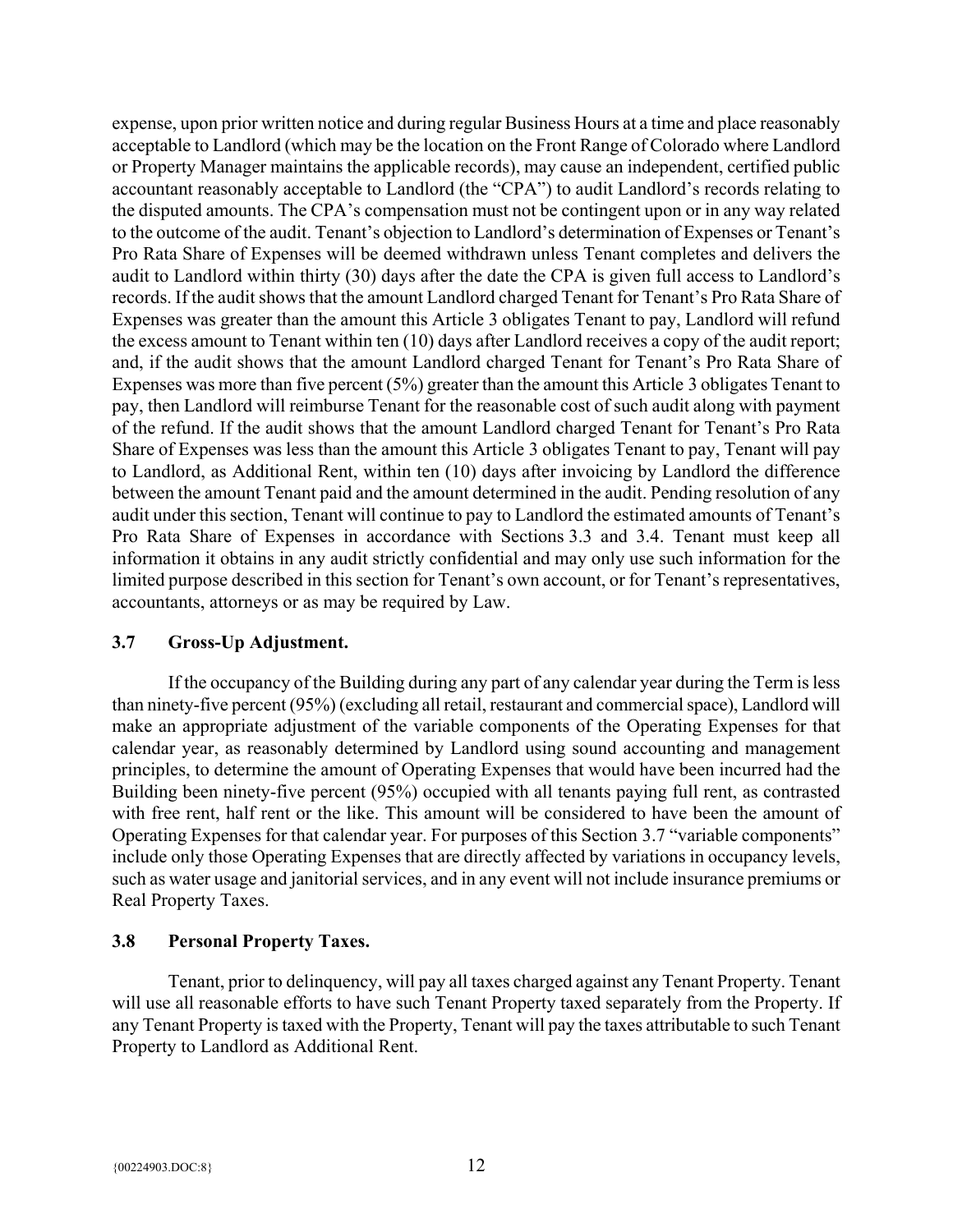#### **3.9 Landlord's Right to Contest Property Taxes.**

If authorities having jurisdiction assess Property Taxes that Landlord deems excessive, Landlord may defer compliance therewith to the extent permitted by the laws of the State, so long as the validity or amount thereof is contested by Landlord in good faith and so long as Tenant's occupancy of the Premises is not disturbed or threatened. Tenant may not contest Property Taxes.

#### **ARTICLE 4. USE**

### **4.1 Permitted Use.**

Subject to the terms of this Lease and instances of Force Majeure, Tenant will have access to the Premises twenty-four (24) hours per day, every day of each year during the Term. Tenant will not use the Premises for any purpose other than the Permitted Uses set forth in the Basic Terms. Tenant will obtain and maintain, at Tenant's sole cost and expense, all permits and approvals required of Tenant under the Laws for Tenant's use of the Premises. Tenant acknowledges that, unless expressly provided in this Lease, neither Landlord nor any agent, contractor or employee of Landlord has made any representation or warranty of any kind with respect to the Premises, the Project or the Property, including any representation or warranty of suitability or fitness of the Premises, Project or the Property for any particular purpose.

### **4.2 Prohibited Uses.**

Tenant will not use the Property or knowingly permit the Premises to be used in violation of any Laws in any material respect or in any manner outside ordinary office use of the Premises that would in any material respect: (a) violate any certificate of occupancy affecting the Property; (b) cause injury or damage to the Property or to the person or property of any other occupant on the Property; or (c) constitute a public or private nuisance or waste. In addition, Tenant will not keep any animal on or about the Premises (other than service animals that may not be legally excluded from the Premises or Property pursuant to the Americans with Disabilities Act or any similar law, rule or regulation applicable to the Property) and will not use the Property or knowingly permit the Premises to be used for: (i) any adult book store or a store or any other establishment or business primarily selling, distributing or exhibiting pornographic materials; (ii) the conduct of any auction, fire, bankruptcy, liquidation or going-out-of-business sale; or (iii) a Controlled Substances Use or in any manner that violates or could violate any Controlled Substances Laws, including any business, communications, financial transactions or other activities related to Controlled Substances or a Controlled Substance Use that violate or could violate any Controlled Substances Laws. For purposes of this Section 4.2, (A) "Controlled Substances Laws" means the Federal Controlled Substances Act (21 U.S.C. §801 et seq.) or any other similar or related Law; (B) "Controlled Substances" means marijuana, cannabis or other controlled substances as defined in the Federal Controlled Substances Act or that otherwise are illegal or regulated under any Controlled Substances Laws; and (C) "Controlled Substances Use" means any cultivation, growth, creation, production, manufacture, sale, distribution, storage, handling, possession or other use of a Controlled Substance in violation of any Controlled Substances Laws. The provisions of this Section 4.2 will apply notwithstanding any state or local Law permitting the Controlled Substances Use or Drug-Related Activities. Landlord will include provisions similar to this Section 4.2 in every other Project tenant lease and will use reasonable efforts to enforce such provisions.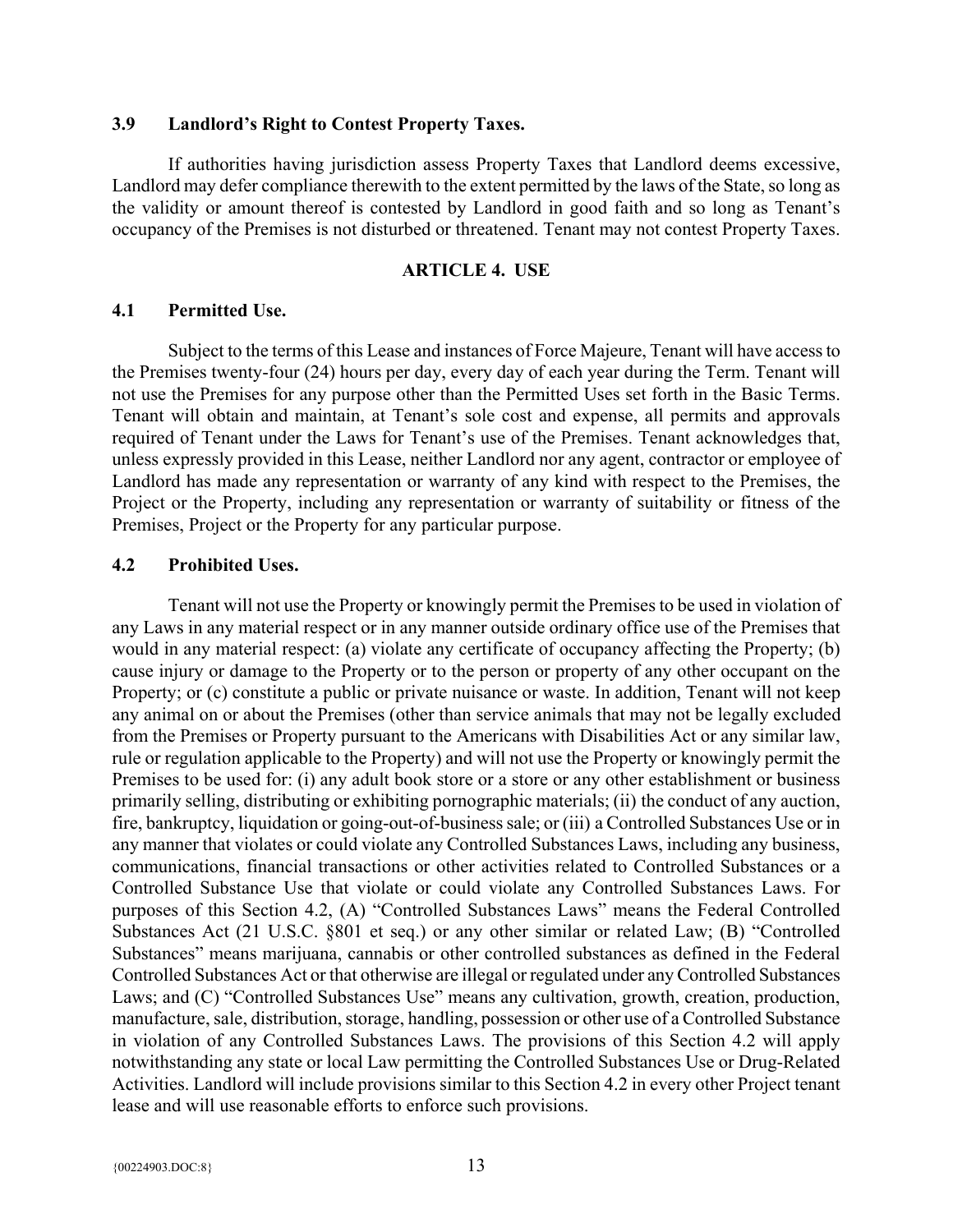### **4.3 Increased Insurance.**

Tenant will not do or permit to be done on the Property or the Premises anything outside ordinary office use of the Premises that will (a) increase the premium of any insurance policy Landlord carries covering the Premises or the Property; (b) cause a cancellation of or be in conflict with any such insurance policy; (c) result in any insurance company's refusal to issue or continue any such insurance in amounts reasonably satisfactory to Landlord; or (d) subject Landlord to any liability or responsibility for injury to any person or property by reason of Tenant's operations in the Premises or use of the Property. Tenant will reimburse Landlord, as Additional Rent, for any additional premium charges for such policy or policies resulting from Tenant's failure to comply with the provisions of this Section.

### **4.4 Laws/Project Rules.**

This Lease is subject and subordinate to all Laws. Tenant will comply and will cause its employees, agents, contractors and any others permitted by Tenant to occupy or enter the Premises to comply with the Project Rules. Landlord may amend the Project Rules from time to time in Landlord's sole and absolute discretion, provided that any such amendments will be commercially reasonable, will apply uniformly to all tenants of the Project and will not unreasonably interfere with Tenant's operation of its business in the Premises, materially increase Tenant's monetary obligations payable to Landlord hereunder, adversely affect the NZE goal for the Project or be contrary to any express provision of this Lease. Landlord will not be responsible for any violation of the Project Rules by any other parties, but will use reasonable efforts to enforce the Project Rules. In the event of any conflict between the Project Rules and the express terms of this Lease, the terms of this Lease will control.

# **4.5 Common Area.**

Landlord grants to Tenant the non-exclusive right, together with all other occupants of the Project and their agents, employees and invitees, to use the Common Area during the Term, subject to the terms of this Lease, all Laws and the Project Rules. Landlord's rights regarding the Common Area include, but are not limited to, the right to (a) restrain unauthorized persons from using the Common Area; (b) place permanent or temporary kiosks, displays, carts or stands in the Common Area and lease the same to tenants; (c) temporarily close any portion of the Common Area (i) for repairs, improvements or Alterations, (ii) to discourage unauthorized use, (iii) to prevent dedication or prescriptive rights, or (iv) for any other reason Landlord reasonably deems necessary; (d) change the shape and size of the Common Area; (e) add, eliminate or change the location of any improvements located in the Common Area and construct buildings or other structures in the Common Area; and (f) limit the use of certain portions of the Common Area to a specific tenant or tenants. Any change in the Common Area that would result in a change in the determination of the Rentable Area of the Premises (measured in accordance with the Measurement Methodology) will change the Rentable Area of the Premises for all purposes under this Lease, and the Lease will be amended by Landlord and Tenant accordingly. In addition, Landlord reserves the right to set hours for the use of the any common deck area and the lounge area off the lobby on the first floor of each of the South Building and the North Building, and to host private and public events and permit other occupants of the Project to host public and private events in such areas. Landlord has contracted with an outside art consultant to provide art for the Common Area and lobbies of the Project and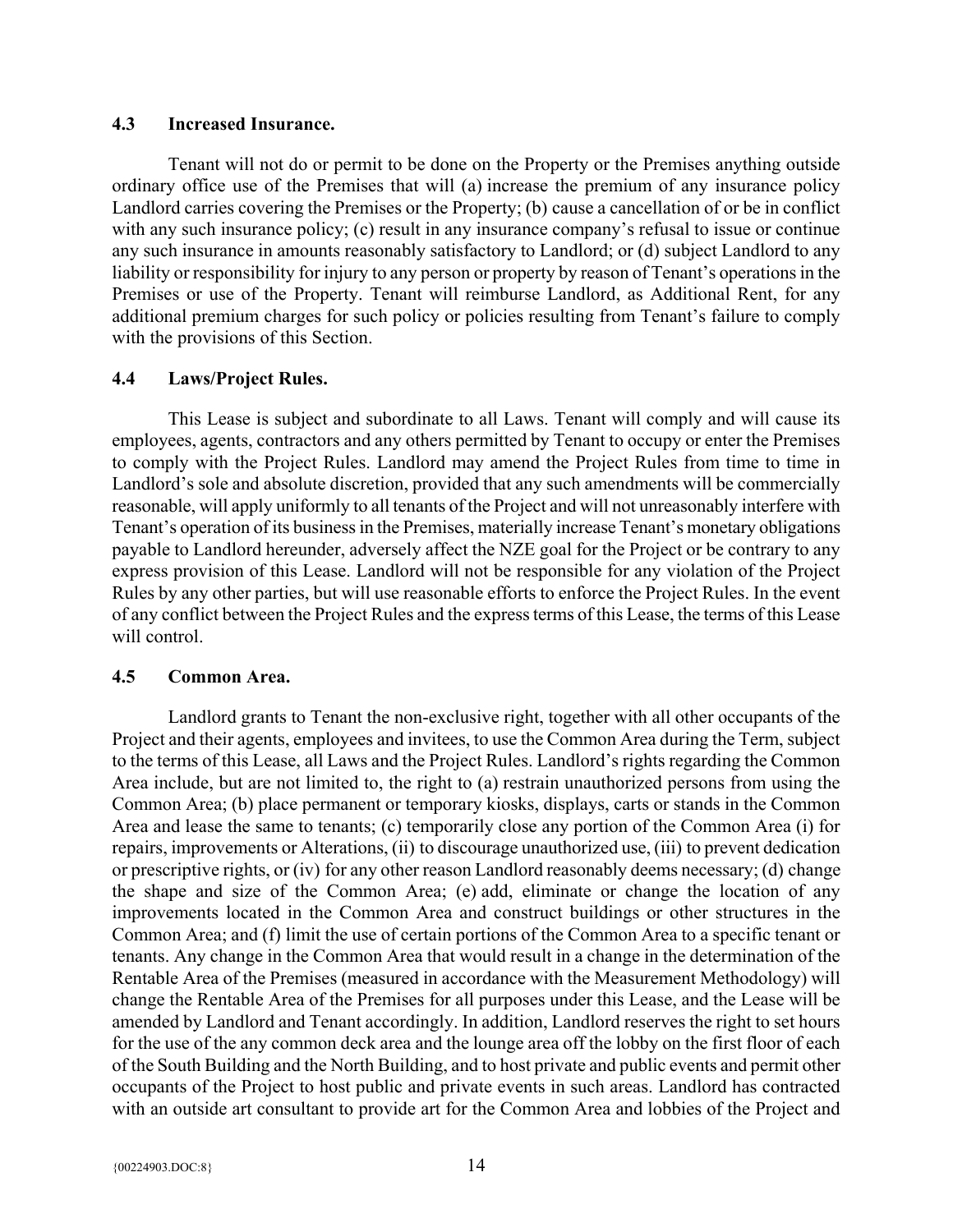reserves the right to hold gallery openings and other events in the Common Area and change how the Common Area is decorated.

Notwithstanding any of the foregoing, Tenant will have the right to reserve the Common Area via an online calendaring system that is maintained by Landlord and made available to Tenant as set forth in Section 18.2 hereof.

### **4.6 Signs.**

Landlord will provide to Tenant, at Landlord's sole cost and expense: (a) one building standard tenant identification sign adjacent to the entry door of the Premises, and (b) one standard building directory listing. Landlord will maintain the signs in good condition and repair during the Term at Tenant's sole cost and expense. Tenant, at its sole cost and expense, will be allowed to install (a) one sign containing Tenant's name and logo on the exterior of the Building on the same side as the main entrance to the Premises, and (b) signage containing its name and logo on the Premises entrance doors, the size, specifications and attachment method of which subject, in each case, to Landlord's prior approval, which approval will not be unreasonably withheld. All signs will conform to Landlord's sign criteria and applicable sign ordinances. Tenant will not install or permit to be installed in the Premises any other sign, decoration or advertising material of any kind that is visible from the exterior of the Premises without the prior written consent of Landlord, which consent may be withheld in Landlord's sole and absolute discretion. Landlord may immediately remove, at Tenant's sole cost and expense, any sign, decoration or advertising material that violates this section. Landlord will provide modest signage in the lobby indicating building sustainability achievements (such sign to be at Landlord's sole cost).

### **4.7 Transportation Management.**

Tenant will cooperate with all present or future programs adopted by Landlord, and will comply with all legally required present or future programs, intended to manage parking, transportation or traffic in and around the Project, and in connection therewith, Tenant will take responsible action for the transportation planning and management of all employees located at the Premises by working directly with Landlord, any governmental transportation management organization or any other transportation-related committees or entities. Such programs may include: (i) restrictions on the number of peak-hour vehicle trips generated by Tenant; (ii) increased vehicle occupancy; (iii) implementation of an in-house ridesharing program and an employee transportation coordinator; (iv) working with employees and any Project or area-wide ridesharing program manager; (v) instituting employer-sponsored incentives (financial or in-kind) to encourage employees to rideshare; and (vi) utilizing flexible work shifts for employees. If there is any conflict between the provisions of this Section 4.7 and Article 17, as interpreted or applied, the provisions of Article 17 will control.

# **4.8 Use Exclusives.**

Landlord reserves the right to grant use exclusives to other tenants of the Project after the date of this Lease. Any exclusive uses granted after the date hereof are referred to herein as "Exclusive Uses." Landlord will notify Tenant in writing of any Exclusive Uses granted to other tenants of the Project, and upon receipt of such notice, this Lease and the use and occupancy of the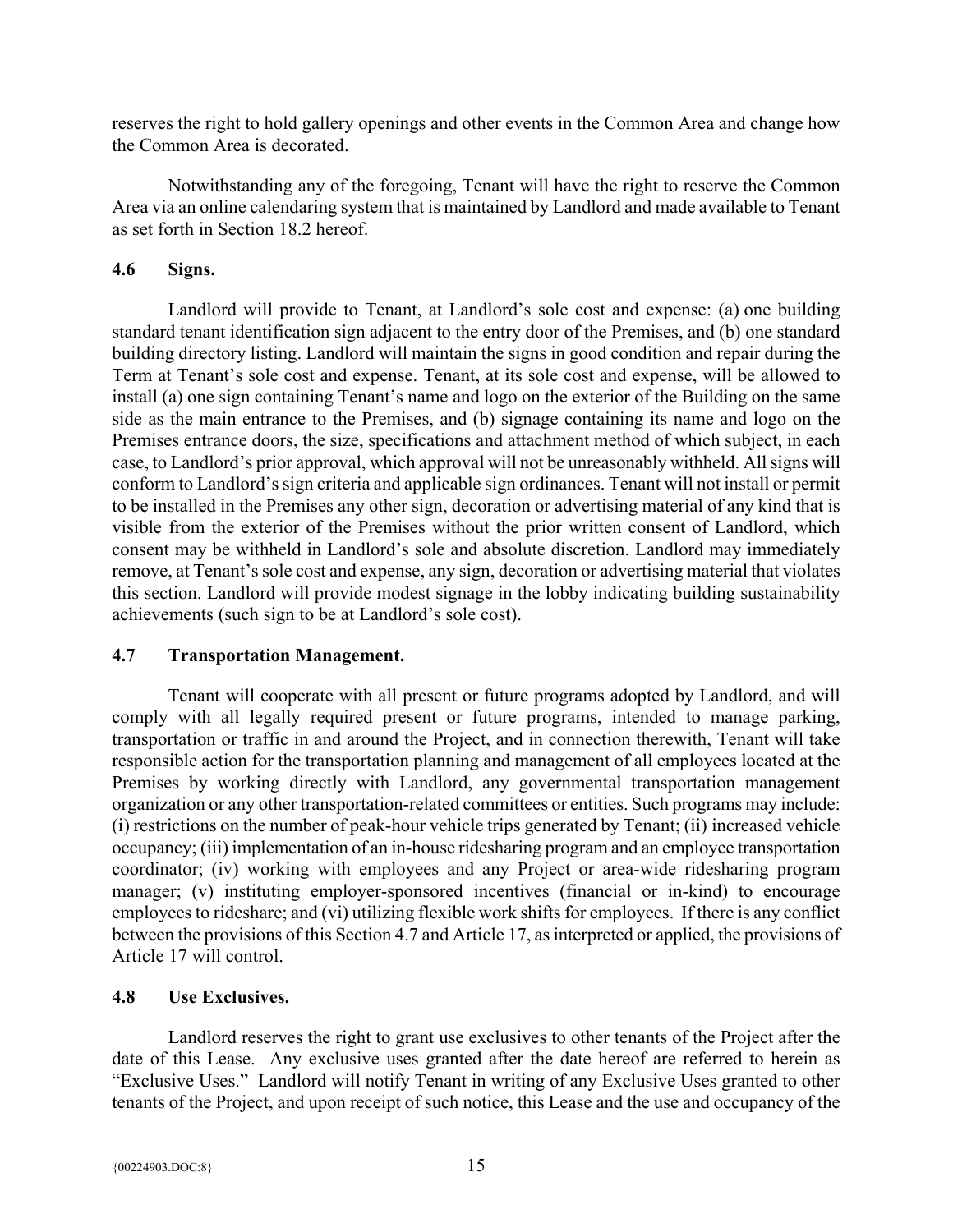Premises hereunder will be subject and subordinate to such Exclusive Uses, except and to the extent an Exclusive Use is expressly, clearly and unambiguously a "Permitted Use" under this Lease. Tenant will save, defend (with counsel reasonably acceptable to Landlord), indemnify and hold harmless Landlord from and against any claim by any other tenant of the Project alleging that Tenant is violating such other tenant's Exclusive Use.

### **ARTICLE 5. HAZARDOUS MATERIALS**

### **5.1 Compliance with Hazardous Materials Laws.**

Tenant will not cause any Hazardous Materials to be brought upon, kept or used on the Property in a manner or for a purpose prohibited by or that could result in liability under any Hazardous Materials Laws. Tenant, at its sole cost and expense, will comply with all Hazardous Materials Laws and prudent industry practice relating to the presence, treatment, storage, transportation, disposal, release or management of Hazardous Materials in, on, under or about the Property required for Tenant's use of the Premises and will notify Landlord of any and all Hazardous Materials (excluding reasonable quantities of office cleaning or other office supplies as are customarily used by a tenant in the ordinary course in a general office facility) Tenant brings upon, keeps or uses on the Property. On or before the expiration or earlier termination of this Lease, Tenant, at its sole cost and expense, will completely remove from the Property (regardless whether any Hazardous Materials Law requires removal), in compliance with all Hazardous Materials Laws, all Hazardous Materials Tenant causes to be present in, on, under or about the Property. Tenant will not take any remedial action in response to the presence of any Hazardous Materials Tenant causes to be in, on, under or about the Property, nor enter into any settlement agreement, consent decree or other compromise with respect to any Claims relating to or in any way connected with Hazardous Materials Tenant causes to be in, on, under or about the Property without first (a) notifying Landlord of Tenant's intention to do so, and (b) affording Landlord reasonable opportunity to investigate, appear, intervene and otherwise assert and protect Landlord's interest in the Property. Tenant acknowledges that medical waste and materials, including sharps, blood and bodily fluids, waste pharmaceuticals, controlled substances and other chemicals, cannot be disposed of along with normal office trash. Tenant will be solely responsible for the proper storage, use and disposal of all medical waste and materials brought upon, kept, used or generated on the Premises, and will strictly comply with all Colorado Department of Public Health and Environment requirements with respect thereto and all other applicable Laws. Tenant will indemnify, defend and hold harmless Landlord from and against any and all Claims arising from or relating to any Hazardous Materials that Tenant causes to be present in, on, under or about the Property. Tenant's obligations under this Section 5.1 will survive the expiration or earlier termination of the Term.

### **ARTICLE 6. SERVICES**

### **6.1 Landlord's Obligations.**

In addition to maintenance services required of Landlord elsewhere in this Lease, Landlord will provide, throughout the Term, the following services, the costs of which are deemed to be Operating Expenses, except as otherwise provided in this Lease: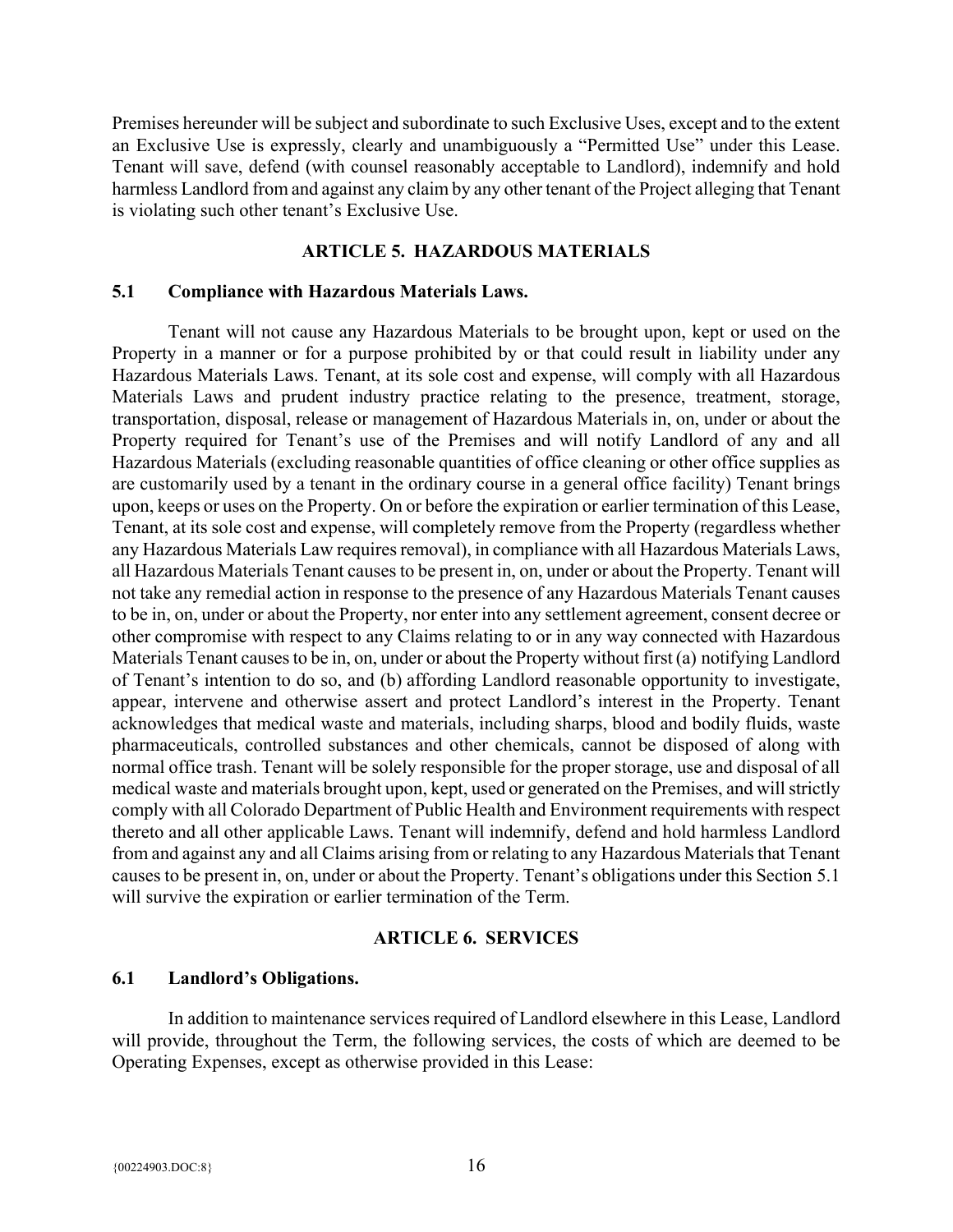### **6.1.1 Janitorial Service.**

Janitorial service in the Premises not less than three (3) days per week (excluding weekends and legal holidays in the State) for Project-standard installations, including cleaning, trash, recycling and compost removal, necessary dusting and vacuuming and such other work as is customarily performed in connection with nightly janitorial services in multi-use complexes similar in construction, location, use and occupancy to the Project. Landlord will also provide periodic interior and exterior window washing and cleaning not less than once per year and periodic waxing of Project-standard uncarpeted floors not less than once per year. Landlord will use only cleaning products (including general purpose cleaners, floor cleaners, hand soap, etc.) that comply with either the Green Seal standard, the UL/EcoLogo standard, the U.S. Environmental Protection Agency's Design for the Environment (DfE) designation, or a substitute determined by Landlord in its reasonable discretion. Landlord will provide such additional janitorial services as are required by Tenant and Tenant will reimburse Landlord, as Additional Rent, for the costs and expenses incurred in connection therewith.

# **6.1.2 Electrical Energy.**

Electrical energy to the Premises for equipment that does not require more than 240 volts and whose electrical energy consumption does not exceed normal office usage. In addition:

(a) Landlord will replace all lighting bulbs, tubes, ballasts and starters within the Premises at Tenant's sole cost and expense, unless the costs of such replacement are included in Operating Expenses. If such costs are not included in Operating Expenses, Tenant will pay such costs as Additional Rent.

(b) Landlord, at Landlord's sole cost, will submeter Tenant's energy use. Energy use will be submetered for the Premises separately and will include one submeter for each primary electrical panel (which will enable Tenant to approximate energy use); the primary electrical panel(s) serving the Premises will exclusively serve the Premises. Tenant's heating and cooling energy use will be tracked separately and reported to Tenant, via the Mitsubishi central control system. The plug load consumption for all Project tenants will be separately metered for billing purposes. Landlord will make the submeter data available to Tenant at any time via online accessibility that provides history and trending.

(c) Landlord will provide to Tenant, no later than March 30 of each calendar year, an annual report for the amount of electricity generated and consumed at the Project.

(d) Landlord will also provide IP access to Tenant with ability to access system setpoints and trend all operational points. The central Mitsubishi controls system and the submeter tracking system will have the capability to store at least one (1) year of data. These points will include space temperature setpoints, schedules, system modes and operation.

(e) Landlord will enforce the rules to prevent violations by other tenants of the Project regarding energy savings in order to assist in achieving the goal of reaching NZE each year.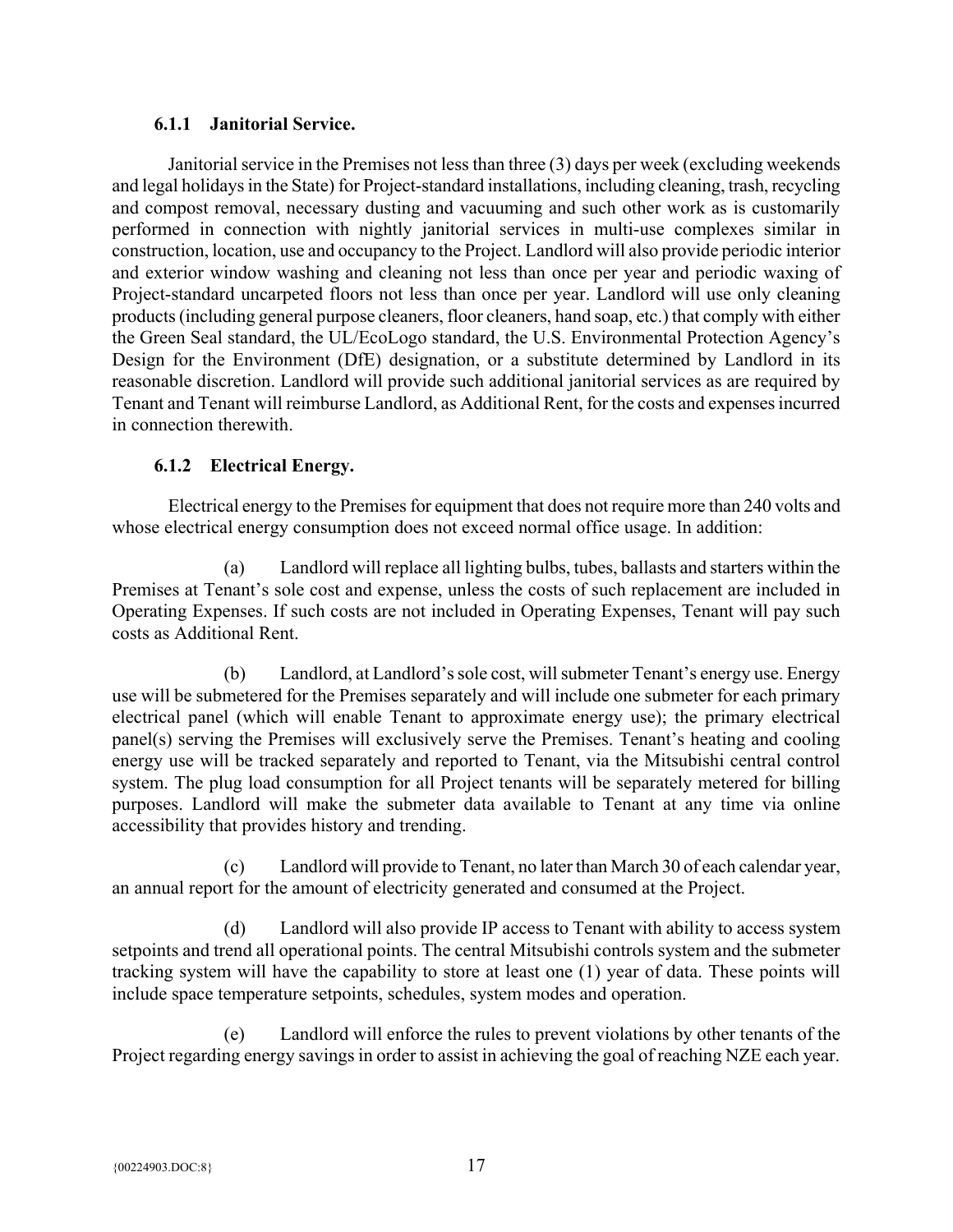(f) When finishing out the Project, including the Premises and Common Area, the Landlord will install the lighting systems with daylight zones in atriums or within 15 feet of windows and skylights where daylight can contribute to energy savings. Daylight zones will be required per IECC 2012, and will be either manual off via switches or automated via daylight sensors. Lighting controls (including occupancy sensors and scheduling controls) will be provided for all lighting equipment according to IECC 2012. The occupancy sensors will function as either manual ON (vacancy mode) or automatically turn ON not more than 50% of the lighting power. The occupancy sensors will then automatically turn lights OFF when no human presence is detected for a specified amount of time.

# **6.1.3 Heating, Ventilation and Air Conditioning.**

During Business Hours, heating, ventilation and air conditioning ("HVAC") to the Premises and the Common Area sufficient to maintain such temperatures as are standard for first-class, multiuse complexes similar in construction, location, use and occupancy to the Property for general office use only. During other times, Landlord will provide heat and air conditioning upon Tenant's reasonable advance notice (not less than twenty-four (24) hours). Landlord and Tenant will mutually agree to temperature setbacks during periods the Premises are unoccupied. Landlord and Tenant will mutually agree on 'typical' operating schedules. There will be a maximum charge of \$ per hour (subject to noncumulative annual increases of 3%) for after-hours HVAC usage by Tenant for the Premises, as monitored by key fob access data.

# **6.1.4 Water and Wastewater.**

Hot and cold water from standard building outlets for lavatory, restroom and drinking purposes and customary sewage and wastewater disposal for restroom purposes. There will be one water meter for each of the North Building and the South Building. Landlord will at its sole cost and expense install one submeter or flow meter for landscape water use for each of the North Building and the South Building. Landlord will submeter water usage for the Restaurant Space, the salon retail space and possibly other retail or office spaces in the Project, and will share water usage data from such submeters with Tenant. Water use for building-wide interior and landscaping uses for each of the North Building and the South Building will be compared to previous years and to other similar use type buildings, either nationally or locally. Landlord will make best efforts to fix leaks and reduce water usage.

# **6.1.5 Elevator Service.**

Elevator service for ingress and egress to the floor on which the Premises are located, in common with other tenants, provided that Landlord may reasonably limit the number of operating elevators during non-Business Hours and holidays, provided that one elevator is available for use at all times. Landlord may restrict Tenant's use of elevators for freight purposes to hours Landlord determines appropriate in Landlord's reasonable discretion.

### **6.1.6 Transportation Demand Management.**

Landlord will develop a Transportation Management Plan for the Project to describe the various alternative mobility opportunities available to all occupants of the Project, including public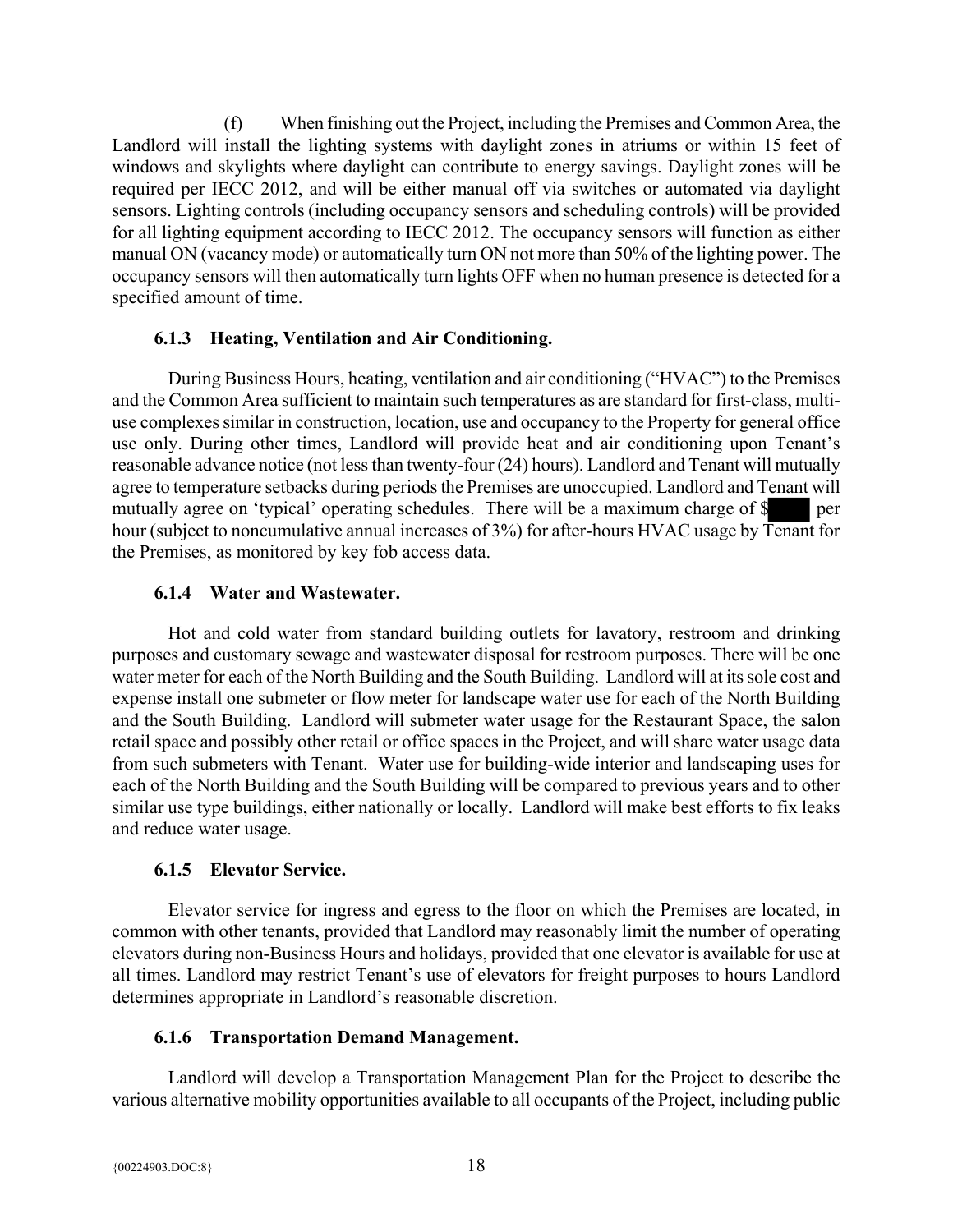transportation options and alternative mobility services (such as Uber or Lyft). Tenant will establish a preferred parking program for plug-in electric vehicles ("PEVs") for its employees. Landlord will install Level 2 charging to meet the needs of Tenant's agents, employees and invitees who drive PEVs for four parking spaces at Landlord's cost, and for any parking spaces in excess of four, at Tenant's cost. Additional details are provided in Section 17.2 (Parking) and Section 17.4 (Electrical Charging Stations).

# **6.2 Excess Utilities Use.**

# **6.2.1 Electricity and HVAC.**

Landlord will not be required to furnish electrical current for equipment that requires more than 240 volts or other equipment whose electrical energy consumption exceeds normal office usage. If Tenant's requirements for or consumption of electricity exceed the electricity to be provided by Landlord as described herein, Landlord will, at Tenant's expense, make reasonable efforts to supply such service through then-existing feeders and risers serving the Project and the Premises, provided the additional use of such feeders and risers caused by Tenant's excess electrical requirements do not adversely affect Landlord's ability to provide reasonable electrical service to the balance of the Project (as determined by Landlord in the exercise of its reasonable discretion), and Tenant will pay to Landlord the cost of such service as Additional Rent within thirty (30) days after Landlord has delivered to Tenant an invoice therefor. Landlord may determine the amount of such additional consumption by use of the submeters installed as provided in this Lease. Tenant will not install or use any electrical equipment requiring special wiring, voltage in excess of 240 volts, or voltage in excess of Project capacity unless approved in advance by Landlord. Any risers or wiring required to meet Tenant's excess electrical requirements will, upon Tenant's written request, be installed by Landlord at Tenant's cost if, in Landlord's judgment, the same are necessary and will not cause permanent damage to the Project, Building or Premises, cause or create a dangerous or hazardous condition, entail excessive or unreasonable alterations, repairs or expenses, adversely affect Landlord's ability to provide reasonable service to the balance of the Project, or unreasonably interfere with or disturb other tenants of the Project. If Tenant uses machines or equipment in the Premises that abnormally affect the temperature otherwise maintained by the air conditioning system or otherwise overload any utility, Landlord may, or may require Tenant to, install supplemental air conditioning units or other supplemental equipment in the Premises or, if necessary, elsewhere in the Project, and the cost thereof, including the cost of design, installation, operation, use and maintenance, in each case plus an administrative fee of fifteen percent (15%) of such cost, will be paid by Tenant at the time of installation.

# **6.2.2 Energy Use Intensity.**

Electricity supplied to the Premises will be submetered by meters installed by Landlord as part of the Landlord's Work. As used in this Lease, the term "Plug Load Maximum" means 7 kBtu per Useable Square Foot of the Premises per calendar year for the initial plug loads of the Premises. Plug loads are defined as the loads on all circuits serving wall outlets in the Premises. If Tenant's use of energy and plug loads is in excess of the Plug Load Maximum, Landlord will purchase RECs to offset any energy use in excess of the Plug Load Maximum in order to maintain the NZE goal of the Premises, and the purchase price paid therefor will billed directly to the Tenant and not as an Operating Expense. The actual cost of the RECs, without additional fees or markups, will be billed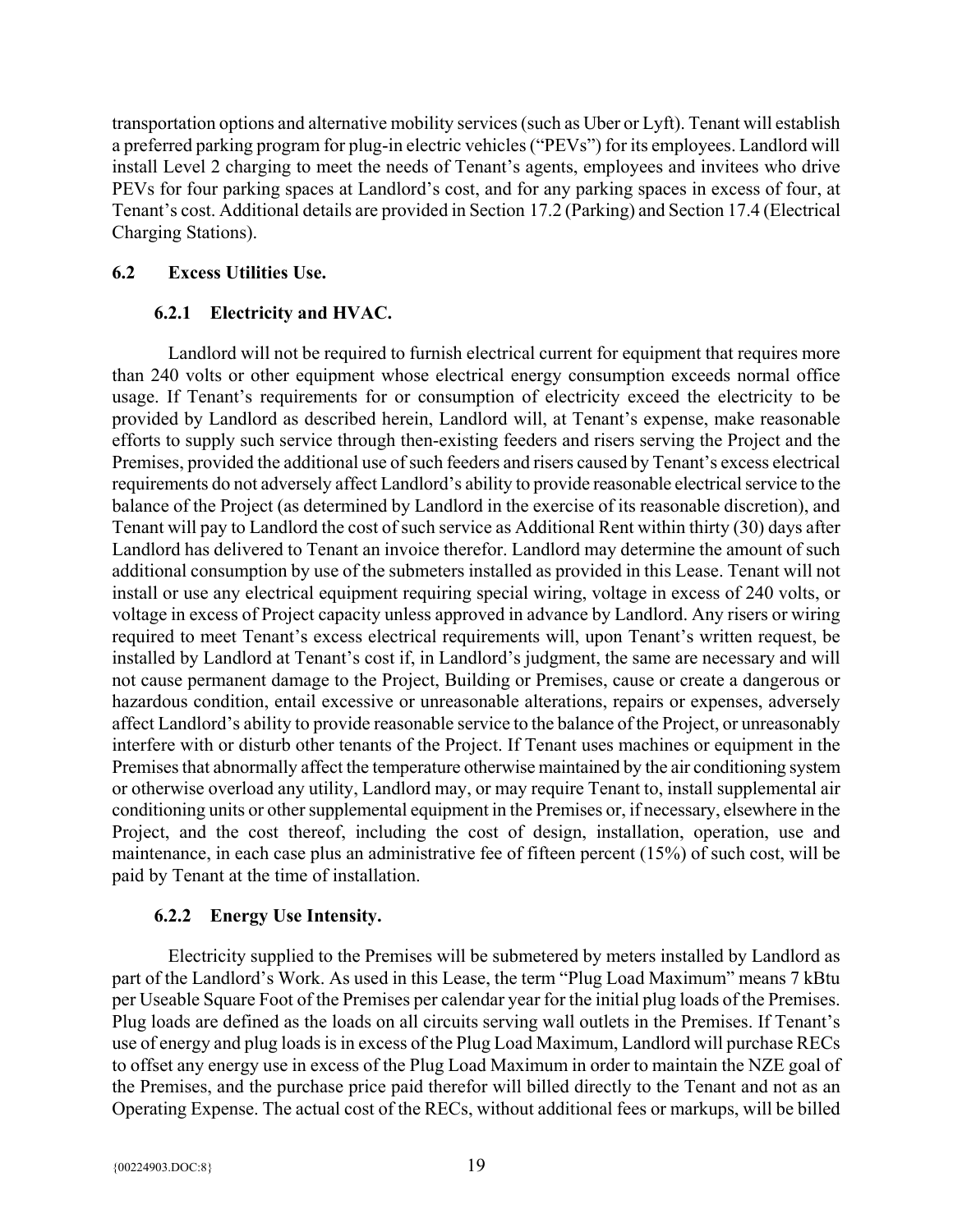to Tenant and paid by Tenant either quarterly or annually (as determined by Landlord) as Additional Rent. The foregoing calculations will be provided in each Reconciliation Statement as a separate item, but included in the final amount of Tenant's Pro Rata Share of Expenses for purposes of calculating the amount owed by or to Tenant under Section 3.5 (Confirmation of Tenant's Pro Rata Share of Expenses). In order to assist in the goal of NZE, Landlord will have the right to adjust the Plug Load Maximum after the first year of occupancy of the Building, but no later than December 31, 2018.

### **6.3 Interruptions and Changes to Services.**

No interruption in, or temporary stoppage of, any of the services in this Article 6 outside of Landlord's reasonable control will be deemed an eviction or disturbance of Tenant's use and possession of the Premises, nor will any such interruption or stoppage relieve Tenant from any obligation hereunder or render Landlord liable for damages or entitle Tenant to any Rent abatement. Landlord will not be required to provide any heat, air conditioning, electricity or other service in excess of those permitted by compulsory governmental guidelines or other Laws. Except as otherwise expressly provided in this Lease (a) Landlord has the exclusive right and discretion to select the provider or providers of any utility or service to the Property and to determine whether the Premises or any other portion of the Property may or will be separately metered or separately supplied, and (b) Landlord reserves the right, from time to time, to make reasonable and nondiscriminatory modifications to the above standards for utilities and services. Notwithstanding the foregoing, if any interruption or temporary stoppage of services that continues for a period of three (3) consecutive Business Days or more is caused by Landlord or is within Landlord's control causes the Premises (or any portion thereof) to be untenantable, Tenant's Rent will abate in proportion to the portion of the Premises rendered untenantable commencing on the fourth day of such interruption or stoppage and continuing until such services are restored.

# **6.4 Tenant Devices.**

Tenant will not, without Landlord's prior written consent, use any apparatus or device in or about the Premises that causes substantial noise, odor or vibration. Tenant will not connect any apparatus or device to electrical current or water except through the electrical and water outlets Landlord installs in the Premises. Tenant will not at any time during the Term or during its possession of the Premises use any mechanical systems or structural components (e.g., plumbing, heating, demising partitions) in such a manner as to cause damage thereto. Tenant will be responsible for, and will reimburse Landlord for any reasonable cost or expenses associated with Tenant's breach of this provision. All imaging equipment (i.e. copiers and printers) replaced by the Tenant during the Lease Term will be ENERGY STAR Certified and energy savings modes must be activated. Space heaters are not permitted in the Premises (though Landlord will ensure that the HVAC provides sufficient warmth for the occupants of the Premises). Tenant will provide sensors or schedule controls (i.e., night time sleep modes) for all of its major office equipment, including copiers/printers. Landlord will include similar provisions as provided in this Section in all tenant leases for the Project, and use reasonable efforts to enforce such provisions.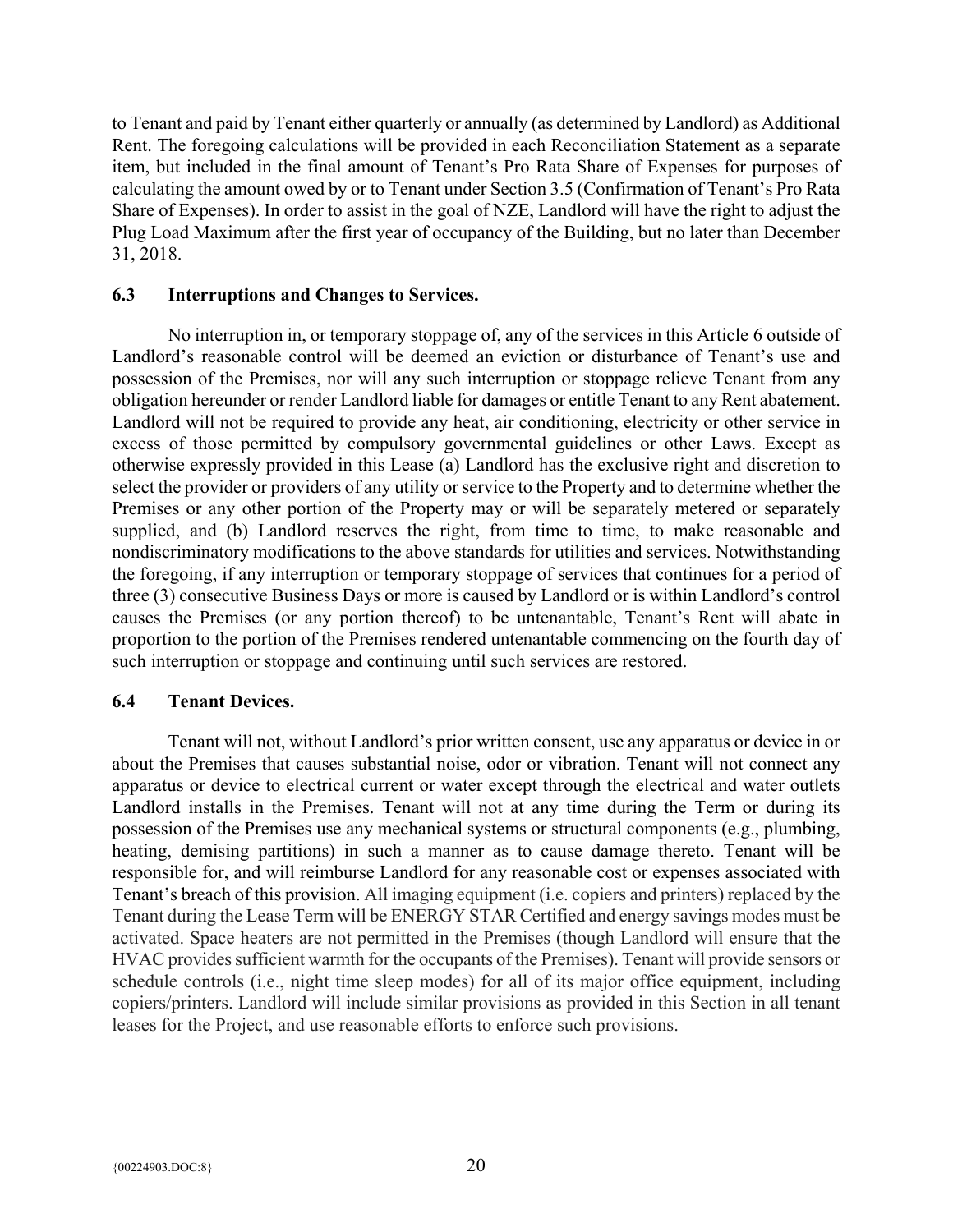#### **ARTICLE 7. MAINTENANCE AND REPAIR**

### **7.1 Landlord's Obligations.**

Except as otherwise provided in this Lease, Landlord will, at Landlord's sole cost and expense, maintain, repair and replace the following in good order, condition and repair: the structural portions of the Project, including the foundations, footings, bearing and exterior walls and surfaces, sub-flooring and all other structural elements of the Project. Landlord will maintain, repair and replace the Common Area (subject to all other terms and conditions of this Lease relating to Common Area), including the systems designed to help achieve NZE (in the Premises and Common Area), the roof, parking areas, exterior skin of the Building and other buildings in the Project, elevators, lobbies, windows, Common Area doors and plate glass and exterior windows and Premises entrance doors and glass, all electrical, mechanical, plumbing, heating and air conditioning, fire/life-safety and other building systems, facilities and components that are installed or furnished by Landlord and used in common by tenants of the Project, in a first-class and fully operational manner. All costs for maintenance, repair and replacement under this Section 7.1 other than those listed in the first sentence hereof will be included in Operating Expenses unless specifically excluded or limited elsewhere in this Lease.

#### **7.2 Tenant's Obligations.**

Except as otherwise specifically provided in this Lease, Landlord will not be required to furnish any services or facilities, or to make any repairs or Alterations, in, about or to the Premises or the Property. Except as otherwise provided in this Lease, Tenant assumes the full and sole responsibility for the condition, operation, repair, replacement, maintenance and management of the Premises. Except as specifically described in Section 7.1 or this Lease, Tenant, at Tenant's sole cost and expense, will keep and maintain the Premises (including all non-structural interior portions; electrical, mechanical, plumbing, heating and air conditioning systems and other systems and equipment located within and exclusively serving the Premises; interior surfaces of exterior walls; interior moldings, partitions and ceilings; interior doors, plate glass and windows; and interior electrical, lighting and plumbing fixtures) in good order, condition and repair, reasonable wear and tear, condemnation and damage from casualty losses excepted. Tenant will use contractors reasonably designated or approved by Landlord to perform any and all maintenance and other work on or in connection with the electrical, mechanical, plumbing, heating and air conditioning systems and other building systems and equipment located within and exclusively serving the Premises, or if Landlord contracts for same (which Landlord reserves the right to do by providing written notice thereof to Tenant), Landlord will bill Tenant, as a direct expense to Tenant and not as a component of Operating Expenses, either monthly or quarterly for the amounts paid by Landlord therefor. Tenant will keep the Premises in a neat and sanitary condition and will not commit any nuisance or waste in, on or about the Premises or the Property. If Tenant damages or injures the Common Area or any part of the Property other than the Premises, Landlord will repair the damage and Tenant will pay Landlord for all uninsured costs and expenses of Landlord in connection with the repair as Additional Rent. Tenant is solely responsible for and will, to the fullest extent allowable under the Laws, indemnify, protect and defend (with counsel reasonably acceptable to Landlord) and hold harmless Landlord against and from, the cost of repairing, and any Claims resulting from, any penetrations or perforations of the roof or exterior walls of the Project caused by Tenant. Tenant will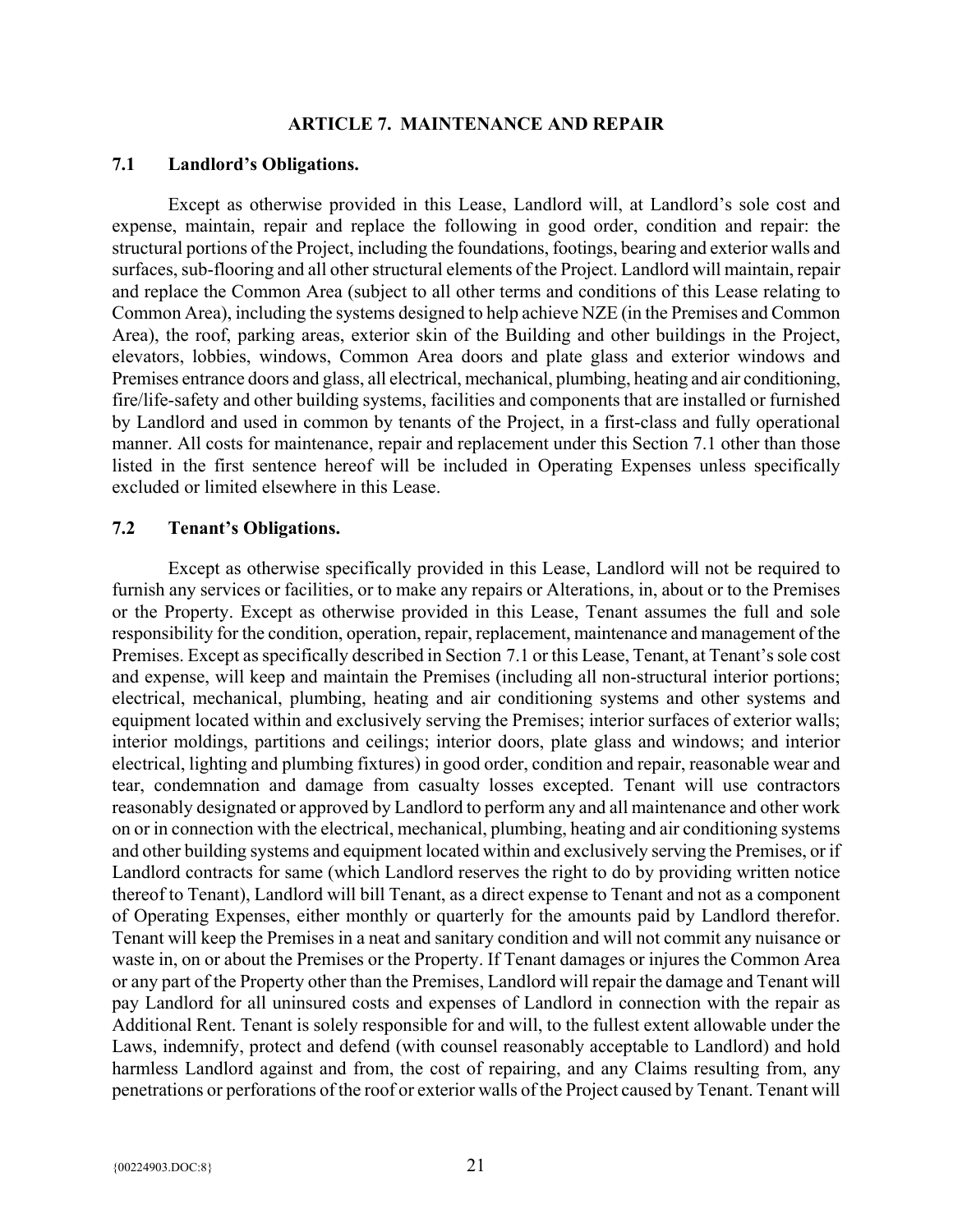maintain the Premises in a first-class and fully operative condition. Tenant's repairs will be at least equal in quality and workmanship to the original work and Tenant will make the repairs in accordance with all Laws.

### **7.3 Alterations Required by Laws.**

If any governmental authority requires any non-Structural Alteration to the Premises as a result of (i) Tenant's particular use of the Premises other than general office use, (ii) any Alteration to the Premises made by or on behalf of Tenant, or (iii) any change after the Commencement Date of any Laws of general application, then Tenant will make such Alteration at Tenant's sole cost and expense in accordance with Article 8. If Tenant's particular use of the Premises (other than general office use) or any Alteration to the Premises made by or on behalf of Tenant subjects Landlord or the Property to any obligation under any Laws, then Tenant will pay the cost of any required Alterations or the cost of compliance, as the case may be. If any such required Alterations are Structural Alterations or must be made to portions of the Property outside of the Premises, Landlord will make such Alterations; provided, however, that Landlord may require Tenant to deposit with Landlord an amount sufficient to pay the cost of such Alterations (including reasonable overhead and administrative costs).

If any governmental authority requires any changes to the Project after the Commencement Date, including the Premises and Common Area, other than those which are the obligation of Tenant pursuant to the immediately preceding paragraph, such other changes will be promptly undertaken by Landlord and will included in Operating Expenses as and to the extent permitted in this Lease.

# **ARTICLE 8. CHANGES AND ALTERATIONS**

# **8.1 Landlord Approval.**

Tenant will not make any Structural Alterations to the Premises or any Alterations outside of the Premises. Tenant may from time to time during the Term make, at its own cost and expense, any reasonable nonstructural Alterations in the interior of the Premises, provided that such Alterations do not affect any building systems (including HVAC, electrical, and plumbing) and the aggregate cost therefor in any one instance does not exceed Dollars (\$ ) and provided further the Alterations are not visible from the exterior of the Premises. Any nonstructural Alteration that: (a) is visible from the exterior of the Premises (regardless of the cost thereof); or (b) exceeds Dollars (\$ ) in costs, may be made only with Landlord's prior written consent, which consent will not be unreasonably withheld, delayed or conditioned. Along with any request for Landlord's consent, Tenant will deliver to Landlord plans and specifications for the Alterations and names and addresses of all prospective contractors for the Alterations. Tenant will use contractors reasonably designated or approved by Landlord to perform any and all work on or in connection with the roof, roof membrane, sprinkler/fire alarm system, and electrical, mechanical, plumbing, heating and air conditioning systems and other building systems and equipment of or for the Premises. If Landlord approves the proposed Alterations, Tenant, before commencing the Alterations or delivering (or accepting delivery of) any materials to be used in connection with the Alterations, will deliver to Landlord, for Landlord's reasonable approval, copies of all contracts, proof of insurance required under Section 8.3, copies of any contractor safety programs, copies of all necessary permits and licenses and such other information relating to the Alterations as Landlord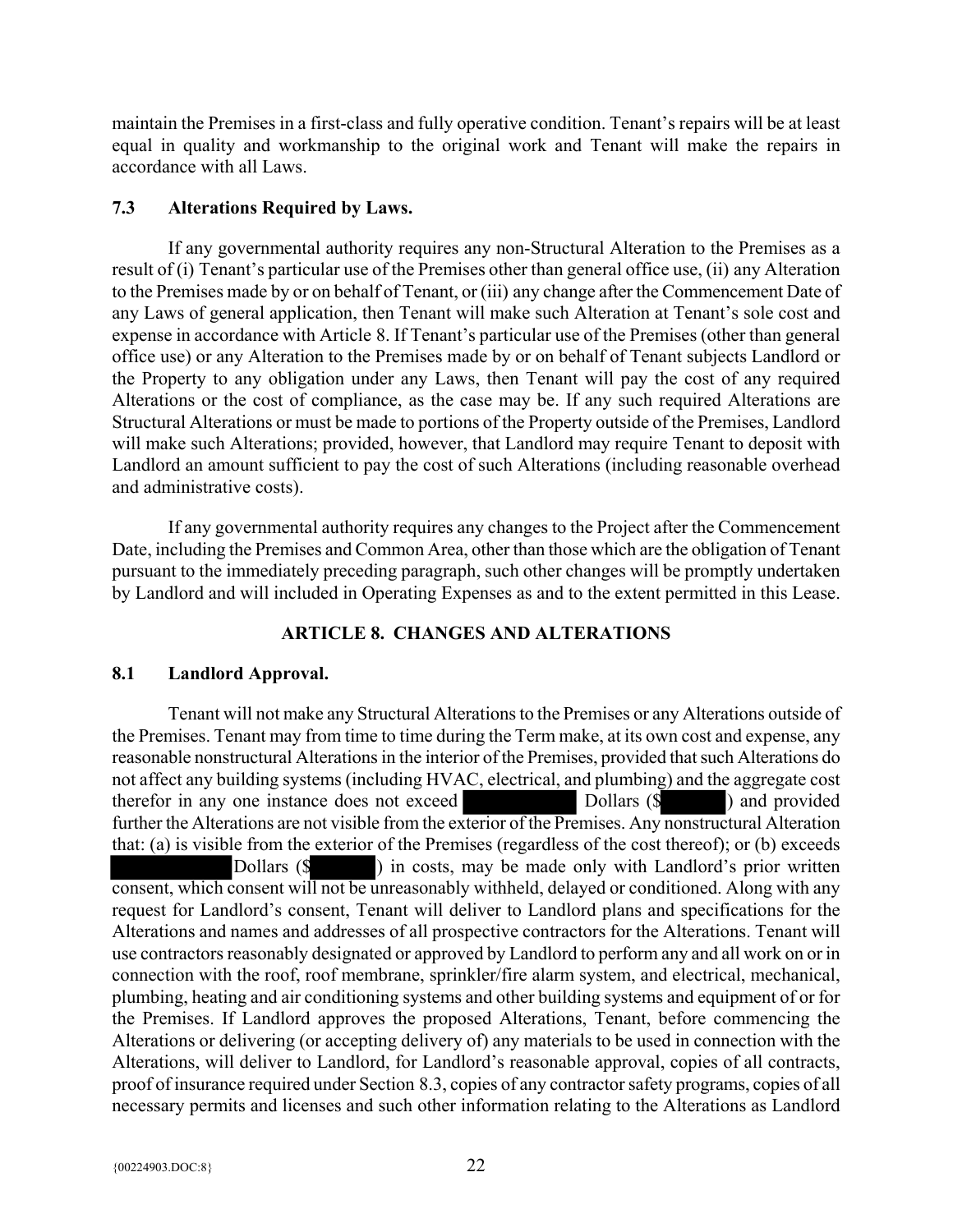reasonably requests. Tenant will not commence any Alterations before Landlord, in Landlord's reasonable discretion, approves the foregoing deliveries. All Alterations Tenant makes hereunder will be constructed (a) promptly by a contractor approved in writing by Landlord, (b) in a good and workmanlike manner, (c) in compliance with all Laws, (d) free of any liens for labor and materials, and (e) in full compliance with any reasonable requirements Landlord may impose, including maintenance by Tenant of adequate liability and workmen's compensation insurance. Any Alterations not requiring Landlord's consent under this Section 8.1 is herein referred to as a "Minor Change." Tenant will provide written notice to Landlord of any Minor Change and a reasonably detailed description of the same not less than fifteen (15) days prior to making such Minor Change, which notice may be given by email to the Property Manager, provided that such email is sent read receipt requested.

### **8.2 Cabling.**

Tenant will comply with all Laws with respect to all wires, cables and similar installations (collectively, "Cabling") serving the Premises, whether in place on the Commencement Date or thereafter, installed or modified by Tenant, and whether located within the Premises or anywhere in the Project outside the Premises, including the risers of the Project. Tenant may use any existing Cabling in the Premises in its current "as-is" condition; however, any additional Cabling or modifications made to existing Cabling will be made only with Landlord's prior written consent and will be at Tenant's sole cost and expense. All Cabling installed by Tenant will be labeled at its point of entry into the Building and the Project, as applicable, at its terminal end and in the riser closet indicating its type, the Tenant's name and the service provided. If Tenant discontinues the use of all or any part of the Cabling, Tenant will within thirty (30) days thereafter notify Landlord thereof, including a description of the current type, number, points of commencement and termination and routes of the Cabling sufficiently detailed to allow Landlord to determine if Landlord desires to retain the Cabling. Within thirty (30) days after either (a) Landlord receives such discontinuation notice, or (b) the expiration or earlier termination of this Lease, Landlord may elect by written notice to Tenant to either (i) retain any or all of the Cabling, or (ii) require Tenant, at Tenant's sole cost and expense, to remove any or all of the Cabling and restore the Premises or the Project, as the case may be, insofar as the they are or it is affected by the Cabling, to their or its condition existing prior to the installation or modification of the Cabling. Upon the expiration or earlier termination of this Lease, except to the extent Landlord requires Tenant to remove the Cabling as provided above, Tenant will leave the Cabling undamaged and in a neat and organized fashion, labeled, and comparable to the condition of the Cabling as it existed on the Commencement Date.

# **8.3 Tenant's Responsibility for Cost and Insurance.**

Tenant will pay the cost and expense of all Alterations to the Premises, including costs and expenses incurred by Landlord such as a reasonable charge for Landlord's review, inspection and engineering time, and for any painting, restoring or repairing of the Building or the Project occasioned by the Alterations. Prior to commencing such Alterations, Tenant will deliver the following to Landlord in form and amount reasonably satisfactory to Landlord: (a) demolition (if applicable) and payment and performance bonds, (b) builder's risk insurance (broadest coverage available at commercially reasonable rates) in an amount at least equal to the replacement value of the Alterations, (c) evidence that Tenant and each of Tenant's contractors have current liability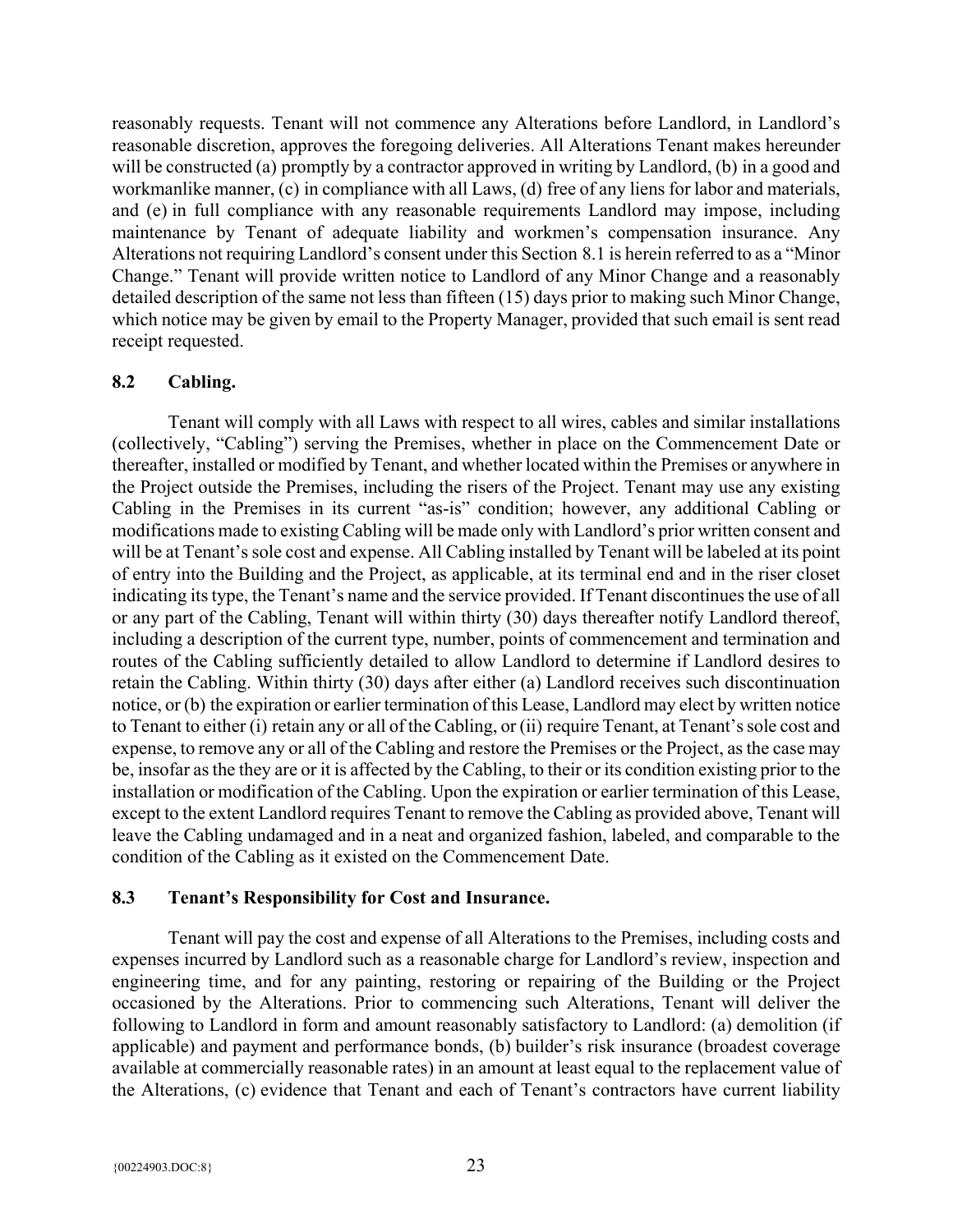insurance insuring against construction related risks, in at least the form, amounts and coverages required of Tenant under Article 10, (d) workers compensation insurance and proof thereof and (e) copies of all applicable contracts and necessary permits and licenses. The insurance policies described in clauses (b) and (c) of this section must name Landlord, Landlord's lender (if any) and Property Manager as additional insureds.

#### **8.4 Construction Obligations and Ownership.**

Landlord may inspect construction of the Alterations. Immediately after completing the Alterations, Tenant will furnish Landlord with AutoCAD as-built plans, contractor affidavits, full and final lien waivers and receipted bills covering all labor and materials expended and used in connection with the Alterations. Tenant will remove any Alterations it constructs in violation of this Article 8 within ten (10) days after Landlord's written request and, in the event Landlord has (a) expressly conditioned its approval of any Alterations on Tenant removing the same prior to expiration or earlier termination of this Lease, or (b) provided written notice to Tenant within ten (10) days after receiving notice thereof from Tenant (as required under the last sentence of Section 8.1) that Tenant will be required to remove a Minor Change, Tenant will remove the same prior to the expiration or earlier termination of this Lease. All Alterations Tenant makes or installs (excluding the Tenant Property) become the property of Landlord upon installation and, unless Landlord requires Tenant to remove the Alterations, to the extent permitted in this Section 8.4, Tenant will surrender the Alterations to Landlord upon the expiration or earlier termination of this Lease at no cost to Landlord.

#### **8.5 Liens.**

Tenant will keep the Property free from any mechanics', materialmen's, designers' or other liens arising out of any work performed, materials furnished or obligations incurred by or for Tenant or any person or entity claiming by, through or under Tenant. Tenant will notify Landlord in writing no less than thirty (30) days prior to commencing any Alterations in order to provide Landlord the opportunity to record and post notices of non-responsibility or such other protective notices available to Landlord under the Laws. If any such liens are filed and Tenant, within fifteen (15) days after such filing, does not release the same of record or provide Landlord with a bond or other surety satisfactory to Landlord protecting Landlord and the Project against such liens, Landlord may, without waiving its rights and remedies based upon such breach by Tenant and without releasing Tenant from any obligation under this Lease, cause such liens to be released by any means Landlord deems proper, including paying the claim giving rise to the lien or posting security to cause the discharge of the lien. In such event, Tenant will reimburse Landlord, as Additional Rent, for all amounts Landlord pays (including reasonable attorneys' fees and costs of settling such claims).

### **8.6 Indemnification.**

To the fullest extent allowable under the Laws, Tenant will release, indemnify, protect, defend (with counsel reasonably acceptable to Landlord) and hold harmless the Landlord Parties and the Property from and against any Claims in any manner relating to or arising out of any Alterations made by Tenant or any other work performed, materials furnished or obligations incurred by or for Tenant or any person or entity claiming by, through or under Tenant.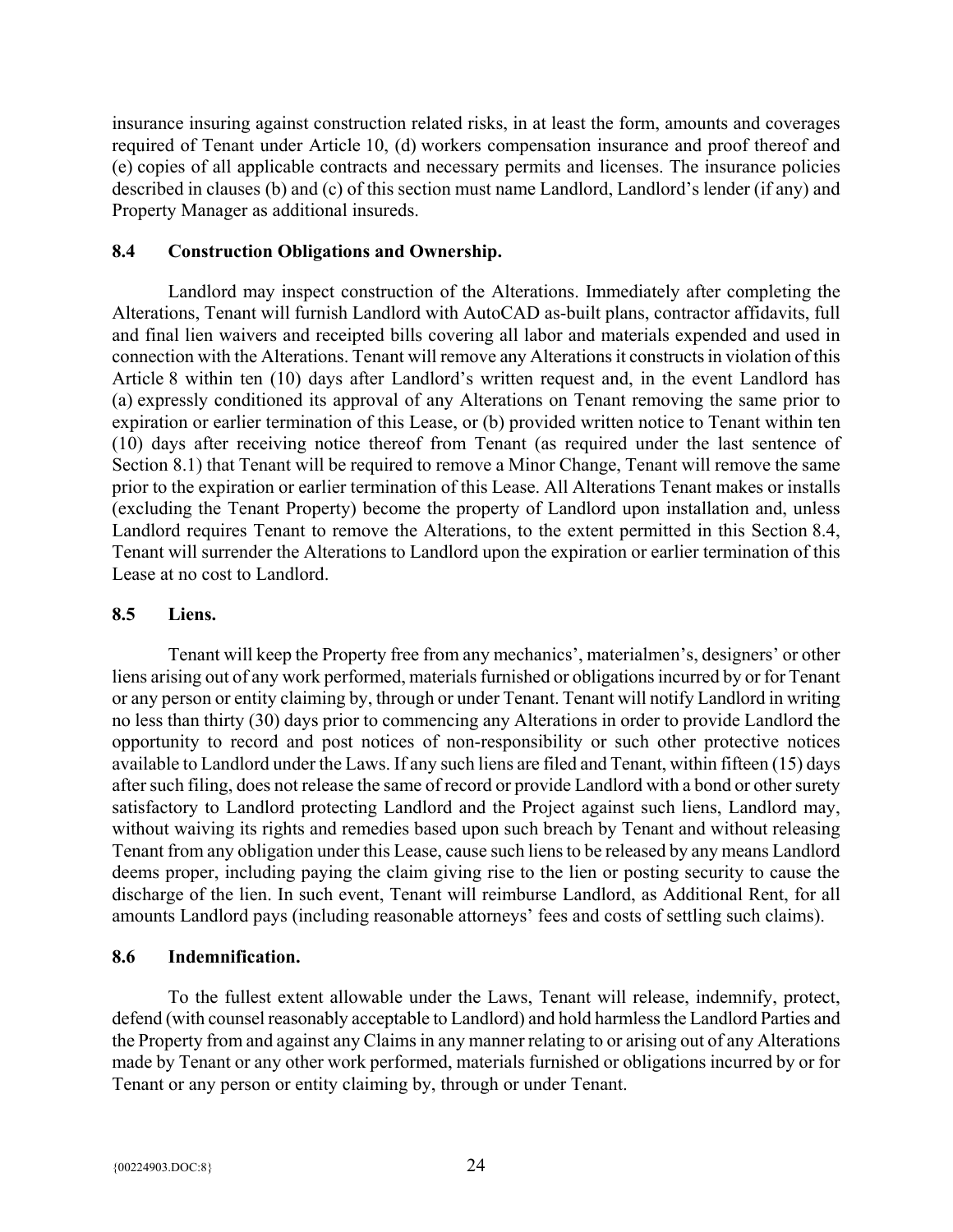#### **ARTICLE 9. RIGHTS RESERVED BY LANDLORD**

#### **9.1 Landlord's Entry.**

Landlord and its authorized representatives may, at all reasonable times upon prior oral notice to Tenant given not less than twenty-four (24) hours prior to any such entry, enter the Premises to: (a) inspect the Premises; (b) show the Premises to the holder of a Mortgage and prospective purchasers, mortgagees and, within nine months prior to expiration of the Term, prospective tenants; (c) post notices of non-responsibility or other protective notices available under the Laws; or (d) exercise and perform Landlord's rights and obligations under this Lease. In the event of any emergency, Landlord may enter the Premises without notice to Tenant. Landlord's entry into the Premises is not to be construed as a forcible or unlawful entry into, or detainer of, the Premises or as an eviction of Tenant from all or any part of the Premises.

#### **9.2 Control of Property.**

Landlord reserves all rights respecting the Property and Premises not specifically granted to Tenant under this Lease, including the right to: (a) change the name of the Project, Building or any portion thereof; (b) designate and approve all types of signs, window coverings, internal lighting and other aspects of the Premises and its contents that may be visible from the exterior of the Premises; (c) grant any party the exclusive right to conduct any business or render any service in the Project or the Building, provided such exclusive right does not prohibit Tenant from conducting the Permitted Uses in the Premises; (d) prohibit Tenant from installing vending or dispensing machines of any kind in or about the Premises other than those Tenant installs in the Premises solely for use by Tenant's employees; (e) close the Project or the Building after Business Hours, except that Landlord will provide Tenant and its employees and invitees access to the Premises after Business Hours in accordance with such rules and regulations as Landlord may reasonably prescribe from time to time for security purposes; (f) install, operate and maintain security systems that monitor, by closed circuit television or otherwise, all persons entering or leaving the Project or Building; (g) install and maintain pipes, ducts, conduits, wires and structural elements in the Premises that serve other parts or other tenants of the Project or Building; and (h) retain and receive master keys or pass keys to the Premises and all doors in the Premises. Notwithstanding the foregoing, or the provision of any security-related services by Landlord, Landlord will not be responsible for the security of persons or property on the Property and Landlord is not and will not be liable in any way whatsoever for any breach of security or criminal acts committed by third parties. No window shades, blinds, screens, draperies or other window coverings within the Premises will be installed or removed by Tenant without Landlord's prior written consent. Tenant will comply with Landlord's rules with respect to maintaining uniform curtains, draperies and linings and blinds at all windows and hallways.

#### **9.3 Construction Completion; Additions and Changes to the Property.**

Tenant acknowledges and agrees that construction of the Project and/or Building and spaces adjacent to, under and above the Premises may not be completed until after Tenant commences its business in the Premises and there may be construction related noise, traffic, dust and the like resulting therefrom. Landlord agrees to use commercially reasonable efforts to minimize disruption to Tenant's business in the Premise resulting from the same. Landlord reserves the right, at any time after completion of construction of the Project, to make alterations, expansions, or additions to the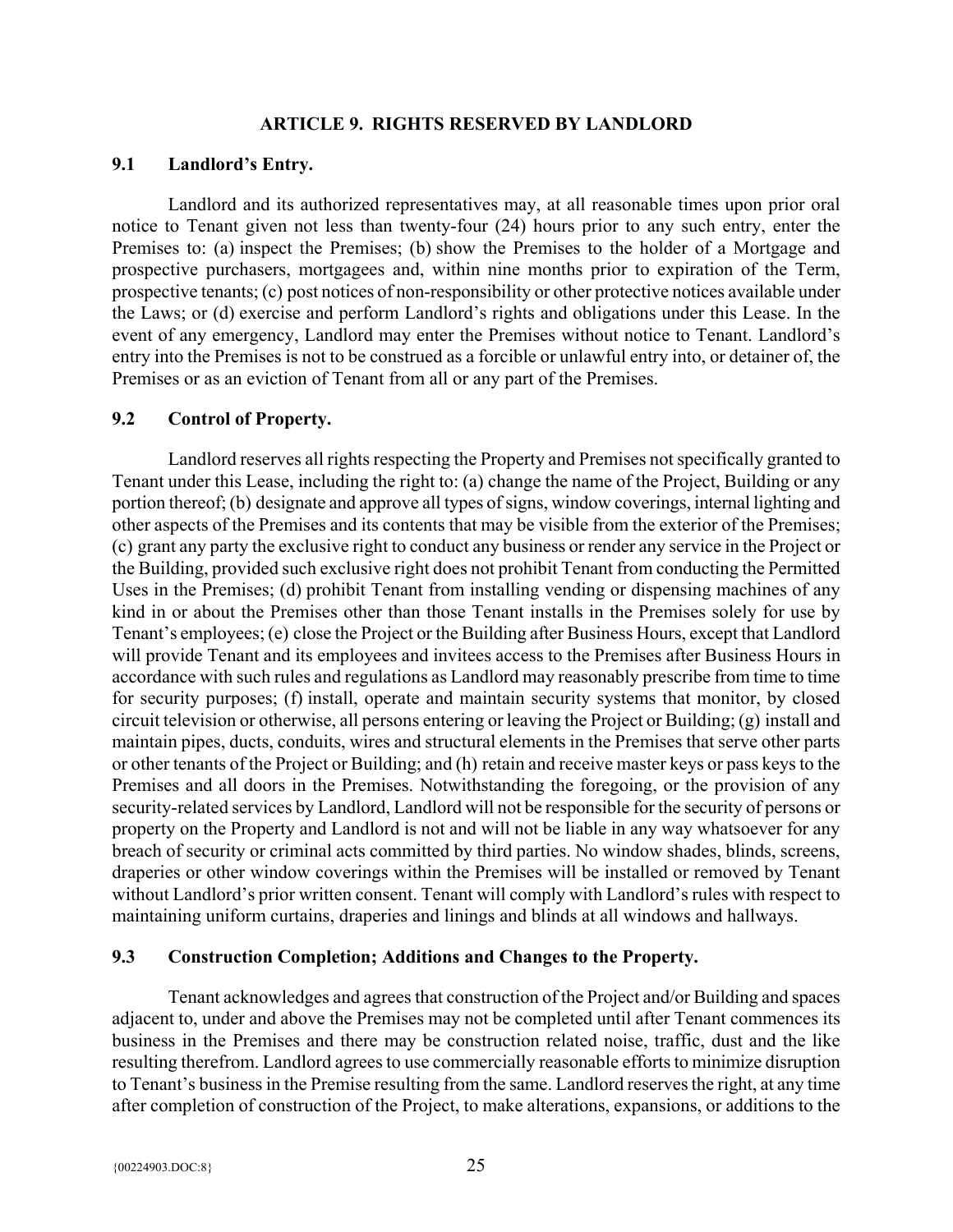Property, provided that such changes will not materially alter the size of the Premises, materially affect the goal of achieving NZE of the Project including the Premises and Common area, deny reasonable ingress to and egress from the Premises or deny reasonable parking for the Premises, as described in Section 17.2. In the event Landlord exercises any of the foregoing rights, at the option of Landlord, such areas will be treated as though they were originally a part of the Property and an appropriate modification of Tenant's Pro Rata Share of Expenses as set forth herein will be made.

### **9.4 Lock Box Agent/Rent Collection Agent.**

Landlord, from time to time, may designate a lock box collection agent or other person to collect Rent. In such event, Tenant's payment of Rent to the lock box collection agent or other person will be deemed to have been made (a) as of the date the lock box collection agent or other person receives Tenant's payment (if the payment is not dishonored for any reason); or (b) if Tenant's payment is dishonored for any reason, the date Landlord or Landlord's agent collects the payment. If the payment is dishonored, neither Tenant's payment of any amount of Rent to the lock box collection agent or other person nor Landlord's or Landlord's agent's collection of such amount will constitute Landlord's waiver of any default by Tenant in the performance of Tenant's obligations under this Lease or Landlord's waiver of any of Landlord's rights or remedies under this Lease. If Tenant pays any amount to the lock box collection agent or other person other than the actual amount due to Landlord, then Landlord's or Landlord's agent's receipt of such amount (a) will not constitute an accord and satisfaction, (b) Landlord will not be prejudiced in collecting the proper amount due Landlord and (c) Landlord may retain the proceeds of any such payment, whether restrictively endorsed or otherwise, and apply the same toward amounts due and payable by Tenant under this Lease.

# **ARTICLE 10. INSURANCE**

### **10.1 Tenant's Insurance Obligations.**

Tenant, at all times during the Term and during any early occupancy period, at its sole cost and expense, will maintain the insurance this Section 10.1 describes.

### **10.1.1 Liability Insurance.**

Commercial general liability insurance with respect to the Premises and Tenant's activities in the Premises and upon and about the Property (including liquor law liability coverage for bodily injury, death, and property damage arising out of the sale, provision or consumption of alcoholic beverages on the Premises), on an "occurrence" basis, with minimum limits of not less than per occurrence and \$ aggregate, a portion of which may be provided through an umbrella policy. Such insurance must include specific coverage provisions or endorsements (a) for broad form contractual liability insurance insuring Tenant's obligations under this Lease; (b) naming Landlord and Property Manager as additional insureds by an "Additional Insured - Managers or Lessors of Premises" endorsement (or equivalent coverage or endorsement); (c) waiving the insurer's subrogation rights against all Landlord Parties with respect to property damage. If Tenant provides such liability insurance under a blanket policy, the insurance must be made specifically applicable to the Premises and this Lease on a "per location" basis. Tenant will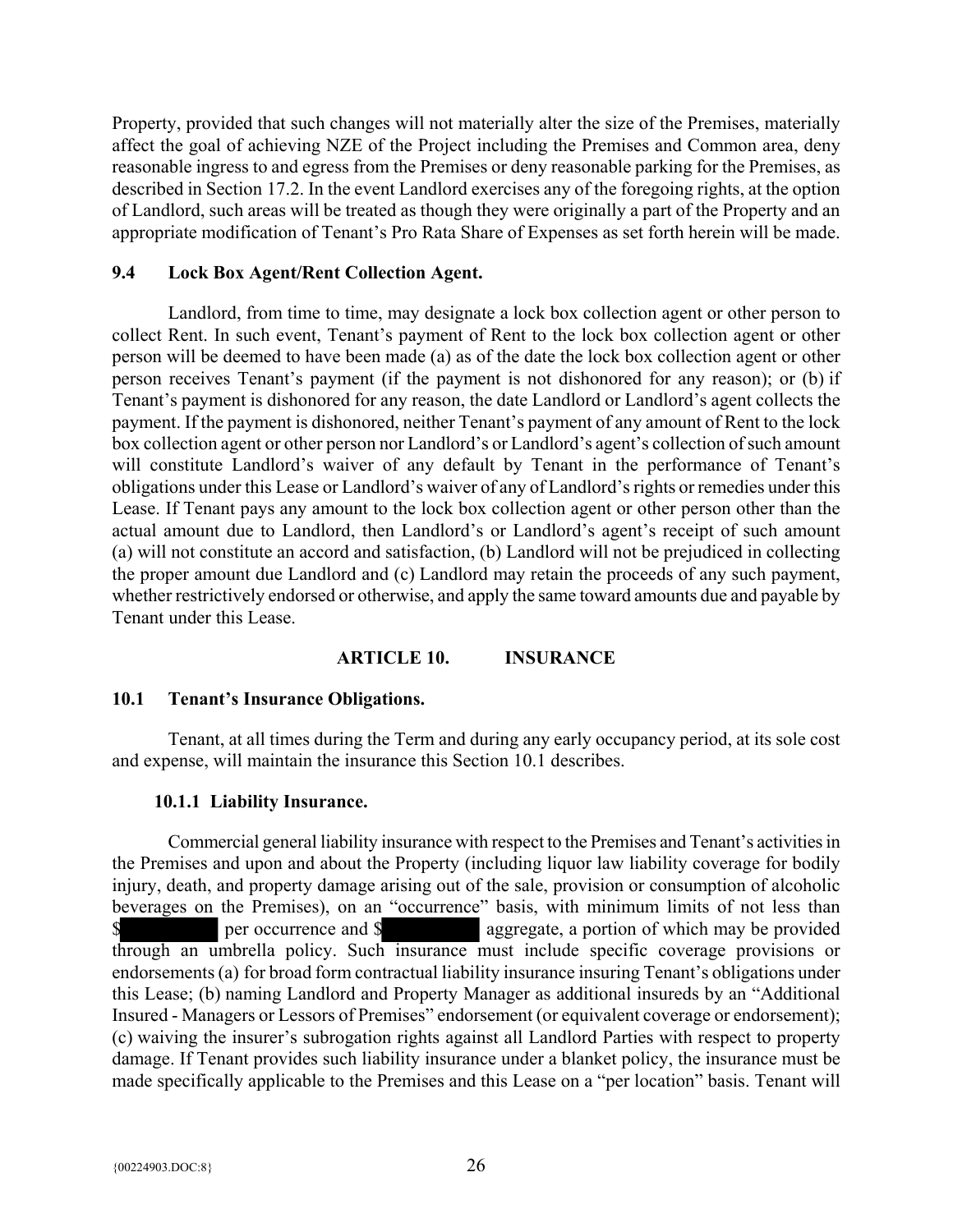provide Landlord with written notice promptly upon becoming aware of the reduction, cancellation or non-renewal of any Tenant liability insurance policy.

### **10.1.2 Property Insurance.**

Special form property insurance in an amount not less than the full insurable replacement cost of all of the Tenant Property, and including business income insurance covering at least nine months' loss of income from Tenant's business in the Premises and insurance against sprinkler damage. If Tenant provides such property insurance under a blanket policy, the insurance must include "agreed amount, no coinsurance" provisions. Tenant will provide Landlord with written notice promptly upon becoming aware of the reduction, cancellation or non-renewal of any Tenant property insurance policy.

### **10.1.3 Other Insurance.**

Such other insurance or increased amounts of insurance as may be required by any Laws from time to time or as may reasonably be required by Landlord from time to time.

# **10.1.4 Miscellaneous Insurance Provisions.**

Tenant's insurance policies required under this Lease will be issued as (and separately endorsed as) a primary and noncontributory policy as such policies apply to Landlord (except for workers compensation). All of Tenant's insurance will be written by companies rated at least "Best A-V" and otherwise reasonably satisfactory to Landlord. Tenant will deliver a certificate of insurance for each policy, and, upon written request from Landlord, a copy of each policy, (a) on or before the Commencement Date (and prior to any earlier occupancy by Tenant), (b) not later than thirty (30) days prior to the expiration of any current policy or certificate, and (c) at such other times as Landlord may reasonably request. Tenant will deliver ACORD Form 24 and Form 25 certificates and will attach or cause to be attached to each certificate copies of the endorsements required under this Section 10.1 (including the "additional insured" endorsement). Tenant's insurance must permit releases of liability and provide for waiver of subrogation as provided in Section 10.1.5.

# **10.1.5 Waiver and Release of Claims and Subrogation.**

Anything in this Lease to the contrary notwithstanding, neither Landlord nor Tenant will be liable to the other for any business interruption or any loss or damage to property occurring on the Property or the adjoining properties, sidewalks, streets, or alleys or in any manner growing out of or connected with Tenant's use and occupation of the Premises, or the condition thereof, or of sidewalks, streets, or alleys adjoining, caused by the negligence or fault of Landlord or Tenant or of their respective agents employees, subtenants, licensees, or assignees, to the extent that such business interruption or loss or damage to property is coverable by a standard special form policy (including, at a minimum, fire and extended coverage insurance insuring against loss by fire, wind storm, riot, malicious mischief, vandalism, smoke, water damage, including damage caused by accidental discharge or leakage from sprinkler plumbing, heating or air conditioning systems) or a business income policy (regardless of whether or not such insurance is carried, or if so carried, payable to or protects Landlord or Tenant or both) or for which such party is otherwise reimbursed; and Landlord and Tenant each hereby respectively waives all right of recovery against the other, its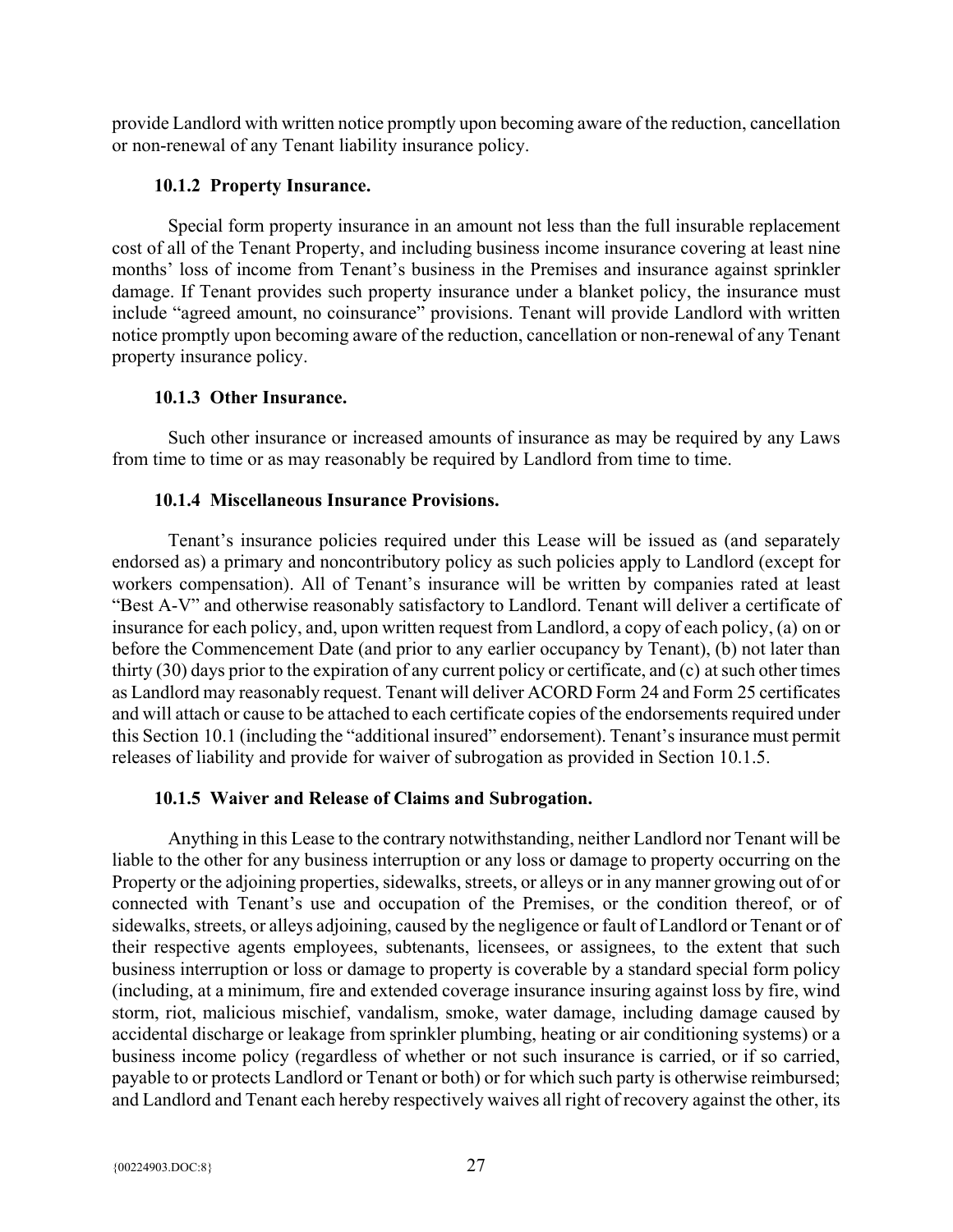agents, employees, subtenants, licensees, and assignees, for any such loss or for damage to the property of the waiving party. Nothing contained in this section will be construed to impose any other or greater liability upon either Landlord or Tenant than would have existed in the absence of this section. Each of the parties will notify their respective insurance carriers that the foregoing waiver is contained in this Lease and will require such carrier to include an appropriate waiver of subrogation provision in its policies and will supply each other with appropriate information from their respective insurers confirming such waiver to be in effect. Notwithstanding the foregoing, Tenant will continue paying Rent without any right of abatement, to the extent Landlord does not receive rent interruption insurance proceeds, if Tenant's negligence or fault causes or contributes to any damage to the Premises or the Property.

# **10.1.6 No Limitation.**

Landlord's establishment of minimum insurance requirements is not a representation by Landlord that such limits are sufficient and does not limit Tenant's liability under this Lease in any manner.

# **10.2 Landlord's Insurance Obligations.**

Landlord will (except for the optional coverages and endorsements described herein) at all times during the Term maintain the insurance described in this Section 10.2. All premiums and other costs and expenses Landlord incurs in connection with maintaining such insurance will be included as part of Operating Expenses.

# **10.2.1 Property Insurance.**

Property insurance on the Project will be in an amount not less than the full insurable replacement cost of the Project, including the onsite photovoltaic system and panels and other NZE equipment, insuring against loss or damage by fire and such other risks as are covered by the current special form or equivalent policy. Landlord, at its option, may obtain such additional coverages or endorsements as Landlord deems appropriate or necessary, including insurance covering foundation, grading, excavation and debris removal costs; ordinance or law endorsements; business income and rents insurance; earthquake insurance; flood insurance; and other coverages. Landlord may maintain such insurance in whole or in part under blanket policies. Such insurance will not cover or be applicable to any Tenant Property. If the Property is designated to be in the 100-year floodplain as defined by FEMA either currently or in the future, Landlord will be responsible for obtaining and maintaining flood insurance.

### **10.2.2 Liability Insurance.**

Commercial general liability insurance against claims for bodily injury, personal and advertising injury, and property damage occurring at the Project with minimum limits of not less than \$ per occurrence and \$ aggregate, a portion of which may be provided through an umbrella policy, and such additional amounts as Landlord deems necessary or appropriate. Such liability insurance will protect only Landlord and, at Landlord's option, Landlord's lender and some or all of the Landlord Parties, and does not replace or supplement the liability insurance this Lease obligates Tenant to carry.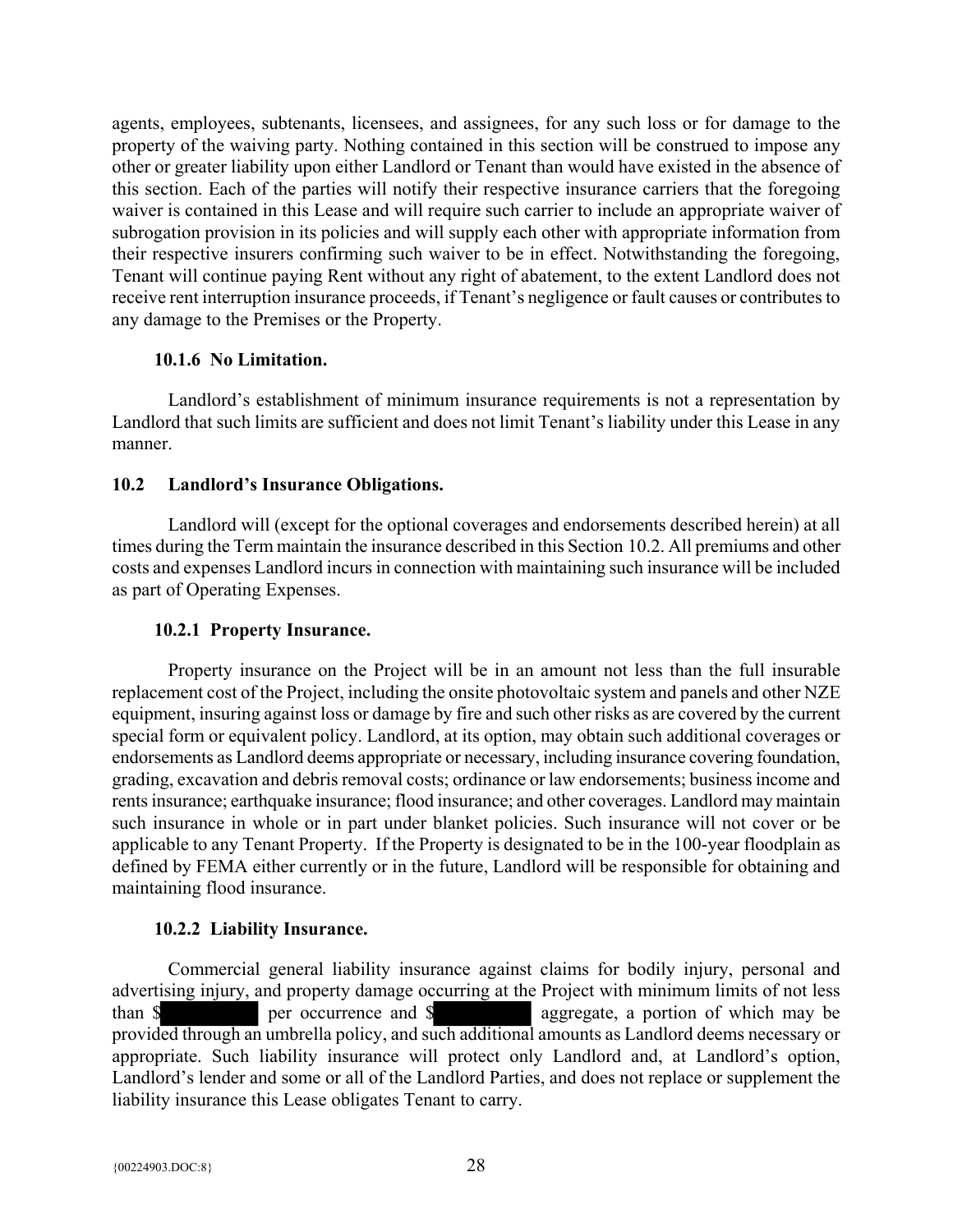#### **10.2.3 Loss of Rent Insurance.**

Landlord may carry rent loss insurance with respect to the Project in an aggregate amount equal to not more than twelve (12) times the sum of (i) the monthly requirement of Project Base Rent, plus (ii) the sum of the amount estimated by Landlord to be Project Expenses for the month immediately prior to the month in which the policy is purchased or renewed.

#### **10.3 General Indemnification.**

In addition to Tenant's other indemnification obligations under this Lease, Tenant, to the fullest extent allowable under the Laws, will release, indemnify, protect, defend (with counsel reasonably acceptable to Landlord and Tenant's insurance company) and hold harmless the Landlord Parties from and against all Claims arising from (a) any act of gross negligence or willful misconduct of Tenant, (b) any accident, injury, occurrence or damage in or to the Premises, except to the extent caused by the gross negligence or willful misconduct of Landlord or its agents, employees or contractors, and (c) to the extent caused in whole or in part by Tenant or any of Tenant's agents, employees, contractors or invitees, any accident, injury, occurrence or damage in, about or to the Property. In addition to Landlord's other indemnification obligations under this Lease, Landlord, to the fullest extent allowable under the Laws, will release, indemnify, protect, defend (with counsel reasonably acceptable to Tenant and Landlord's insurance company) and hold harmless the Tenant Parties from and against all Claims arising from (a) any act of gross negligence or willful misconduct of Landlord or its agents, employees or contractors, and (b) any accident, injury, occurrence or damage occurring in the Common Area, except to the extent caused by Tenant or any of Tenant's agents, employees, contractors or invitees.

#### **10.4 Tenant's Failure to Insure.**

Notwithstanding any contrary language in this Lease and any notice and cure rights this Lease provides, if Tenant fails to provide Landlord with evidence of insurance as required under Section 10.1.4 within three (3) business days after Landlord's written notice to Tenant of its failure to do so, Landlord may assume that Tenant is not maintaining the insurance required under Section 10.1 and Landlord may, but is not obligated to, without further demand upon Tenant or notice to Tenant and without giving Tenant any cure right or waiving or releasing Tenant from any obligation contained in this Lease, obtain such insurance for Landlord's benefit. In such event, Tenant will pay to Landlord, as Additional Rent, all costs and expenses Landlord incurs in obtaining such insurance. Landlord's exercise of its rights under this section does not relieve Tenant from any default under this Lease.

### **ARTICLE 11. DAMAGE OR DESTRUCTION**

#### **11.1 Notice.**

Tenant will give prompt written notice to Landlord of any damage caused to the Premises by fire or other casualty.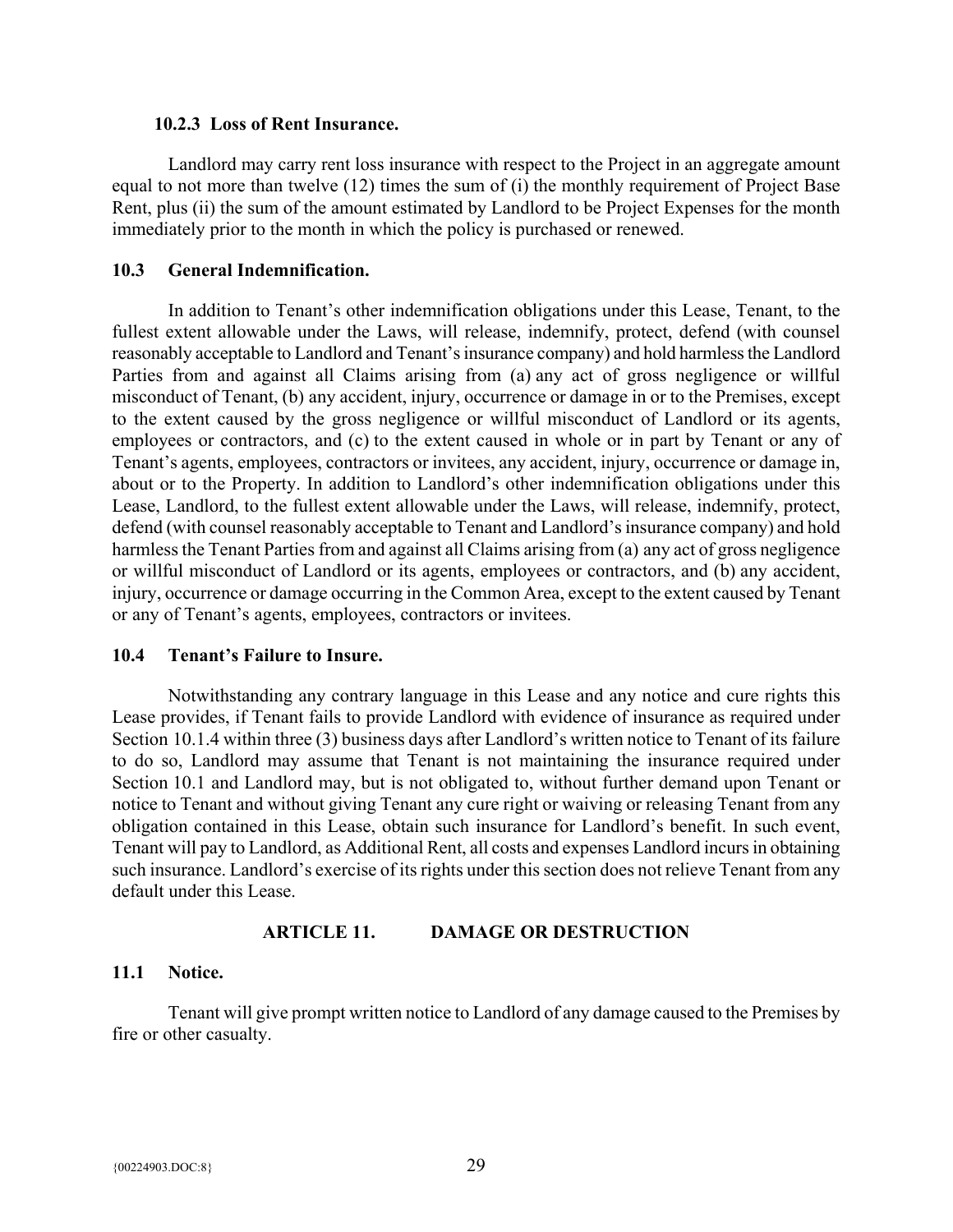### **11.2 Partial Damage.**

Subject to Section 11.4 below, if during the Term the Premises will be partially damaged (as distinguished from "substantially damaged" as that term is hereinafter defined) by fire or other casualty, the risk of which is covered by Landlord's insurance, Landlord will promptly proceed to commence repair of such damage and restore the Premises to substantially its condition at the time of such damage to the extent Landlord is obligated to repair the Premises pursuant to this Lease and including only that portion of Landlord's Work to the extent insurance proceeds recovered by Landlord are directly attributable thereto. Subject to zoning laws and building codes then in existence and any delay that may result from any cause beyond Landlord's reasonable control, Landlord will complete such repairs. Tenant agrees that, promptly after completion of such work by Landlord, Tenant will proceed with reasonable diligence at its sole cost and expense to repair and restore those portions of the Premises that are Tenant's obligations to repair pursuant to this Lease and restore the Tenant Property in the Premises for reopening for business as soon as possible. This Lease will continue in full force and effect during any such period of repair and restoration.

### **11.3 Substantial Damage.**

If during the Term the Premises or Property will be substantially damaged or destroyed by fire or other casualty, Landlord will have the right, to be exercised by written notice to such effect delivered to Tenant within ninety (90) days after the occurrence of such event, to terminate this Lease. If Landlord fails to timely give such notice, this Lease will remain in full force and effect, and Landlord will promptly proceed to commence repair and restoration of the Premises to the extent Landlord is obligated to repair the Premises and the Property pursuant to this Lease (or if the damage relates to other portions of the Property, such portions thereof as Landlord reasonably determines are necessary to be repaired) to substantially their condition at the time of such damage or destruction (including as to the Premises, only that portion of Landlord's Work to the extent of insurance proceeds recovered by Landlord directly attributable thereto), subject to zoning laws and building codes then in existence and any delay that may result from any cause beyond Landlord's reasonable control. If the Lease is terminated pursuant to this Article 11, all Rent will be prorated to the date of such termination and as of said date both Landlord and Tenant will be relieved of all further rights and obligations hereunder, except for matters that expressly survive the expiration or earlier termination hereof.

# **11.4 Damage during Last Two Years of Term.**

Notwithstanding anything to the contrary set forth herein, if the Premises or Property will be damaged to the extent of twenty percent (20%) or more of the then cost of replacement during the last two (2) years of the Term (provided that Tenant will have the right to exercise any Extension Option), Landlord may elect, within ninety (90) days after the occurrence of such event, either to repair the damage to the extent Landlord is obligated to repair the Premises pursuant to this Lease or the Property, as the case may be, or to terminate this Lease, which termination will be effective upon giving notice of termination to Tenant in writing within ninety (90) days after the happening of the event causing the damage. If Landlord fails to timely give such notice of termination, this Lease will remain in full force and effect, and Landlord will proceed to commence repair or rebuilding in accordance with Sections 11.2 or 11.3 above.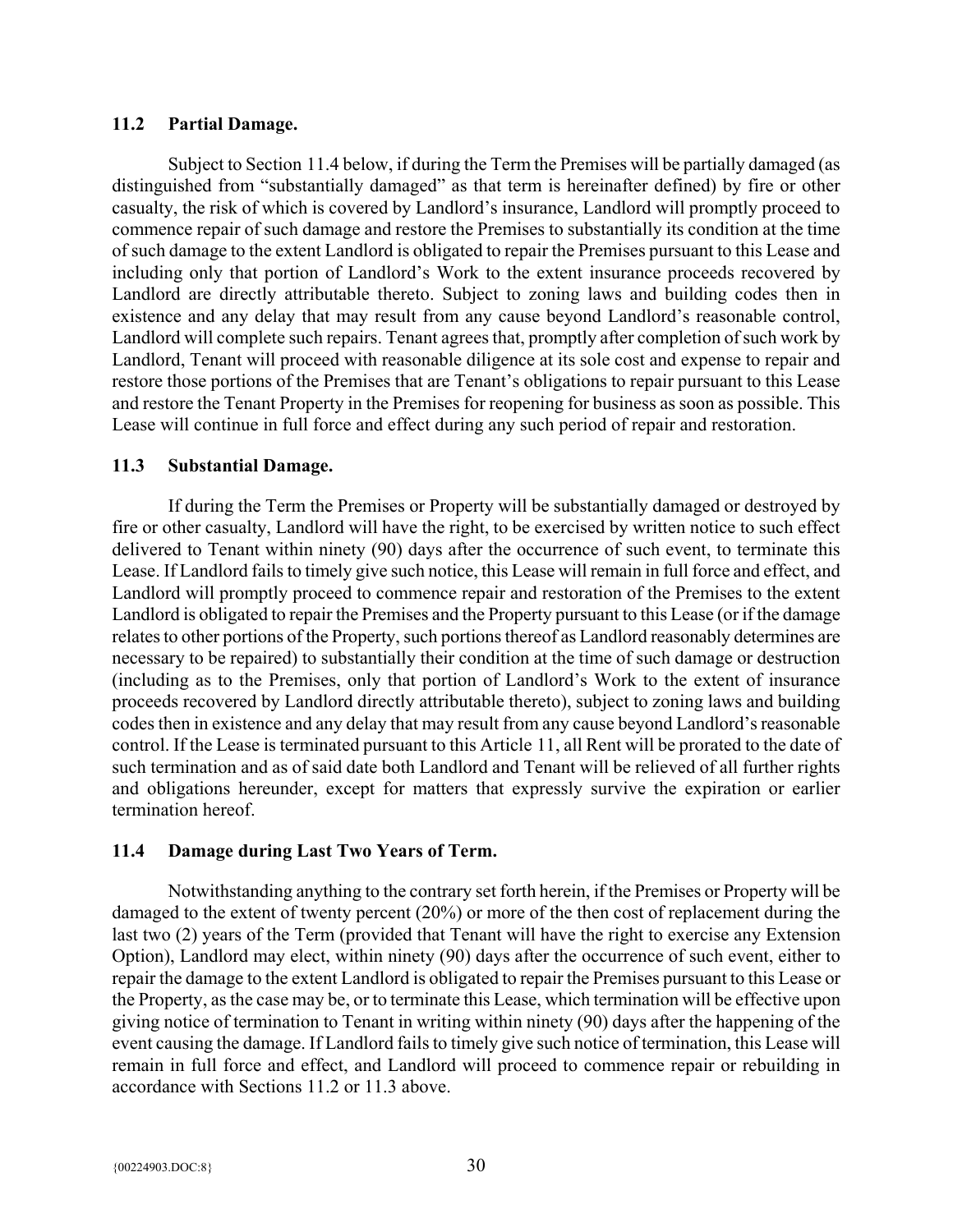#### **11.5 Abatement.**

During the period from the occurrence of the casualty until Landlord's repairs are completed the Base Rent and Tenant's Pro Rata Share of Expenses set forth herein will abate during any period of repair and restoration, in the same proportion that the portion of the Premises rendered untenantable (as reasonably determined by Landlord) bears to the whole; however, there will be no abatement of other charges provided for herein. Tenant may elect whether or not to conduct its business in the Premises during the period of repair and restoration, but any abatement hereunder will not be based upon Tenant's election but rather upon whether the Premises or any portion thereof is determined to be untenantable as provided herein. In addition, if the damage or destruction is the fault of Tenant, the abatement of Base Rent and Tenant's Pro Rata Share of Expenses will be limited to the amount, if any, of same that is actually paid by applicable insurance.

#### **11.6 Insurance.**

Notwithstanding anything to the contrary contained in this Section 11, Landlord will have no obligation to repair, reconstruct, or restore the Premises, Building, or Project and will have the right to terminate this Lease by providing written notice thereof to Tenant: (a) if Landlord maintained the insurance required under this Lease, when damage resulting from an (i) insured casualty is not ninety percent (90%) covered by Landlord's insurance proceeds (excluding deductible amounts), or (ii) uninsured casualty will cost in excess of  $\$\$  to repair, or (b) the holder of any Mortgage requires the application of insurance proceeds to the Mortgage, making the insurance proceeds unavailable to restore the Project, Building, or Premises, as applicable.

### **ARTICLE 12. EMINENT DOMAIN**

#### **12.1 Partial or Total Condemnation.**

If the whole or any part of the Premises is taken by any public authority under the power of eminent domain, Tenant will have no claim to nor will it be entitled to any portion of any award for damages or otherwise. In the event only a portion of the Premises are taken, the Lease will cease as to the part taken and the Rent herein reserved will be equitably adjusted so that Tenant will be required to pay for the balance of the Term that portion of the Rent attributable to the value of the part of the Premises remaining after condemnation compared to the value of the Premises immediately prior to the date of condemnation. The Rent will be apportioned as aforesaid by agreement between the parties or by legal proceedings, but pending such determination, Tenant will pay at the time and in the manner above provided the Rent herein reserved without deduction. Upon such determination, Tenant will be entitled to credit for any excess Rent paid. If, however, by reason of the condemnation there is not sufficient space left in the Premises for Tenant to conduct business in substantially the manner in which it was being conducted immediately prior to such taking, or the taking of parking and Common Area is so substantial as to render the Premises unsuitable and unfit for the purposes for which they were rented, in each case as reasonably determined by Landlord, then and in such event the Lease will terminate. Although all damages in the event of condemnation belong to Landlord whether awarded as compensation for diminution in value of the leasehold or to the fee of the Premises, nothing herein will be construed to prevent Tenant from claiming from the condemning authority such compensation as may be separately awarded or recoverable by Tenant in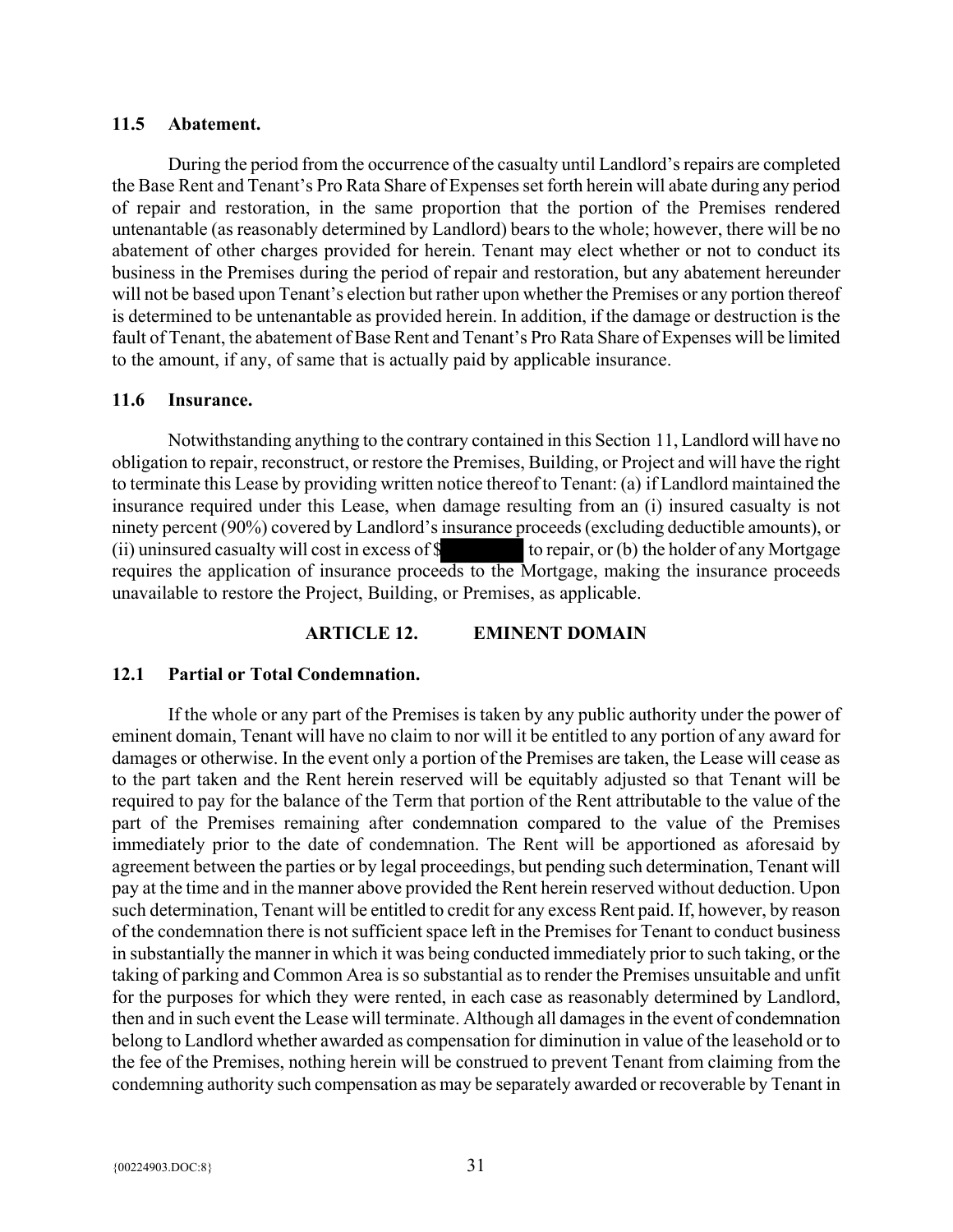Tenant's own right for Tenant Property or Tenant's moving expenses so long as any such award, if any, in no way reduces Landlord's award.

### **ARTICLE 13. TRANSFERS**

### **13.1 Restriction on Transfers.**

#### **13.1.1 General Prohibition.**

Except as set forth in Section 13.1.2, Tenant will not cause or permit a Transfer without obtaining Landlord's prior written consent, which consent will not be unreasonably withheld, delayed or conditioned. Tenant's request for consent to a Transfer must describe in detail the parties, terms and portion of the Premises affected. Landlord will notify Tenant of Landlord's election to consent or withhold consent within thirty (30) days after receiving Tenant's written request for consent to the Transfer. If Landlord consents to the Transfer, Landlord may impose on Tenant or the transferee such conditions as Landlord deems reasonably appropriate. Tenant will, in connection with requesting Landlord's consent, provide Landlord with a copy of any and all documents and information regarding the proposed Transfer and the proposed transferee as Landlord reasonably requests. No Transfer, including a Transfer under Section 13.1.2, will release Tenant from any liability or obligation under this Lease and Tenant will remain liable to Landlord after such a Transfer as a principal and not as a surety. If Landlord consents to any Transfer, Tenant will pay to Landlord, as Additional Rent, 100% of any amount Tenant receives on account of the Transfer in excess of the amounts this Lease otherwise requires Tenant to pay, net of the annual amortized cost of tenant improvement allowances, brokerage fees, reasonable legal fees and other costs actually incurred by Tenant in connection with such Transfer. In no event may Tenant cause or suffer a Transfer to another tenant of the Project. Any attempted Transfer in violation of this Lease is null and void and constitutes an incurable breach of this Lease.

#### **13.1.2 Transfers to Affiliates.**

Tenant may, without Landlord's consent (provided that Tenant is not in default in the performance of its obligations under this Lease beyond applicable cure periods), cause a Transfer to an Affiliate if Tenant (a) notifies Landlord at least thirty (30) days prior to such Transfer; (b) delivers to Landlord, at the time of Tenant's notice, current financial statements of Tenant and the proposed transferee that are reasonably acceptable to Landlord; and (c) the transferee assumes and agrees in a writing reasonably acceptable to Landlord to perform Tenant's obligations under this Lease and to observe all terms and conditions of this Lease. Landlord's right described in Section 13.1.1 to share in any profit Tenant receives from a Transfer does not apply to any Transfer under this Section 13.1.2.

### **13.2 Costs.**

Tenant will pay to Landlord, as Additional Rent, an administrative and processing fee of , and all reasonable, out-of-pocket costs and expenses Landlord incurs in connection with any Transfer, including reasonable attorneys' fees and costs, once Landlord consents to the Transfer.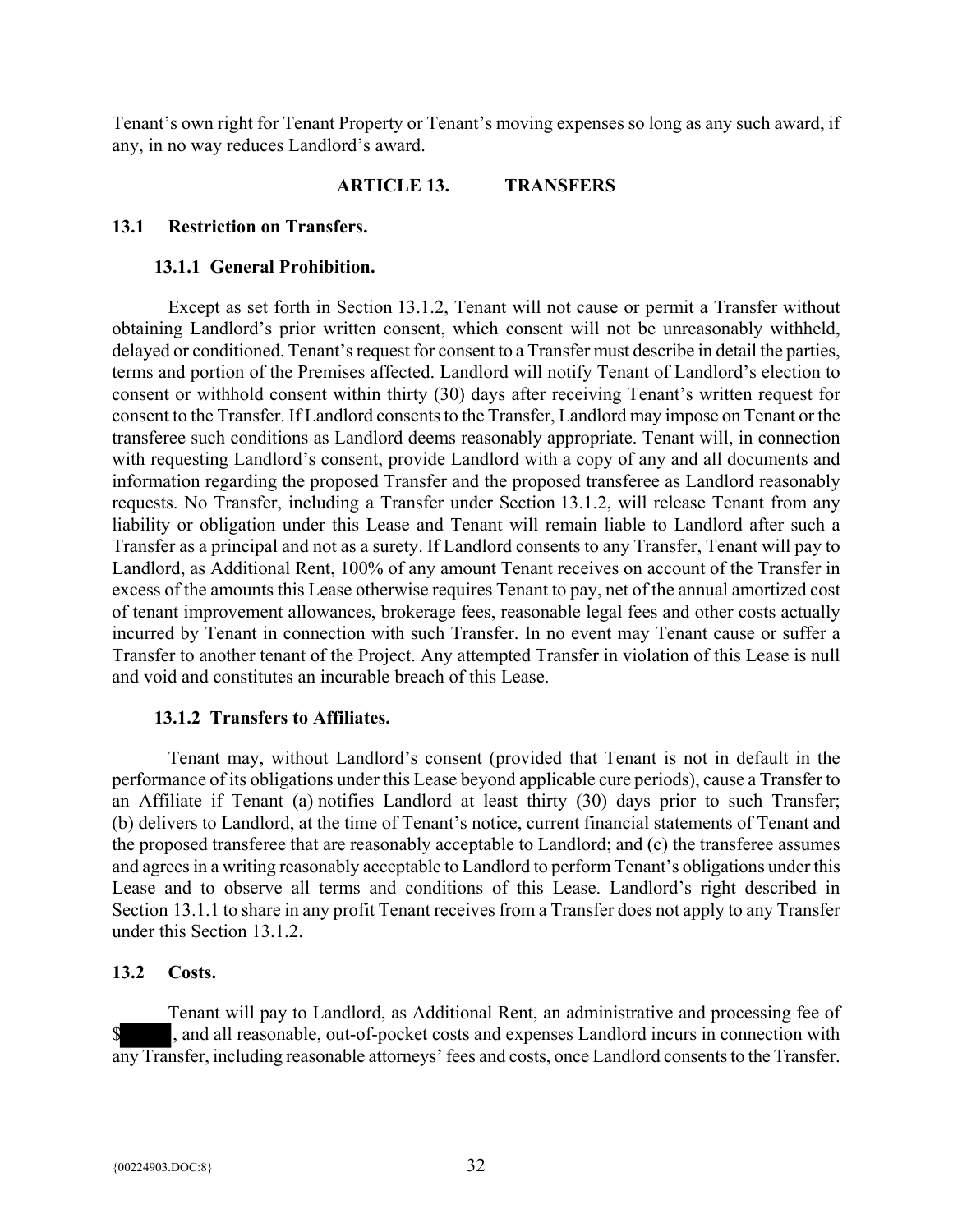#### **13.3 Rights Personal to Tenant.**

Any Option Term or other right or option to extend this Lease, and any and all rights of first offer, rights of refusal or expansion rights as may be set forth herein are personal to Tenant and may not be transferred by Tenant under any circumstances, except in the event of a transfer of Tenant's entire interest in this Lease to an Affiliate of Tenant as permitted pursuant to Section 13.1.2 above, in which case all such rights will be deemed transferred to the transferee.

#### **ARTICLE 14. DEFAULTS, REMEDIES**

#### **14.1 Events of Default.**

The occurrence of any of the following will constitute an "Event of Default" by Tenant under this Lease:

#### **14.1.1 Failure to Pay Rent.**

Tenant fails to pay Base Rent, any monthly installment of Tenant's Pro Rata Share of Expenses or any other Additional Rent amount as and when due and such failure continues for five (5) days after Landlord notifies Tenant thereof in writing.

### **14.1.2 Failure to Perform.**

Except as otherwise provided herein, Tenant breaches or fails to perform any of Tenant's non-monetary obligations under this Lease and the breach or failure continues for a period of fifteen (15) days after Landlord notifies Tenant of such breach or failure; provided that if Tenant cannot reasonably cure its breach or failure within a fifteen (15)-day period, Tenant's breach or failure will not constitute an Event of Default if Tenant commences to cure its breach or failure within the fifteen (15)-day period and thereafter diligently pursues the cure and effects the cure as soon as reasonably feasible after the expiration of the fifteen (15)-day period; provided, however, that if the Event of Default is one created by or within the control of Tenant, the cure must be completed no later than sixty (60) days after the expiration of the fifteen (15)-day period.

### **14.1.3 Failure to Deliver Documents.**

Tenant fails to deliver to Landlord the documents described in Sections 15.1 and 15.5 of this Lease within the time period described in said Sections and such failure continues for a period of five (5) days after Landlord notifies Tenant of such failure in writing.

### **14.1.4 Other Defaults.**

(a) Tenant makes a general assignment or general arrangement for the benefit of creditors.

(b) A petition for adjudication of bankruptcy or for reorganization or rearrangement is filed by Tenant.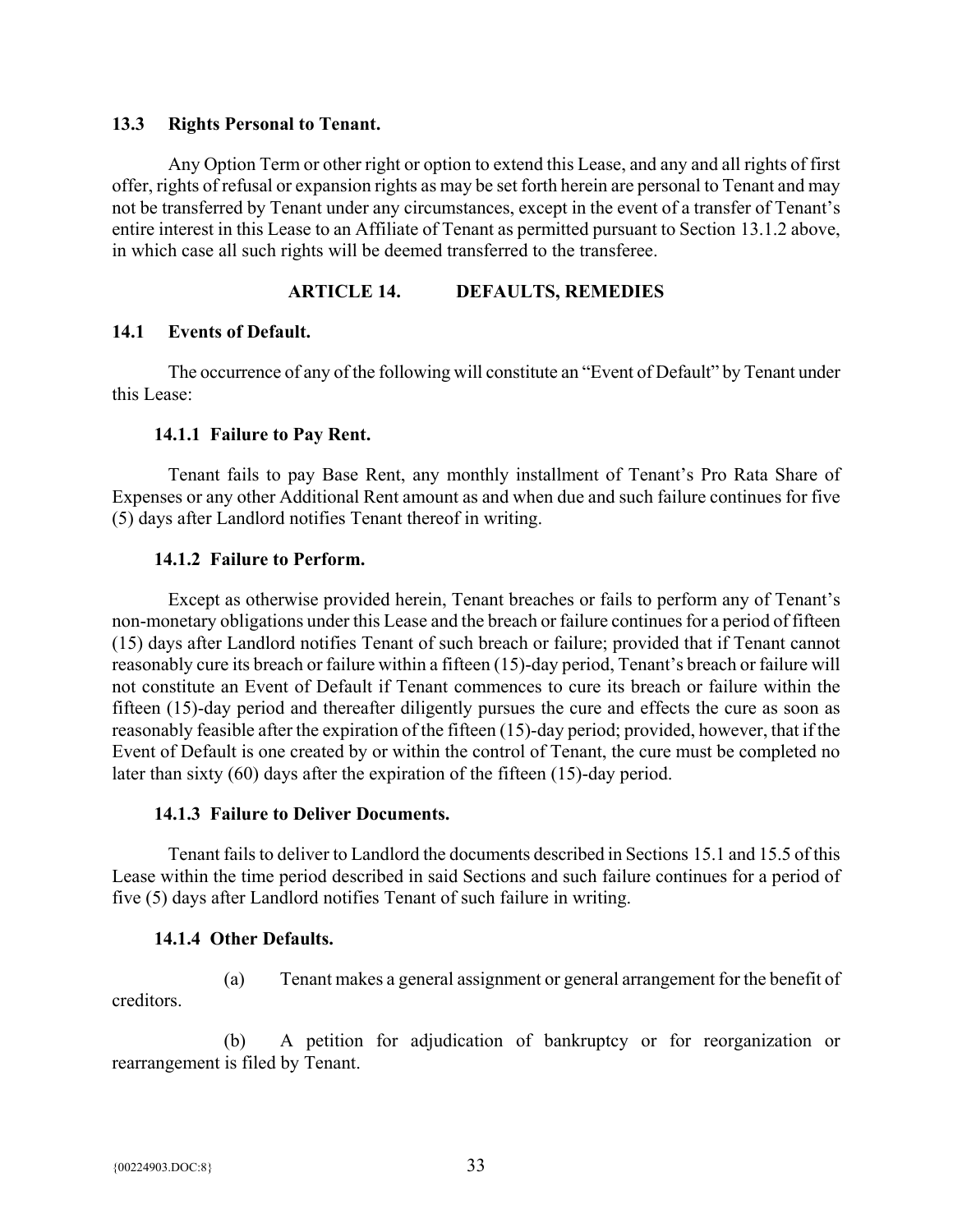(c) A petition for adjudication of bankruptcy or for reorganization or rearrangement is filed against Tenant and is not dismissed within ninety (90) days.

(d) A trustee or receiver is appointed to take possession of substantially all of Tenant's assets located at the Premises or of Tenant's interest in this Lease and possession is not restored to Tenant within ninety (90) days.

(e) Substantially all of Tenant's assets, whether or not located at the Premises or Tenant's interest in this Lease are subjected to attachment, execution or other judicial seizure not discharged within ninety (90) days. If a court of competent jurisdiction determines that any act described in this section does not constitute an Event of Default, and the court appoints a trustee to take possession of the Premises (or if Tenant remains a debtor in possession of the Premises) and such trustee or Tenant Transfers Tenant's interest hereunder, then Landlord will be entitled to receive, as Additional Rent, the amount by which the Rent (or any other consideration) paid in connection with the Transfer exceeds the Rent otherwise payable by Tenant under this Lease.

#### **14.1.5 Notice Requirements.**

The notices required by this Section 14.1 are intended to satisfy any and all notice requirements imposed by the Laws and are not in addition to any such requirements.

#### **14.2 Remedies.**

Upon the occurrence of any Event of Default, Landlord, may at any time and from time to time, and without preventing Landlord from exercising any other right or remedy, exercise any one or more of the following remedies, provided that Landlord will use commercially reasonable efforts to mitigate its damages as required by Law:

### **14.2.1 Termination of Tenant's Possession; Re-entry and Reletting Right.**

Terminate Tenant's right to possess the Premises by any lawful means with or without terminating this Lease, in which event Tenant will immediately surrender possession of the Premises to Landlord. Unless Landlord specifically states that it is terminating this Lease, Landlord's termination of Tenant's right to possess the Premises is not to be construed as an election by Landlord to terminate this Lease or Tenant's obligations and liabilities under this Lease. In such event, this Lease continues in full force and effect (except for Tenant's right to possess the Premises) and Tenant continues to be obligated for and must pay all Rent as and when due under this Lease. If Landlord terminates Tenant's right to possess the Premises, Landlord will not be obligated but may re-enter the Premises and remove all persons and property from the Premises. Landlord may store any property Landlord removes from the Premises in a public warehouse or elsewhere at the cost and for the account of Tenant. Upon such re-entry, Tenant will be immediately liable to Landlord for all Re-entry Costs and must pay Landlord the same within five (5) days after Landlord's notice to Tenant. Landlord may relet the Premises for a period shorter or longer than the remaining Term. If Landlord relets all or any part of the Premises, Tenant will continue to pay Rent when due under this Lease and Landlord will refund to Tenant the Net Rent Landlord actually receives from the reletting up to a maximum amount equal to the Rent paid by Tenant that came due after Landlord's reletting. If the Net Rent Landlord actually receives from reletting exceeds such Rent, Landlord will apply the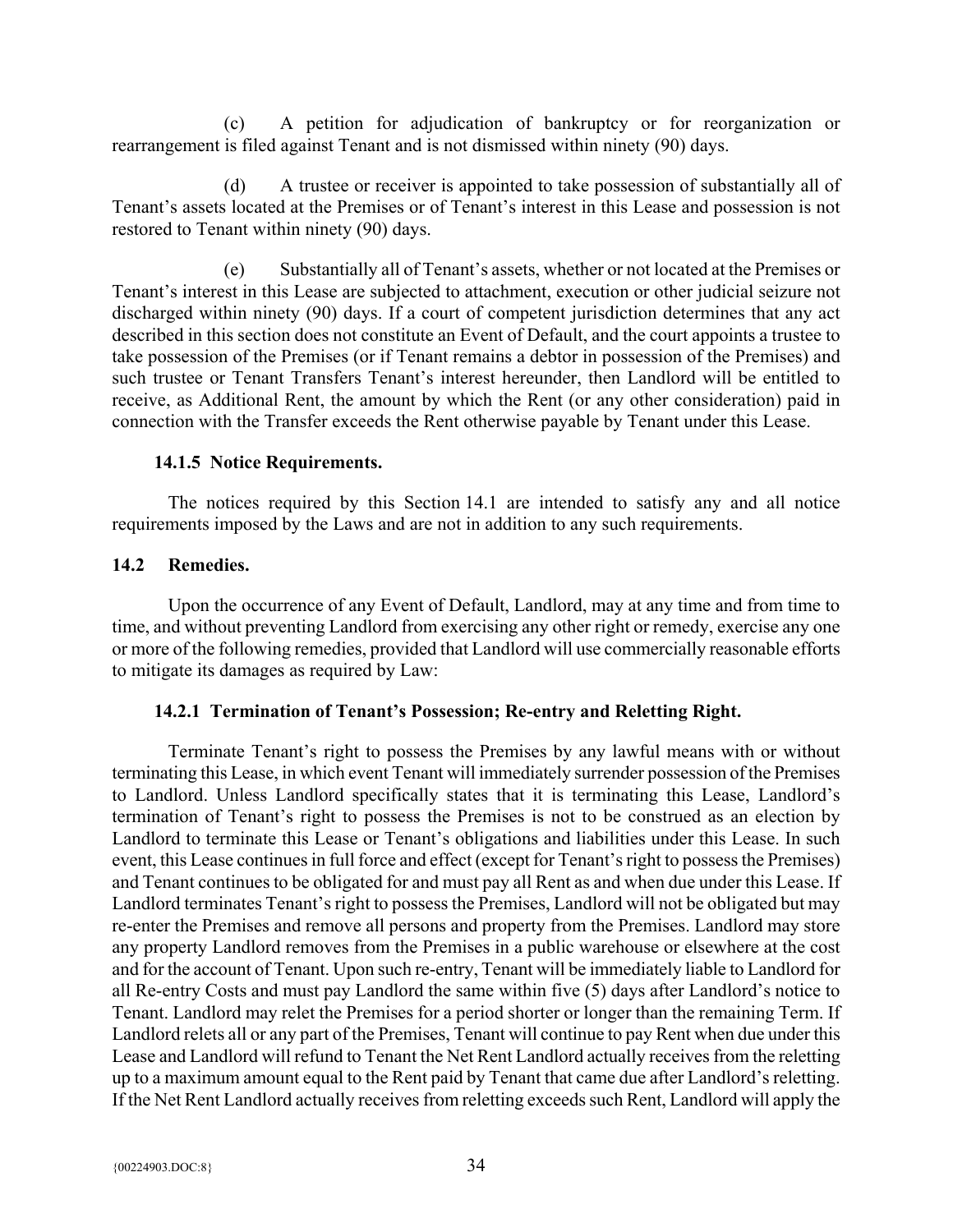excess sum to future Rent due under this Lease. Landlord may retain any surplus Net Rent remaining at the expiration of the Term.

### **14.2.2 Termination of Lease.**

Terminate this Lease effective on the date Landlord specifies in its termination notice to Tenant. Upon termination, Tenant will immediately surrender possession of the Premises to Landlord. If Landlord terminates this Lease, Landlord may recover from Tenant and Tenant will pay to Landlord on demand all damages Landlord incurs by reason of Tenant's default, including (a) all Rent due and payable under this Lease as of the effective date of the termination; (b) any amount necessary to compensate Landlord for any detriment proximately caused to Landlord by Tenant's failure to perform its obligations under this Lease or which, in the ordinary course, would likely result from Tenant's failure to perform, including any Re-entry Costs, and (c) an amount equal to the difference between the present worth, as of the effective date of the termination, of the Rent for the balance of the Term remaining after the effective date of the termination (assuming no termination) and the present worth, as of the effective date of the termination, of a fair market Rent for the Premises for the same period (as Landlord reasonably determines). For purposes of this section, Landlord will compute present worth by utilizing a discount rate per annum that is commercially reasonable as of the date of such determination. Nothing in this section limits or prejudices Landlord's right to prove and obtain damages in an amount equal to the maximum amount allowed by the Laws, regardless whether such damages are greater than the amounts set forth in this section.

### **14.2.3 Self Help.**

Perform the obligation on Tenant's behalf without waiving Landlord's rights under this Lease, at law or in equity and without releasing Tenant from any obligation under this Lease. Tenant will pay to Landlord, as Additional Rent, all sums and obligations Landlord incurs on Tenant's behalf under this section.

## **14.2.4 Other Remedies.**

Any other right or remedy available to Landlord under this Lease, at law or in equity.

## **14.3 Costs.**

Tenant will reimburse and compensate Landlord on demand and as Additional Rent for any actual loss Landlord incurs in connection with, resulting from or related to any Event of Default, and regardless whether suit is commenced or judgment is entered. Such loss may include, without limitation, all reasonable legal fees, costs and expenses (including paralegal fees and other professional fees and expenses) Landlord incurs investigating, negotiating, settling or enforcing any of Landlord's rights or remedies or otherwise protecting Landlord's interests under this Lease. In addition to the foregoing, Landlord will be entitled to reimbursement of all of Landlord's fees, expenses and damages, including reasonable attorneys' fees and paralegal and other professional fees and expenses, Landlord incurs in connection with protecting its interests in any bankruptcy or insolvency proceeding involving Tenant, including any proceeding under any chapter of the Bankruptcy Code; by exercising and advocating rights under Section 365 of the Bankruptcy Code; by proposing a plan of reorganization and objecting to competing plans; and by filing motions for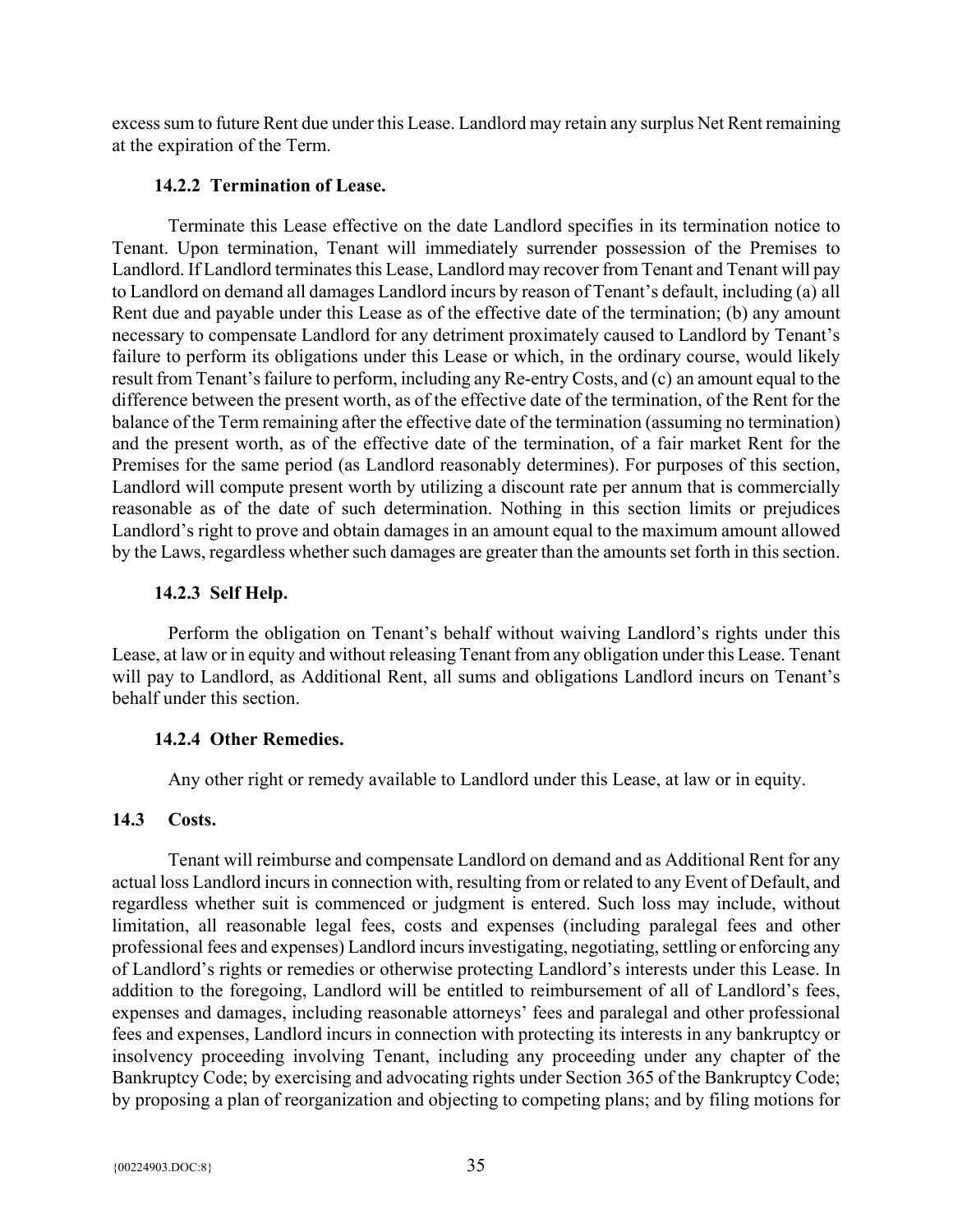relief from stay. Such fees and expenses will be payable on demand, or, in any event, upon assumption or rejection of this Lease in bankruptcy.

### **14.4 Waiver and Release by Tenant.**

Tenant waives and releases all Claims Tenant may have resulting from Landlord's re-entry and taking possession of the Premises by any lawful means and removing and storing Tenant's property as permitted under this Lease, regardless whether this Lease is terminated. No such reentry is to be considered or construed as a forcible entry by Landlord.

### **14.5 Landlord's Default.**

If Landlord defaults in the performance of any of its obligations under this Lease, Tenant will notify Landlord in writing of the default and Landlord will have thirty (30) days after receiving such notice to cure the default. If Landlord is not reasonably able to cure the default within a thirty (30) day period, Landlord will have an additional reasonable period of time to cure the default as long as Landlord commences the cure within the thirty (30) day period and thereafter diligently pursues the cure. In no event is Landlord liable to Tenant or any other person for consequential, special or punitive damages, including lost profits.

### **14.6 No Waiver.**

Except as specifically set forth in this Lease, no failure by Landlord or Tenant to insist upon the other party's performance of any of the terms of this Lease or to exercise any right or remedy upon a breach thereof, will constitute a waiver of any such breach or of any breach or default by the other party in its performance of its obligations under this Lease. No acceptance by Landlord of full or partial Rent from Tenant or any third party during the continuance of any breach or default by Tenant of Tenant's performance of its obligations under this Lease constitutes Landlord's waiver of any such breach or default. Except as specifically set forth in this Lease, none of the terms of this Lease to be kept, observed or performed by a party to this Lease, and no breach thereof, will be waived, altered or modified except by a written instrument executed by the other party. One or more waivers by a party to this Lease is not to be construed as a waiver of a subsequent breach of the same covenant, term or condition. No statement on a payment check from a party to this Lease or in a letter accompanying a payment check is binding on the other party. The party receiving the check, with or without notice to the other party, may negotiate such check without being bound to the conditions of any such statement.

### **ARTICLE 15. CREDITORS, ESTOPPEL CERTIFICATES**

### **15.1 Subordination.**

This Lease, all rights of Tenant in this Lease, and all interest or estate of Tenant in the Property, is subject and subordinate to the lien of any Mortgage existing as of the Effective Date and any future Mortgage, subject, in each case, to the execution and delivery by the Mortgagee of a Subordination, Non-disturbance and Attornment Agreement ("SNDA") as hereinafter set forth. As a condition of such subordination, the holder of the existing Mortgage and any such future Mortgage shall execute and deliver to Tenant for its reasonable approval a commercially reasonable SNDA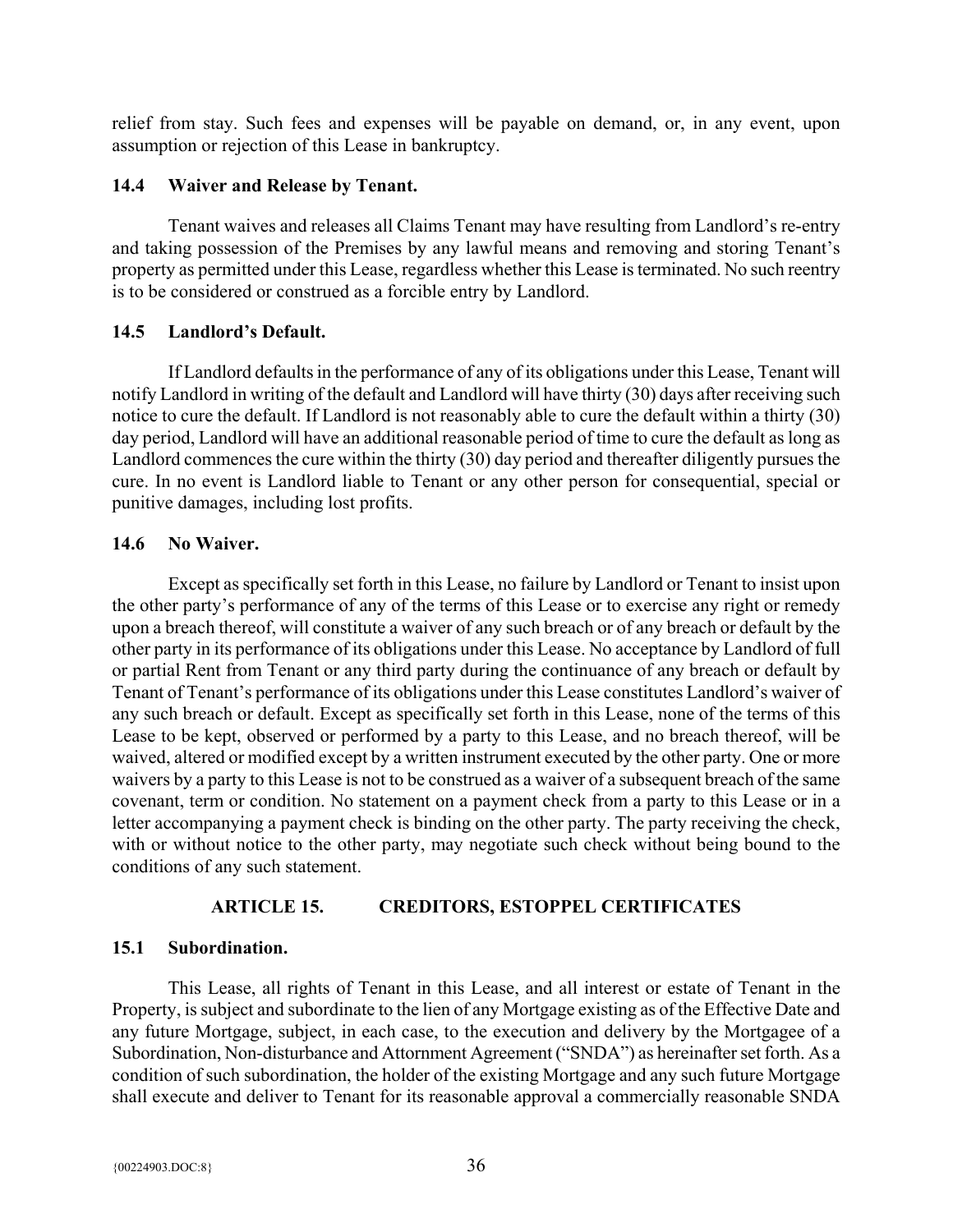whereby such Mortgagee agrees not to disturb the tenancy of Tenant under this Lease in the event of foreclosure so long as an Event of Default is not continuing. The lien of any existing or future Mortgage will not cover Tenant Property. Tenant agrees to execute and deliver to Landlord or to any other person Landlord designates a commercially reasonable SNDA within ten (10) days after receipt of Landlord's written request therefor.

#### **15.2 Attornment.**

In the event of a foreclosure of any Mortgage or other transfer of the Property, Tenant will attorn to the party acquiring title to the Property as the result of such foreclosure or transfer.

### **15.3 Mortgagee Protection Clause.**

Tenant will give the holder of any Mortgage, by registered mail, a copy of any notice of default which it serves on Landlord, provided that Landlord or the holder of the Mortgage previously notified Tenant (by way of notice of assignment of rents and leases or otherwise) of the address of such holder. Tenant further agrees that if Landlord fails to cure such default within the time provided for in this Lease, then Tenant will provide written notice of such failure to such holder and such holder will have an additional thirty (30) days within which to cure the default. If the default cannot be cured within the additional thirty (30)-day period, then the holder will have such additional time as may be necessary to effect the cure if, within the thirty (30)-day period, the holder has commenced and is diligently pursuing the cure (which may include, without limitation, commencing foreclosure proceedings if necessary to effect the cure).

### **15.4 Assignment to Mortgagee.**

Tenant acknowledges that this Lease has been or will be assigned by Landlord to the holder or holders of a Mortgage pursuant to an Assignment of Rents and Leases (or similar document) and agrees not to look to such holders as mortgagee, mortgagee in possession or successor in title to the Premises for accountability for the Security Deposit required under this Lease unless such sum has actually been received in cash by such holder or holders as security for Tenant's performance under this Lease. In addition, any letter of credit or other instrument that Tenant provides to Landlord in lieu of a cash security deposit (if any) will, if permitted by applicable Laws, name the holder of the first priority Mortgage as payee or mortgagee thereunder (or, at such holder's option, be fully assigned to and held by such holder).

## **15.5 Estoppel Certificates.**

Tenant will within ten (10) days after Landlord's written request therefor execute, acknowledge and deliver to Landlord a written statement in form reasonably satisfactory to Landlord certifying: (a) that this Lease (and all guaranties, if any) is unmodified and in full force and effect (or, if there have been any modifications, that the Lease is in full force and effect, as modified, and stating the modifications); (b) that this Lease has not been canceled or terminated; (c) the last date of payment of Rent and the time period covered by such payment; (d) whether there are then existing any breaches or defaults by Landlord under this Lease known to Tenant, and, if so, specifying the same; (e) specifying any existing claims or defenses in favor of Tenant against the enforcement of this Lease (or of any guaranties); and (f) such other factual statements as Landlord, any lender,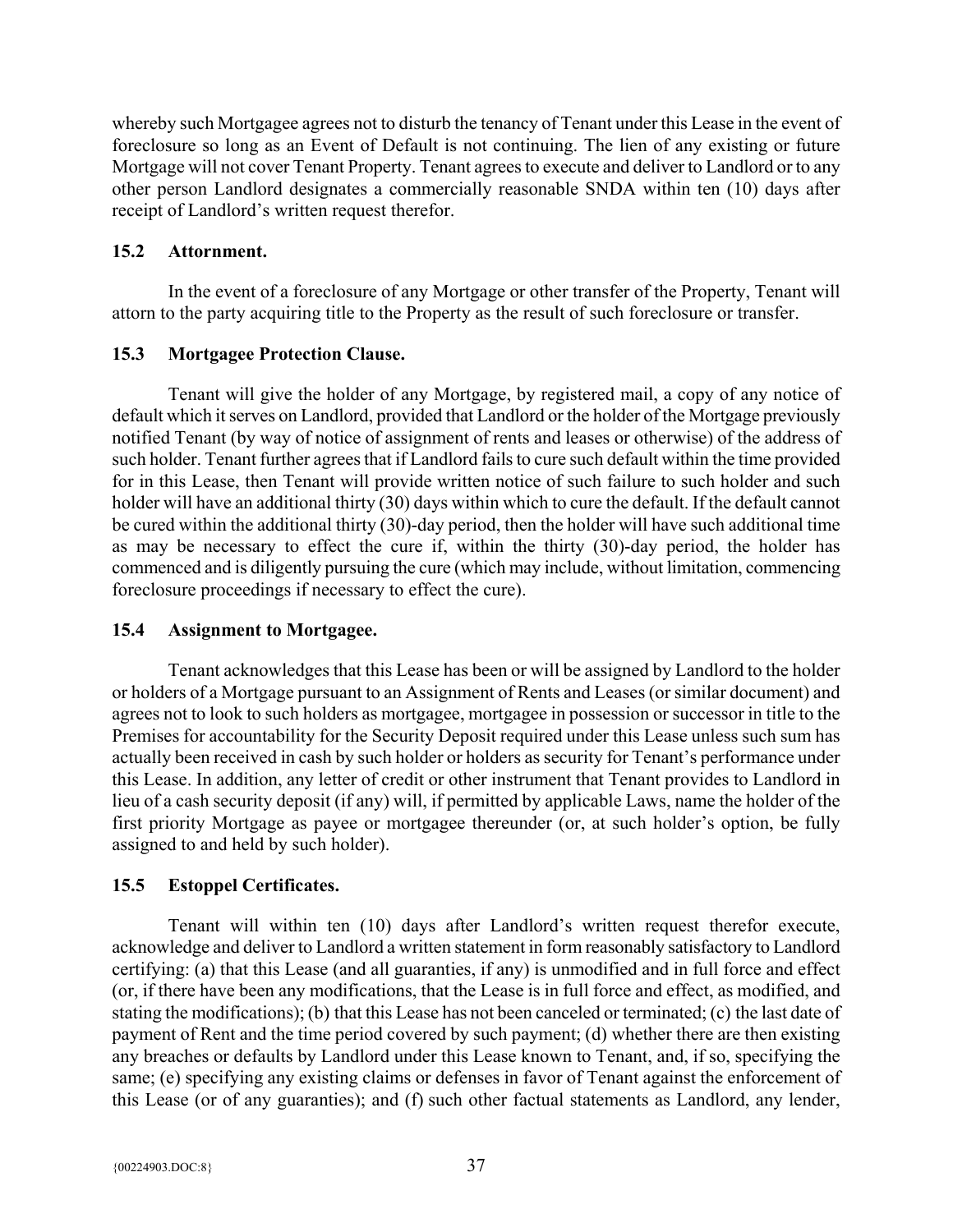prospective lender, investor or purchaser may reasonably request. Landlord may give any such statement by Tenant to any lender, prospective lender, investor or purchaser of all or any part of the Property and any such party may conclusively rely upon such statement as true and correct.

### **ARTICLE 16. TERMINATION OF LEASE**

### **16.1 Surrender of Premises.**

Tenant will surrender the Premises to Landlord at the expiration or earlier termination of this Lease in good order, condition and repair (reasonable wear and tear, permitted Alterations and damage by casualty or condemnation excepted), and will surrender all keys to the Premises to Property Manager or to Landlord at the place then fixed for Tenant's payment of Base Rent or as Landlord or Property Manager otherwise direct. Tenant will also inform Landlord of all combinations on locks, safes and vaults, if any, in the Premises or on the Property. Tenant will at such time remove all of the Tenant Property from the Premises and, if Landlord so requests, all specified Alterations and other improvements Tenant placed on, within the walls or ceilings of or outside the Premises, including the Cabling. Tenant will promptly repair any damage to the Premises or Property caused by such removal. If Tenant does not surrender the Premises in accordance with this section, Tenant will indemnify, defend (with counsel reasonably acceptable to Landlord) protect and hold harmless Landlord from and against any Claim resulting from Tenant's delay in so surrendering the Premises, including any Claim made by any succeeding occupant founded on such delay. All Tenant Property not removed on or before the last day of the Term will be deemed abandoned, and Tenant appoints Landlord as Tenant's agent to remove, at Tenant's sole cost and expense, all of such abandoned property and to cause its transportation and storage for Tenant's benefit, all at the sole cost and risk of Tenant, and Landlord will not be liable for damage, theft, misappropriation or loss thereof or in any manner in respect thereto.

### **16.2 Holding Over.**

If Tenant remains in possession of the Premises after the expiration or earlier termination of this Lease or Tenant's possession thereof without a written agreement with Landlord as to such possession, then Tenant will be deemed a tenant at sufferance and will pay a charge to Landlord during such holdover tenancy equivalent to one hundred fifty percent (150%) of the monthly Rent paid for the last month of tenancy under this Lease (on a per diem basis), and Tenant will be bound by all of the other terms, covenants and agreements of this Lease. Nothing contained herein may be construed to give Tenant the right to holdover at any time, and Landlord may exercise any and all remedies at law or in equity to recover possession of the Premises, as well as any damages incurred by Landlord due to Tenant's failure to vacate the Premises and deliver possession to Landlord as herein provided.

### **ARTICLE 17. SECURITY AND SAFETY; PARKING**

### **17.1 Keys and Locks; Security System.**

Landlord will provide one hundred (100) key fobs to Tenant at no cost to Tenant, which key fobs will provide entry to the Premises, the elevator and other Common Area. Additional key fobs will be provided by Landlord (at Landlord's actual costs without markup) to Tenant at Tenant's sole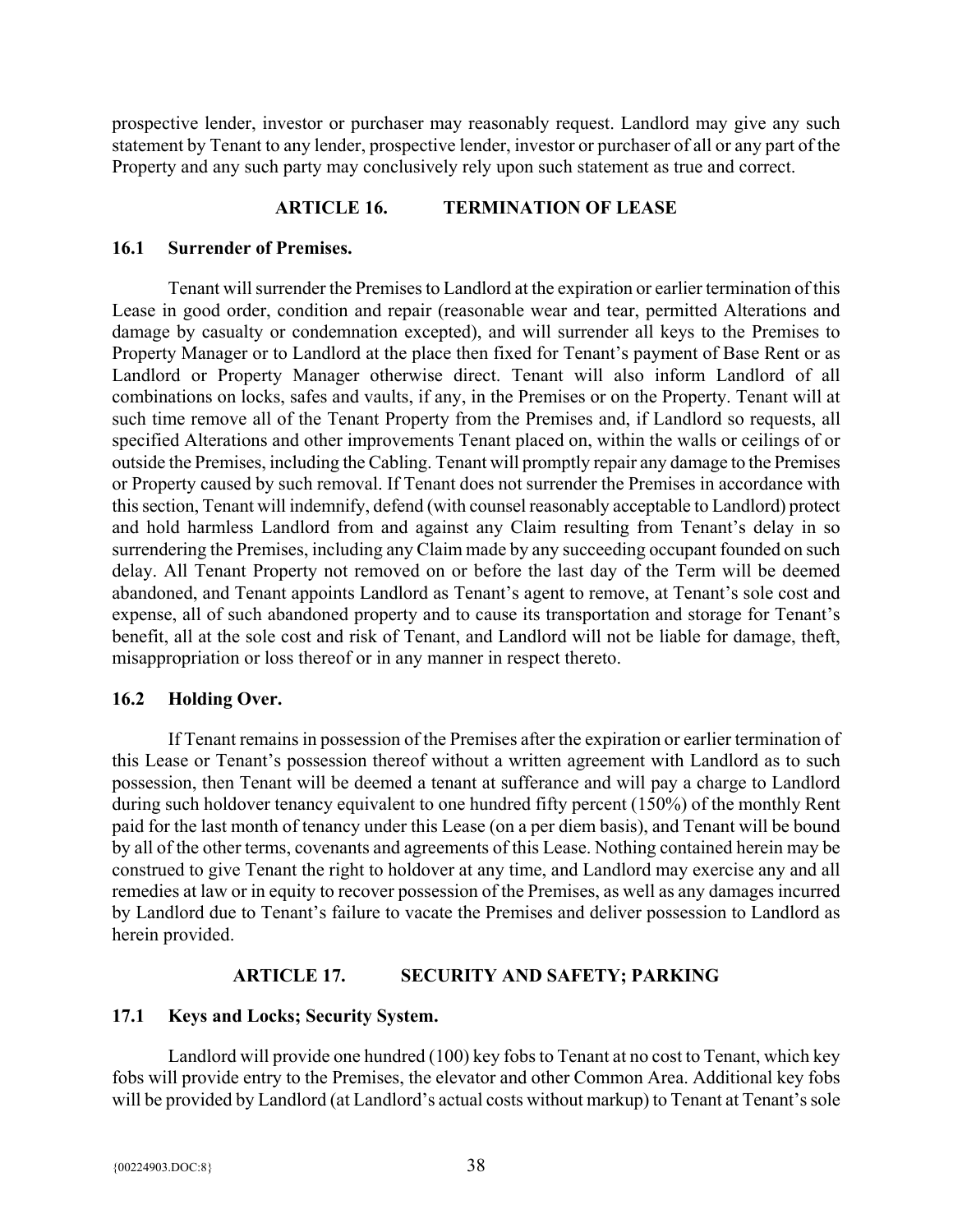cost and expense. Any additional or customized programming for all key fobs provided to Tenant, as may be required by Tenant, will be Tenant's responsibility at Tenant's sole cost. Tenant will not make or have made additional keys or key fobs, and Tenant will not alter any lock or install any new additional lock or bolt on any door of the Premises. Tenant, upon the termination of its tenancy, will deliver to Landlord all keys and key fobs which have been furnished to Tenant.

Landlord will provide a key fob security system. Key fobs will be required to enter the ground floor lobbies, elevators and stairwells outside of Business Hours. Tenants occupying multitenant floors will be solely responsible for securing their individual premises doors.

### **17.2 Parking.**

Tenant will, subject to the provisions of this Lease, have the right to use the number and type(s) of parking spaces indicated in the Basic Terms during the Term. Although the rates charged for the parking spaces allocated to Tenant under this Lease (as described in Exhibit H) are currently included in the total Base Rent payable by Tenant and not paid as Additional Rent, the charges paid for by Tenant for such parking are unbundled and separate from the Base Rent in the sense that as and when Tenant relinquishes its rights to use any such spaces, Tenant will receive a credit against Base Rent as described in Section 17.3 below. The current plan for the general layout of the Project parking garage is attached hereto as Exhibit H; however, said Exhibit will not be deemed to be a warranty, representation or agreement on the part of Landlord that the garage or spaces therein will be developed as depicted. Landlord may make such improvements, departures, deletions, or additions to said plan and the parking available at or for the Project as Landlord, in its sole discretion, may from time to time find proper; provided that Landlord will provide to Tenant the number of vehicle parking spaces as designated in the Basic Terms and in accordance with the Project Rules and applicable Laws.

## **17.3 Reduction in Parking.**

If Tenant notifies Landlord in writing that Tenant elects to use less than the number of vehicle parking spaces as designated in the Basic Terms at any time during the Term of this Lease, Tenant will receive a credit against Base Rent each month for each space released in the amount then charged by the City of Boulder for parking spaces in the City parking garage closest to the Project in the area, commencing thirty (30) days after the release of each space. Any future additional parking privileges desired by Tenant will be granted to Tenant only if available (for which there is no guaranty) and on terms and conditions as are then applicable. Landlord may assign any unreserved and unassigned parking privileges and/or make all or a portion of such privileges reserved, if it determines in its sole discretion that it is necessary or desirable for orderly and efficient parking. Tenant will not use more parking spaces than it is allocated. If Landlord has not assigned specific spaces to Tenant, Tenant will not use any spaces that have been specifically assigned by Landlord to other tenants or for such other uses as visitor parking or which have been designated by governmental entities with competent jurisdiction as being restricted to certain uses.

## **17.4 Electrical Charging Stations**.

Landlord will provide wiring, electrical panels and transformers for Level 2 EV Chargers for all Project Parking Spaces allocated to Tenant as defined in Basic Terms. Landlord will install Level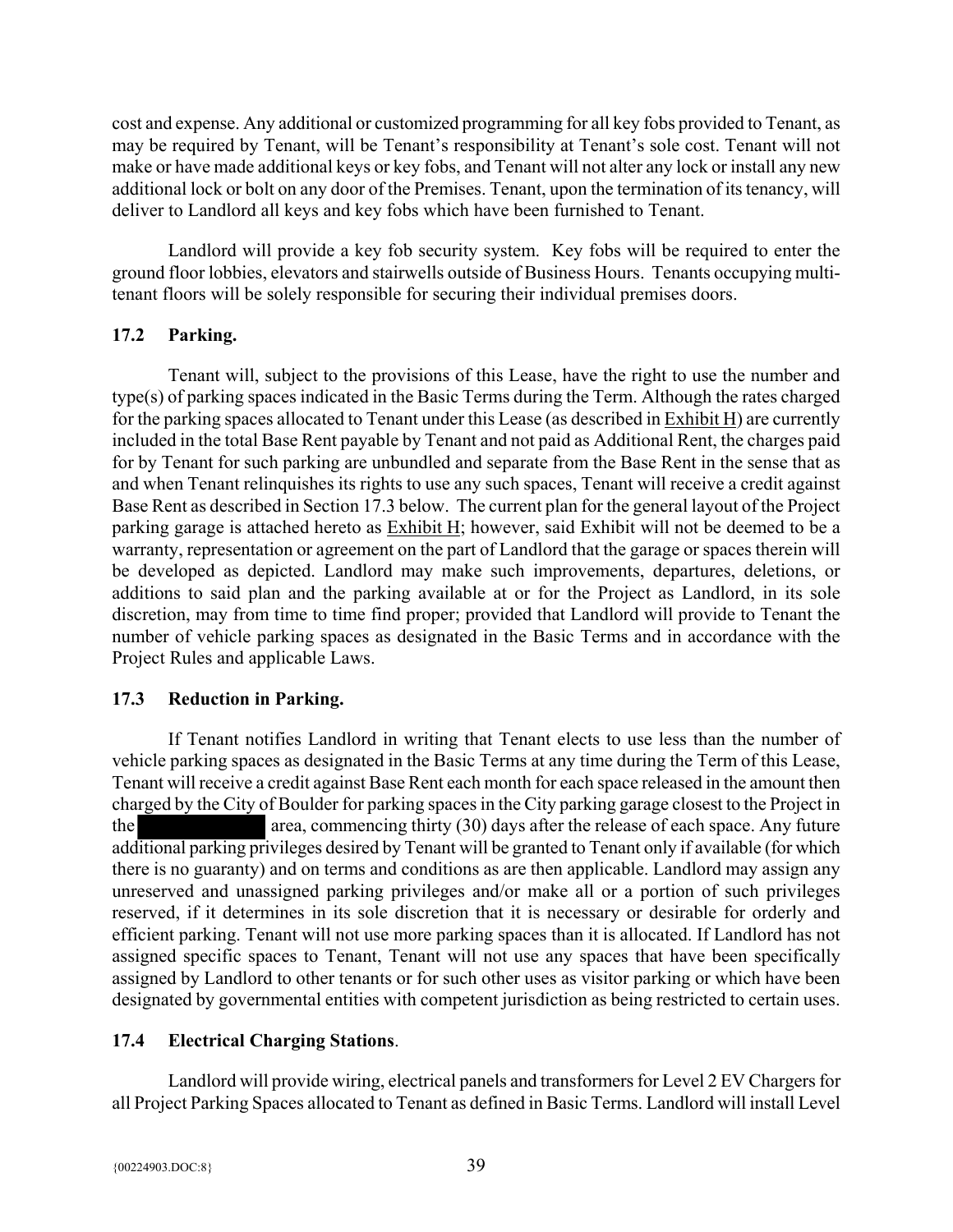2 electrical vehicle charging stations for four (4) of Tenant's Project Parking Spaces at Landlord's sole cost and expense. At Tenant's option, Landlord will install Level 2 electrical vehicle charging stations for up to an additional six (6) of Tenant's Project Parking Spaces, and Tenant will reimburse Landlord, as Additional Rent, for the actual costs and expenses incurred by Landlord in connection therewith. All electrical vehicle charging stations will be metered by one meter. Landlord will purchase RECs to offset the energy use of the charging stations, and the purchase price paid therefor will be billed directly (and not as an Operating Expense) to the tenants with assigned parking spaces that have charging stations installed, pro rata based upon the number of charging stations assigned to each such tenant. The annual cost of the RECs, without additional fees or markups, will be billed to and paid by each such tenant either quarterly or annually (as determined by Landlord) as Additional Rent.

### **17.5 Parking Signage.**

Tenant's parking spaces will have numbering, placards, or other demarcation to allow Landlord to assign spaces to Tenant.

### **17.6 Location of Surface Parking.**

Off-Site Parking Spaces provided to Tenant in accordance with Basic Terms will be located a maximum of two hundred (200) yards from the Building entrance.

### **17.7 Parking Prohibitions.**

Tenant will not permit or allow any vehicles that belong to or are controlled by Tenant or Tenant's employees, suppliers, shippers, customers, or invitees to be loaded, unloaded, or parked in areas other than those designated by Landlord for such activities. If Tenant permits or allows any activity prohibited by this Section 17.3, then Landlord will have the right, without notice and in addition to any other rights and remedies as it may have, to remove or tow away the vehicle involved and charge the cost to Tenant, which cost will be immediately payable by Tenant upon ten (10) days' notice.

### **17.8 Substitute Parking.**

To the extent necessary for purposes of maintenance of, repairs to, reconfiguring or restriping the Project parking garage or other areas providing parking for the Project, Landlord reserves at all times the right to temporarily (during the period work is being performed) substitute any parking privileges being used by Tenant with an equivalent number of parking privileges located in a parking structure, subterranean parking facility, or surface parking area within a reasonable distance (not more than three-hundred (300) yards) of the Project.

#### **17.9 Landlord Not Liable.**

Landlord will not be liable for any Claims with respect to any vehicles of Tenant, its employees, agents, customers or visitors that are parked at the Property or removed therefrom, except to the extent such loss or damage is caused by Landlord's gross negligence or willful misconduct.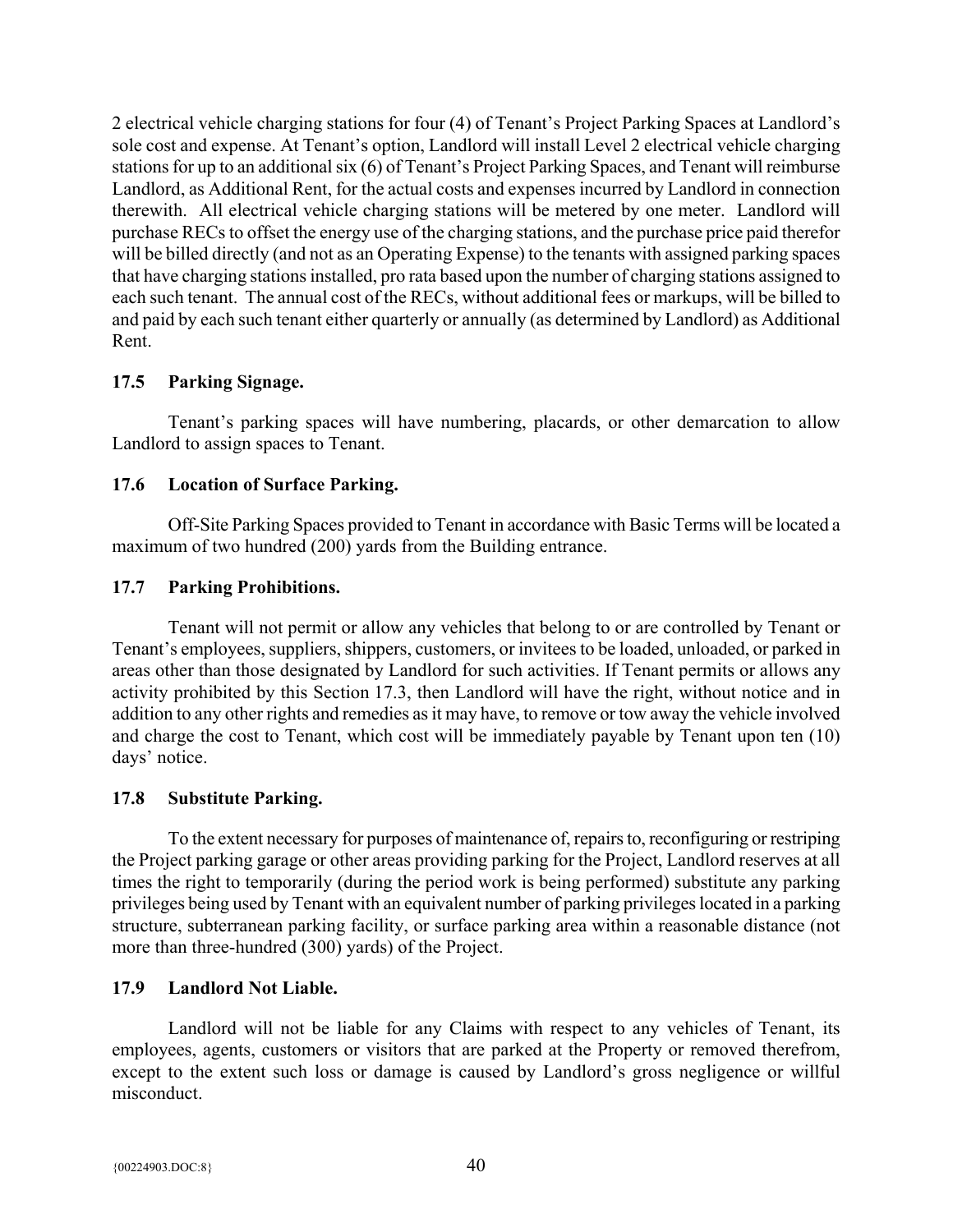## **ARTICLE 18. SPECIAL PROVISIONS**

## **18.1 Option to Expand.**

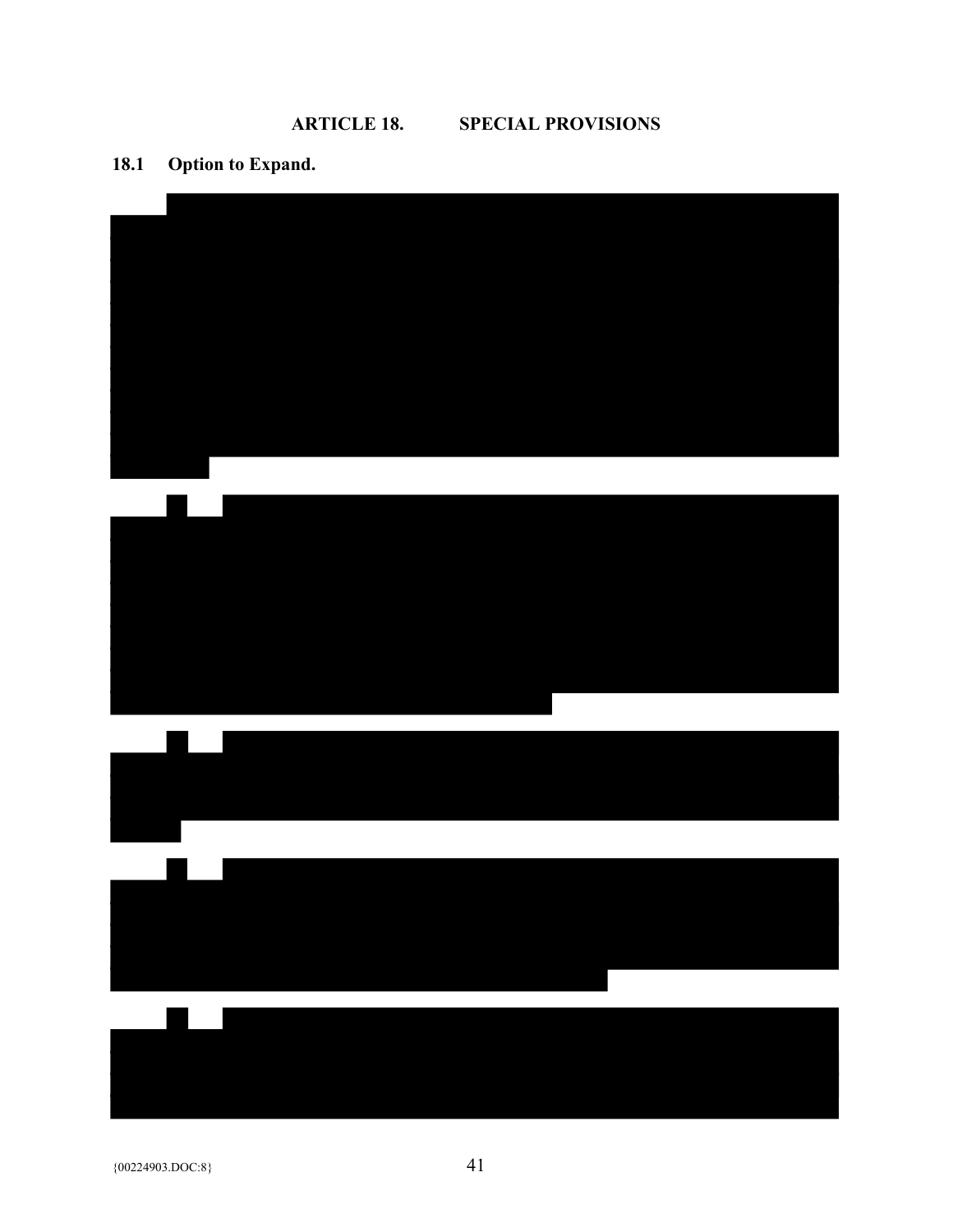

**18.2 Exclusive Use of Certain Common Area.** 

Provided that the Lease is then in full force and effect and there exists no uncured Event of Default under this Lease, Tenant will, at no additional charge, have the right to (a) exclusive use of the flex space in the South Building eight (8) hours per month between the hours of 9:00 a.m. and 4:00 p.m., and six (6) hours per month outside of the foregoing hours, (b) host up to six (6) private events per calendar year in the lobby in the North Building (subject to ingress and egress rights of other tenants in the North Building and their employees and customers, and (c) host up to three (3) private events per calendar year on the North Building third floor deck. Such use and events will be on dates selected by Tenant and coordinated with Landlord as far in advance as is reasonably practicable. The scheduling of such use and events will be subject to other events previously scheduled by Landlord and/or other occupants of the Project. Any tenant, including Tenant, requiring exclusive use of the flex space in the South Building between the hours of 1:00 p.m. and 4:00 p.m. must make a reservation for the same not less than one (1) month in advance. The Common Area will be reservable via an online calendaring system that is maintained by the Landlord and made available to Tenant. The time required to set up and take down for each event (up to thirty (30) minutes each) will not be counted as a part of the allocated time. In the South Building flex space, Information Systems (including chairs and tables for a minimum of one hundred (100) people, two large screen televisions, sound system and AV) will be provided to Tenant for use and maintained by the Landlord. Tenant will provide portable video conferencing equipment, as needed, and will work with Landlord to determine the required wiring and cabling. Landlord will be responsible for the cost of the wiring and cabling. If additional time is desired (and available based upon the desired level of public use) in the flex space in the South Building, it may be reserved and rented at \$ per hour.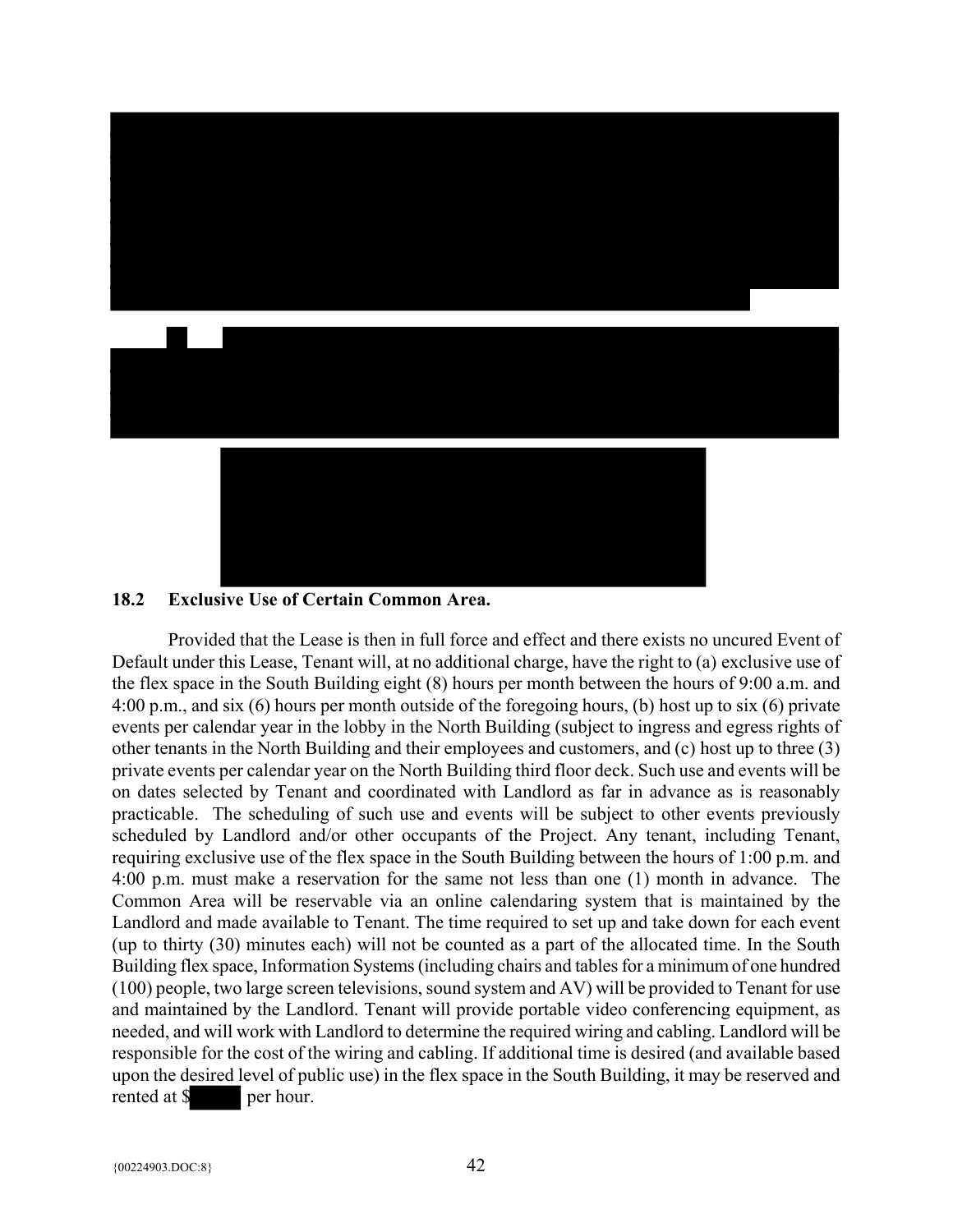#### **ARTICLE 19. MISCELLANEOUS PROVISIONS**

#### **19.1 Notices.**

All Notices must be in writing and must be sent by personal delivery, United States registered or certified mail (postage prepaid) or by an independent overnight courier service, addressed as specified in the Basic Terms or at such other place as either party may designate to the other party by written notice given in accordance with this section. Notices given by mail will be deemed delivered within three (3) Business Days after the party sending the Notice deposits the Notice with the United States Post Office. Notices delivered by courier are deemed delivered on the next Business Day after the day the party delivering the Notice timely deposits the Notice with the courier for overnight (next day) delivery.

#### **19.2 Transfer of Landlord's Interest.**

If Landlord transfers any interest in the Premises for any reason other than collateral security purposes, the transferor will be automatically relieved of all obligations on the part of Landlord accruing under this Lease from and after the date of the transfer; provided that the transferor will deliver to the transferee any funds the transferor holds in which Tenant has an interest (such as a security deposit). Landlord's covenants and obligations in this Lease bind each successive Landlord only during and with respect to its respective period of ownership. However, notwithstanding any such transfer, the transferor will remain entitled to the benefits of Tenant's indemnity and insurance obligations (and similar obligations) under this Lease with respect to matters arising or accruing during the transferor's period of ownership.

#### **19.3 Successors.**

The covenants and agreements contained in this Lease bind and inure to the benefit of Landlord, its successors and assigns, bind Tenant and its successors and assigns and inure to the benefit of Tenant and its permitted successors and assigns.

#### **19.4 Captions and Interpretation.**

The captions of the articles and sections of this Lease are to assist the parties in reading this Lease and are not a part of the terms or provisions of this Lease. Whenever required by the context of this Lease, the singular includes the plural and the plural includes the singular.

#### **19.5 Relationship of Parties.**

This Lease does not create the relationship of principal and agent, or of partnership, joint venture, or of any association or relationship between Landlord and Tenant other than that of landlord and tenant.

#### **19.6 Entire Agreement, Amendment.**

The Basic Terms and all exhibits, addenda and schedules attached to this Lease are incorporated into this Lease as though fully set forth in this Lease and, together with this Lease, contain the entire agreement between the parties with respect to the improvement and leasing of the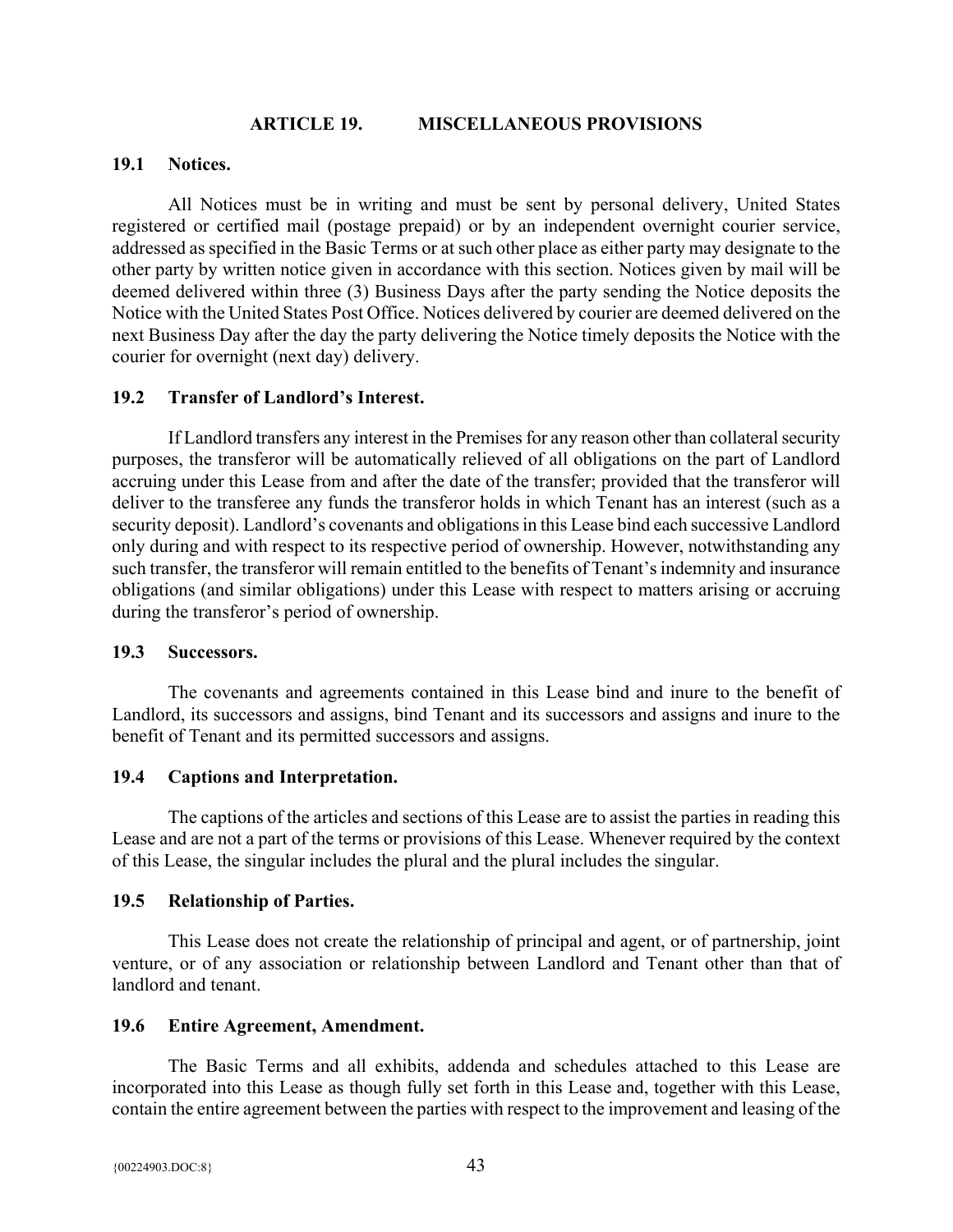Premises. All preliminary and contemporaneous negotiations, including any letters of intent or other proposals and any drafts and related correspondence, are merged into and superseded by this Lease. No subsequent alteration, amendment, change or addition to this Lease (other than to the Project Rules) will be binding on Landlord or Tenant unless it is in writing and signed by the party to be charged with performance.

### **19.7 Severability.**

If any covenant, condition, provision, term or agreement of this Lease is, to any extent, held invalid or unenforceable, the remaining portion thereof and all other covenants, conditions, provisions, terms and agreements of this Lease, will not be affected by such holding, and will remain valid and in force to the fullest extent permitted by Law.

### **19.8 Landlord's Limited Liability.**

Tenant will look solely to Landlord's interest in the Property for recovering any judgment or collecting any obligation from Landlord or any other Landlord Party. Tenant agrees that neither Landlord nor any other Landlord Party will be personally liable for any judgment or deficiency decree.

### **19.9 Survival.**

All of Tenant's obligations under this Lease (together with interest on payment obligations at the Maximum Rate) accruing prior to expiration or other termination of this Lease survive the expiration or other termination of this Lease. Further, all of Tenant's indemnification, defense and hold harmless obligations under this Lease survive the expiration or other termination of this Lease, without limitation.

### **19.10 Attorneys' Fees.**

If either Landlord or Tenant commences any litigation or judicial action to determine or enforce any of the provisions of this Lease, the prevailing party in any such litigation or judicial action will be awarded all of its costs and expenses (including reasonable attorneys' fees, costs and expenditures) from the non-prevailing party.

#### **19.11 Brokers.**

Landlord and Tenant each represents and warrants to the other that it has not had any dealings with any realtors, brokers, finders or agents in connection with this Lease (other than the Broker(s) named in the Basic Terms) and agrees to indemnify, defend and hold harmless the other from and against any Claim based on the failure or alleged failure to pay any realtors, brokers, finders or agents (other than the Broker(s) named in the Basic Terms) and from any cost, expense or liability for any compensation, commission or charges claimed by any realtors, brokers, finders or agents (other than the Broker(s) named in the Basic Terms) claiming by, through or on behalf of it with respect to this Lease or the negotiation of this Lease. Landlord will pay the Broker(s) named in the Basic Terms in accordance with the applicable listing agreement for the Building.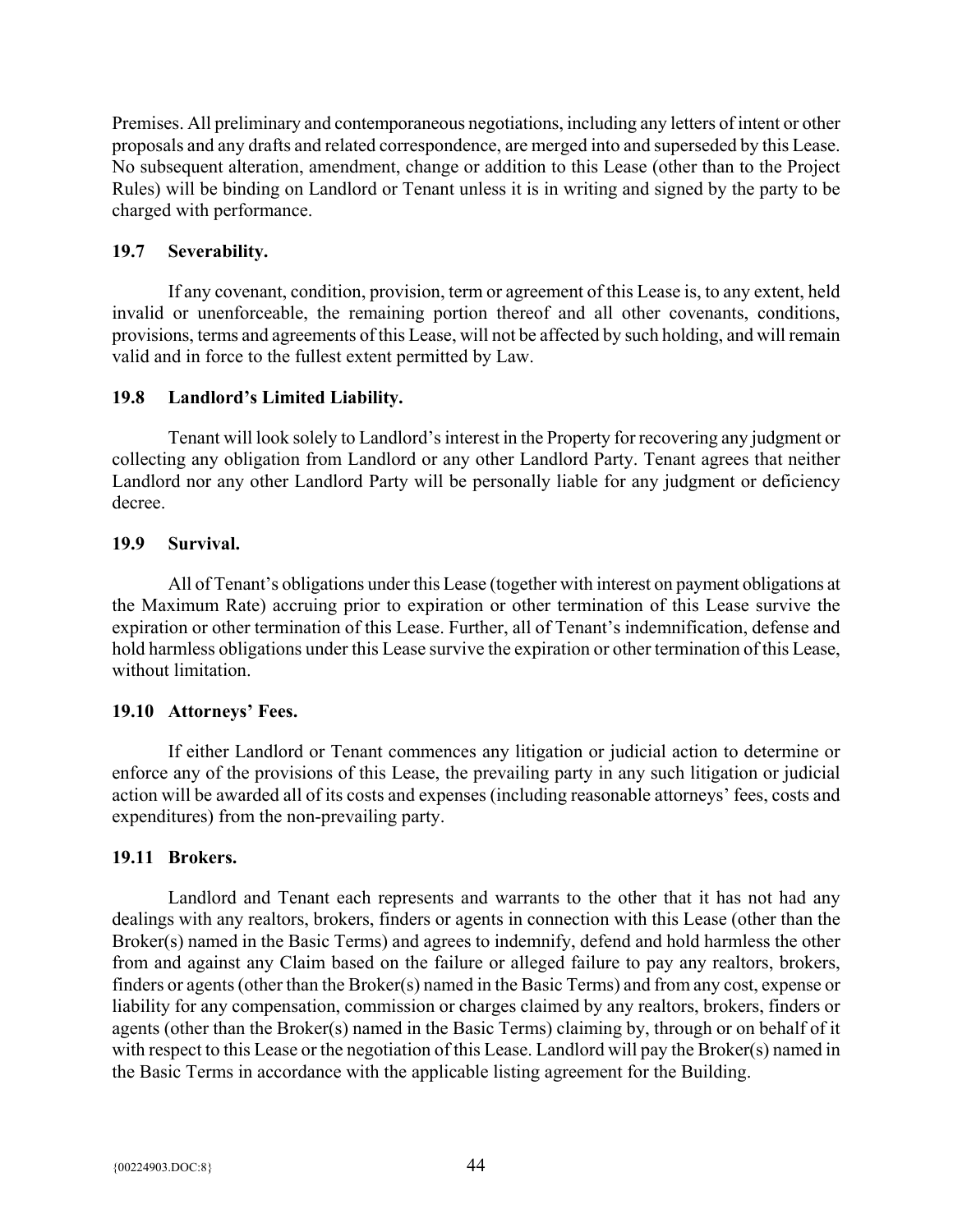#### **19.12 Governing Law and Venue; Waiver of Jury Trial.**

This Lease is governed by, and must be interpreted under, the internal laws of the State. Any suit arising from or relating to this Lease must be brought in the County; Landlord and Tenant waive the right to bring suit elsewhere. THE PARTIES HEREBY KNOWINGLY, VOLUNTARILY AND INTENTIONALLY WAIVE THE RIGHT EITHER MAY HAVE TO A TRIAL BY JURY IN RESPECT OF ANY LITIGATION BASED HEREON, OR ARISING OUT OF, UNDER OR IN CONNECTION WITH THIS LEASE. THIS PROVISION IS A MATERIAL INDUCEMENT FOR THE PARTIES TO ENTER INTO THIS LEASE.

#### **19.13 Time is of the Essence.**

Time is of the essence with respect to the performance of every provision of this Lease in which time of performance is a factor.

#### **19.14 Joint and Several Liability.**

All parties signing this Lease as Tenant and any Guarantor(s) of this Lease are jointly and severally liable for performing all of Tenant's obligations under this Lease.

### **19.15 Tenant's Organization Documents; Authority.**

If Tenant is an entity, Tenant, within ten (10) days after Landlord's written request, will deliver to Landlord (a) Certificate(s) of Good Standing from the state of formation of Tenant and, if different, the State, confirming that Tenant is in good standing under the laws governing formation and qualification to transact business in such state(s); and (b) a copy of Tenant's organizational documents and any amendments or modifications thereof, certified as true and correct by an appropriate official of Tenant. Tenant and each individual signing this Lease on behalf of Tenant represents and warrants that they are duly authorized to sign on behalf of and to bind Tenant and that this Lease is a duly authorized obligation of Tenant.

#### **19.16 Force Majeure.**

If either party is delayed or prevented from performing any act required in this Lease (excluding, however, the payment of money) by reason of Force Majeure, such party's performance of such act is excused for the longer of the period of the delay or the period of delay caused by such Force Majeure and the period of the performance of any such act will be extended for a period equivalent to such longer period.

#### **19.17 Management.**

Property Manager is authorized to manage the Property. Landlord will have appointed Property Manager to act as Landlord's agent for leasing, managing and operating the Property. The Property Manager then serving will be authorized to accept service of process and to receive and give notices and demands on Landlord's behalf.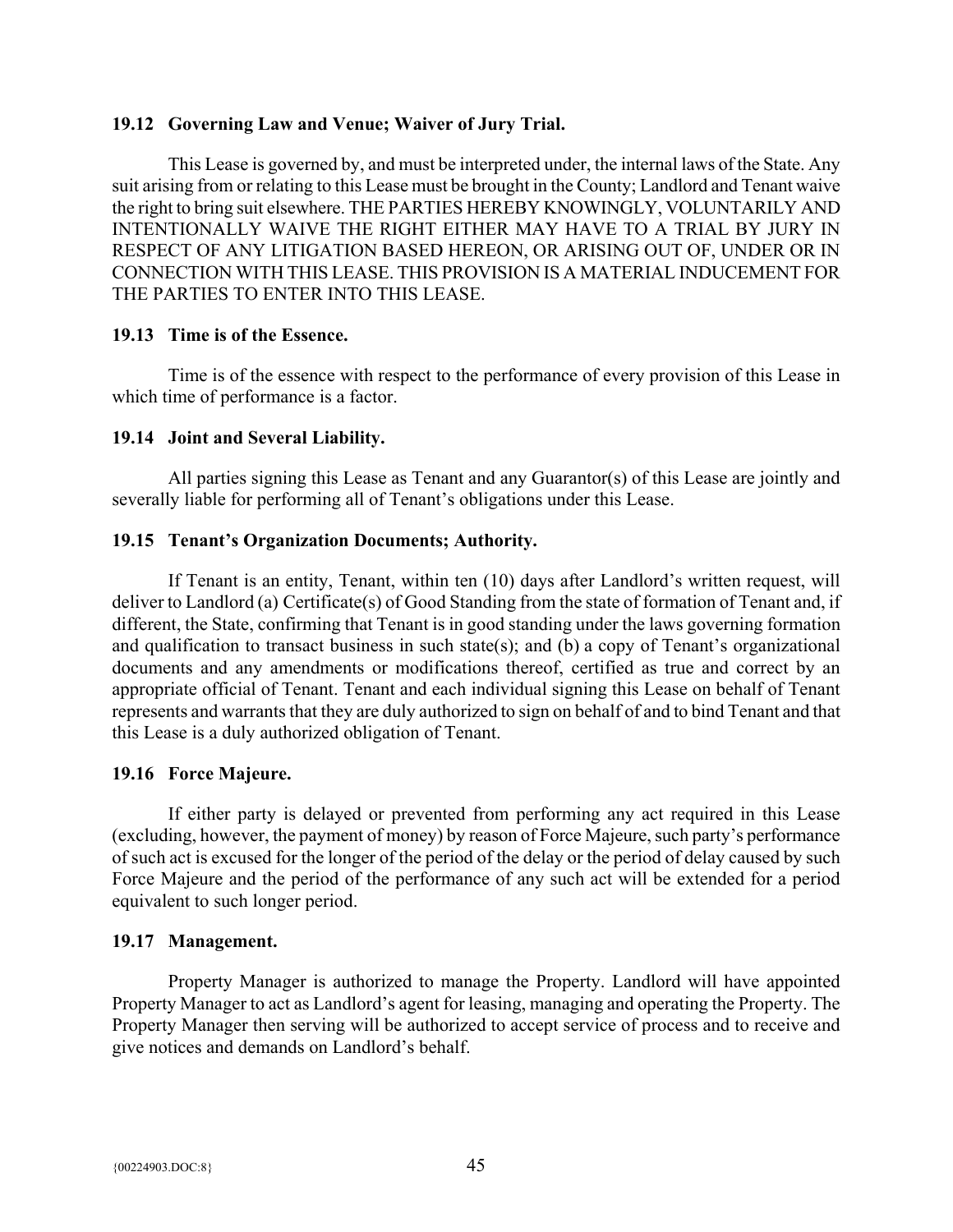#### **19.18 Financial Statements.**

Tenant will within ten (10) days after Landlord's request at any time during the Term, deliver to Landlord copies of Tenant's, and any Guarantor's, most recent year-end financial statements and year-to-date financial statements through the end of the preceding calendar month, certified by an independent certified public accountant or by Tenant's (or Guarantor's, as the case may be) chief financial officer that the same are a true, complete and correct statement of Tenant's (or Guarantor's) financial condition as of the date of such financial statements. Landlord will not require Tenant to provide financial statements more than once per calendar year, unless (i) Landlord is requested to produce such information in connection with a proposed financing or sale of the Building, or (ii) an Event of Default has occurred and is continuing under this Lease. Other than as required by a potential lender, mortgagee, investor or purchaser, Landlord covenants and agrees that it will not deliver or otherwise share such financial statements with any third party.

### **19.19 Quiet Enjoyment.**

Landlord covenants that Tenant will be entitled to the quiet use, occupancy and enjoyment of the Premises during the Term, subject to the terms and conditions of this Lease, free from molestation or hindrance by Landlord or any party claiming by, through or under Landlord, if Tenant pays all Rent as and when due and keeps, observes and fully satisfies all other covenants, obligations and agreements of Tenant under this Lease.

### **19.20 Liquor License.**

Tenant covenants and agrees not to protest any application by Landlord or any other tenant for a liquor license for use within the Project or any adjacent or nearby development of Landlord or any of Landlord's affiliates.

#### **19.21 No Recording.**

Tenant will not record this Lease or a memorandum of this Lease without Landlord's prior written consent, which consent Landlord may grant or withhold in its sole and absolute discretion.

#### **19.22 Nondisclosure of Lease Terms.**

Tenant acknowledges that the terms and conditions of this Lease are to remain confidential for Landlord's benefit, and may not be disclosed by Tenant to anyone, by any manner or means, directly or indirectly, without Landlord's prior written consent. Tenant may, however, disclose the terms and conditions of this Lease to its attorneys, accountants, employees and existing or prospective lenders, or if required by court order or otherwise by Law, provided Tenant advises all persons to whom Tenant is permitted to disclose such terms and conditions of the confidential nature of such terms and conditions and such persons agree to maintain the confidentiality of such terms and conditions, in each case, prior to such disclosure. If review of this Lease is requested by any donor or other person in accordance with Tenant's policies of financial transparency as a nonprofit corporation, the parties shall agree on a redacted version of this Lease to delete information relating to Base Rent and other financial information and such redacted version may be delivered by Tenant to such donors or other persons. Tenant will be liable for any disclosures made in violation of this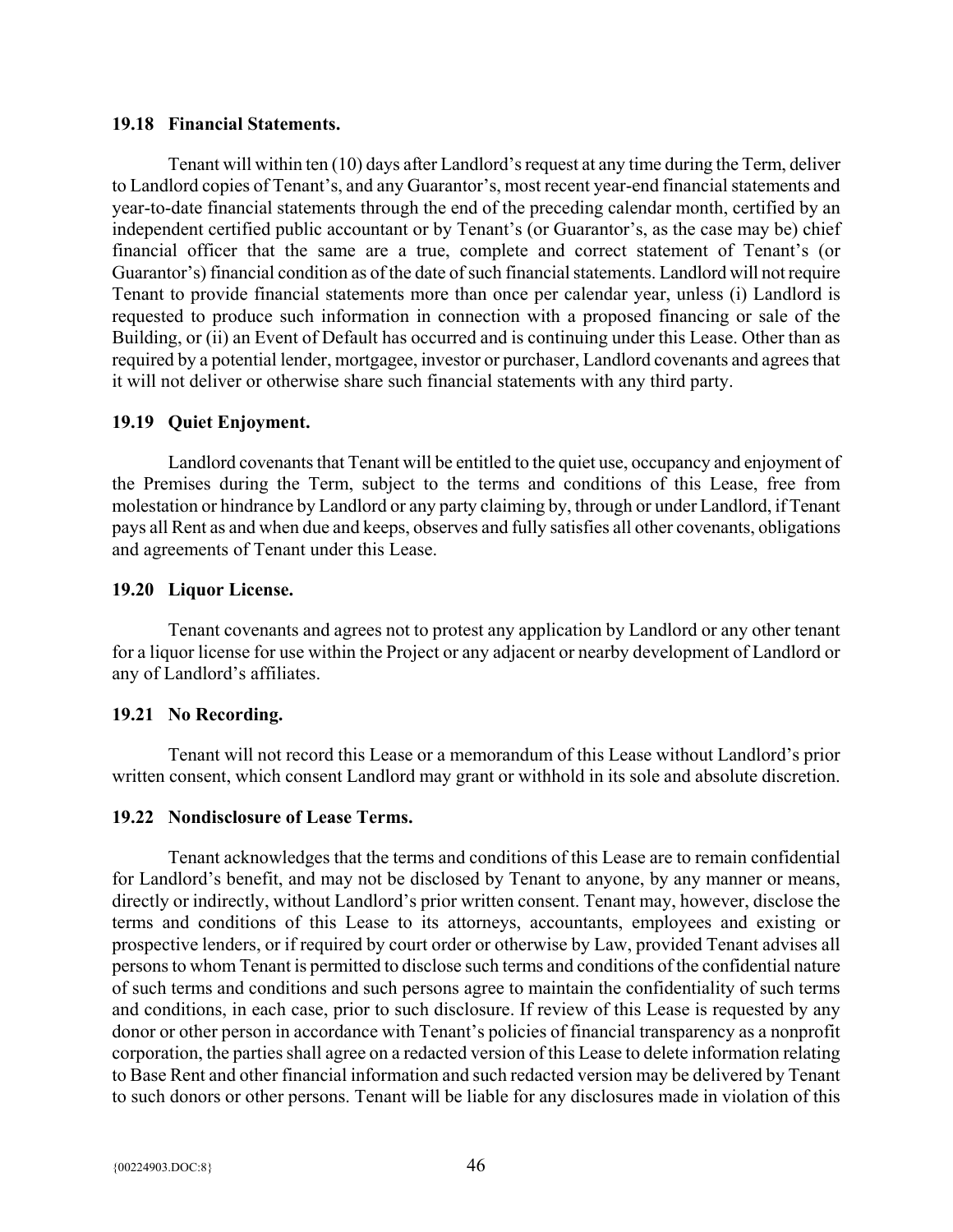Section by Tenant or by any person to whom the terms of and conditions of this Lease are disclosed by Tenant. The consent by Landlord to any disclosures of the terms and conditions of this Lease to any person or on any occasion will not be deemed to be a waiver on the part of Landlord to prohibit disclosure to any other person or on any other occasion.

### **19.23** *[Intentionally Omitted]***.**

### **19.24 Construction of Lease and Terms.**

The terms and provisions of this Lease represent the results of negotiations between Landlord and Tenant, each of which is a sophisticated party and each of which has been represented or been given the opportunity to be represented by counsel of its own choosing, and neither of which has acted under any duress or compulsion, whether legal, economic or otherwise. Consequently, the terms and provisions of this Lease must be interpreted and construed in accordance with their usual and customary meanings, and Landlord and Tenant each waives the application of any rule of law that ambiguous or conflicting terms or provisions contained in this Lease are to be interpreted or construed against the party who prepared the executed Lease or any earlier draft of the same. The words "herein," "hereof," and "hereunder," when used in this Agreement, refer to this Agreement in its entirety. The word "include" and its derivatives mean by way of example and not by way of exclusion or limitation. Words in the singular include the plural and words in the plural include the singular, according to the requirements of the context. Words importing a gender include all genders.

### **19.25 Submission of Lease.**

Landlord's submission of this instrument to Tenant for examination or signature by Tenant does not constitute a reservation of or an option to lease and is not effective as a lease or otherwise until Landlord and Tenant both execute and deliver this Lease. The parties agree that, regardless of which party provided the initial form of this Lease, drafted or modified one or more provisions of this Lease, or compiled, printed or copied this Lease, this Lease is to be construed solely as an offer from Tenant to lease the Premises, executed by Tenant and provided to Landlord for acceptance on the terms set forth in this Lease, which acceptance and the existence of a binding agreement between Tenant and Landlord may then be evidenced only by Landlord's execution of this Lease.

#### **19.26 Counterparts; Electronic Signatures.**

This Lease may be executed in multiple counterparts, each of which will be deemed an original but all of which together will constitute one and the same instrument. An executed facsimile copy or electronic PDF of this Lease will be binding for all purposes.

### (SIGNATURE PAGE FOLLOWS)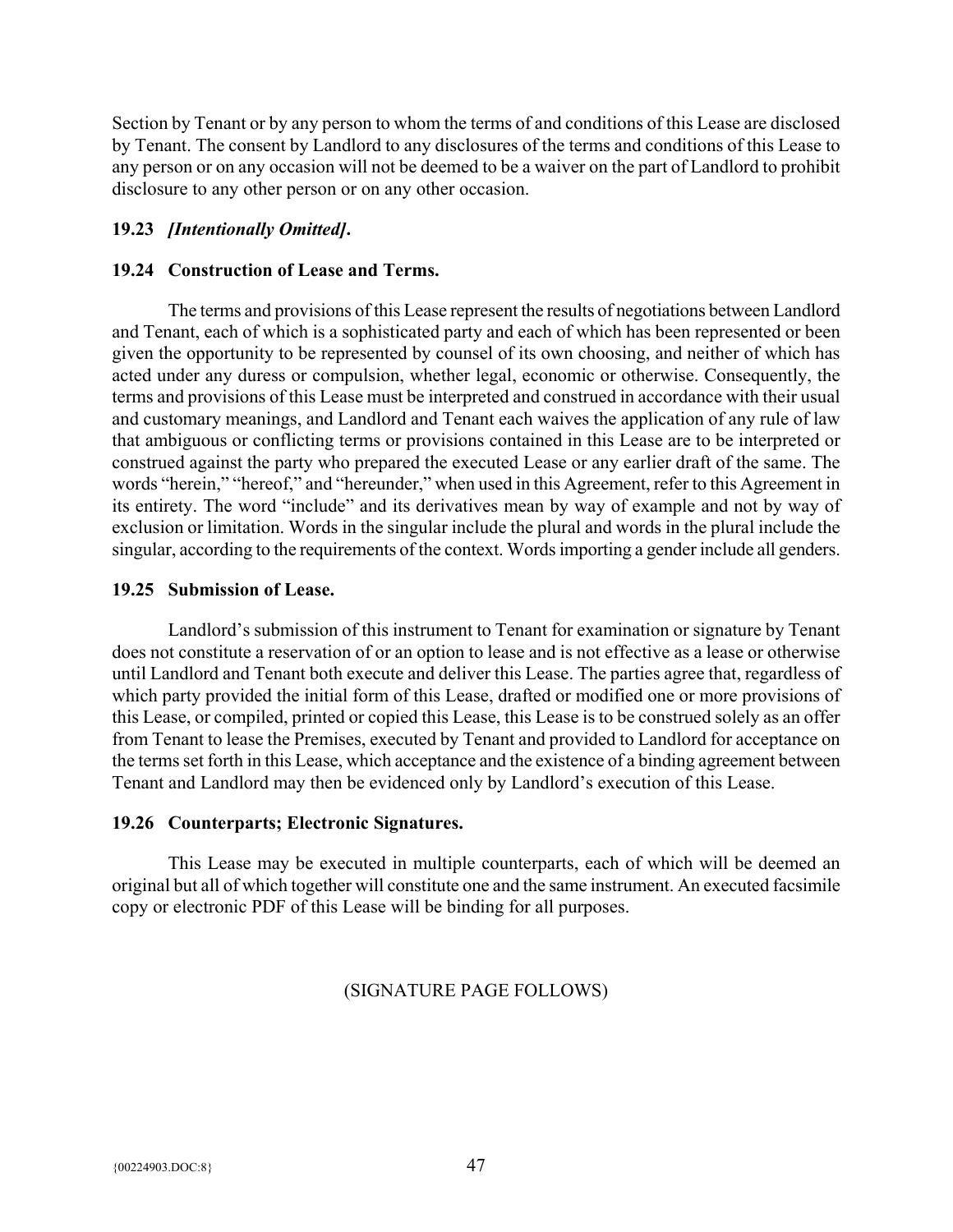Each party has duly executed and delivered this Lease on the date set forth next to its signature below.

### **TENANT:**

Rocky Mountain Institute, a Colorado nonprofit corporation

|                                                                                                                                               | Name:                                          |  |  |  |  |
|-----------------------------------------------------------------------------------------------------------------------------------------------|------------------------------------------------|--|--|--|--|
|                                                                                                                                               | Title: Title:                                  |  |  |  |  |
|                                                                                                                                               | <b>LANDLORD:</b>                               |  |  |  |  |
|                                                                                                                                               | , LLC,<br>a Delaware limited liability company |  |  |  |  |
| By:                                                                                                                                           | Sole and Managing Member                       |  |  |  |  |
| By:                                                                                                                                           | <b>Operating Member</b>                        |  |  |  |  |
|                                                                                                                                               | By: Manager                                    |  |  |  |  |
| The undersigned executes this Lease solely to indicate its agreement with and to be bound by the<br>provisions of Section 2.5 applicable to . |                                                |  |  |  |  |
|                                                                                                                                               | a Delaware limited liability company           |  |  |  |  |
| By:                                                                                                                                           | <b>Operating Member</b>                        |  |  |  |  |
| By: $\qquad$                                                                                                                                  |                                                |  |  |  |  |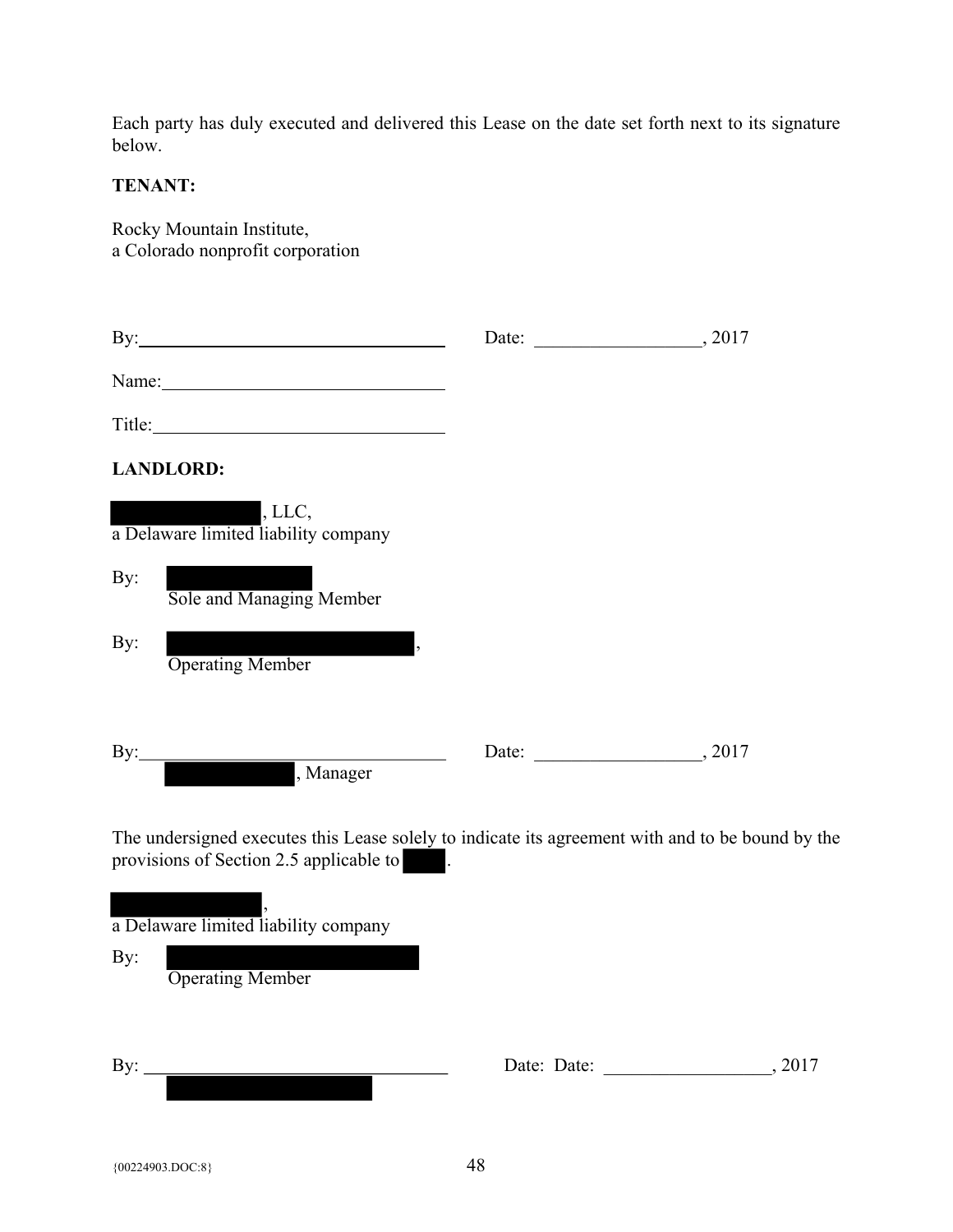### **EXHIBIT A - DEFINITIONS**

"**Additional Rent**" means any charge, fee or expense (other than Base Rent) payable by Tenant under this Lease, however denoted.

"**Affiliate**" means any person or corporation that, directly or indirectly, controls, is controlled by or is under common control with Tenant. For purposes of this definition, "control" means possessing the power to direct or cause the direction of the management and policies of the entity by the ownership of a majority of the voting securities of the entity.

"**Alterations**" means any change, alteration, addition or improvement to the Premises or Property.

"**Architect**" means, with respect to the base building, utilities systems and other core and shell Landlord's Work, **... and with respect to Premises interior finish work**, is the Architect referenced in

Section 1.1 and Section 18.1.

"**Bankruptcy Code**" means the United States Bankruptcy Code as the same now exists and as the same may be amended, including any and all rules and regulations issued pursuant to or in connection with the United States Bankruptcy Code now in force or in effect after the Effective Date.

"**Base Rent**" means the Base Rent amount specified in the Basic Terms.

"**Basic Terms**" means the terms of this Lease identified as the "Basic Terms" before Article 1 of the Lease.

"**Building**" means the building within the Project that contains the Premises.

"**Business Day**" or "**business day**" means any day other than Saturday, Sunday or a legal holiday in the State. All other references in this Lease to "day" or "days" will mean calendar days.

"**Business Hours**" means Monday through Friday from 7:00 a.m. to 6:00 p.m. and on Saturdays from 8:00 a.m. to 12:00 p.m., excluding holidays.

"**City**" means Boulder, Colorado.

"**Claims**" means all claims, actions, demands, liabilities, damages, costs, penalties, forfeitures, losses or expenses, including reasonable attorneys' fees and the costs and expenses of enforcing any indemnification, defense or hold harmless obligation under the Lease.

"**Commencement Date**" means August 15, 2017.

"**Commencement Date Memorandum**" means the form of memorandum attached to the Lease as Exhibit E.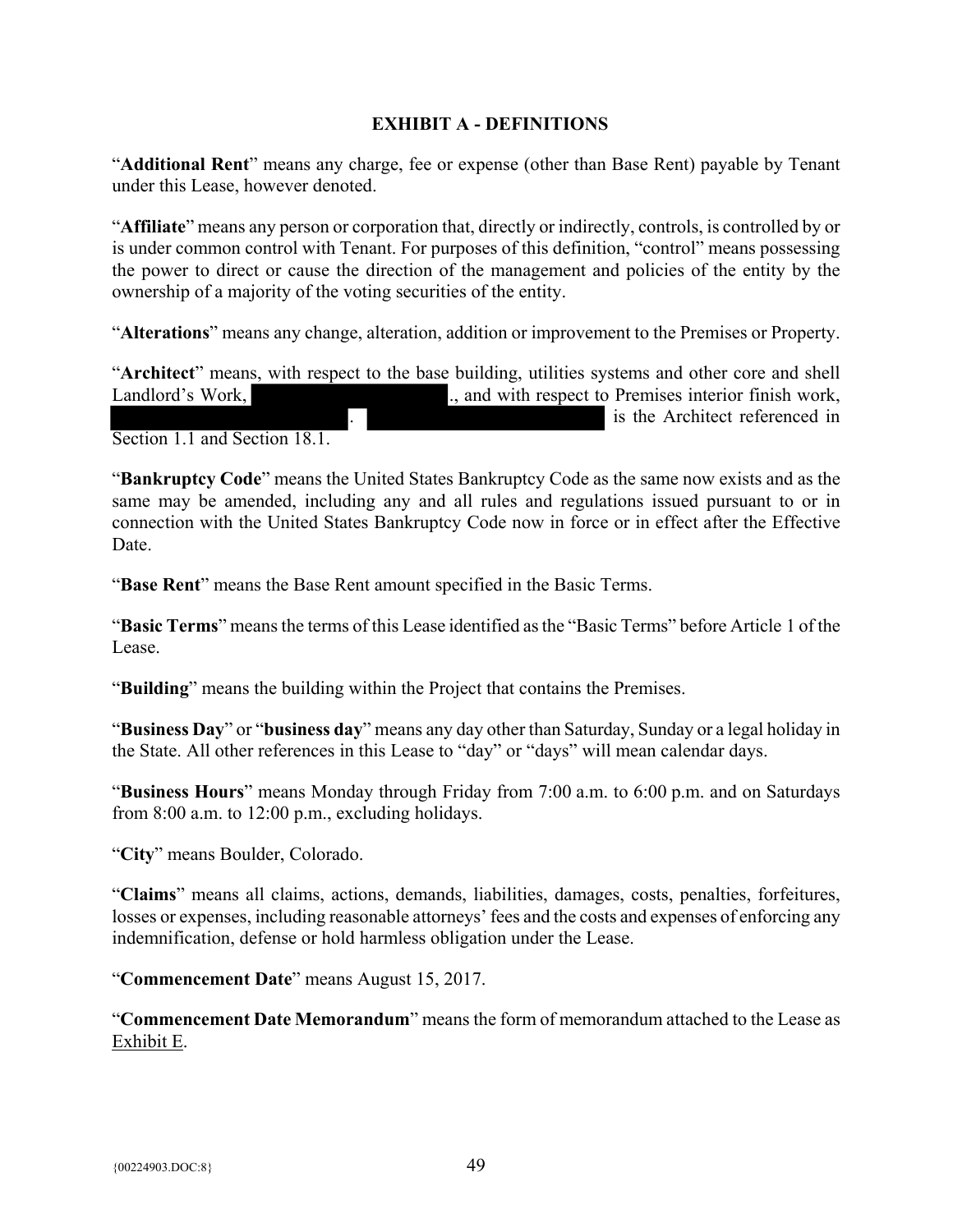"**Common Area**" means the parking areas and garages, driveways, lobby areas, lounges, rooftop decks and other areas of the Property Landlord may designate from time to time as common area available to all tenants.

"**County**" means Boulder County, Colorado.

"**Effective Date**" means the date the last party executes this Lease, as indicated on the signature page.

"**Energy Budget**" will have the meaning given in Section 1.4.2.

"**Event of Default**" means the occurrence of any of the events specified in Section 14.1 of the Lease.

"**Expenses**" means the total amount of Property Taxes and Operating Expenses due and payable with respect to the Property during any calendar year of the Term. Included within Expenses are Project Expenses, Office Space Expenses and Retail Space Expenses.

"**Final Plans**" means the final working drawings and specifications for the Tenant Improvements as approved by Tenant and Landlord.

"**Floor Plan**" means the floor plan attached to the Lease as Exhibit C.

"**Force Majeure**" means acts of God; strikes; lockouts; labor troubles; inability to procure materials; governmental laws or regulations; orders or directives of any legislative, administrative, or judicial body or any governmental department; inability to obtain any governmental licenses, permissions or authorities (despite commercially reasonable pursuit of such licenses, permissions or authorities); and other similar or dissimilar causes beyond a party's reasonable control.

"**Guarantor**" means any person or entity, if any, at any time providing a guaranty of all or any part of Tenant's obligations under this Lease.

"**Hazardous Materials**" means any of the following, in any amount: (a) any petroleum or petroleum product, asbestos in any form, urea formaldehyde and polychlorinated biphenyls; (b) any radioactive substance; (c) any toxic, infectious, reactive, corrosive, ignitable or flammable chemical or chemical compound; (d) mold, and (e) any chemicals, materials or substances, whether solid, liquid or gas, defined as or included in the definitions of "hazardous substances," "hazardous wastes," "hazardous materials," "extremely hazardous wastes," "restricted hazardous wastes," "toxic substances," "toxic pollutants," "solid waste," or words of similar import in any federal, state or local statute, law, ordinance or regulation now existing or existing on or after the Effective Date as the same may be interpreted by government offices and agencies.

"**Hazardous Materials Laws**" means any federal, state or local statutes, laws, ordinances or regulations now existing or existing after the Effective Date that control, classify, regulate, list or define Hazardous Materials.

"**Improvement Allowance**" means the amount per Usable Square Foot of the Premises specified in the Basic Terms for the cost of designing and installing the Tenant Improvements.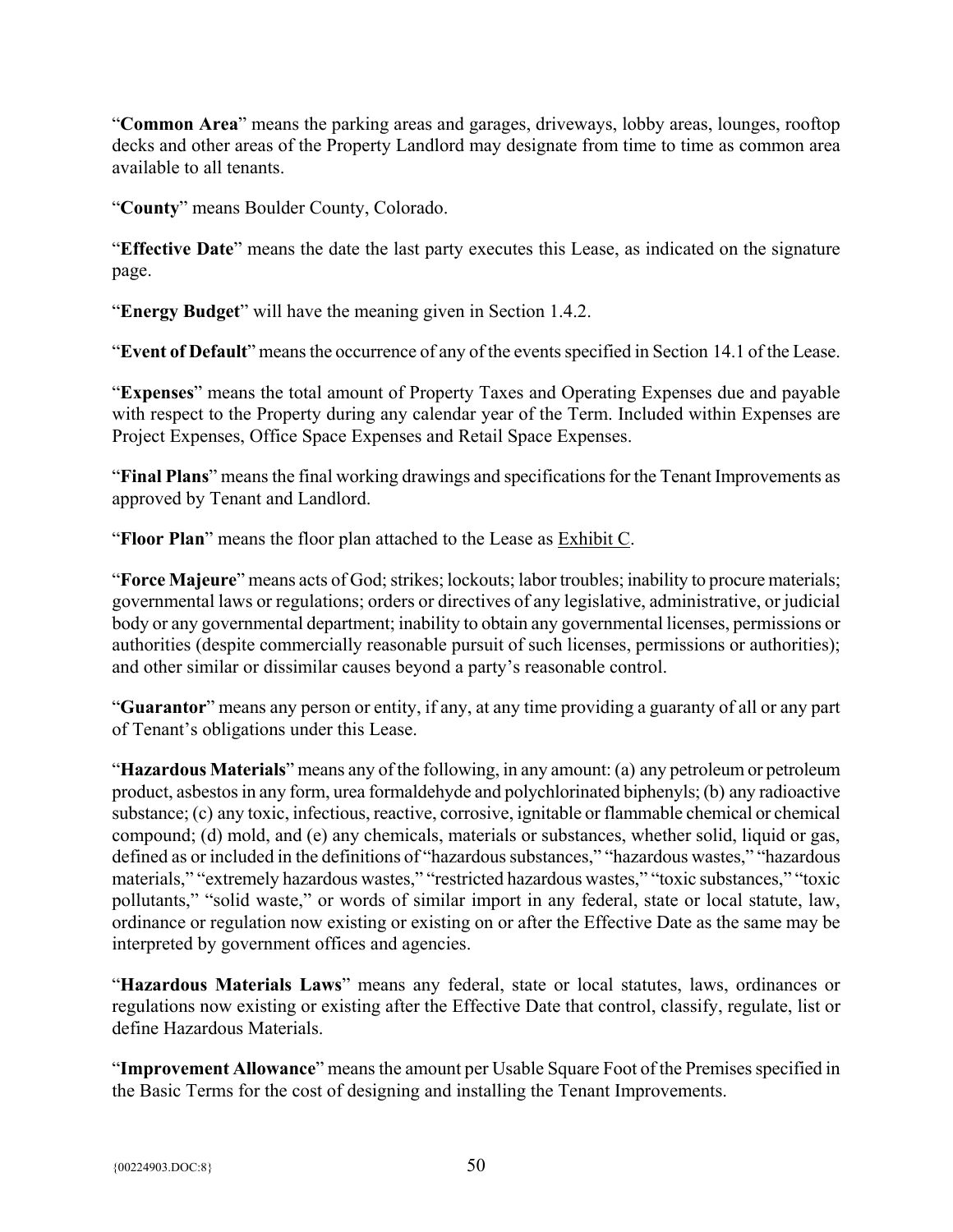"**kBtu**" means one thousand British Thermal Units.

"**Land**" means that certain parcel of land legally described on the attached Exhibit B.

"**Landlord**" means only the owner or owners of the Property at the time in question.

"**Landlord Parties**" means Landlord and Property Manager and their respective officers, directors, managers, partners, shareholders, members and employees.

"**Landlord's Work**" will have the meaning given the term in the Work Letter and shall include all of the following: (i) the Core and Shell and Common Area Work, (ii) the Turnkey Work, and (iii) Landlord's Additional Work.

"**Laws**" means any law, regulation, rule, order, statute or ordinance of any governmental or private entity in effect on or after the Effective Date and applicable to the Property or the use or occupancy of the Property, including Hazardous Materials Laws.

"**Lease**" means this Multi-Tenant, Mixed-Use Project Office Lease Agreement, as the same may be amended or modified after the Effective Date.

"**Lease Year**" means each consecutive twelve (12) month period during the Term, commencing on the Commencement Date, except that if the Commencement Date is not the first day of a calendar month, then the first Lease Year is a period beginning on the Commencement Date and ending on the last day of the calendar month in which the Commencement Date occurs plus the following twelve (12) consecutive calendar months.

"**Maximum Rate**" means interest at a rate equal to the lesser of (a) fourteen percent (14%) per annum, compounded monthly, or (b) the maximum interest rate permitted by law.

"**Mortgage**" means any mortgage, deed of trust, security interest or other security document of like nature that at any time may encumber all or any part of the Property and any replacements, renewals, amendments, modifications, extensions or refinancings thereof, and each advance (including future advances) made under any such instrument.

"**North Building**" means the Building constructed at .

"**Net Rent**" means all rent Landlord actually receives from any reletting of all or any part of the Premises, less any indebtedness from Tenant to Landlord other than Rent (which indebtedness is paid first to Landlord) and less the Re-entry Costs (which costs are paid second to Landlord).

"**Notices**" means all notices, demands or requests that may be or are required to be given, demanded or requested by either party to the other as provided in the Lease.

"**NZE**" has the meaning given in Section 1.4.

"**Office Space**" means those portions of the Project that are used for office uses (i.e., excluding the portions of the Project used for restaurant, retail and entertainment uses).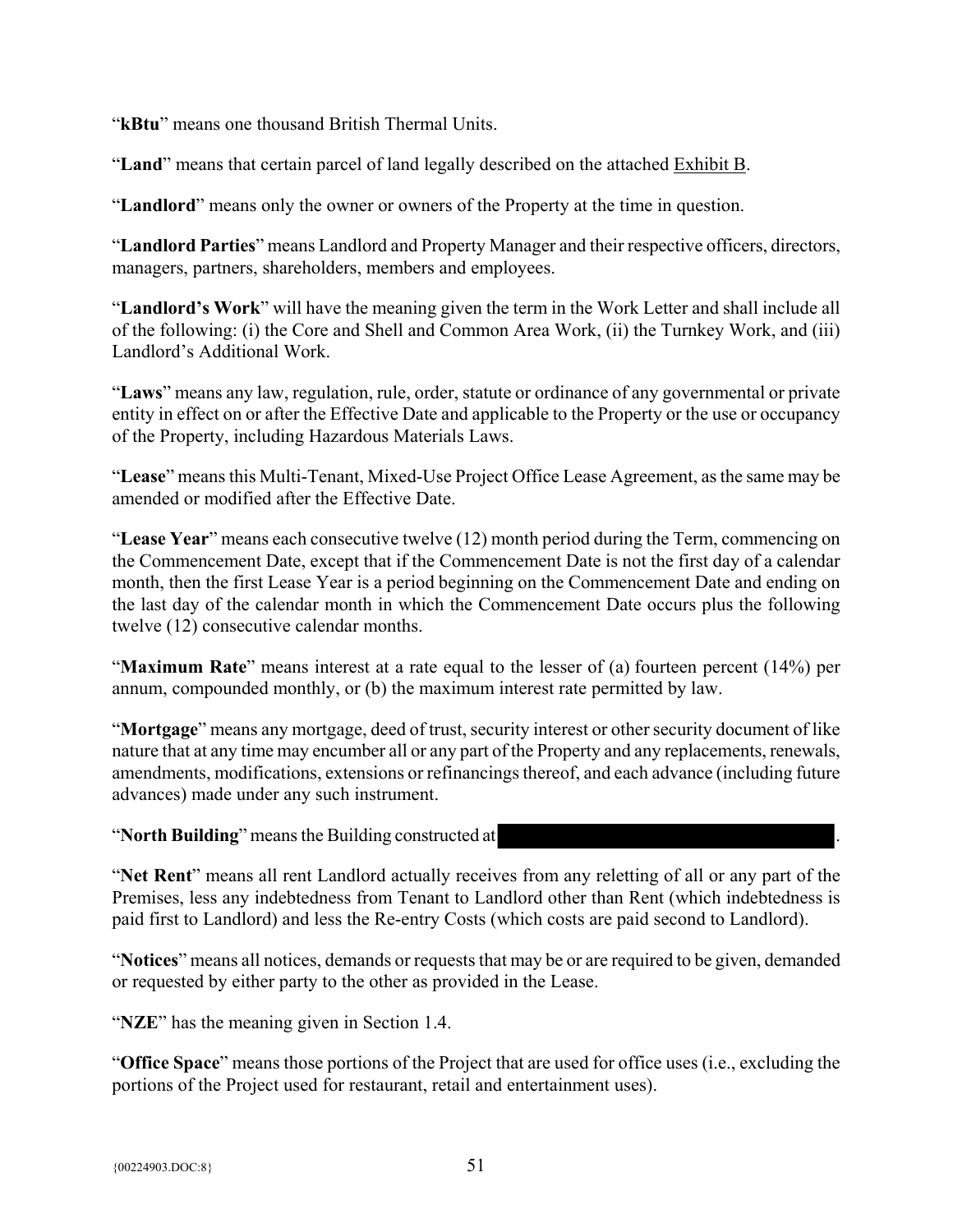"**Office Space Expenses**" means, without duplication, those Expenses that pertain only to and are allocated only to the Office Space.

"**Operating Expenses**" means, without duplication, all costs and expenses of any kind or nature that are necessary or appropriate and are incurred in Landlord's operation, maintenance and repair of the Project, Common Area and Property, arising out of Landlord's obligation to maintain, repair and provide services under this Lease, including commercially reasonable reserves for replacements; insurance premiums; payments under any Permitted Encumbrance (except Mortgages or ground leases); all services, supplies, repairs, replacements or other expenses for maintaining and operating the Property; costs incurred to contest the validity of Property Taxes (but only to the extent of any savings achieved); costs of complying with Laws; reasonable management fees and the costs (including rental) of maintaining a building or management office in the Project; and such other expenses as may ordinarily be incurred in connection with maintaining, repairing and operating a multi-use complex similar to the Property. The term "Operating Expenses" also includes expenses Landlord incurs in connection with maintaining and repairing public sidewalks or walkways on or adjacent to the Property. The term "Operating Expenses" does not include (a) Property Taxes; (b) the cost of any capital improvement or alteration to the Property other than (i) replacements required for normal maintenance and repair, (ii) equipment installed or capital improvements or alterations to the Property to reduce Operating Expenses, and (iii) capital improvements or alterations to the Property to the extent required for the Project to comply with Laws that come into effect or become applicable to the Property after the Commencement Date; (c) the cost of repairs, restoration or other work occasioned by fire, flood, earthquake, windstorm, terrorism or other casualty (whether or not insured) other than the amount of any deductible under any insurance policy for any insured casualty; (d) expenses (including brokerage commissions) Landlord incurs in connection with marketing, leasing or procuring tenants for the Project, for renovating space for new or existing tenants or tenant-finish, move-in or other allowances given to any tenant of the Project; (e) legal or other expenses incident to Landlord's enforcement of any lease; (f) costs of ownership such as interest or principal payments on any Mortgage or other indebtedness of Landlord; (g) ground lease rent; (h) non-cash expenses, such as depreciation and amortization; (i) Landlord's overhead and administrative expenses, including costs of any management personnel above building manager and costs of maintaining Landlord's existence as a legal entity; (j) costs incurred to complete the initial construction of the Project or to repair defects in design or construction; (k) costs of tools or equipment purchased during the first year of operation of the Project; (l) costs related to clean-up of an environmental problem; (m) costs arising as a result of a condemnation; (n) costs of services rendered to other tenants but not to Tenant; (o) costs for Landlord's failure to obey or comply with Laws or any penalties, fees, or late charges; (p) costs arising out of the negligence or willful misconduct of Landlord or any person for whom Landlord is responsible; (q) costs of goods or services provided by Landlord or any affiliate of Landlord in excess of amounts that are "market rate," "customary," "typical," "commonly charged," or "going rates;" (r) management fees or charges in excess of six percent (6%) of the gross rent from the Project; (s) reserves, except as, and to the extent that, they are spent on items that are Operating Expenses; (t) costs incurred in the enforcement of leases or in litigation related to the Landlord, the Property, the Project or any part thereof or interest therein; (u) auditing or review expenses; (v) costs of artwork, excluding commercially reasonable Common Area plants, furnishings and decorations; (w) political and charitable contributions, excluding donations to non-profit entities providing bicycle services to the Project, which are completely offset by storage charges paid by such entities; (x) the cost of off-site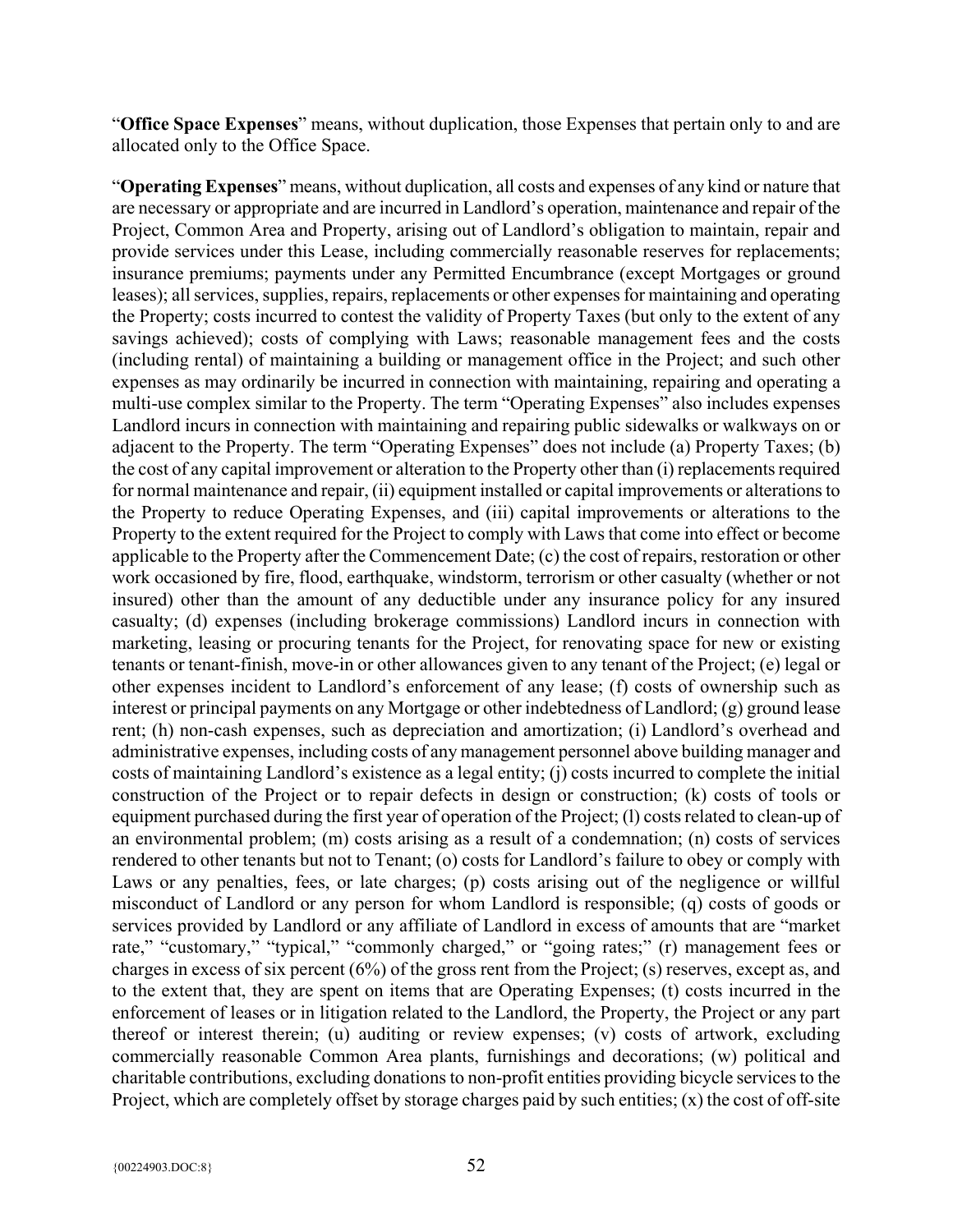parking spaces; and (y) any costs that Landlord recovers directly from Tenant, any other tenant of the Project or any other source. Capital expenses will be amortized over the useful life of the improvement and only the amounts amortized during the Term will be charged to Tenant as Operating Expenses. In any event, Landlord will not recover more than 100% of the Operating Expenses from Tenant and other tenants of the Project.

"**Permitted Encumbrances**" means all Mortgages, liens, easements, declarations, encumbrances, covenants, conditions, reservations, restrictions and other matters now or after the Effective Date affecting title to the Property.

"**Premises**" means that certain space situated in the Building shown and designated on the Floor Plan and described in the Basic Terms.

"**Project**" means that certain mixed-use development to be constructed at , as depicted on Exhibit D, which includes the North Building and

the South Building and is estimated to contain approximately 96,500 Rentable Square Feet above grade upon completion.

"**Project Expenses**" means, without duplication, those Expenses that pertain to and are allocated to the entire Project, excluding Office Space Expenses and Retail Space Expenses.

"**Project Rules**" means those certain rules attached to this Lease as Exhibit F, as Landlord may amend the same from time to time in accordance with the provisions of this Lease.

"**Property**" means, collectively, the Land and all improvements on the Land, including the North Building and the South Building and the rest of the Project.

"**Property Manager**" means the property manager specified in the Basic Terms or any other agent Landlord may appoint from time to time to manage the Property.

"**Property Taxes**" means any general real property tax, improvement tax, assessment, special assessment, reassessment, commercial rental tax, tax, in lieu tax, levy, charge, penalty or similar imposition imposed by any authority having the direct or indirect power to tax, including (a) any city, county, state or federal entity, (b) the Access General Improvement District-Travel Demand Management, and any other parking, transportation, school, agricultural, lighting, drainage or other improvement or special assessment district, or (c) any governmental agency. The term "Property Taxes" includes all charges or burdens of every kind and nature Landlord incurs in connection with using, occupying, owning, operating, leasing or possessing the Property, without particularizing by any known name and whether any of the foregoing are general, special, ordinary, extraordinary, foreseen or unforeseen; any tax or charge for fire protection, street lighting, streets, sidewalks, road maintenance, refuse, sewer, water or other services provided to the Property. The term "Property Taxes" does not include Landlord's state or federal income, franchise, estate or inheritance taxes, transfer taxes, gains taxes, or any charges, penalties, or interest arising from the late payment of Property Taxes. If Landlord is entitled to pay, and elects to pay, any of the above listed assessments or charges in installments over a period of two (2) or more calendar years, then only such installments of the assessments or charges (including interest thereon) as are actually paid in a calendar year will be included within the term "Property Taxes" for such calendar year.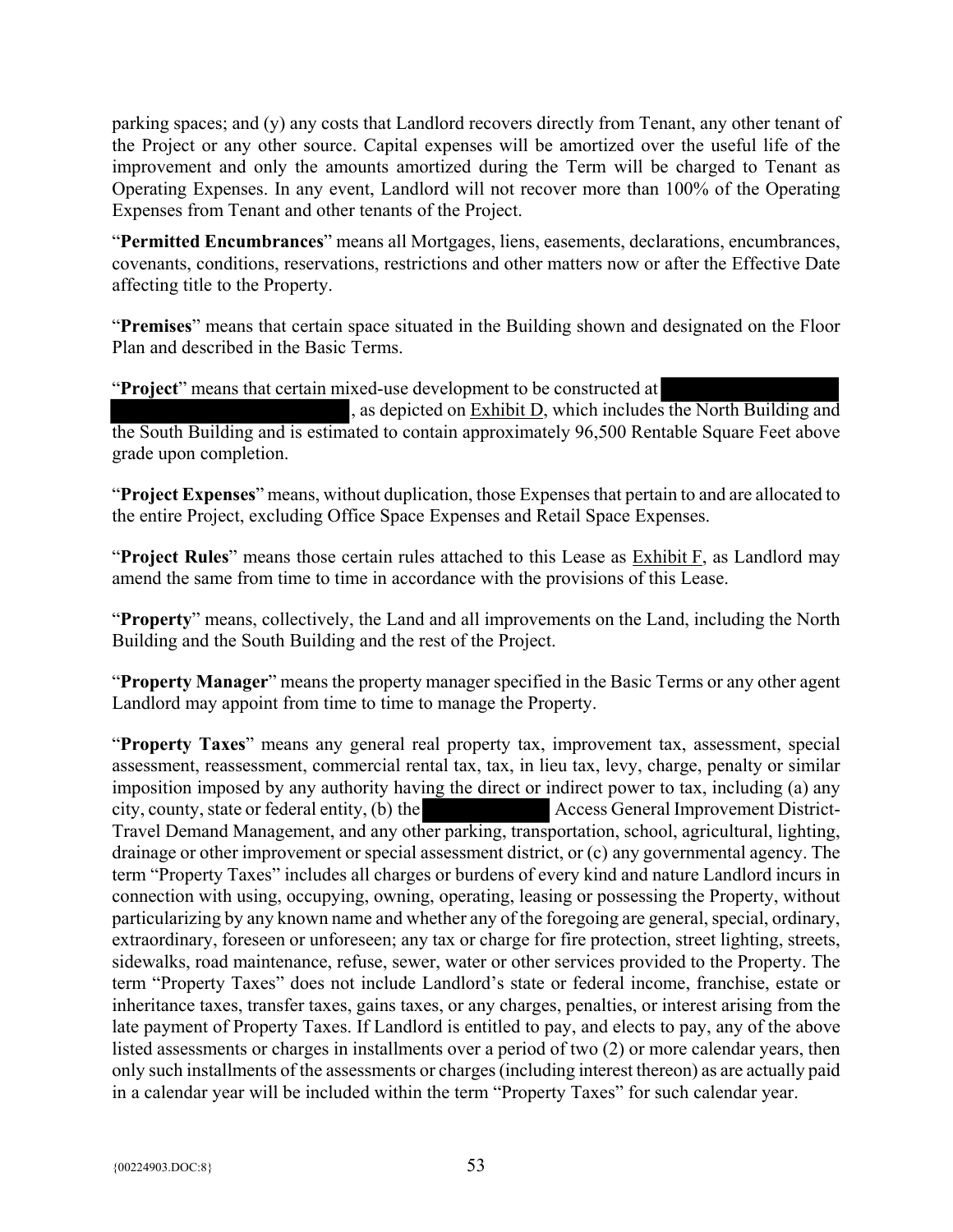"**RECs**" means Renewable Energy Certificates, which represent the environmental attributes of the power produced from renewable energy projects and are sold separate from commodity electricity. To the extent available, customers can buy green certificates whether or not they have access to green power through their local utility or a competitive electricity marketer and they can purchase RECs without having to switch electricity suppliers. All RECs purchased will be Green-e Energy certified, or equivalent if such program is not available.

"**Re-entry Costs**" means all costs and expenses Landlord incurs in re-entering or reletting all or any part of the Premises, including all costs and expenses Landlord incurs in (a) maintaining or preserving the Premises after an Event of Default; (b) recovering possession of the Premises, removing persons and property from the Premises (including court costs and reasonable attorneys' fees) and storing such property; (c) reletting, renovating or altering the Premises; and (d) real estate commissions, advertising expenses and similar expenses paid or payable in connection with reletting all or any part of the Premises. "Re-entry Costs" also includes the value of free rent and other concessions Landlord gives in connection with re-entering or reletting all or any part of the Premises.

"**Rent**" means, collectively, Base Rent and Additional Rent.

"**Rentable Square Foot**" or "**Rentable Square Feet**" or "**Rentable Square Footage**" or "**Rentable Area**" means, as to both the Premises and the other Project space, the respective measurements of floor area as may from time to time be subject to lease by Tenant and all other tenants of the Project, respectively, together with an equitable portion of the Common Area serving the Premises and other Project premises, respectively, as determined by Landlord from time to time in accordance with the Architect's statement of measurement in accordance with the Measurement Methodology. Any adjustments to the Rentable Square Footage of the Premises or the other Project premises will be made by Landlord following the Architect's statement of measurement of the actual Rentable Square Footage. The Rentable Square Footage of the Restaurant Space will include measured space from the outside of each exterior wall which is also a wall of such premises to the drip line of the building in which such premises are located and an equitable portion of the Common Area serving such spaces, as determined by Landlord from time to time in accordance with the Measurement Methodology.

**"Retail Space"** means those portions of the Project that are used for restaurant, retail and entertainment uses (i.e., excluding the portions of the Project used for office uses).

**"Retail Space Expenses"** means, without duplication, those Expenses that pertain only to and are allocated only to the Retail Space.

"**RSF**" means rentable square foot.

"**South Building**" means the Building constructed at .

"**State**" means the State of Colorado.

"**Structural Alterations**" means any Alterations involving the structural, mechanical, electrical, plumbing, fire/life safety or heating, ventilating and air conditioning systems of the Building.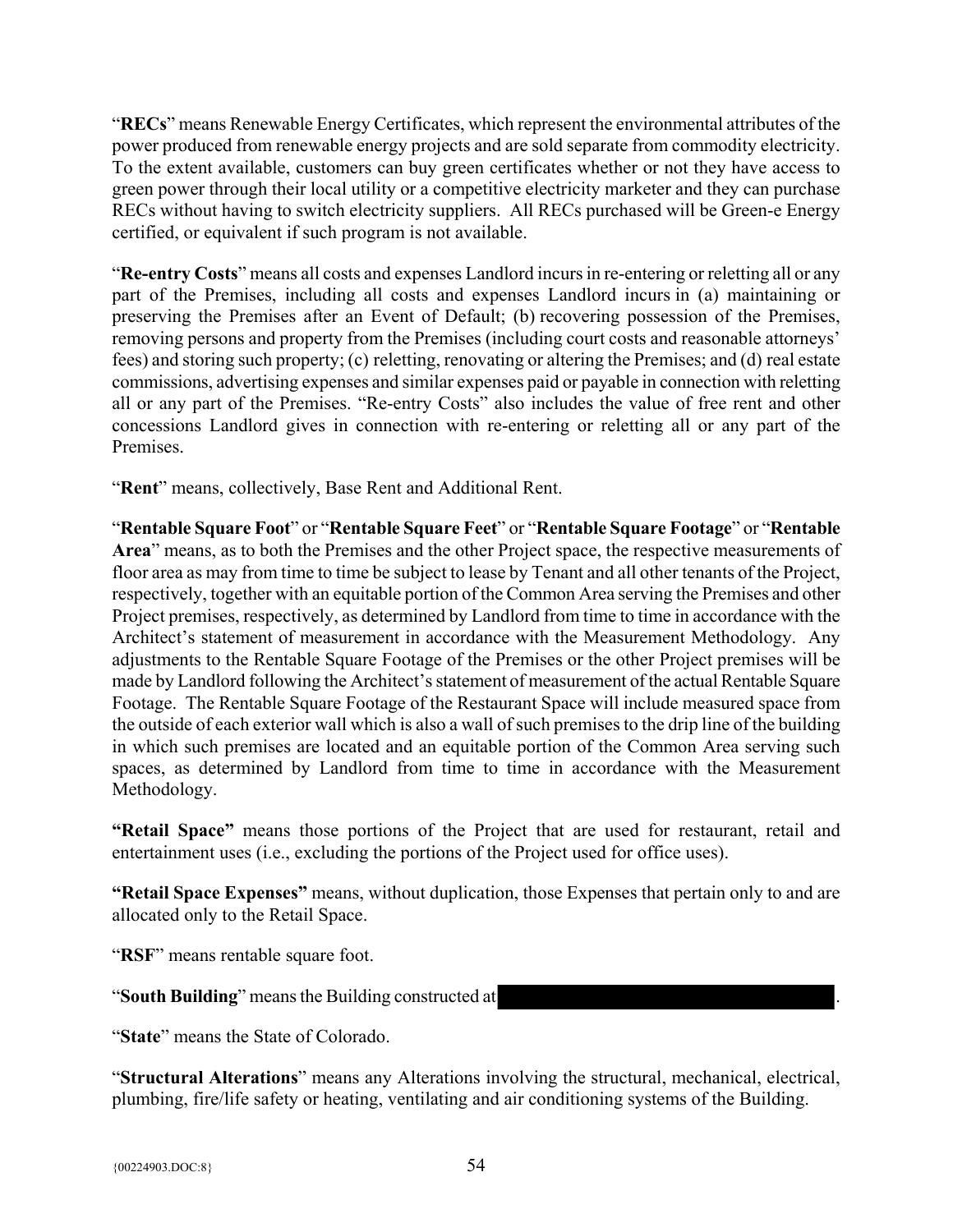"**Substantial Completion**" or "**Substantially Complete**" means that Landlord's Work has been completed in accordance with the Work Letter (excluding Punch List Items) and Landlord has received a temporary certificate of occupancy (or equivalent) from the applicable governmental authority with respect to the Building and the Premises sufficient to allow Tenant to occupy the Premises for the Permitted Uses.

"**Substantially Damaged**" and "**Substantial Damage**" will mean and refer to damage to the Premises or the Building of such a character as cannot reasonably be expected to be repaired or restored within six (6) months from the time that such repair or restoration work would be commenced.

"**Tenant**" means the tenant identified in the Lease and such tenant's permitted successors and assigns. In any provision relating to the conduct, acts or omissions of "Tenant," the term "Tenant" includes the tenant identified in the Lease and such tenant's agents, employees, contractors, invitees, successors, assigns and others using the Premises or on the Property with Tenant's expressed or implied permission.

"**Tenant Delay**" means any delay caused or contributed to by Tenant, including with respect to the Tenant Improvements, Tenant's failure to submit the Plans and Specifications (as defined in the Work Letter) for the Tenant Improvements, any delay caused by any revisions Tenant proposes to the Approved Plans and Specifications, and any delay of any other kind or nature in completion of the Tenant Improvements caused by Tenant, its agents or employees.

"**Tenant Improvements**" means all improvements to the Premises to be approved by the Landlord and to be completed in accordance with the Work Letter.

"**Tenant Parties**" means Tenant and its officers, directors, managers, partners, shareholders, members, agents and employees.

"**Tenant Property**" means all furniture, trade fixtures, equipment and other personal property owned by Tenant and located within the Premises or elsewhere on the Property.

"**Tenant's Pro Rata Share of Expenses**" means the product obtained by multiplying the amount of Expenses for the period in question by Tenant's applicable Pro Rata Share of the Expenses in question. Project Expenses will be multiplied by Tenant's Pro Rata Share for Project Expenses, and Office Space Expenses will be multiplied by Tenant's Pro Rata Share for Office Space Expenses, each as specified in the Basic Terms. Tenant's Pro Rata Share of Project Expenses is calculated by dividing the rentable area of the Premises by the rentable area of the Project. Tenant's Pro Rata Share of Office Space Expenses is calculated by dividing the rentable area of the Premises by the rentable area of the Office Space, as such percentages may be adjusted in accordance with the terms and conditions of this Lease.

"**Tenant's Work**" means all Tenant Improvements required to make the Premises suitable for Tenant's occupancy and operation of its business therein, including installation of cabling, wiring, trade fixtures and furnishings, other than Landlord's Work.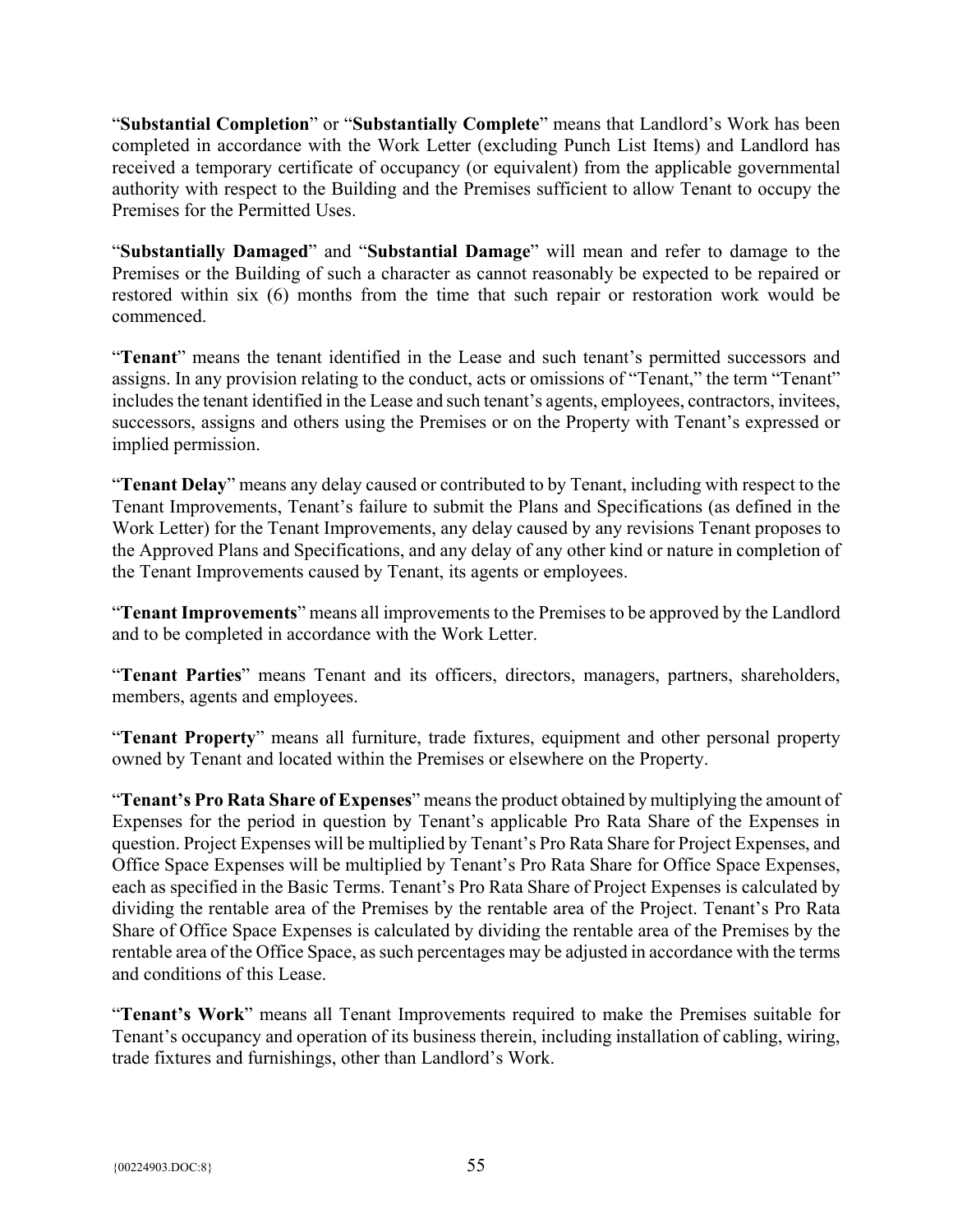"**Term**" means the initial term of this Lease specified in the Basic Terms and, if applicable, any Option Term then in effect.

"**Transfer**" means an assignment, mortgage, pledge, transfer, sublease or other encumbrance or conveyance (voluntarily, by operation of law or otherwise) of this Lease or the Premises or any interest in this Lease or the Premises. The term "Transfer" also includes any assignment, mortgage, pledge, transfer or other encumbering or disposal (voluntarily, by operation of law or otherwise) of any ownership interest in Tenant or any Guarantor that results or could result in a change of control of Tenant or any Guarantor.

"**Usable Square Foot**" or "**Usable Square Feet**" of the Premises will have the meaning set forth for "Usable Area" in accordance with the Measurement Methodology.

"**Work Letter**" means the Work Letter attached hereto as Exhibit I.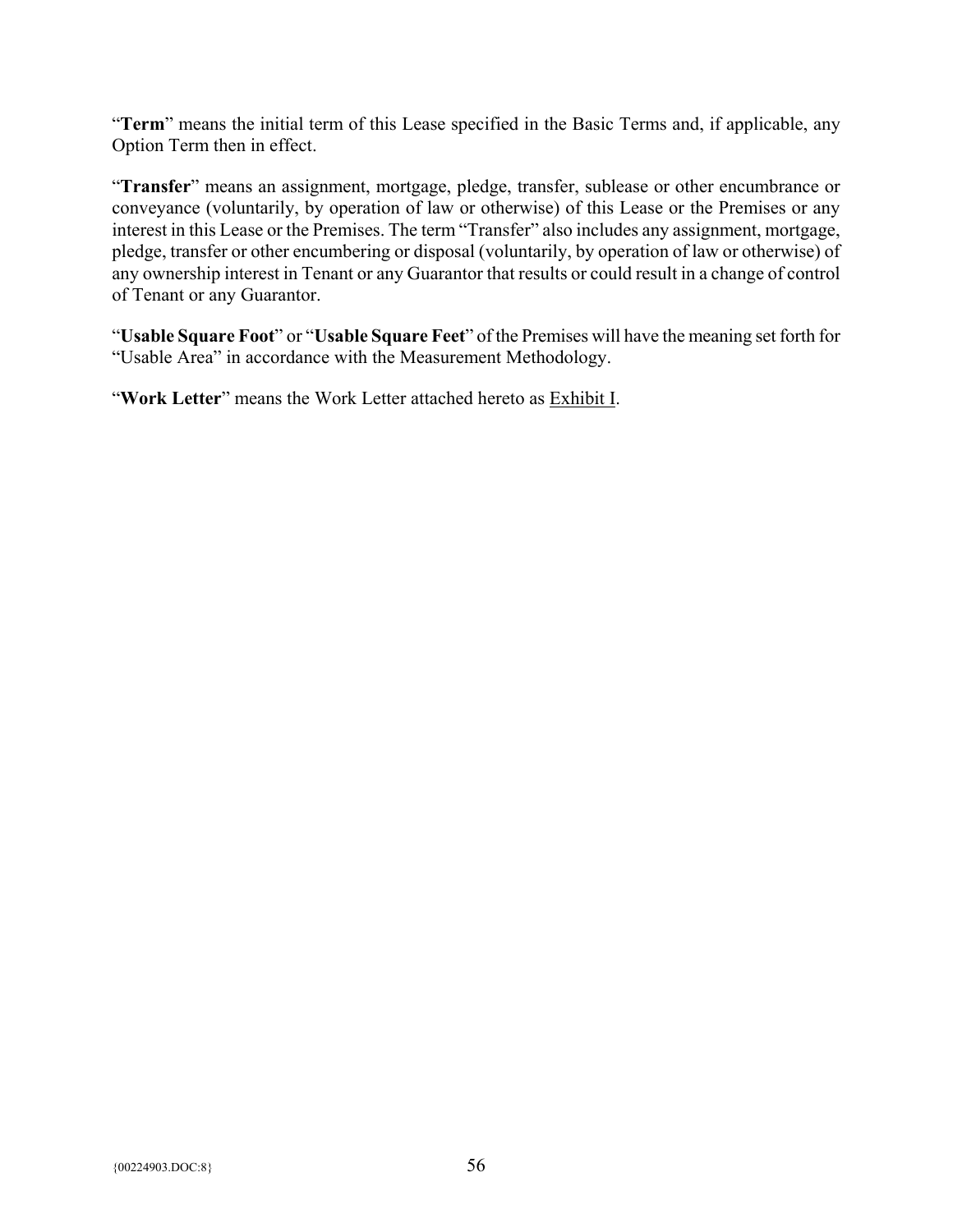## **EXHIBIT B - LEGAL DESCRIPTION OF THE LAND**

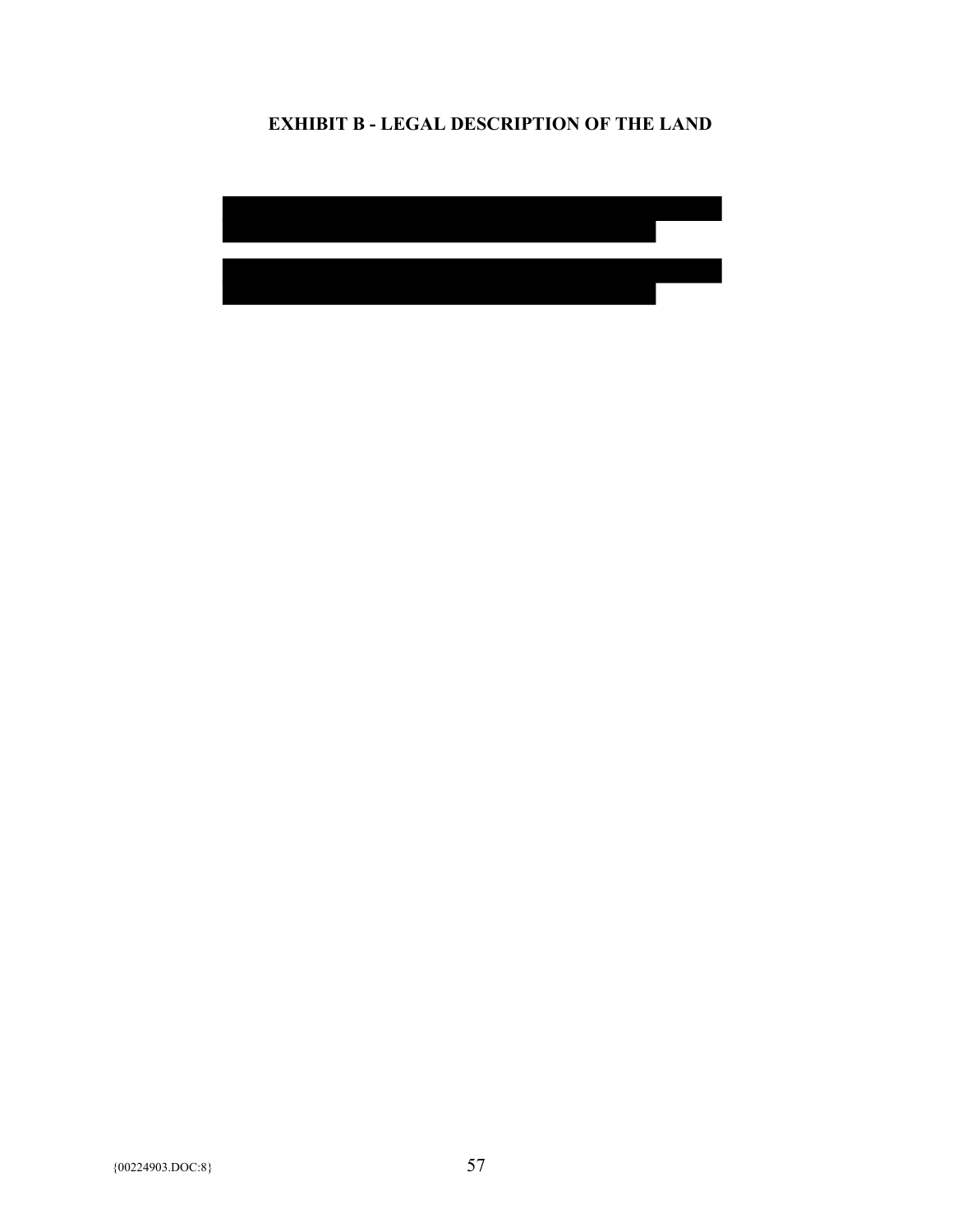# **EXHIBIT C - FLOOR PLAN; MEASUREMENT METHODOLOGY**

## **Floor Plan**

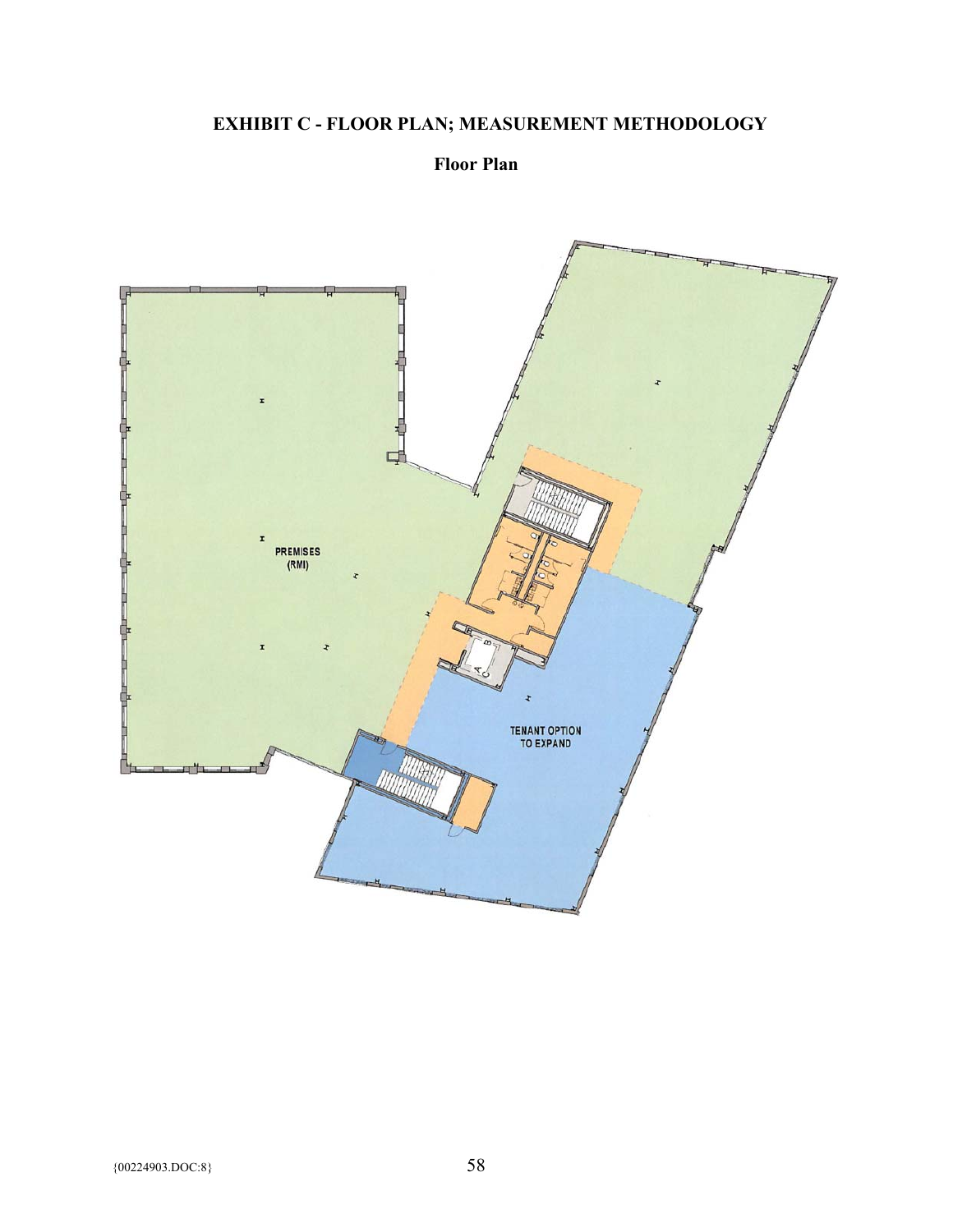#### **Measurement Methodology**

Area calculations were prepared by using the using the using the using the using the using the using the using the using the using the using the using the using the using the using the using the using the using the using t Building Owners and Managers Association (BOMA) International Standard Method for Measuring Floor Area in Office Buildings (ANSI/BOMA Z65.1 – 2010) - Method A. The areas were measured electronically based on REVIT drawings provided to

by others. The placement of any new tenant demising walls were also based on these REVIT backgrounds.

BOMA area calculations of Rentable Area by definition include a pro-rata share of Floorand Building Common Areas. The area data for these common areas and the resultant load factor/ratio was based on the above referenced REVIT files.

The premises of the tenant space and additional common areas throughout the building were not physically measured by , and , and , and , and , and , and , and , and , and , and , and , and , and , and , and , and , and , and , and , and , and , and , and , and , and , and , and , and , and , and , and , and , a

 thus makes no claim or warranty of the accuracy or completeness of base drawing information.

Adjustments made to area calculations outside BOMA International Standard Method for Measuring Floor Area in Office Buildings (ANSI/BOMA Z65.1 – 2010) - Method A:

1. Campus Common Area added to these calculations. This accounts for areas which are shared amongst the buildings in this campus. Areas include ground floor lobbies in North and South Buildings, shower rooms in North and South Buildings, 3rd floor corridor and balcony in South Building, Lounge/ Flex space in South Building, and Gym in North Building.

2. Campus Common Area was subtracted from the floor it resides on, pro-rated between the two buildings, then added back in in the row "Campus Common."

3. One communicating stair in each building is included as Building Services. Elevator shaft foot print on Floor 1 is included as Building Services.

4. Balcony square footage is not included in these area calculations. Square footage provided for reference on "Campus Summary," under Ancillary space.

5. Usable square footage for N103 SALON and N104 RETAIL include their pro-rata share of Shared Restroom N106.

 $\overline{\phantom{a}}$ 

{00224903.DOC:8} 59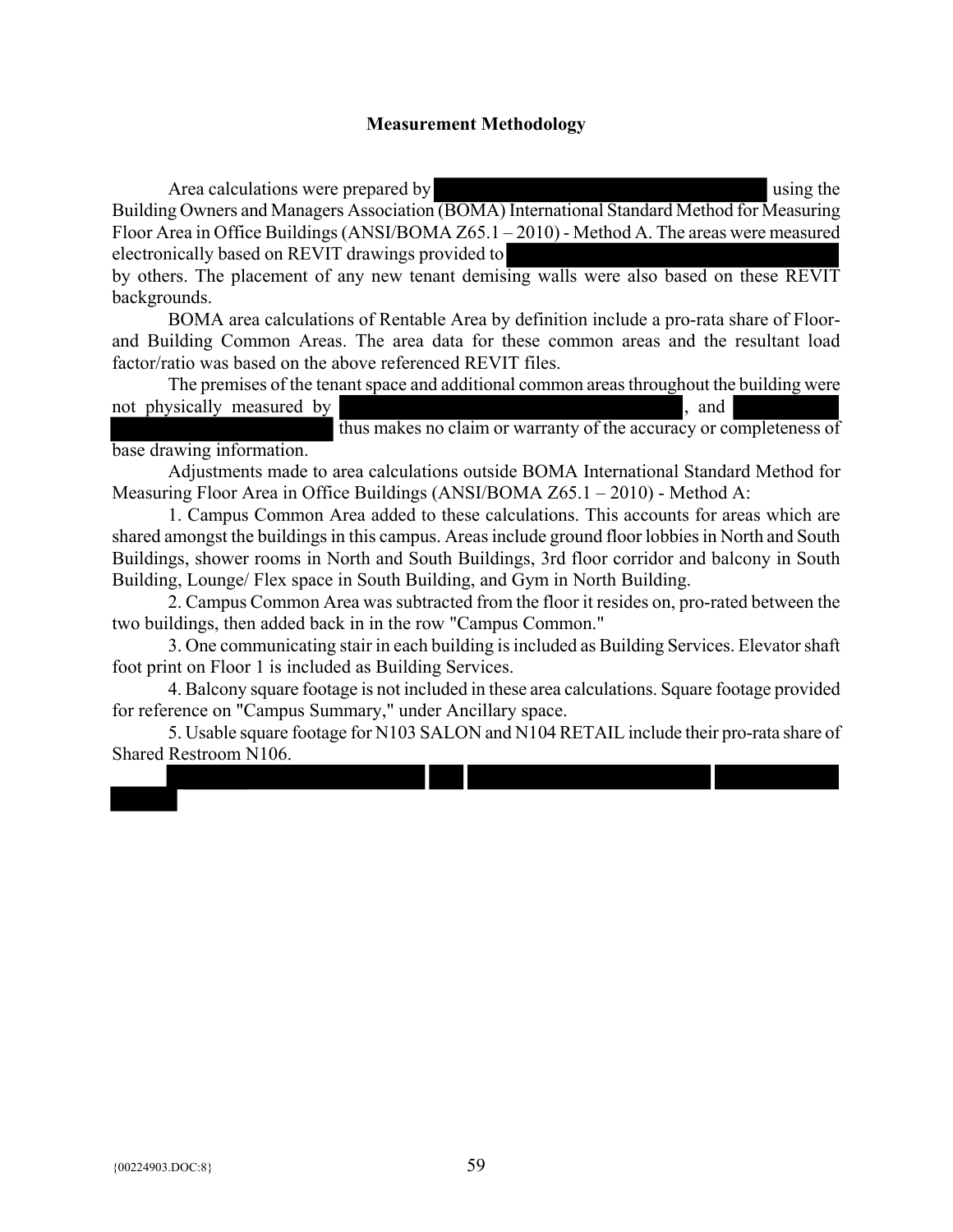## **EXHIBIT D - SITE PLAN**

[see next page]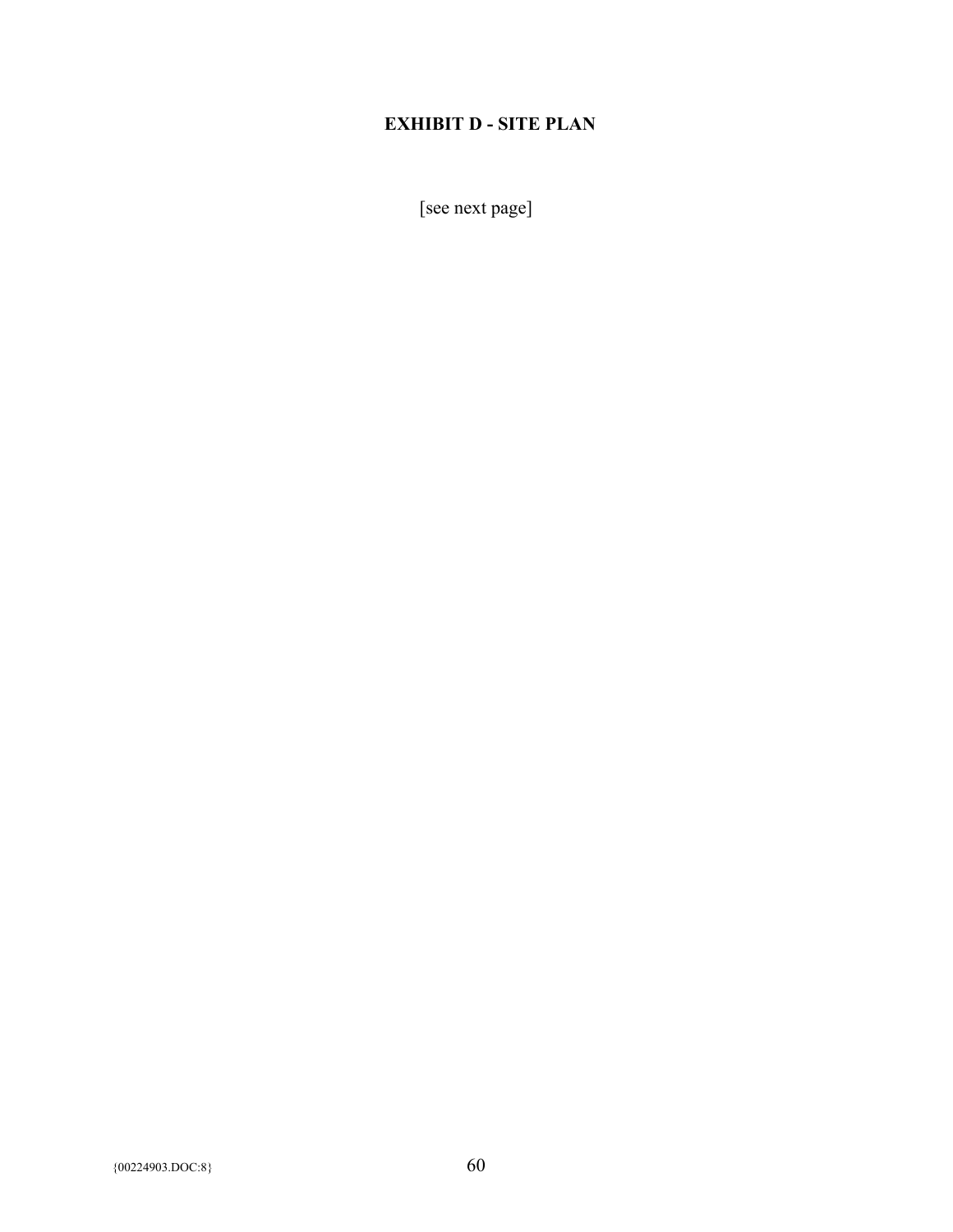### ${00224903.DOC:8}$  61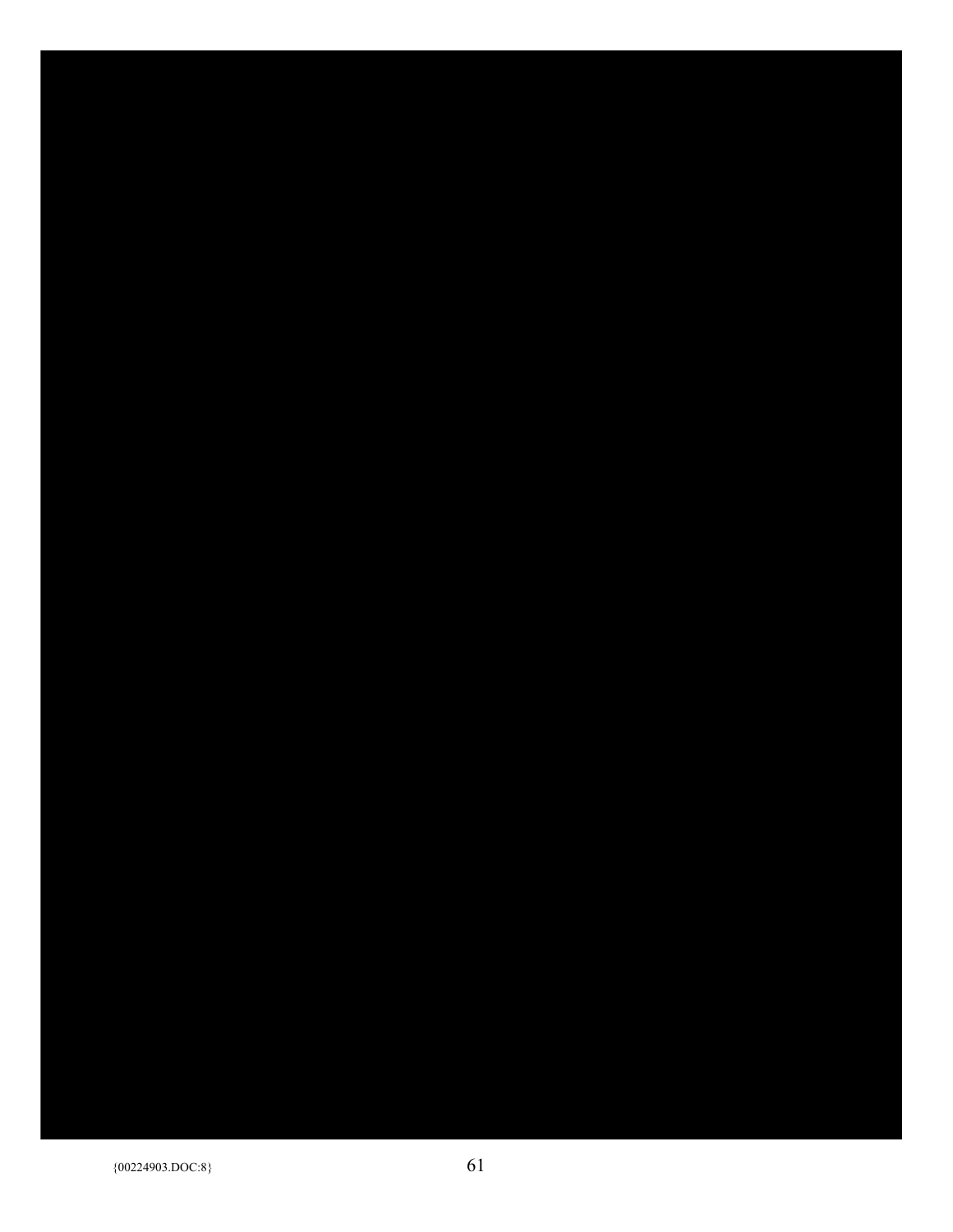#### **EXHIBIT E - COMMENCEMENT DATE MEMORANDUM**

THIS MEMORANDUM is made and entered into by and between LLC, a Delaware limited liability company ("Landlord") and  $\overline{\phantom{a}}$ , a  $\overline{\phantom{a}}$  ("Tenant").

#### **RECITALS:**

A. Landlord and Tenant are parties to a certain Multi-Tenant Mixed-Use Project Office Lease Agreement dated as of \_\_\_\_\_\_\_\_\_\_\_\_\_, 20\_\_\_\_\_ ("Lease"), relating to certain premises ("Premises") located in the building situated at \_\_\_\_\_\_ ("Building").

B. Landlord and Tenant desire to confirm the Commencement Date and other items under the Lease as set forth below.

#### **ACKNOWLEDGMENTS:**

Pursuant to Section 1.2 of the Lease and in consideration of the facts set forth in the Recitals, Landlord and Tenant acknowledge and agree as follows:

1. All capitalized terms not otherwise defined in this Memorandum have the meanings ascribed to them in the Lease.

2. The Commencement Date under the Lease is \_\_\_\_\_\_\_\_\_\_\_\_\_\_\_, 20\_\_\_\_\_.

3. The Term of the Lease expires on \_\_\_\_\_\_\_\_\_\_\_\_\_, 20\_\_\_\_, unless the Term is extended or the Lease is sooner terminated in accordance with the terms and conditions of the Lease.

4. The Rentable Area of the Premises is \_\_\_\_\_\_\_\_\_\_\_\_\_\_\_\_\_\_ square feet.

5. The Rentable Area of the Project is \_\_\_\_\_\_\_\_\_\_\_\_\_\_\_\_\_\_\_\_\_\_ square feet.

6. The Useable Area of the Premises is square feet.

7. Tenant's Pro Rata Share of Project Expenses is \_\_\_\_\_\_\_\_\_\_\_\_%.

8. Tenant's Pro Rata Share of Office Space Expenses is  $\%$ .

9. Beginning on the Commencement Date, the Base Rent to be paid by the Tenant to the Landlord will be as follows:

| Lease Year | Dates | <b>Annual Base</b> | <b>Annual Base</b> | Monthly      |
|------------|-------|--------------------|--------------------|--------------|
|            |       | Rent per RSF       | Rent               | Installments |
|            |       |                    |                    |              |
|            |       |                    |                    |              |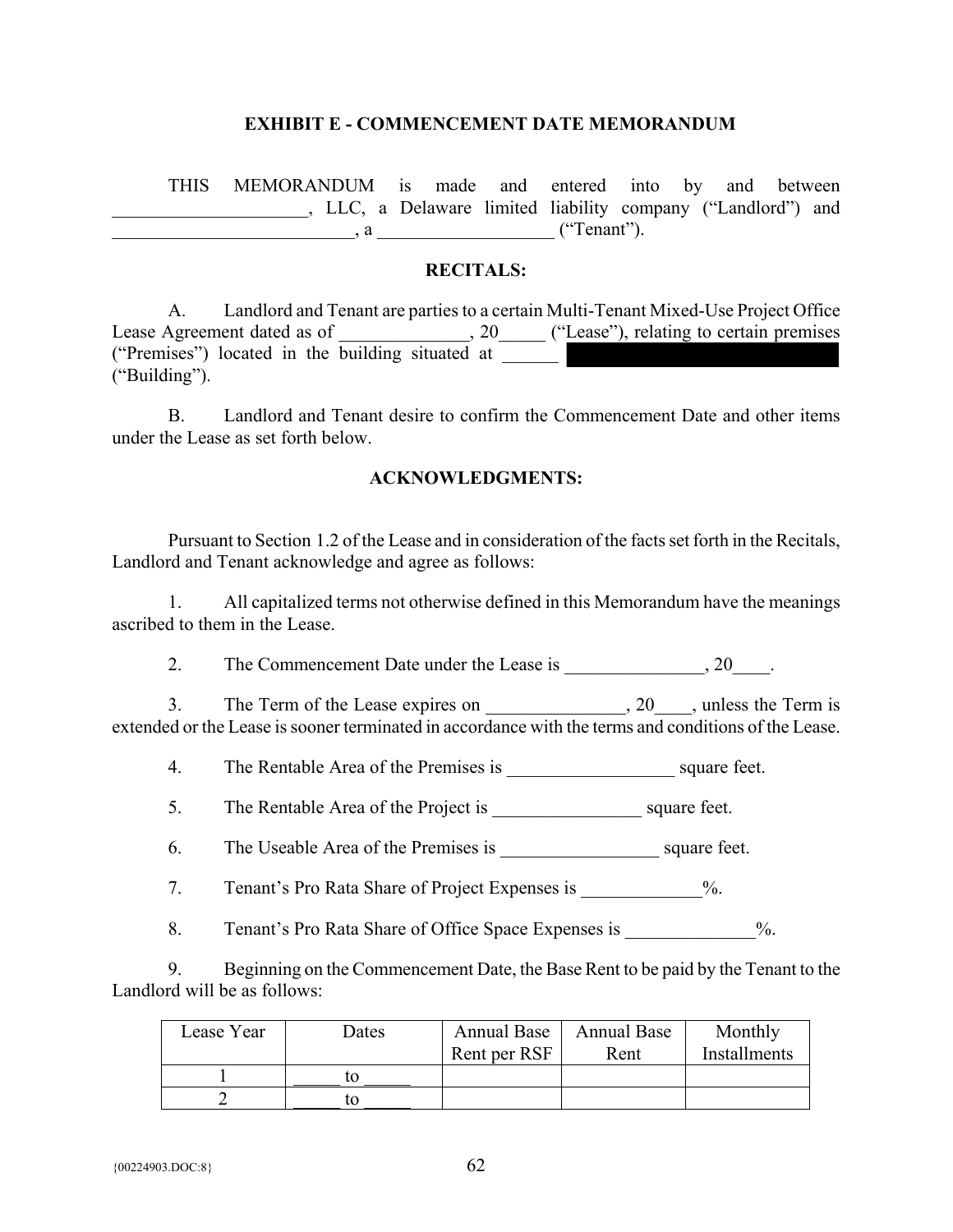10. By execution hereof, Tenant acknowledges and agrees that all improvements or other work required of Landlord has been satisfactorily performed, and Tenant hereby accepts the Premises in full compliance with the terms and conditions of the Lease.

11. Except as may be amended herein, all terms and conditions of the Lease will continue in full force and effect, and are hereby republished and reaffirmed in their entirety.

12. This Memorandum will be binding upon and be relied upon by the parties hereto and their respective legal representatives, successors and assigns.

13. This Memorandum may be executed in counterparts, each of which is an original and all of which constitute one instrument. An executed facsimile copy or electronic PDF of this Memorandum will be binding for all purposes.

IN WITNESS WHEREOF, each of Landlord and Tenant has caused this Memorandum to be executed and delivered by its duly authorized representative as of the day and year set forth beneath its signature below.

| <b>LANDLORD:</b>             |  | <b>TENANT:</b>                                                                                                                                                                                                                 |  |
|------------------------------|--|--------------------------------------------------------------------------------------------------------------------------------------------------------------------------------------------------------------------------------|--|
| $\overline{\phantom{a}}$ LLC |  |                                                                                                                                                                                                                                |  |
| By: $\qquad \qquad$          |  | $\mathbf{By:}\_\_\_\_\_\$                                                                                                                                                                                                      |  |
|                              |  | Name: Name and the state of the state of the state of the state of the state of the state of the state of the state of the state of the state of the state of the state of the state of the state of the state of the state of |  |
| Title:                       |  |                                                                                                                                                                                                                                |  |
| Date: $\qquad \qquad .20$    |  | Date: $\qquad \qquad .20$                                                                                                                                                                                                      |  |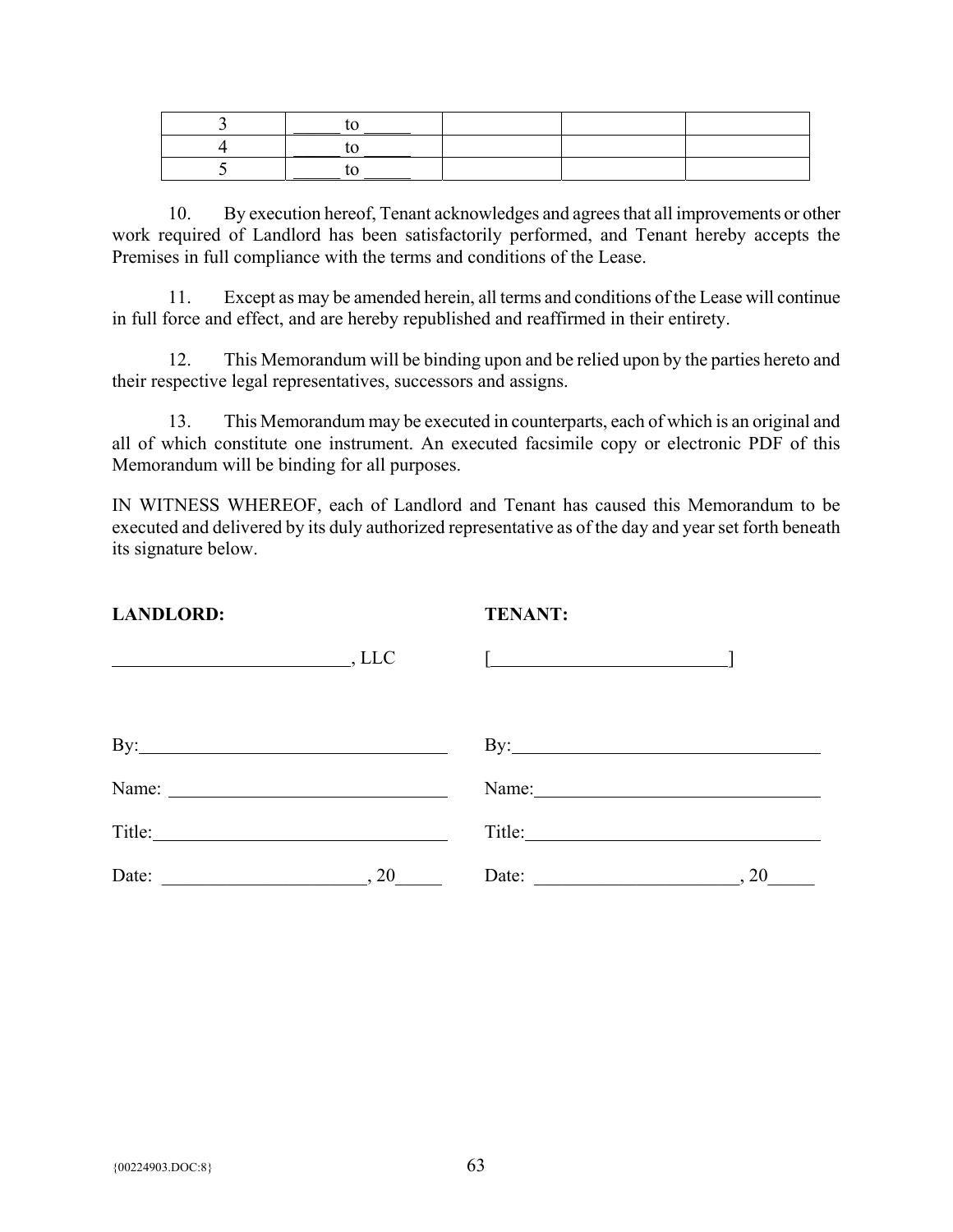## **EXHIBIT F - PROJECT RULES AND REGULATIONS**

None adopted at this time.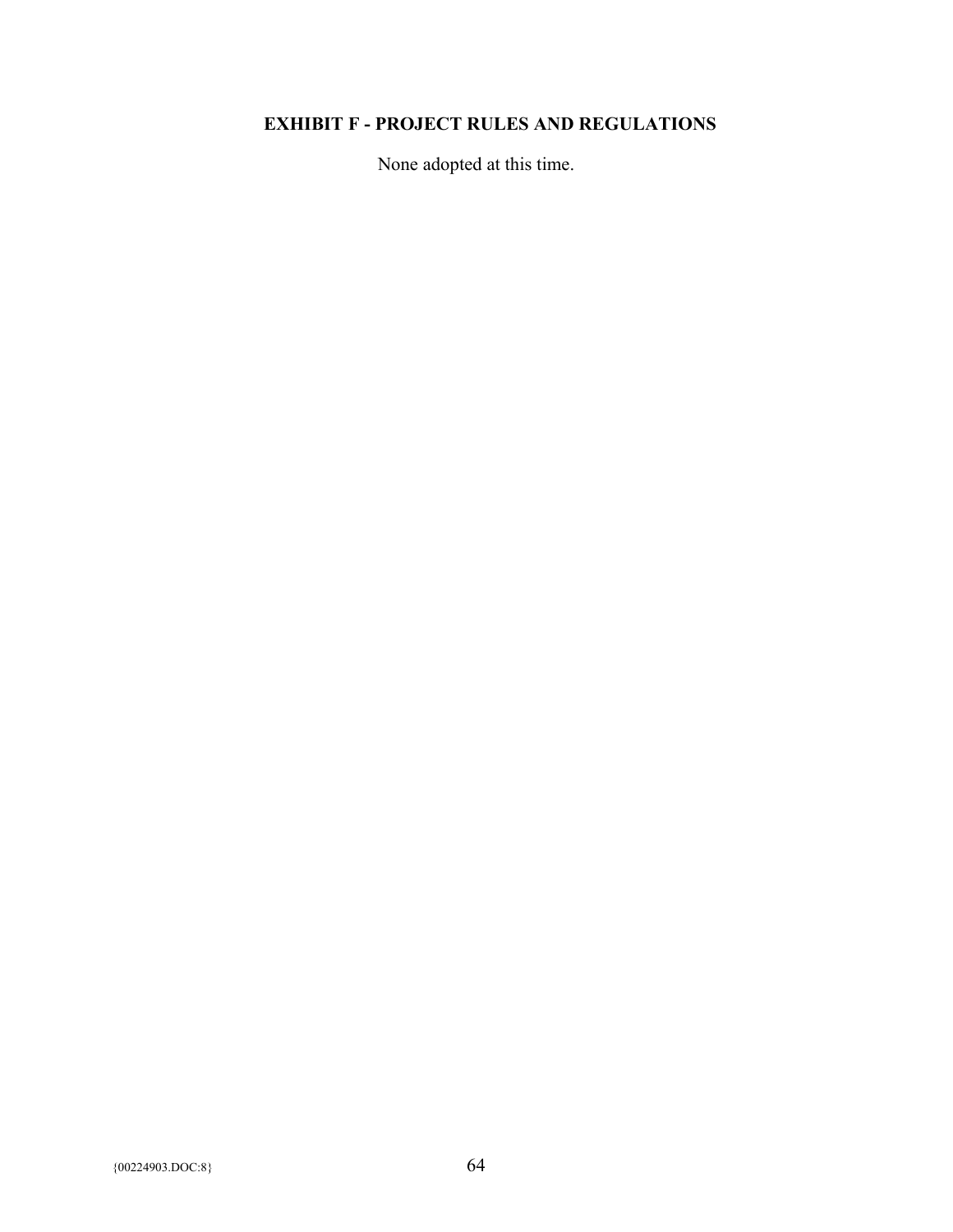### **EXHIBIT G - GREEN LEASE ADDENDUM**

1. The term "Green Standard" or words of similar import will include the U.S. EPA's Energy Star® rating, the Green Building Initiative's Green Globes TM for Continual Improvement of Existing Buildings (Green Globes TM-CIEB), the U.S. Green Building Council's Leadership in Energy and Environmental Design (LEED), and/or a current and similar organization with equally rigorous environmentally and sustainable practices.

2. Tenant will not use or occupy the Premises for any unlawful purpose or in any manner that will constitute waste, nuisance or unreasonable annoyance to Landlord or other tenants of the Project. Tenant will not use or operate the Premises in any manner that will cause the Project or any part thereof not to conform with Landlord's sustainability practices or a Green Standard certification of the Project, provided that: (a) such sustainability practices are disclosed to Tenant in writing and are customary and in keeping with other buildings similar to the Building that have the Green Standard or standards similar to the Green Standard, (b) such sustainability practices are reasonably designed to maintain the Green Standard certification, and (c) Tenant's compliance with the provisions of this Green Addendum is reasonably practicable and does not unreasonably interfere with the operation of Tenant's business in the Premises.

3. The Project may become in the future certified under a Green Standard or operated pursuant to Landlord's sustainable building practices. Landlord's sustainability practices address wholebuilding operations and maintenance issues including chemical use; indoor air quality; energy efficiency; water efficiency; recycling programs; exterior maintenance programs; and systems upgrades to meet green building energy, water, Indoor Air Quality, and lighting performance standards. All construction and maintenance methods and procedures, material purchases, and disposal of waste must be in compliance with minimum standards and specifications, in addition to all applicable Laws.

4. Tenant and Landlord will, to the extent reasonably practicable, use proven energy and carbon reduction measures, including energy efficient bulbs in task lighting; use of lighting controls; closing shades as needed to avoid over heating the space; turning off lights and equipment at the end of the work day; purchasing ENERGY STAR® qualified equipment, including lighting, office equipment, commercial and residential quality kitchen equipment, vending and ice machines; and purchasing products certified by the U.S. EPA's Water Sense® program.

5. Tenant will, at its sole cost and expense and to the extent related to Tenant's occupancy of the Premises: (a) comply with all present and future laws, orders and regulations of the Federal, State, county, municipal or other governing authorities, departments, commissions, agencies and boards regarding the collection, sorting, separation, recycling and composting of garbage, trash, rubbish and other refuse (collectively, "trash"); (b) comply with Landlord's recycling policy as part of Landlord's sustainability practices where it may be more stringent than applicable Law, provided that such sustainability practices and applicable laws are disclosed to Tenant in writing and compliance with the same is reasonably practicable and does not unreasonably interfere with Tenant's operation of its business in the Premises, is reasonably designed to obtain or maintain the Green Standard certification and is enforced against all tenants of the Project in a reasonable and equitable non-discriminatory manner; (c) sort and separate its trash, composting and recycling into such categories as are provided by Law or Landlord's sustainability practices; (d) place in separate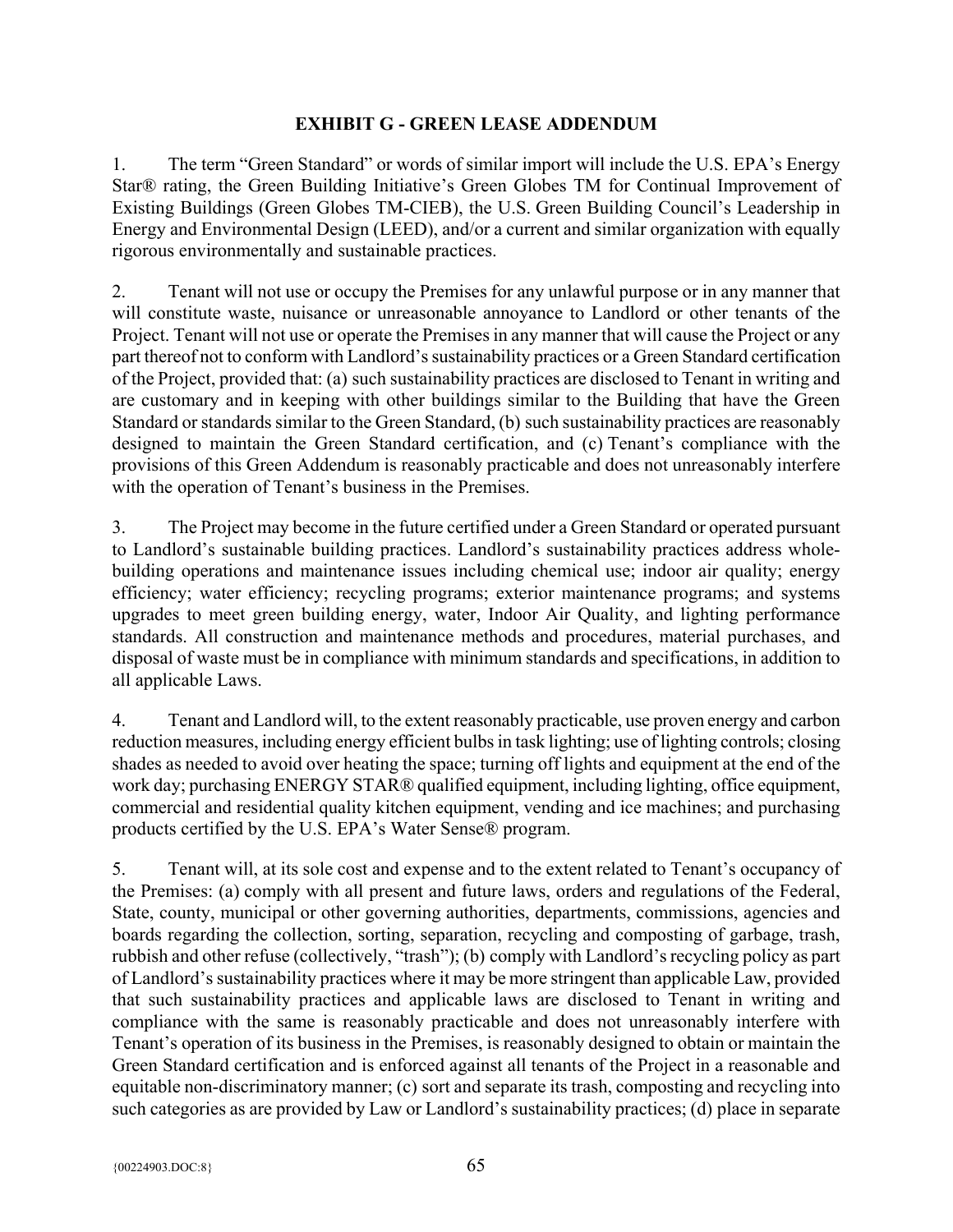receptacles as directed by Landlord each separately sorted category of trash, composting and recycling; and (e) pay all costs, expenses, fines, penalties or damages that may be imposed on Landlord or Tenant by reason of Tenant's failure to comply with the provisions of this paragraph. The Landlord will provide a composting program and Tenant will sort and separate its trash and recycling from compost material.

6. Landlord will provide and install all original bulbs and tubes for Building standard lighting fixtures within the Premises and all replacement tubes for such lighting, the cost of which will be included in Operating Expenses; all other bulbs, tubes and lighting fixtures for the Premises will be provided and installed by Tenant at Tenant's cost and expense, and to the extent reasonably practicable, must comply with Landlord's sustainability practices, including any Green Standard rating system, concerning the environmental compliance of the Project or the Premises, as the same may change from time to time. All maintenance and repairs made by Tenant must, to the extent reasonably practicable, comply with Landlord's sustainability practices, including any Green Standard rating system concerning the environmental compliance of the Project or the Premises, as the same may change from time to time.

7. Any and all Tenant's Work and Alterations are strongly encouraged to be performed in accordance with Landlord's sustainability practices, including any Green Standard or third-party rating system concerning the environmental compliance of the Project or the Premises, as the same may change from time to time. Tenant is further encouraged to engage a qualified third party LEED or Green Standard professional or similarly qualified professional during the design phase through implementation of any Tenant's Work and Alterations to review all plans, material procurement, demolition, construction and waste management procedures to ensure they are in full conformance with Landlord's sustainability practices, as aforesaid. Any and all waste and debris from Tenant's Work and Alterations must meet the minimum requirements set forth by the Green Standard to the extent reasonably practicable.

8. Landlord does not permit space heaters or other energy-intensive equipment unnecessary to conduct Tenant's business without written approval by Landlord. Any space conditioning equipment that is placed in the Premises for the purpose of increasing comfort to tenants will, to the extent reasonably practicable, be operated on sensors or timers that limit operation of equipment to hours of occupancy in the areas immediately adjacent to the occupying personnel.

9. Tenant acknowledges that it is Landlord's intention that the Project be operated in a manner which is consistent with Landlord's sustainability practices. Tenant is required to comply with these practices within its Premises to the extent that Tenant's compliance with such practices is reasonably practicable and does not unreasonably interfere with the operation of Tenant's business in the **Premises** 

10. Tenant will, to the extent reasonably practicable, dispose of, in an environmentally sustainable manner, any equipment, furnishings, or materials no longer needed by Tenant and recycle or re-use such items in accordance with Landlord's sustainability practices. Tenant is responsible for reporting this activity not more than semi-annually to Landlord in a format reasonably determined by Landlord.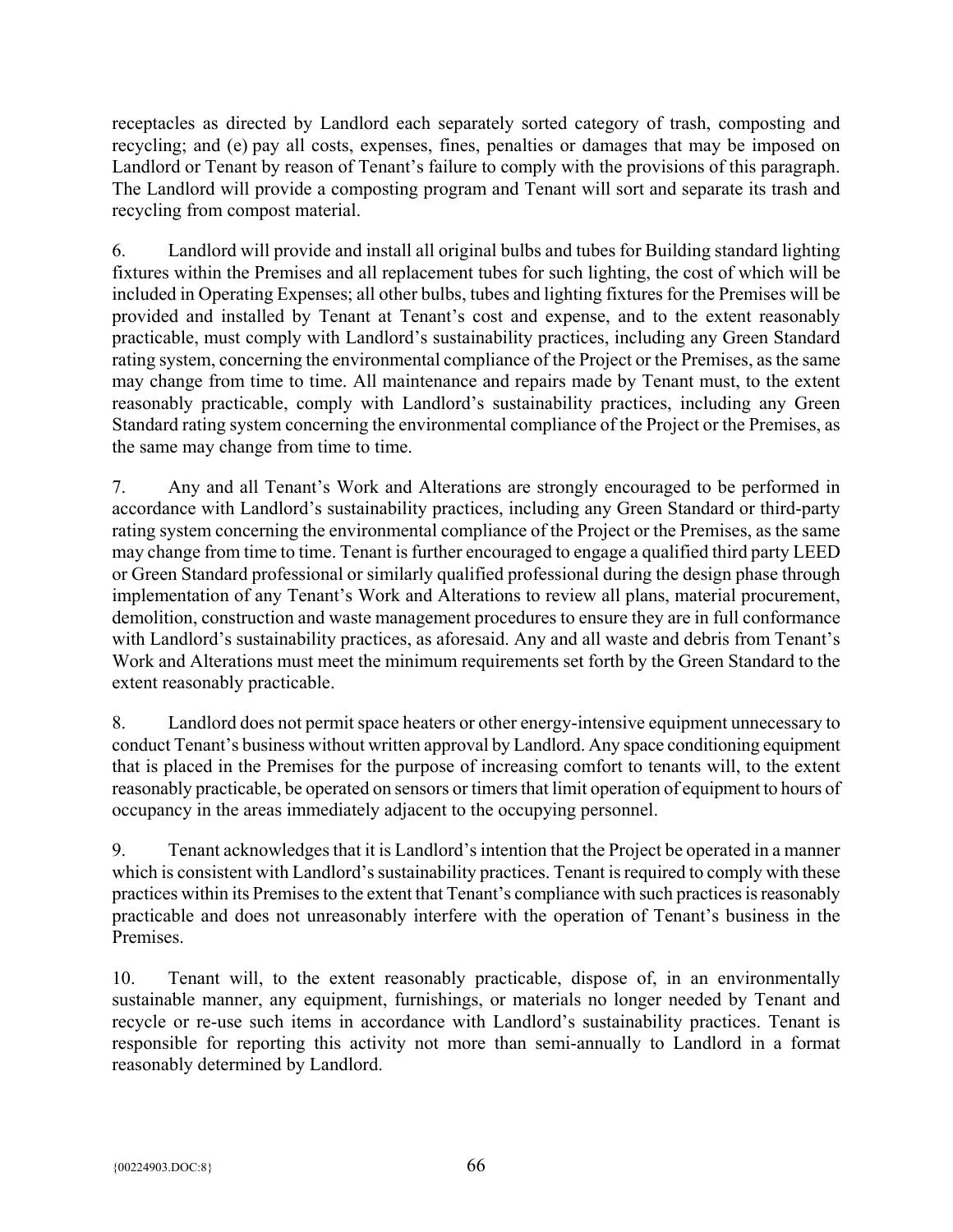11. Landlord currently provides janitorial service only after 5:30 p.m. a minimum of three (3) days per week (excluding legal holidays). Subject to the provisions of the Lease, Landlord reserves the right to conduct routine cleaning during normal business hours in accordance with Landlord's sustainability practices and will be done in such a way as to minimize disruption.

12. All water using fixtures in both the Common Area and all tenant premises of the Project will conform to EPA Water-Sense or fixtures with equivalent flush volumes as indicated in the following Table:

| <b>Fixture</b>        | <b>Maximum flow rate per EPA's Water</b><br>Sense program |
|-----------------------|-----------------------------------------------------------|
| Showerhead            | 2.0 gallons per minute                                    |
| Toilets               | 1.28 gallons per flush                                    |
| Bathroom sink faucets | 1.5 gallons per minute                                    |
| <b>Urinals</b>        | 0.5 gallons per flush                                     |

https://www3.epa.gov/watersense/

13. Landlord will follow Landlord's sustainable building practices and will comply with all of the requirements imposed on Tenant pursuant to Section 6 of this Exhibit G and will use commercially reasonable efforts to get other tenants at the Project to follow Landlord's sustainable building practices.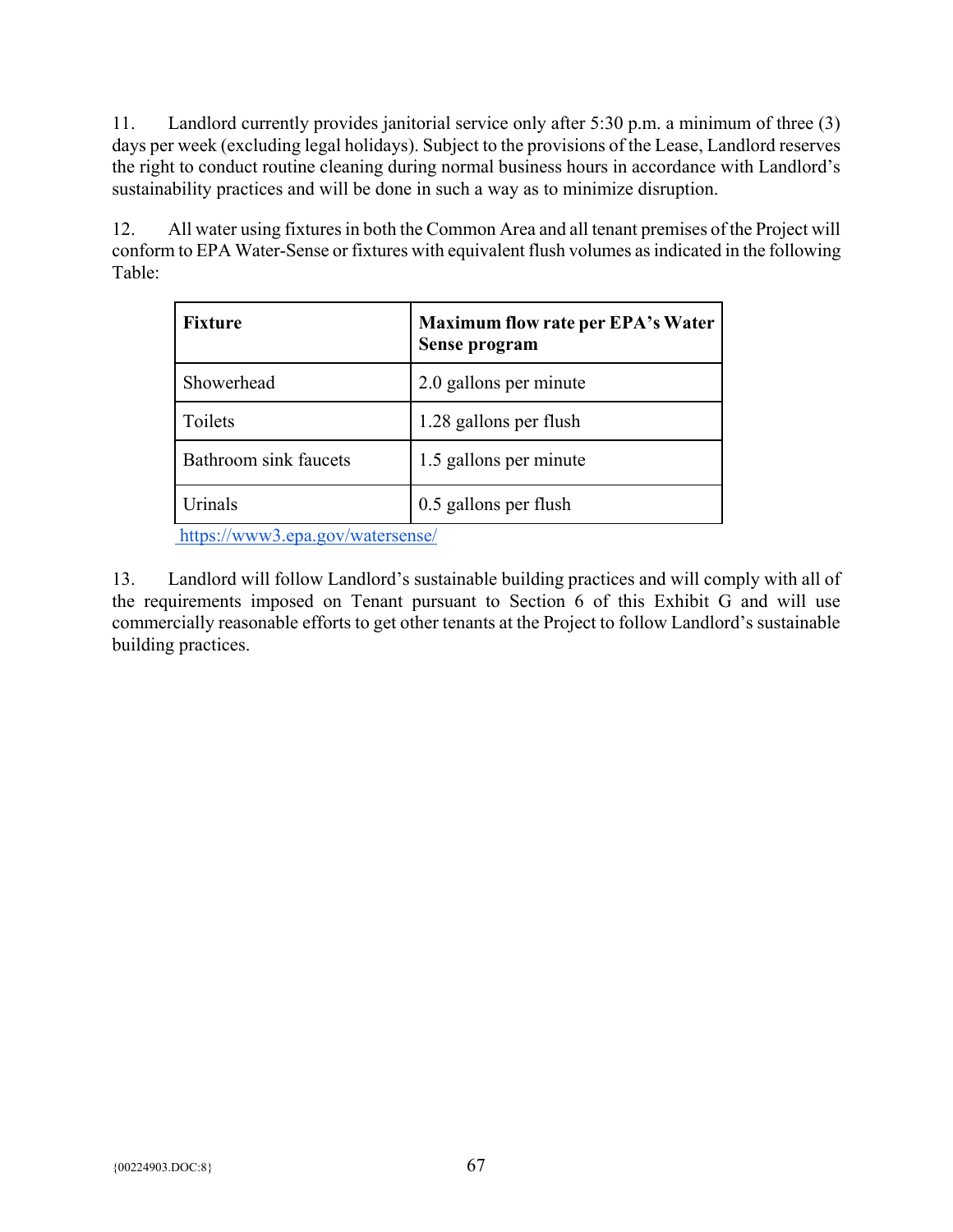#### **EXHIBIT H - PARKING PLAN**

"Project Parking Spaces" means those parking spaces in the ramp-accessed parking structure located in the Project beneath the North Building, each of which is currently intended to be reserved on a twenty-four (24)-hour basis and assigned exclusively to one individual person or to a named company at the rates charged by the City of Boulder for parking spaces in the City parking garage located in the area. Project Parking Spaces will be available twenty-four hours per day, seven days a week, subject to removing vehicles to permit periodic cleaning, maintenance and repair of the parking facilities. All space pricing is subject to change based upon then-current rates charged by City of Boulder for parking spaces in the City parking garage located in the area.

"Off-Site Parking Spaces" means those parking spaces located in garages and surface parking areas within the vicinity of the Project.

"Garage Bicycle Parking Spaces" means the long-term bicycle parking spaces located in the Project parking garage beneath the North Building next to the elevator/stair core. These spaces will be monitored by a security camera.

There will be eleven (11) short-term bicycle parking spaces located at grade level within fifty (50) feet of the main entrances of the North Building and South Building and distributed among different uses.

There will be two (2) bicycle-share stations located within the Project. One station with ten (10) bicycles will be located on the south side of the South Building, adjacent to the bicycle path near the restaurant. The other station, with fifteen (15) bicycles, will be located on the north edge of the central plaza between the North Building and the South Building.

A depiction of the Project parking garage layout, and the Project Parking Spaces assigned to Tenant, follows on the next page.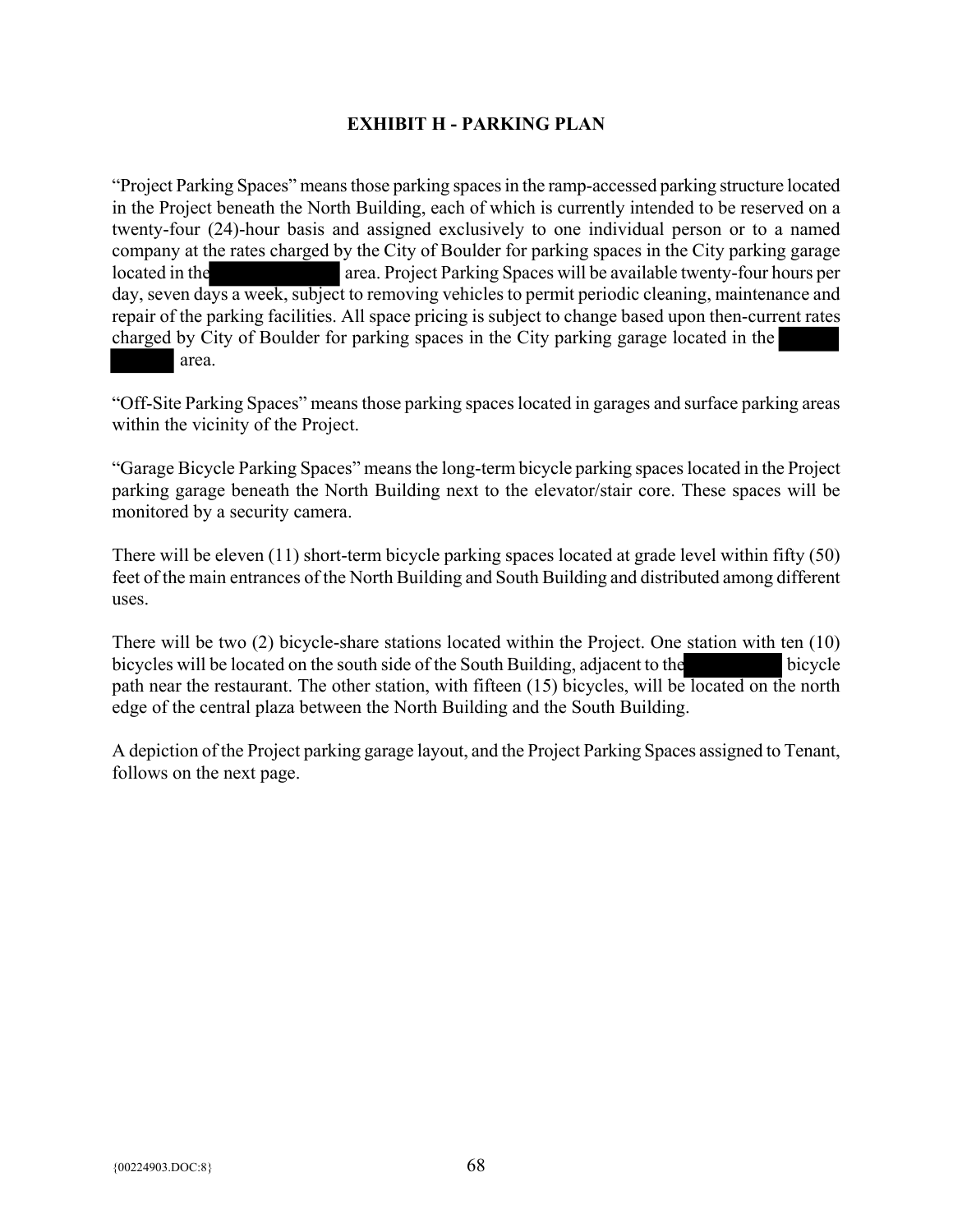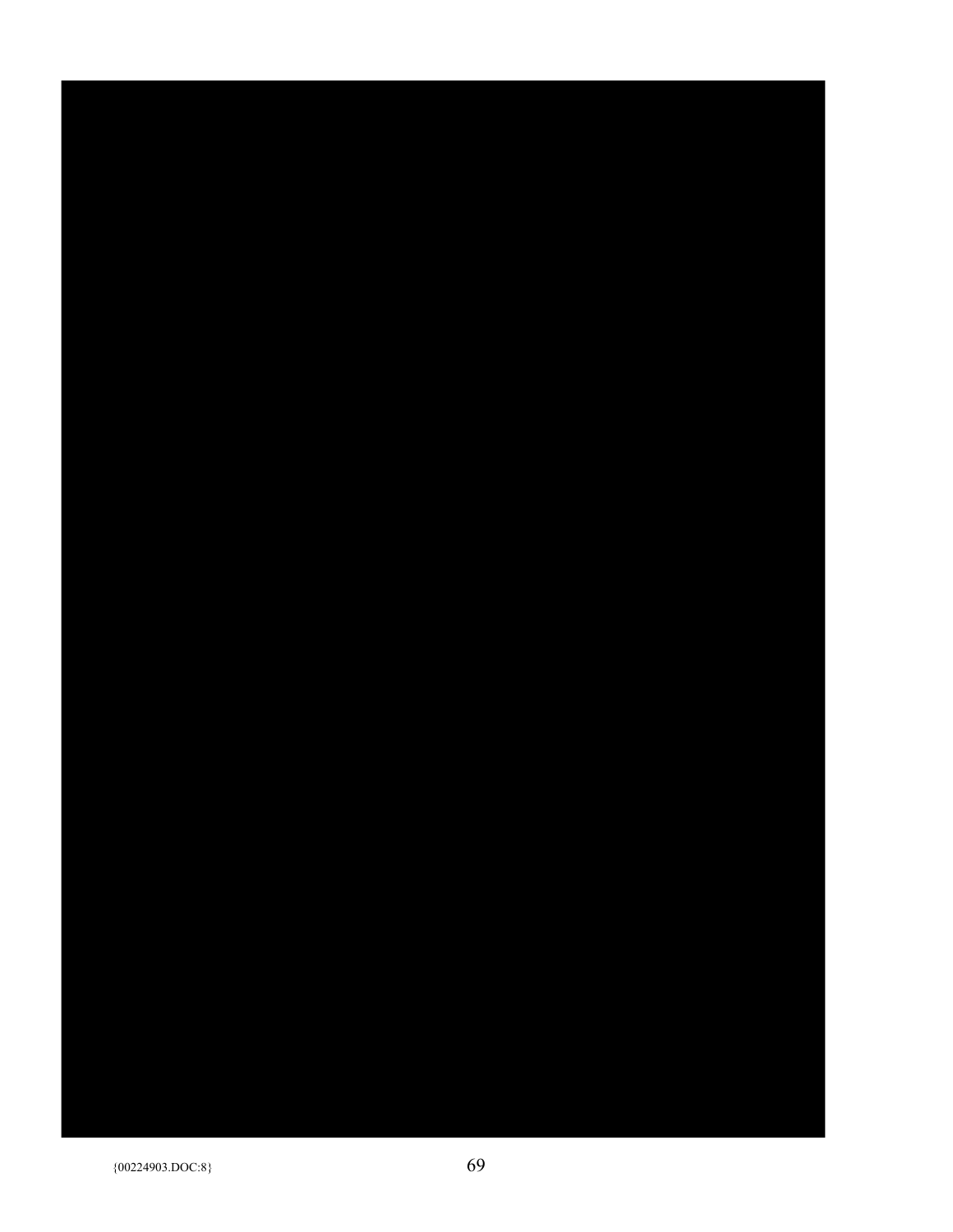### **EXHIBIT I - WORK LETTER**

### **This Work Letter is hereby attached to and made part of the Lease as Exhibit I and terms used herein will have the same meaning as set forth in the Lease.**

1. Landlord's Work. Landlord will be responsible for the performance of the improvements listed below ("Landlord's Work"), at Landlord's cost and expense (except as otherwise expressly set forth below), and Landlord will promptly proceed to cause the Landlord's contractor to complete Landlord's Work substantially in accordance with the terms of this Work Letter:

- See "LL" column in the Responsibility Matrix attached as Addendum 1 (the "Core and Shell and Common Area Work")—such work to be performed by Landlord at Landlord's sole cost and expense and separate from the Allowance.
- The tenant finish improvements set forth in the Approved Plans and Specifications (the "Turnkey Work")—to be paid for with the Allowance and any costs in excess of the Allowance will be the sole responsibility of Tenant except as otherwise set forth herein.
- The Building and Landlord's Work will be Substantially Completed in a good workmanlike manner and in compliance with all applicable local and State laws and codes.
- Landlord, in addition to and separate from the Allowance, will be responsible, at its sole cost and expense, for any costs associated with (a) any work required to be performed by any governmental agency outside the Premises and in the Common area (including restrooms) in order to comply with any laws and codes, and (b) any latent defects in the Building systems (collectively "Landlord's Additional Work").

2. Contractors. The Turnkey Work will be performed by  $(a)$  (the "TI Architect"), (b) contractors selected and engaged by Landlord for MEP (mechanical, electrical and plumbing) drawings (the "MEP Engineer"), and (c) construction contractors engaged by Landlord and selected by Landlord and Tenant as set forth below. Landlord will competitively bid at least three general contractors and jointly manage the construction process with Tenant. Tenant and Landlord will mutually select the final contactor from the three bidding general contractors based on the lowest price, qualifications and ability to complete the work in a timely matter.

4. Approval of Plans and Specifications. The TI Architect will prepare the plans and specifications for the Turnkey Work to be completed in the Premises, including the items specified in the "TI (\$ /SF)" column in Addendum 1 attached hereto, but excluding the Core and Shell and Common Area Work specified as Landlord's obligation except as required if sections, items or specifications from Landlord's plans for the Core and Shell and Common Area Work need to be shown in said plans and specifications prepared by the TI Architect which for clarification purposes, will remain as Landlord's obligations (the "Plans and Specifications"). The Plans and Specifications will (a) be compatible with the design, construction and equipment of the Building, (b) comply with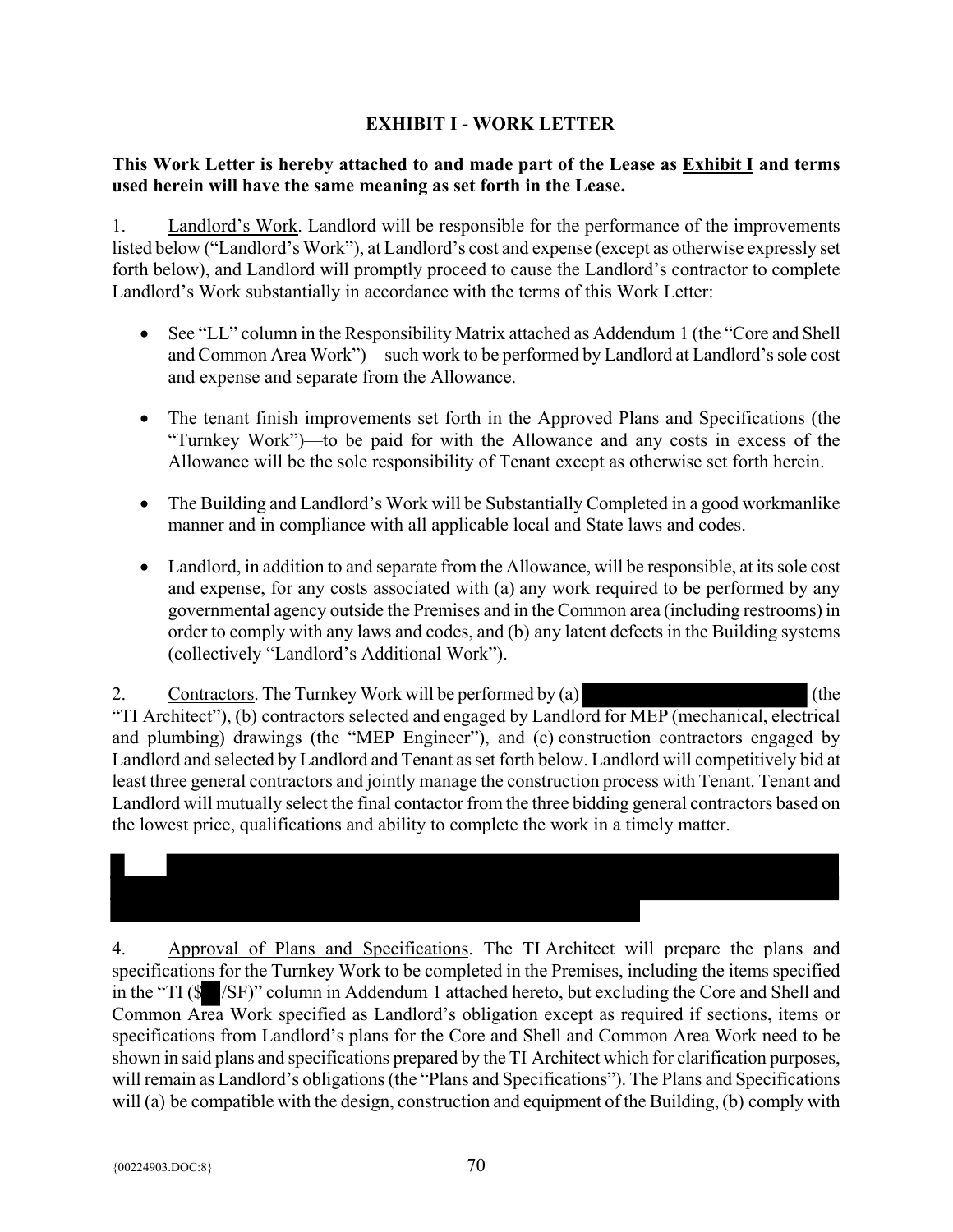all applicable local and State laws, rules and regulations, (d) be capable of logical measurement and construction, (e) contain all such reasonable information as may be required for the construction of the Turnkey Work, and (f) contain all partition locations, plumbing locations, air conditioning system and duct work, special air conditioning or venting requirements, reflected ceiling plans, office equipment locations and special security systems. It is understood and agreed by the parties that the Plans and Specifications may or will include MEP drawings prepared the MEP Engineer. Within seven (7) Business Days after receipt by Tenant of the Plans and Specifications (i) Tenant will give its written approval thereto, or (ii) if Tenant reasonably disapproves of the work reflected in the Plans and Specifications, Tenant will request other revisions or modifications therein. Within five (5) Business Days following receipt by Tenant of such revisions or modifications, Tenant will give its written approval thereto or will request other revisions or modifications therein (but relating only to the extent Landlord has failed to comply with Tenant's earlier requests). The procedure set forth in the preceding sentence will be implemented repeatedly until Tenant has given its written approval of the Plans and Specifications (as approved, the "Approved Plans and Specifications"). Delivery of all plans and drawings referred to in this Section will be by email, messenger service or personal hand delivery, unless otherwise agreed by Landlord and Tenant. Landlord will provide written notice to Tenant at the time the Plans and Specifications are approved of any items of Turnkey Work that Tenant will be required to remove at the end of the Term, and if no such notice is given, Tenant will not be required to remove any Turnkey Work at the end of the Term. Landlord will prepare a construction budget as soon as reasonably possible following the completion of the Plans and Specifications and will submit such budget to Tenant for Tenant's review and approval (the "Turnkey Work Budget").

5. Payment for Turnkey Work. Landlord will construct and pay for the costs of the design (limited as provided in Section 3), engineering, construction and installation of the Turnkey Work as provided in the Approved Plans and Specifications up to a maximum of  $\frac{1}{2}$  per usable square foot of the Premises (the "Allowance"). To the extent that the costs of the design (limited as provided in Section 3), engineering, construction and installation of the Turnkey Work exceed the Allowance when the Approved Plans and Specifications have been priced, Tenant will, at Tenant's election (a) reduce the scope of work and make such changes to the Approved Plans and Specifications as necessary to reduce the costs of the Turnkey Work so as not to exceed the Allowance, (b) pay all costs in excess of the Allowance (the "TI Excess Amount"), within thirty (30) Business Days after receipt of billing therefor from Landlord, with partial billing made periodically as the work progresses, or (c) amortize the TI Excess Amount over the initial five (5)-year Term, by increasing Base Rent by  $\$\$  per rentable square foot of the Premises for each incremental  $\$$ per usable square foot TI Excess Amount. Any amount of the Allowance not used for Turnkey Work may be used by Tenant for built-in furniture, and any Allowance amount not used for Turnkey Work and built-in furniture will be retained by Landlord. All costs attributable to engineering and construction of the Turnkey Work including services, fees and expenses of the TI Architect (except as otherwise set forth in Paragraph 3 above) and Landlord's MEP Engineers, costs of permits and licenses required for completion of the Turnkey Work, labor, material, fees, and expenses of other Landlord's contractors (reasonably approved by Tenant) in completing the Turnkey Work will be paid from the Allowance; provided, however, that there will be no charge by Landlord for utilities, use of parking or the elevators, Landlord overhead or a construction management fee with respect to the Turnkey Work. Landlord, at Landlord's sole cost, will provide at no charge to the contractors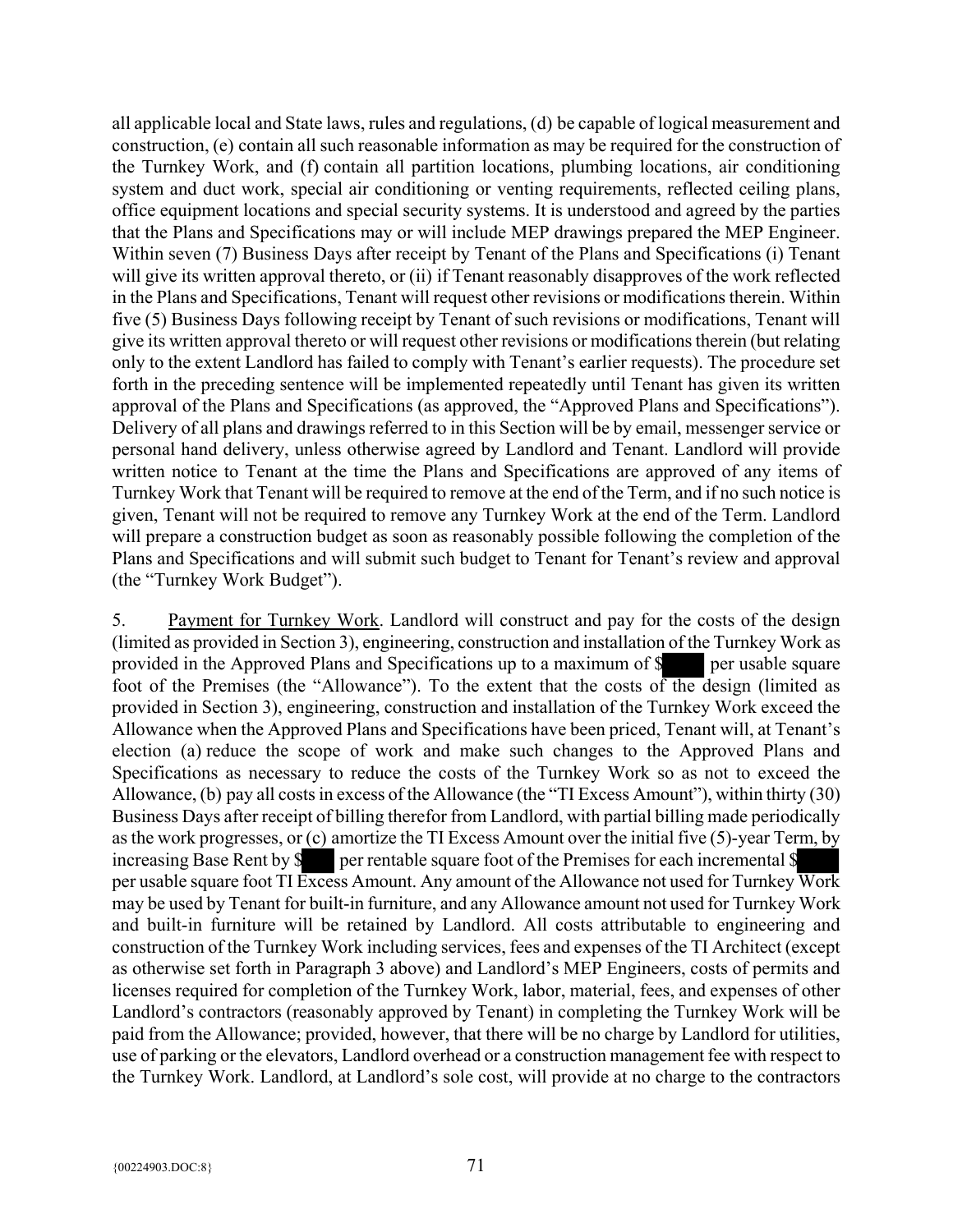performing the Turnkey Work HVAC, electricity, water and washroom usage during construction of the Turnkey Work.

6. Change Orders. In the event that Tenant requests any changes to the Approved Plans and Specifications (each, a "Tenant Change Order"), Landlord will not unreasonably withhold, delay or condition its consent to any such changes, provided the changes do not create a Design Problem as defined below. Upon Landlord's approval of a Tenant Change Order, the parties will execute a written Change Order specifying the change in the Turnkey Work and the additional cost, if any. The additional cost, if any, related to any Tenant Change Order will be paid from the Allowance or by Tenant if in excess of the Allowance. If a Tenant Change Order leads to a Tenant Delay that delays Substantial Completion of the Landlord's Work, the Commencement Date of the Lease will not be delayed for the additional time attributable to the Tenant Change Order causing said delay. Landlord may make minor changes in the Turnkey Work that will not have any material adverse impact on Tenant's use and occupancy of the Premises, provided that any such changes are addressed in an OAC meeting. For example, Landlord may make substitution of equal or better quality materials or finishes based upon availability of materials, pricing, or contractor recommendations. Tenant will cause Tenant's representative to attend all OAC meetings relating to the Turnkey Work. Landlord will notify Tenant and obtain Tenant's prior written consent prior to making any material changes in the Turnkey Work. As used herein, a "Design Problem" will mean or include (a) the Approved Plans and Specifications not complying with applicable laws, (b) the improvements depicted in the Approved Plans and Specifications would adversely affect the Building's systems, the Building exterior and/or the Building structural components, and/or (c) the improvements depicted in the Approved Plans and Specifications would adversely affect other occupants in the Building. Furthermore, and notwithstanding anything to the contrary contained herein, changes to the Approved Plans and Specifications in connection with Landlord's Additional Work will (i) be at Landlord's sole cost and expense, and separate from the Allowance, (ii) not be a Tenant Delay, and (iii) not constitute a Tenant Change Order.

7. Delivery of Premises. Upon Substantial Completion of the Turnkey Work, Landlord will deliver the Premises to Tenant clean and free of debris, in compliance with all applicable building, safety and other applicable local and State laws and codes, and with all Building systems servicing the Premises in good working order. In the event of non-compliance with the foregoing, Landlord will, except as otherwise provided in the Lease, promptly after receipt of written notice from Tenant setting forth the nature and extent of such non-compliance, rectify same as soon as reasonably practical.

8. Cooperation; Approvals Not to be Unreasonably Withheld. Landlord and Tenant will cooperate with each other reasonably and in good faith to complete the Landlord's Work as contemplated herein. All approvals provided for herein to be given by Landlord or Tenant will not be unreasonably withheld, conditioned or delayed. When work, services, consents or approvals are to be provided by or on behalf of Landlord, the term "Landlord" will include Landlord's agents, contractors, employees and affiliates.

9. Tenant's and Landlord's Representative. Tenant has designated

as the sole representative of Tenant with respect to all approvals, consents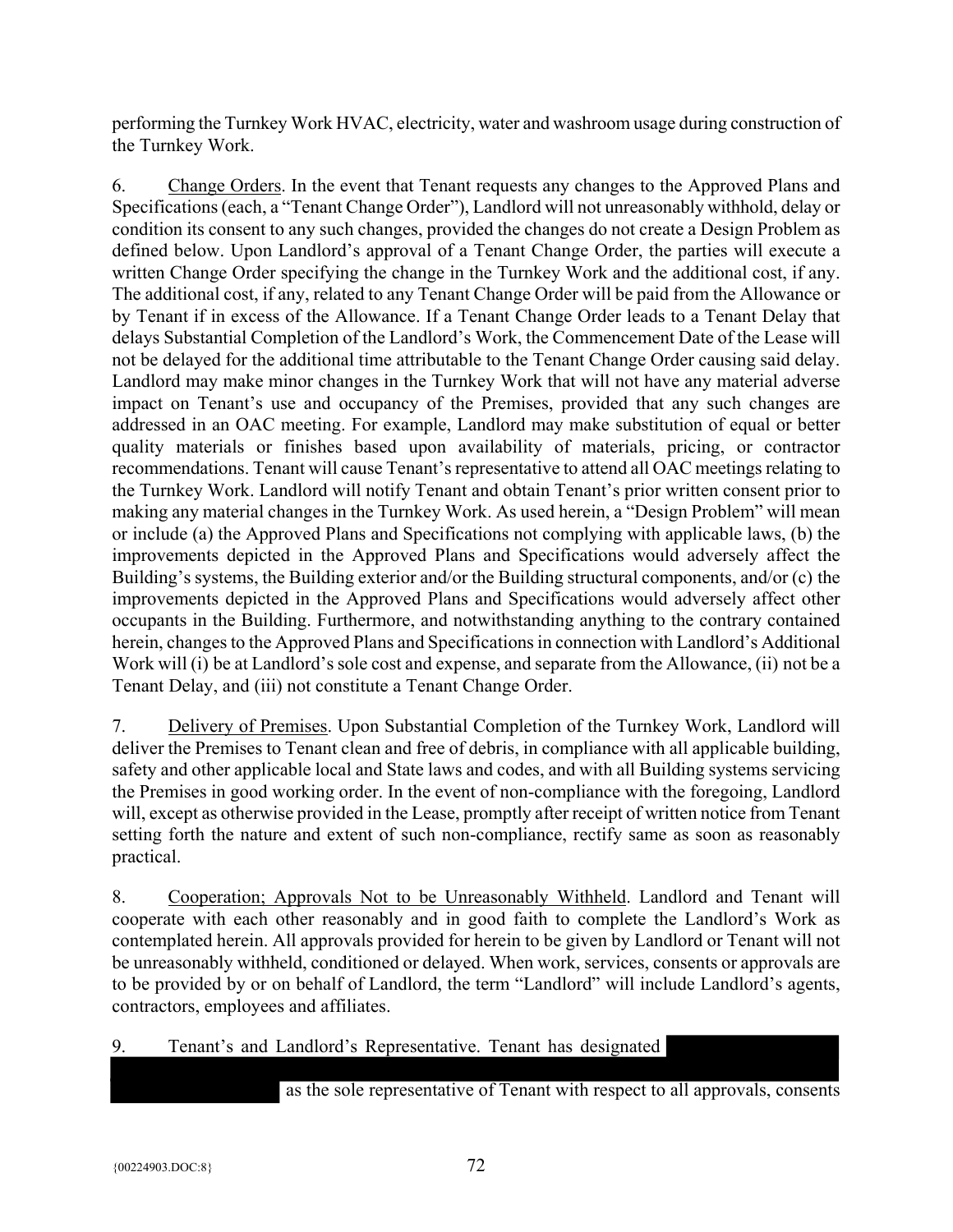and other matters set forth in this Work Letter. Tenant represents and warrants that such representative will have full authority and responsibility to act on behalf of Tenant as required in this Work Letter. Tenant will have the right, by written notice to Landlord, to change its designated representative.

## Landlord has designated

 as the sole representative of Landlord with respect to all approvals, consents and other matters set forth in this Work Letter. Landlord represents and warrants that such representative will have full authority and responsibility to act on behalf of Landlord as required in this Work Letter. Landlord will have the right, by written notice to Tenant, to change its designated representative.

10. Tenant's Work. All work, except Landlord's Work, which is necessary to permit Tenant to commence its business in the Premises, including the items in the "FF&E/Owner Out of Pocket" column in the Responsibility Matrix and installation of Tenant's telecommunications and data cabling, trade fixtures, equipment and furnishings, will be completed by Tenant at Tenant's sole cost and expense ("Tenant's Work"). Tenant, subject to the provisions of Section 1.3 of the Lease and coordinating with and approval of Landlord and/or Landlord's general contractor, will have access to the Premises during the construction of Landlord's Work to complete Tenant's Work provided that such access and/or Tenant's Work does not interfere with or delay Landlord's Work.

11. Completion of Tenant's Work. All Tenant's Work will: (a) be performed pursuant to written contracts with workmen and mechanics; (b) comply with all reasonable restrictions and requirements as Landlord may impose with respect to Tenant's Work; (c) conform to the standards of the Building; (d) be done in a safe and lawful manner in compliance with applicable local and State laws, governmental regulations and requirements; and (e) be done so as not to interfere with any other tenants in the Building or Landlord's completion of the Landlord's Work in the Premises. Tenant will cause its contractors and vendors to take all steps necessary to cooperate in the coordination of the performance of Tenant's Work with the work of Landlord or Landlord's contractors in the Premises or in the Building, including exchanging information about and coordination their respective schedules, attending coordination meetings, and cooperating in allowing and obtaining access to and availability of portions of the site for performance of Tenant's Work and the work of such other contractors.

12. Mechanics' Liens. Tenant and Tenant's contractors/vendors will indemnify Landlord from any mechanic's or materialmen's lien against Landlord's interest in the Building or Premises arising from work performed by or under Tenant. If a lien is filed, Tenant will, within fifteen (15) Business Days after receipt of Landlord's written request, remove the lien by paying it in full. In the event Tenant fails within said fifteen (15)-business-day period to remove the lien, Tenant will immediately be in default under the Lease without the necessity of further notice from Landlord and Landlord will be entitled to take such action at law, in equity or under the Lease as Landlord deems appropriate and Tenant will be responsible for all monies Landlord may pay in discharging any lien including all actual costs and reasonable attorneys' fees incurred by Landlord in settling, defending against, appealing or in any manner dealing with lien.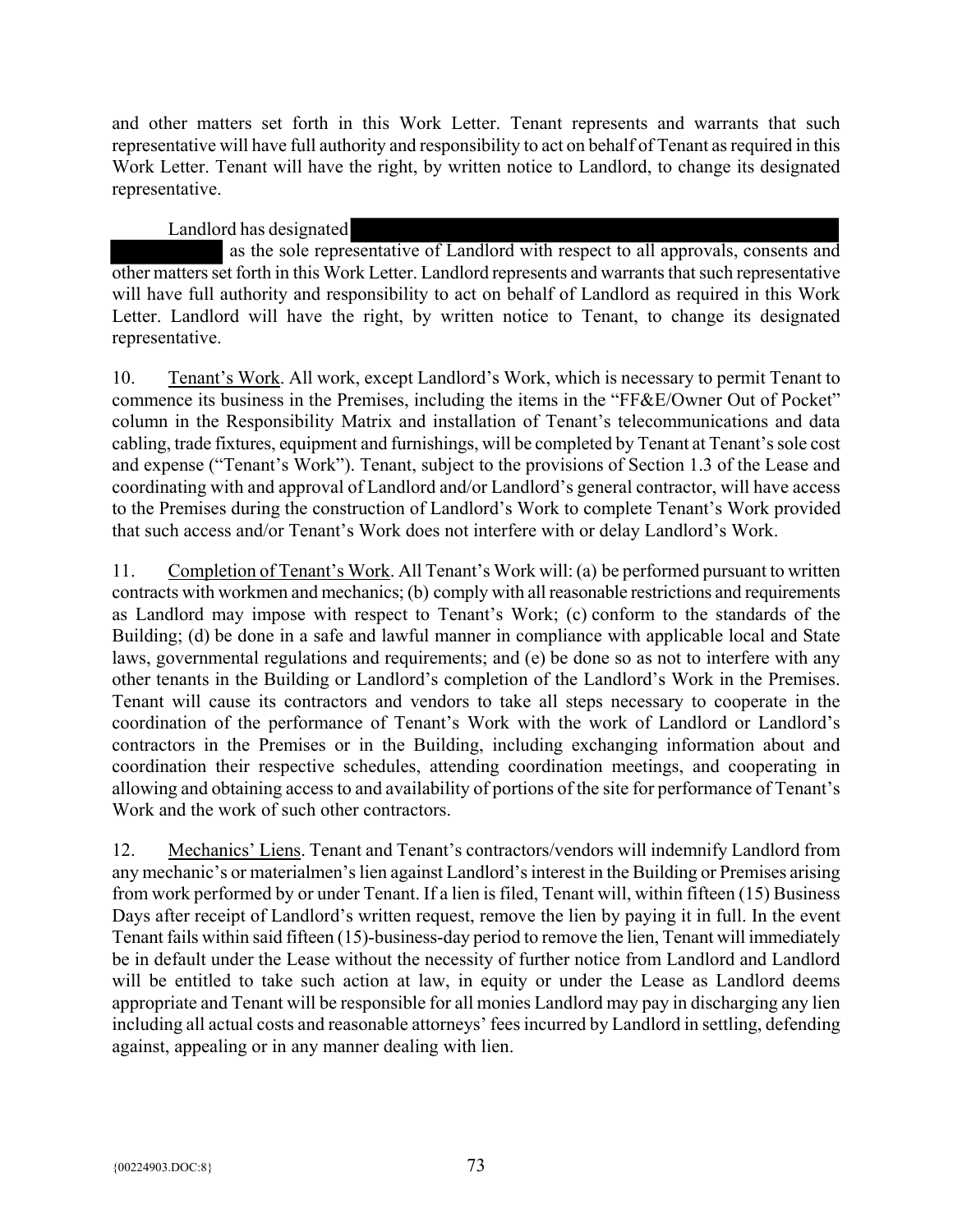# **ADDENDUM 1 TO EXHIBIT I WORK LETTER**

# **RESPONSIBILITY MATRIX**

[SEE ATTACHED]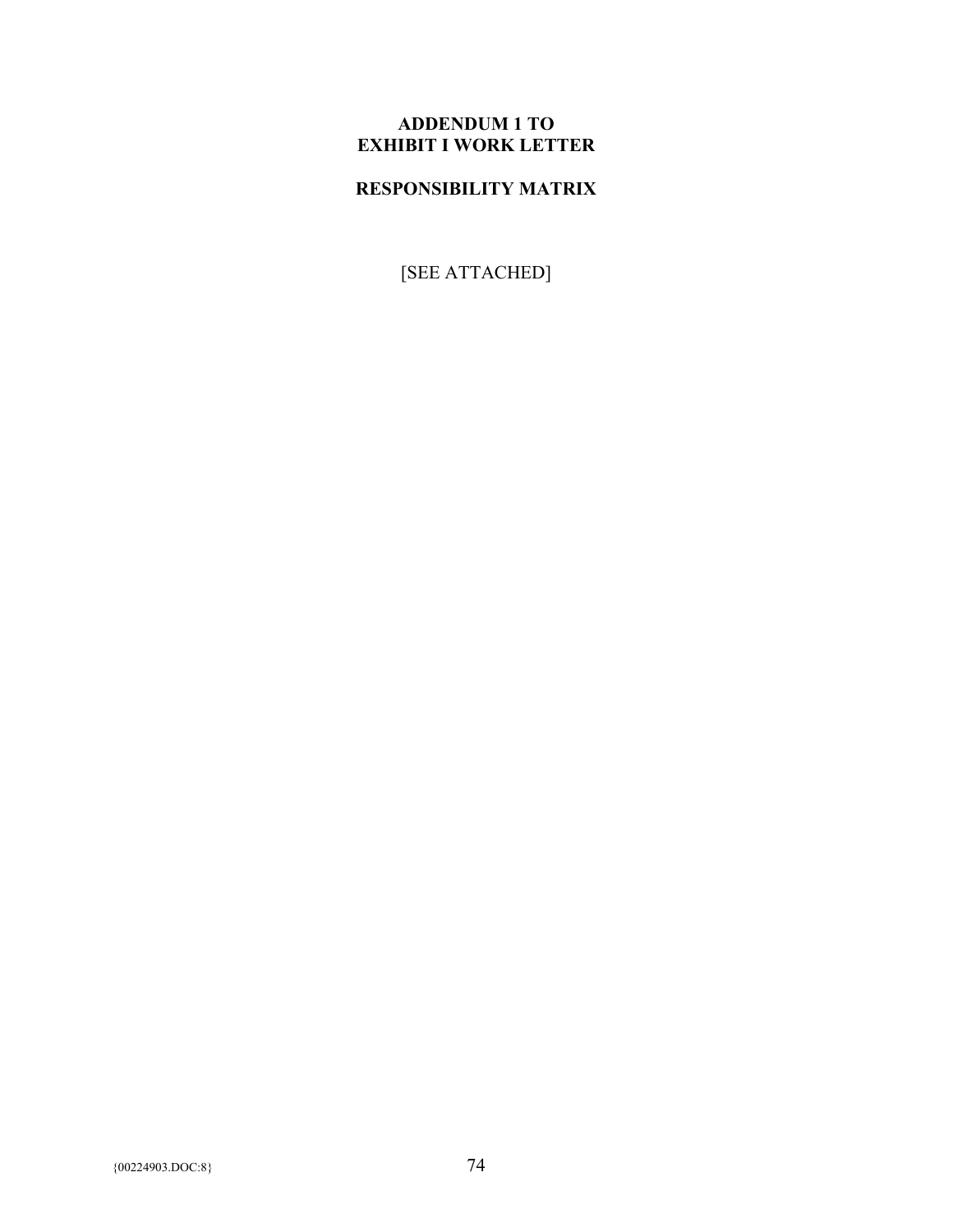

Page 1 of 2

1/30/2017 11:27 AM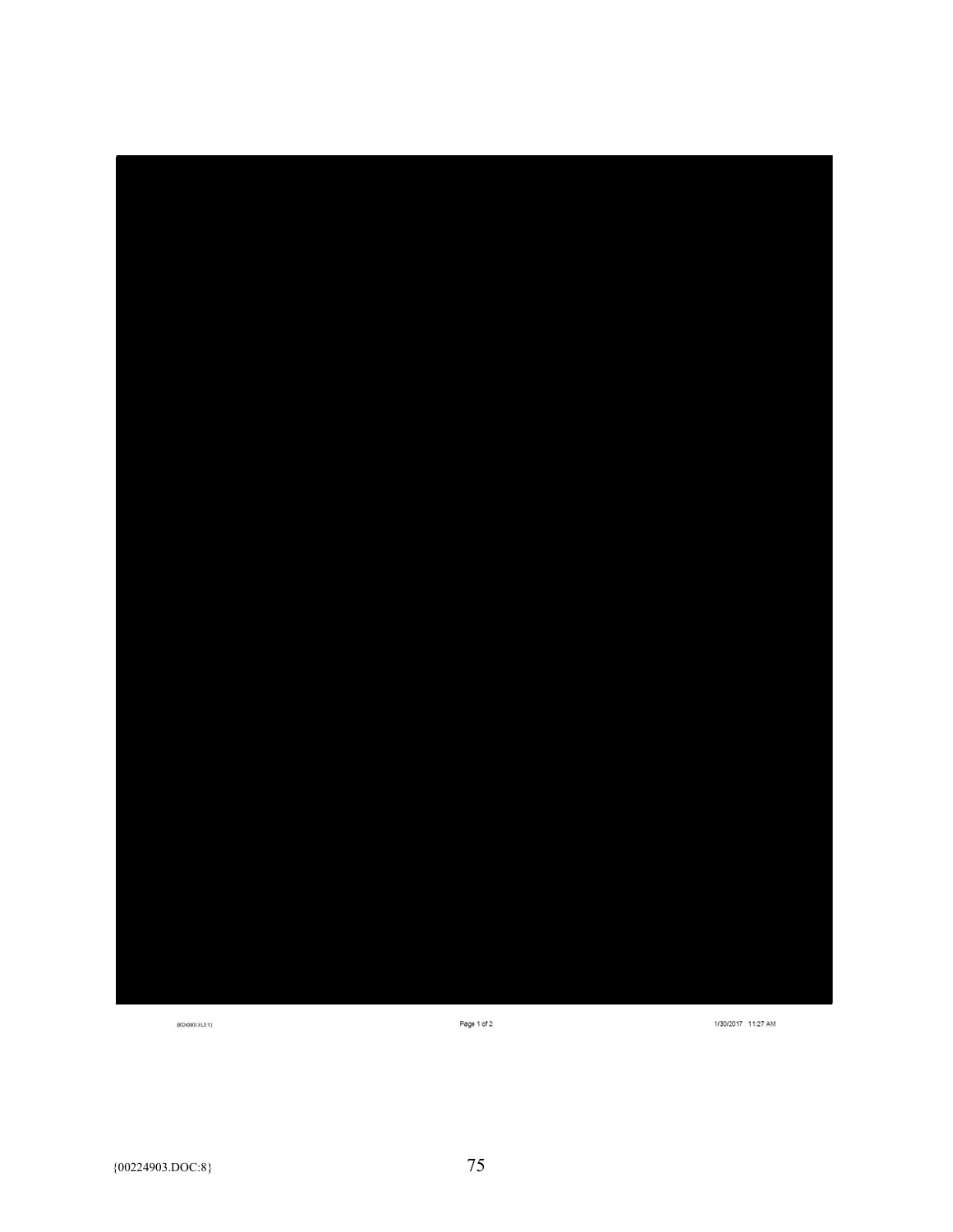

 $0000000000001$ 

Page 2 of 2

1/30/2017 11:27 AM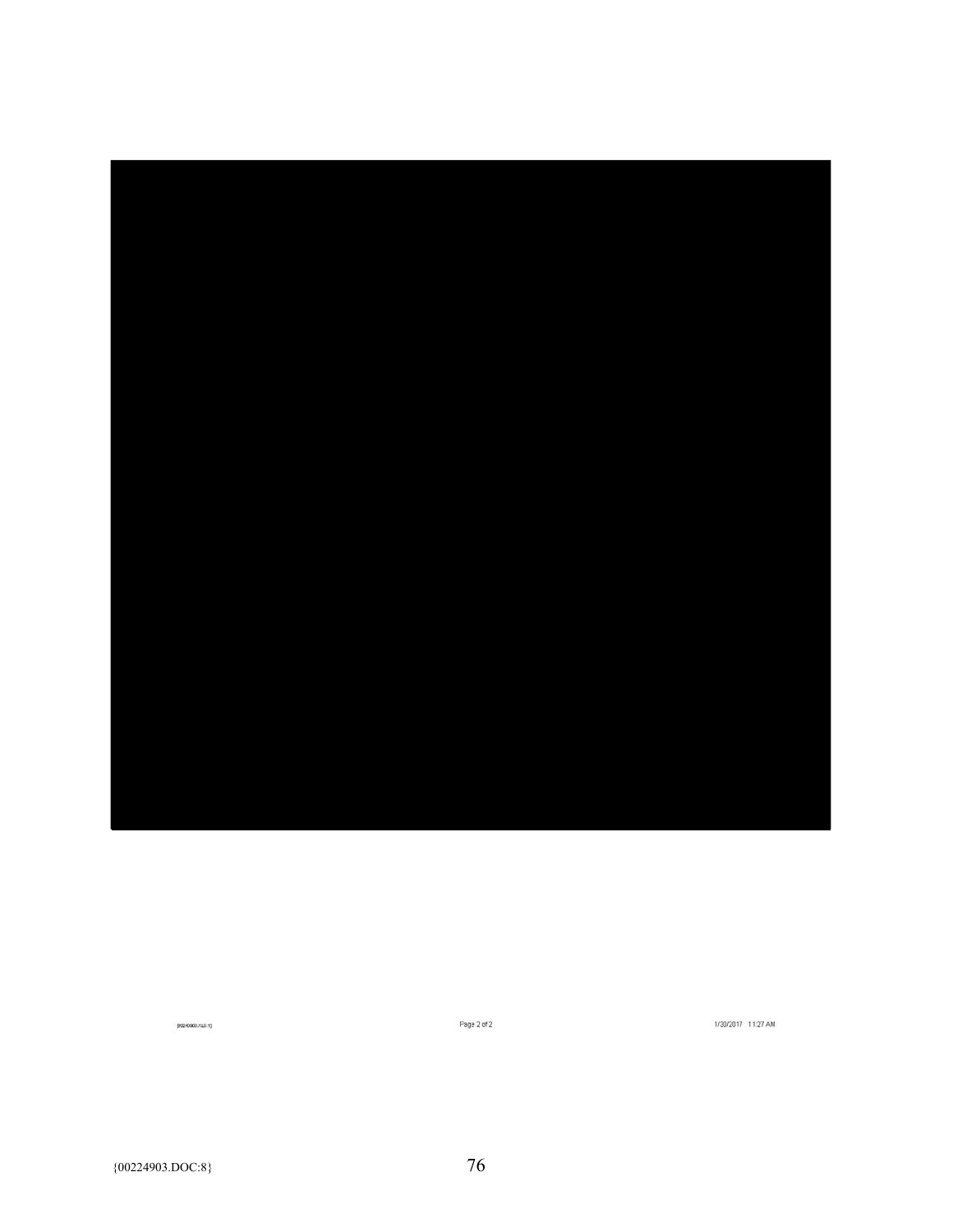#### **EXHIBIT J - OPTION TO EXTEND**

As additional consideration for the covenants of Tenant under this Lease, Landlord grants to Tenant an option (the "Option") to extend the term of the Lease for one (1) additional term of five (5) years (the "Option Term"). The Option will be on the following terms and conditions:

A. Written notice of Tenant's interest in exercising the Option will be given to Landlord, at Tenant's option, not earlier than eighteen (18) months and not later than twelve (12) months prior to the expiration of the initial Lease Term (as extended by Tenant's exercise of the Expansion Option, if applicable) ("Tenant's Notice"). Not later than thirty (30) days after receiving Tenant's Notice, Landlord will give to Tenant notice of Landlord's estimate of the then prevailing market rate for the Premises commencing on the Commencement Date of the Extended Term ("Landlord's Notice"). The phrase "then prevailing market rate" as used in this paragraph will mean the base rental rate a willing lessee would pay and a willing lessor would accept in an arm's length lease of the Premises at such date upon the terms and provisions of this Lease, taking into account all relevant factors including parking spaces, the size and quality of the Premises, the location of the Premises and the length of the Option Term, the cost, limitations and provisions of the Lease relating to utilities and NZE, and also taking into account tenant improvements, and other concessions then being offered to comparable tenants in Boulder. In no event will the rental rate be less than the Base Rent that Tenant is paying immediately prior to the commencement of the Option Term. The term "then prevailing market rate" shall also include an escalation of the Base Rate so determined for subsequent Lease Years during the Extended Term in accordance with then prevailing market conditions for similar leases.

B. Tenant will have fifteen (15) days following Tenant's receipt of Landlord's Notice within which to object to the rental rate set forth therein by delivering written notice thereof to Landlord. If Tenant fails to timely provide its notice of objection, then the parties will within thirty (30) days after such fifteen (15)-day period execute an amendment to this Lease extending the Term upon the rental rate set forth in Landlord's Notice. If Tenant timely provides a notice of objection, the parties will for thirty (30) days after Landlord's receipt of Tenant's notice of objection negotiate in good faith to mutually agree upon the rental rate applicable to the subject Option Term. If the parties fail to so agree within such 30-day time period, then Tenant will have the option, by providing written notice thereof to Landlord within ten (10) days after expiration of such thirty (30)-day period, to either (i) withdraw its exercise of the Option, or (ii) require the parties to engage in the Appraisal Process described below. If Tenant fails to timely provide said notice, then Tenant will be deemed to have withdrawn its exercise of the Option, the Option will terminate, Tenant will have no further right to extend the Term, and the Lease will expire at the end of the initial Lease Term. If the parties agree upon the rental rate as described herein, then they will, within thirty (30) days of such agreement, execute an amendment to this Lease extending the Term at the agreed rental rate.

C. Unless Landlord is timely notified by Tenant in accordance with Paragraphs A and B above, and the parties execute an amendment as provided above, the Option will terminate and the Lease will expire in accordance with its terms, at the end of the initial Lease Term.

D. In addition to the timely written notice as required by Paragraph A above, as a condition of Tenant's right to exercise the Option granted hereunder: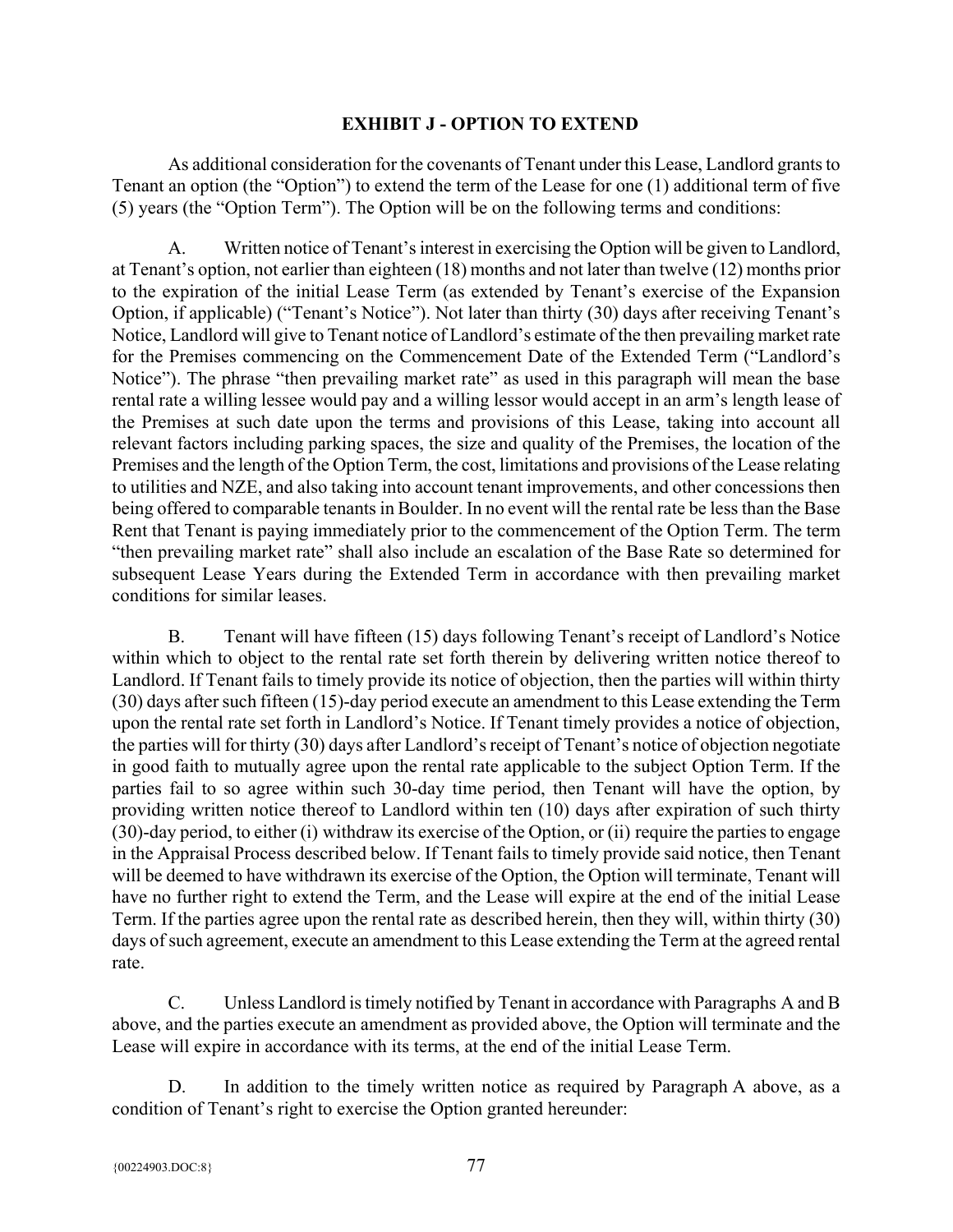1. Tenant will have fully performed all of its covenants, duties and obligations hereunder during the Term and no Event of Default will have occurred or be continuing on the date of exercise or the date the Option Term is to commence; and

2. Tenant will not have engaged a tenant representative or broker for whom Landlord will in any way, directly or indirectly, be obligated to provide compensation; and

3. Tenant will not have assigned the Lease or any interest therein or sublet (or otherwise permitted occupancy by any third party of) all or any portion of the Premises (except to an Affiliate of Tenant) during the Term regardless of whether any such assignment, sublease or occupancy is then still in effect and regardless of whether Landlord will have consented to any such assignment, subletting or occupancy.

E. The Option granted hereunder will be upon all the same terms and conditions of the Lease, except that (i) the Base Rent to be paid by Tenant to Landlord for the first year of the Option Term will be of the of the then prevailing market rate with annual increases to such first year Base Rent thereafter as determined pursuant to this Exhibit J,



F. If Landlord and Tenant do not agree on the new Base Rent for the Option Term as set forth in paragraph B above, and Tenant has timely provided notice to Landlord requiring the parties to engage in the Appraisal Process, they will submit the determination of the then prevailing market rate for the new Base Rent to an independent commercial real estate broker with at least ten (10) years of experience in leasing office space Boulder and who is a member in good standing of the Denver Metropolitan Commercial Association of Realtors ("DMCAR") and Commercial Brokers of Boulder ("CBB"), or if either of such organizations is not then in existence, such other trade group(s) or professional organization(s) as leading commercial real estate brokers in Boulder, Colorado, customarily participate in at such time ("Independent Broker"). The Independent Broker will not have been employed by either party within the prior three (3) years. Landlord and Tenant will mutually agree on the person to serve as the Independent Broker; provided that, if they cannot agree on such Independent Broker within thirty (30) days after Tenant has timely provided notice to Landlord requiring the parties to engage in the Appraisal Process, they will each select an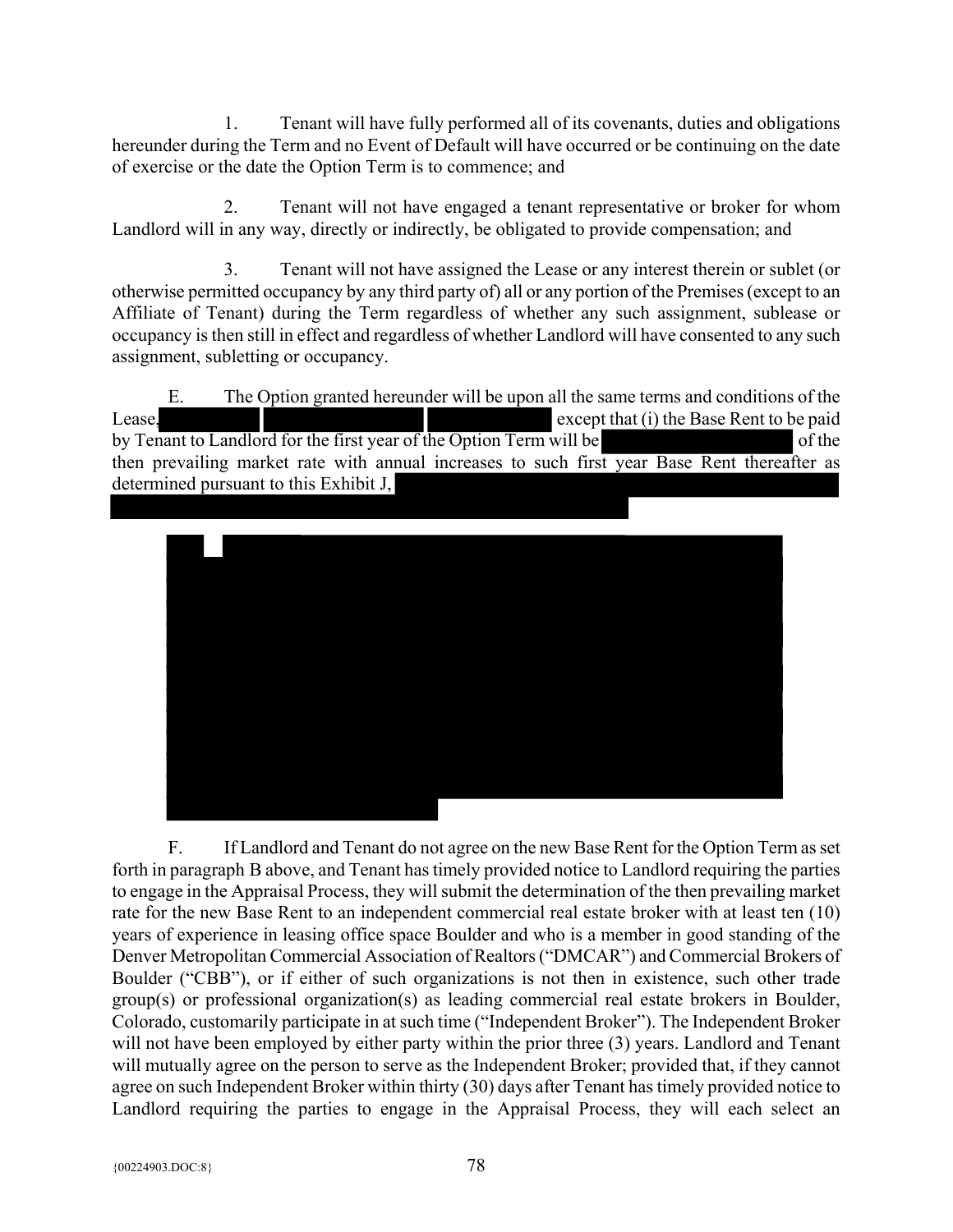Independent Broker at their own expense within ten (10) days after expiration of such thirty (30)-day period, and then those two Independent Brokers will select a third Independent Broker who will determine the new Base Rent in accordance with this paragraph F and paragraph E above. Within ten (10) days of the selection of the Independent Broker, Landlord and Tenant will each submit a written statement to the Independent Broker setting forth its opinion of the new Base Rent and the factual basis for such opinion. Within fifteen (15) days of the submissions, the Independent Broker will determine and advise the Landlord and Tenant in writing which of their opinions of the new Base Rent is the best estimate and that opinion will be the Base Rent for the Option Term. The foregoing method for determining the Base Rent is referred to as the "Appraisal Process." Tenant and Landlord will each pay its respective expenses and one-half of the expenses of the Independent Broker selected to determine the Base Rent for the Option Term.

G. After the exercise of the Option above described, there will be no further rights on the part of Tenant to extend the term of the Lease.

H. The Option will apply to all space under the Lease at the time the Option Term is due to commence, and Tenant may not elect to extend the Term of the Lease as to only a portion of such space.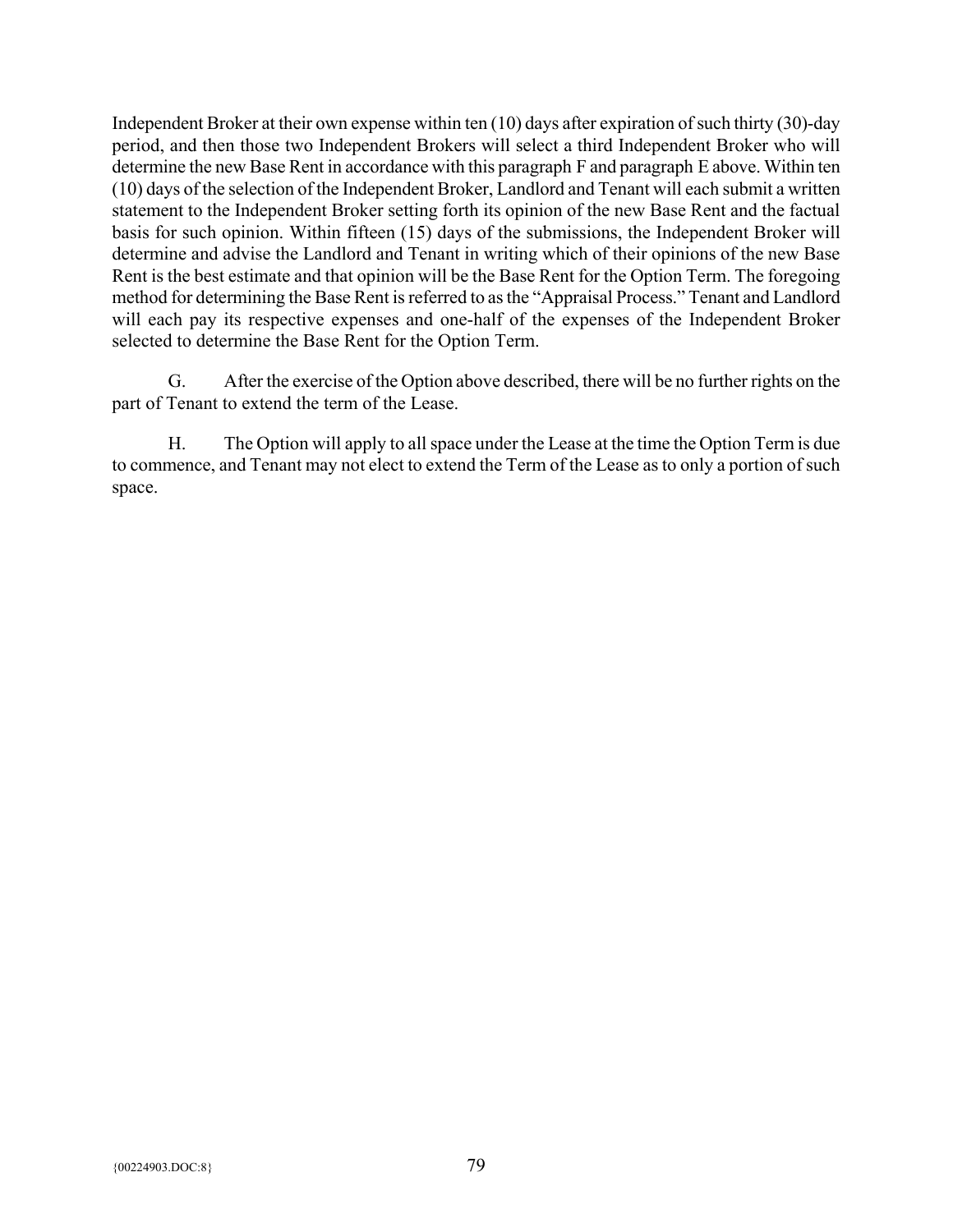# **EXHIBIT K - ENERGY MODELING RESULTS**

[attached]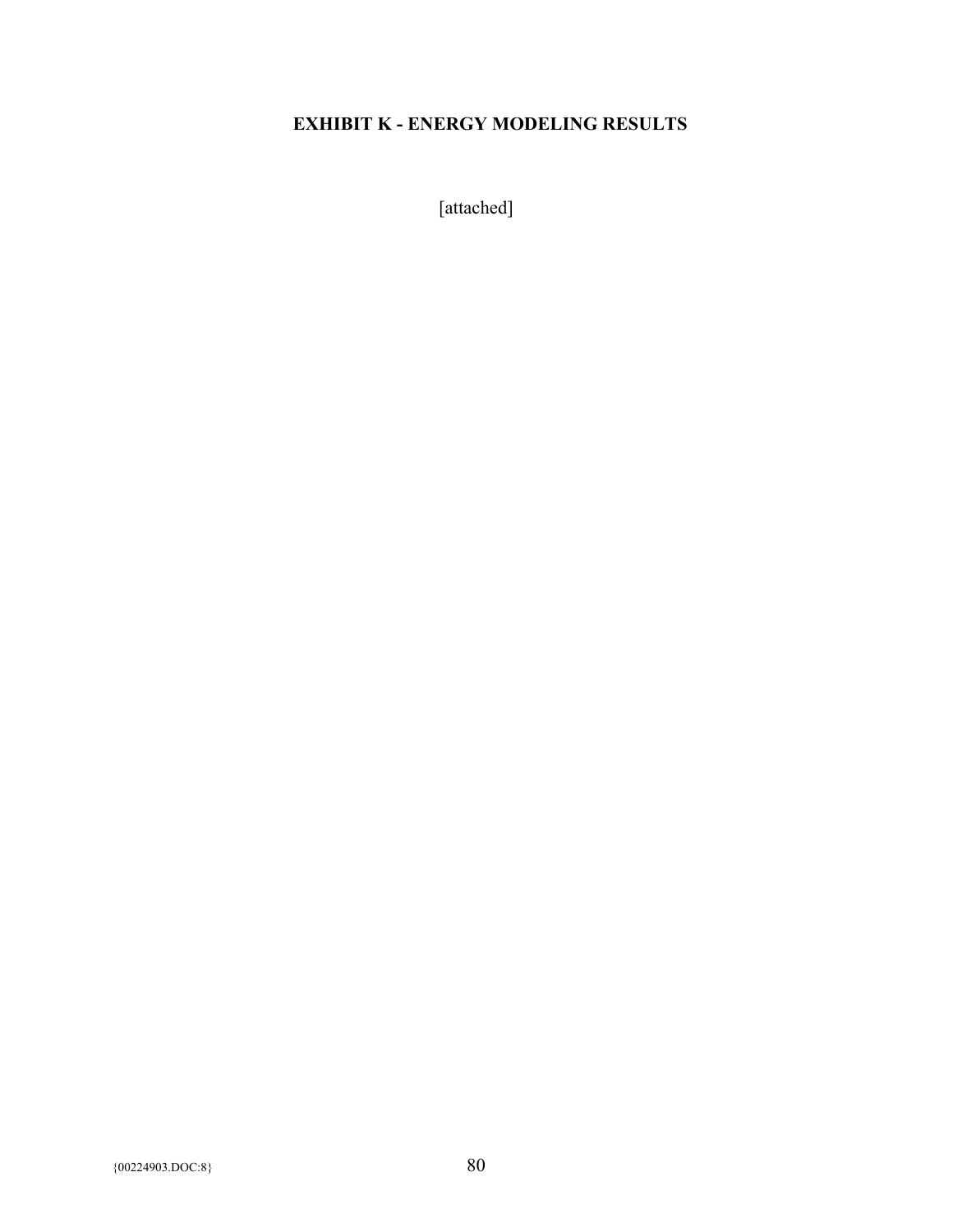

{00224903.DOC:8}